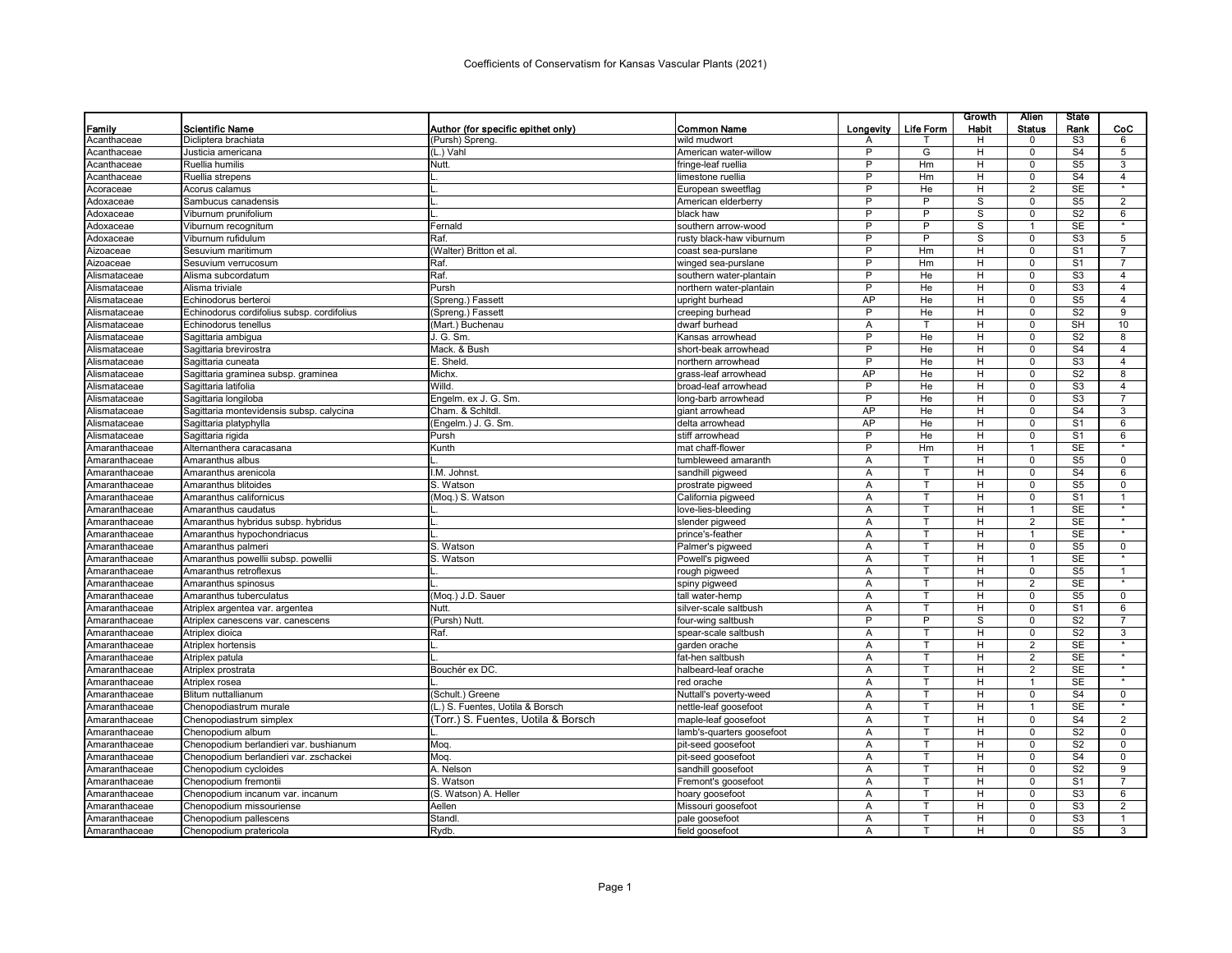| Amaranthaceae  | Chenopodium standleyanum                   | Aellen                                    | Standley's goosefoot              | Α              |                | H                       | 0              | S <sub>3</sub>   | 3                 |
|----------------|--------------------------------------------|-------------------------------------------|-----------------------------------|----------------|----------------|-------------------------|----------------|------------------|-------------------|
| Amaranthaceae  | Chenopodium strictum subsp. glaucophyllum  | Roth                                      | upright goosefoot                 | A              | T.             | H                       | $\mathbf 0$    | S <sub>1</sub>   | 6                 |
| Amaranthaceae  | Chenopodium subglabrum                     | (S. Watson) A. Nelson                     | northern narrow-leaf goosefoot    | Α              | т              | н                       | $\pmb{0}$      | SH               | $\overline{4}$    |
| Amaranthaceae  | Chenopodium watsonii                       | A. Nelson                                 | Watson's goosefoot                | A              | T              | н                       | $\Omega$       | <b>SH</b>        | 6                 |
| Amaranthaceae  | Corispermum americanum var. americanum     | (Nutt.) Nutt.                             | American bugseed                  | Α              | т              | н                       | $\mathbf 0$    | S <sub>2</sub>   | $\overline{4}$    |
| Amaranthaceae  | Cycloloma atriplicifolium                  | (Spreng.) J.M. Coult.                     | tumble ringwing                   | Α              | т              | H                       | $\Omega$       | S <sub>4</sub>   |                   |
| Amaranthaceae  | Dysphania ambrosioides                     | (L.) Mosyakin & Clemants                  | Mexican-tea                       | <b>ABP</b>     | Hm/T           | н                       | 2              | <b>SE</b>        |                   |
| Amaranthaceae  | Dysphania anthelmintica                    | (L.) Mosyakin & Clemants                  | worm-seed glandular-goosefoot     | ABP            | Hm/T           | Н                       | 2              | <b>SE</b>        |                   |
| Amaranthaceae  | Dysphania botrys                           | (L.) Mosyakin & Clemants                  | Jerusalem-oak glandular-goosefoot | A              | т              | H                       | $\overline{1}$ | <b>SE</b>        | $\star$           |
| Amaranthaceae  | Dysphania pumilio                          | (R. Br.) Mosyakin & Clemants              | dwarf glandular-goosefoot         | A              | T.             | H                       | $\mathbf{1}$   | <b>SE</b>        |                   |
| Amaranthaceae  | Froelichia floridana                       | (Nutt.) Mog.                              | field snake-cotton                | Α              | T              | н                       | $\mathbf 0$    | S <sub>3</sub>   | 3                 |
| Amaranthaceae  | Froelichia gracilis                        | (Hook.) Moq                               | slender snake-cotton              | A              | T              | н                       | $\mathbf 0$    | S <sub>4</sub>   | 3                 |
| Amaranthaceae  | Gossypianthus lanuginosus var. lanuginosus | (Poir.) Moq.                              | woolly cotton-flower              | P              | Hm             | н                       | $\mathbf 0$    | S <sub>1</sub>   | 5                 |
| Amaranthaceae  | Iresine rhizomatosa                        | Standl.                                   | root-stock bloodleaf              | P              | G              | H                       | $\overline{0}$ | S <sub>3</sub>   | $\overline{5}$    |
| Amaranthaceae  | Kochia scoparia                            | (L.) Schrad.                              | broom kochia                      | Α              | т              | н                       | 3              | <b>SE</b>        |                   |
| Amaranthaceae  | Krascheninnikovia lanata                   | (Pursh) A. Meeuse & A. Smit               | common winterfat                  | Þ              | $\overline{C}$ | S <sub>S</sub>          | $\Omega$       | S <sub>2</sub>   | $\overline{7}$    |
| Amaranthaceae  | Oxybasis glauca var. glauca                | (L.) S. Fuentes, Uotila & Borsch          | oak-leaf goosefoot                | Α              | т              | H                       | 3              | <b>SE</b>        |                   |
| Amaranthaceae  | Oxybasis rubra var. rubra                  | (L.) S. Fuentes, Uotila & Borsch          | red goosefoot                     | Α              | T              | H                       | 1              | SE               |                   |
| Amaranthaceae  | Salicornia rubra                           | A. Nelson                                 | Rocky Mountain glasswort          | Α              | T.             | н                       | $\mathbf 0$    | S <sub>1</sub>   | 8                 |
| Amaranthaceae  | Salsola collina                            | Pall.                                     | slender Russian-thistle           | Α              | T              | H                       | 3              | SE               |                   |
| Amaranthaceae  | Salsola tragus                             |                                           | common Russian-thistle            | $\overline{A}$ | $\mathsf{T}$   | H                       | 3              | <b>SE</b>        | $\star$           |
| Amaranthaceae  | Suaeda calceoliformis                      | (Hook.) Moq.                              | broom seepweed                    | A              | T.             | H                       | $\overline{0}$ | S <sub>2</sub>   | $\overline{4}$    |
| Amaranthaceae  | Suckleya suckleyana                        | (Torr.) Rydb.                             | poison suckleya                   | Α              | T              | H                       | $\mathbf 0$    | $\overline{S}1$  | $5\overline{)}$   |
| Amaranthaceae  | Tidestromia lanuginosa subsp. lanuginosa   | (Nutt.) Stand                             | woolly tidestromia                | Α              | т              | H                       | $\mathbf 0$    | S <sub>3</sub>   | 3                 |
| Amaryllidaceae | Allium canadense var. canadense            |                                           | Canadian onion                    | P              | G              | н                       | 0              | S <sub>4</sub>   | $\overline{c}$    |
| Amaryllidaceae | Allium canadense var. fraseri              |                                           | Canadian onion                    | P              | G              | H                       | $\mathbf 0$    | S <sub>4</sub>   | 5                 |
| Amaryllidaceae | Allium canadense var. lavendulare          |                                           | Canadian onion                    | P              | G              | H                       | $\mathbf 0$    | S <sub>5</sub>   | 5                 |
| Amaryllidaceae | Allium canadense var. mobilense            |                                           | Canadian onion                    | P              | G              | H                       | $\Omega$       | S <sub>2</sub>   | 5                 |
| Amaryllidaceae | Allium cepa                                |                                           | garden onion                      | P              | G              | H                       | $\mathbf{1}$   | <b>SE</b>        | $\star$           |
| Amaryllidaceae | Allium drummondii                          | Regel                                     | Drummond's onion                  | P              | G              | H                       | $\mathbf 0$    | S <sub>5</sub>   | 6                 |
| Amaryllidaceae | Allium perdulce var. perdulce              | S. V. Fraser                              | fragrant pink onion               | P              | G              | H                       | $\Omega$       | S <sub>2</sub>   | $\overline{7}$    |
| Amaryllidaceae | Allium sativum                             |                                           | garlic                            | P              | G              | H                       | $\overline{2}$ | <b>SE</b>        |                   |
| Amaryllidaceae | Allium stellatum                           | Ker Gawl.                                 | summer pink onion                 | P              | G              | H                       | $\Omega$       | S <sub>3</sub>   | 6                 |
| Amaryllidaceae | Allium textile                             | A. Nelson & J. F. Macbr.                  | plains white onion                | P              | G              | н                       | $\overline{0}$ | $\overline{S2}$  | 6                 |
| Amaryllidaceae | Allium vineale                             |                                           | field garlic                      | P              | G              | н                       | 3              | SE               | $\star$           |
| Amaryllidaceae | Narcissus poeticus                         |                                           | poet's narcissus                  | P              | G              | н                       | $\mathbf{1}$   | <b>SE</b>        | $\star$           |
| Amaryllidaceae | Narcissus pseudonarcissus                  |                                           | daffodil                          | P              | G              | H                       | 2              | SE               | $\star$           |
| Amaryllidaceae | Nothoscordum bivalve                       | (L.) Britton                              | yellow false-garlic               | P              | G              | H                       | $\Omega$       | S <sub>5</sub>   | 3                 |
| Amaryllidaceae | Zephyranthes chlorosolen                   | (Herb.) D. Dietr.                         | evening-star zephyr-lily          | P              | G              | н                       | $\mathbf 0$    | S <sub>1</sub>   | 8                 |
| Anacardiaceae  | Pistacia chinensis                         | <b>Bunge</b>                              | Chinese pistache                  | P              | P              |                         | $\overline{2}$ | <b>SE</b>        |                   |
| Anacardiaceae  | Rhus aromatica var. aromatica              | Aiton                                     | fragrant sumac                    | $\overline{P}$ | $\overline{P}$ | s                       | $\mathbf 0$    | $\overline{s_1}$ | $\overline{3}$    |
| Anacardiaceae  | Rhus aromatica var. pilosissima            | Aiton                                     | fragrant sumac                    | P              | P              | S                       | $\Omega$       | S <sub>1</sub>   | 3                 |
| Anacardiaceae  | Rhus aromatica var. serotina               | Aiton                                     | fragrant sumac                    | P              | P              | S                       | $\mathbf 0$    | S <sub>5</sub>   | 3                 |
| Anacardiaceae  | Rhus aromatica var. trilobata              | Aiton                                     | fragrant sumac                    | P              | P              | S                       | $\mathbf 0$    | S <sub>2</sub>   | 3                 |
| Anacardiaceae  | Rhus copallinum                            |                                           | dwarf sumac                       | P              | Þ              | S                       | $\Omega$       | S <sub>4</sub>   | 3                 |
| Anacardiaceae  | Rhus glabra                                |                                           | smooth sumac                      | P              | P              | $\mathbf{s}$            | $\mathbf 0$    | S <sub>5</sub>   | $\mathbf{1}$      |
| Anacardiaceae  | Rhus typhina                               |                                           | stag-horn sumac                   | P              | P              | $\overline{\mathbf{s}}$ | 1              | <b>SE</b>        |                   |
| Anacardiaceae  | Toxicodendron pubescens                    | Mill.                                     | eastern poison-oak                | P              | $\overline{P}$ |                         | $\mathbf 0$    | S <sub>1</sub>   | 9                 |
| Anacardiaceae  | Toxicodendron radicans var. radicans       | (L.) Kuntze                               | poison-ivy                        | P              | P              |                         | $\Omega$       | S <sub>5</sub>   | $\mathbf 0$       |
| Anacardiaceae  | Toxicodendron radicans var. rydbergi       | (L.) Kuntze                               | Rydberg's poison-ivy              | P              | P              | s                       | $\mathbf 0$    | S <sub>4</sub>   | $\overline{2}$    |
| Annonaceae     | Asimina triloba                            | (L.) Dunal                                | common pawpaw                     | P              | P              | <b>TS</b>               | $\mathbf 0$    | S <sub>3</sub>   | $\overline{4}$    |
| Apiaceae       | Aethusa cynapium                           |                                           | fool's-parsley                    | B              | Hm             | H                       |                | SE               | $\overline{\ast}$ |
| Apiaceae       | Ammoselinum butleri                        | (Engelm. ex S. Watson) J.M. Coult. & Rose | Butler's sand-parsley             | Α              | т              | н                       | $\mathbf 0$    | S <sub>1</sub>   | $\mathbf 0$       |
| Apiaceae       | Ammoselinum popei                          | Torr. & A. Gray                           | plains sand-parsley               | Α              | T              | H                       | $\mathbf 0$    | S <sub>3</sub>   | 3                 |
| Apiaceae       | Anethum graveolens                         |                                           | dill                              | A              | T.             | H                       | $\mathbf{1}$   | <b>SE</b>        | $\star$           |
| Apiaceae       | Berula incisa                              | (Torr.) G.N. Jones                        | cut-leaf water-parsnip            | P              | He             | H                       | $\mathbf 0$    | S3               | 6                 |
| Apiaceae       | Bupleurum rotundifolium                    |                                           | round-leaf thorowax               | A              |                | H                       | $\overline{2}$ | <b>SE</b>        | $\star$           |
| Apiaceae       | Chaerophyllum procumbens                   | (L.) Crantz                               | spreading chervil                 | A              | т              | H                       | $\Omega$       | S <sub>4</sub>   | $\Omega$          |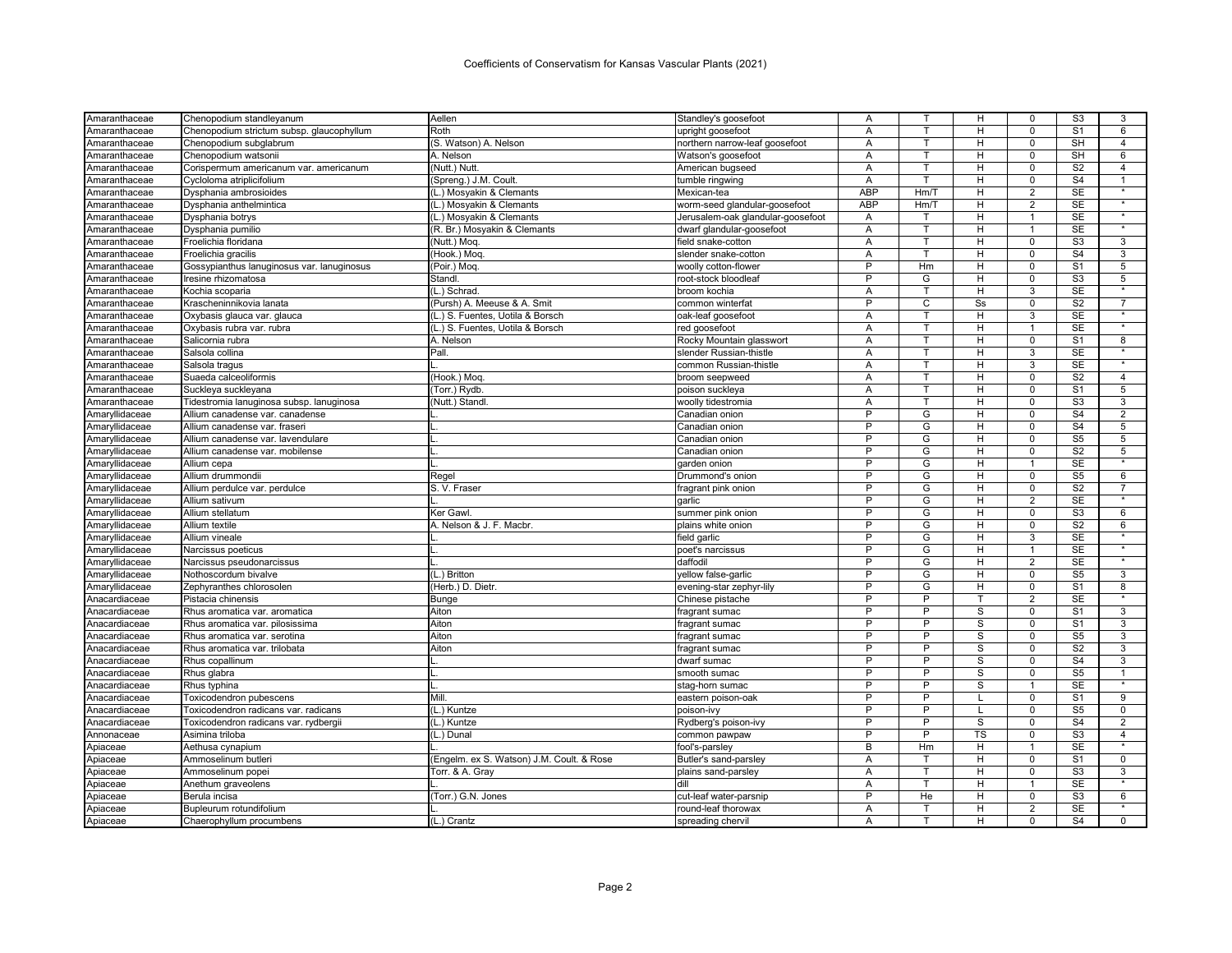| Apiaceae    | Chaerophyllum shortii                     | (Torr. & A. Gray) Bush             | Short's chervil              | Α              |        | н              | 0              | SH                     | 7              |
|-------------|-------------------------------------------|------------------------------------|------------------------------|----------------|--------|----------------|----------------|------------------------|----------------|
| Apiaceae    | Chaerophyllum tainturieri                 | Hook.                              | southern chervil             | A              | T.     | H              | $\Omega$       | S <sub>4</sub>         | $\overline{2}$ |
| Apiaceae    | Chaerophyllum texanum                     | J.M. Coult. & Rose                 | Texas chervil                | А              | т      | H              | $\mathbf 0$    | S <sub>5</sub>         | 3              |
| Apiaceae    | Cicuta maculata var. angustifolia         |                                    | spotted water-hemlock        | <b>BP</b>      | He     | H              | $\Omega$       | S <sub>1</sub>         | 5              |
| Apiaceae    | Cicuta maculata var. bolanderi            |                                    | spotted water-hemlock        | <b>BP</b>      | He     | н              | $\mathbf 0$    | S3                     | 5              |
| Apiaceae    | Cicuta maculata var. maculata             |                                    | spotted water-hemlock        | P              | He     | H              | $\Omega$       | S <sub>3</sub>         | 5              |
| Apiaceae    | Conium maculatum                          |                                    | poison-hemlock               | B              | He     | H              | $\overline{3}$ | <b>SE</b>              | $\star$        |
| Apiaceae    | Cryptotaenia canadensis                   | $(L.)$ DC.                         | honewort                     | P              | Hm     | H              | $\mathbf 0$    | S <sub>3</sub>         | $\overline{4}$ |
| Apiaceae    | Cymopterus acaulis var. acaulis           | (Pursh) Raf.                       | plains spring-parsley        | P              | G      | H              | $\mathbf 0$    | S3                     | $\overline{7}$ |
| Apiaceae    | Daucus carota                             |                                    | Queen-Anne's-lace            | B              | Hm     | H              | 3              | <b>SE</b>              |                |
| Apiaceae    | Daucus pusillus                           | Michx.                             | southwestern carrot          | Α              | т      | Н              | 0              | S <sub>2</sub>         | $\overline{4}$ |
| Apiaceae    | Erigenia bulbosa                          | (Michx.) Nutt.                     | harbinger-of-spring          | P              | G      | H              | $\mathbf 0$    | S <sub>1</sub>         | 6              |
| Apiaceae    | Eryngium leavenworthii                    | Torr. & A. Gray                    | Leavenworth's eryngo         | Α              |        | H              | $\mathbf 0$    | S <sub>4</sub>         | 3              |
| Apiaceae    | Eryngium prostratum                       | Nutt. ex DC.                       | creeping eryngo              | P              | He     | H              | $\mathbf 0$    | S <sub>1</sub>         | 6              |
| Apiaceae    | Eryngium yuccifolium var. yuccifolium     | Michx.                             | button snake-root eryngo     | P              | G      | н              | $\overline{0}$ | $\overline{S4}$        | $\overline{7}$ |
| Apiaceae    | Falcaria vulgaris                         | Bernh.                             | common sickleweed            | А              | T      | H              | 1              | <b>SE</b>              |                |
| Apiaceae    | Foeniculum vulgare                        | Mill.                              | common fennel                | P              | Hm     | H              | $\mathbf{1}$   | <b>SE</b>              | $\star$        |
| Apiaceae    | Heracleum sphondylium subsp. montanum     |                                    | hog-weed cow-parsnip         | P              | Hm     | H              | $\mathbf 0$    | S <sub>1</sub>         | 5              |
| Apiaceae    | Limnosciadium pinnatum                    | (DC.) Mathias & Constance          | Arkansas dogshade            | A              | T      | н              | $\mathsf 0$    | S <sub>1</sub>         | 8              |
| Apiaceae    | Lomatium foeniculaceum var. daucifolium   | (Torr. & A. Gray) Cronquist        | fennel-leaf desert-parsley   | P              | G      | H              | 0              | S <sub>5</sub>         | 6              |
| Apiaceae    | Lomatium foeniculaceum var. foeniculaceum | (Torr. & A. Gray) Cronquist        | fennel-leaf desert-parsley   | P              | G      | H              | $\Omega$       | S <sub>2</sub>         | 6              |
| Apiaceae    | Lomatium orientale                        | J.M. Coult. & Rose                 | eastern desert-parsley       | P              | G      | H              | $\mathbf 0$    | S3                     | 8              |
| Apiaceae    | Osmorhiza claytonii                       | (Michx.) C.B. Clarke               | hairy sweet-cicely           | P              | Hm     | H              | $\mathbf 0$    | S <sub>1</sub>         | $\overline{4}$ |
| Apiaceae    | Osmorhiza longistylis                     | (Torr.) DC.                        | long-style sweet-cicely      | P              | Hm     | H              | $\mathbf 0$    | S <sub>3</sub>         | 3              |
| Apiaceae    | Pastinaca sativa                          |                                    | garden parsnip               | B              | Hm     | H              | 3              | <b>SE</b>              |                |
| Apiaceae    | Perideridia americana                     | (Nutt. ex DC.) Rchb.               | American perideridia         | P              | G      | H              | $\mathbf 0$    | S <sub>1</sub>         | 8              |
| Apiaceae    | Polytaenia nuttallii                      | DC.                                | Nuttall's prairie-parsley    | P              | G      | H              | $\mathbf 0$    | S <sub>5</sub>         | 6              |
|             | Ptilimnium nuttallii                      |                                    |                              | A              | T      | H              | $\Omega$       | S <sub>3</sub>         | 6              |
| Apiaceae    |                                           | (DC.) Britton                      | Nuttall's mock-bishop's-weed | B              | Hm     |                | $\mathbf 0$    | S <sub>5</sub>         | $\overline{2}$ |
| Apiaceae    | Sanicula canadensis var. canadensis       |                                    | Canadian sanicle             | P              |        | H              |                |                        |                |
| Apiaceae    | Sanicula odorata                          | (Raf.) Pryer & Phillippe           | fragrant sanicle             | P              | Hm     | н              | $\mathbf 0$    | S <sub>4</sub>         | 2              |
| Apiaceae    | Sium suave                                | Walter                             | hemlock water-parsnip        |                | He     | H              | $\Omega$       | S <sub>1</sub>         | $\overline{7}$ |
| Apiaceae    | Spermolepis diffusa                       | (Nutt. ex DC.) G.L. Nesom          | diffuse scaleseed            | A              | т<br>T | Н              | $\Omega$       | S <sub>1</sub>         | 5              |
| Apiaceae    | Spermolepis echinata                      | (Nutt. ex DC.) A. Heller           | bristly scaleseed            | A              |        | H              | $\mathbf 0$    | S <sub>1</sub>         | 5              |
| Apiaceae    | Spermolepis inermis                       | (Nutt. ex DC.) Mathias & Constance | spreading scaleseed          | Α              | т      | н              | $\overline{0}$ | $\overline{\text{S5}}$ | $\overline{3}$ |
| Apiaceae    | Taenidia integerrima                      | (L.) Drude                         | whole-leaf yellow-pimpernel  | P              | Hm     | H              | $\Omega$       | S <sub>3</sub>         | $\overline{7}$ |
| Apiaceae    | Thaspium barbinode                        | (Michx.) Nutt.                     | bearded meadow-parsnip       | $\overline{P}$ | G      | H              | $\mathbf 0$    | $\overline{\text{S3}}$ | 6              |
| Apiaceae    | Torilis arvensis                          | (Huds.) Link                       | field hedge-parsley          | A              | т      | H              | 3              | SE                     | $\star$        |
| Apiaceae    | Torilis nodosa                            | (L.) Gaertn.                       | knotted hedge-parsley        | A              | T      | H              | $\overline{2}$ | <b>SE</b>              |                |
| Apiaceae    | Vesper montanus                           | (Nutt.) R.L. Hartman & G.L. Nesom  | mountain spring-parsley      | P              | G      | H              | $\mathbf 0$    | S <sub>3</sub>         | 8              |
| Apiaceae    | Zizia aurea                               | (L.) W.D.J. Koch                   | common golden-alexanders     | P              | Hm     | $\overline{H}$ | $\mathbf 0$    | S <sub>4</sub>         | $\overline{5}$ |
| Apocynaceae | Amsonia illustris                         | Woodson                            | Ozark bluestar               | P              | Hm     | H              | $\mathbf 0$    | S <sub>1</sub>         | $\overline{7}$ |
| Apocynaceae | Amsonia tabernaemontana                   | Walter                             | willow bluestar              | P              | Hm     | H              | $\mathbf 0$    | S <sub>1</sub>         | $\overline{7}$ |
| Apocynaceae | Apocynum ×floribundum                     | Greene                             | many-flower dogbane          | P              | G      | H              | $\mathbf 0$    | S <sub>1</sub>         | hybrid         |
| Apocynaceae | Apocynum cannabinum                       |                                    | hemp dogbane                 | P              | G      | H              | $\mathsf 0$    | S <sub>5</sub>         | 0              |
| Apocynaceae | Asclepias amplexicaulis                   | Sm.                                | blunt-leaf milkweed          | P              | G      | H              | $\Omega$       | S <sub>3</sub>         | $\overline{7}$ |
| Apocynaceae | Asclepias arenaria                        | Torr.                              | sand milkweed                | P              | G      | н              | $\mathsf 0$    | S <sub>3</sub>         | $\overline{7}$ |
| Apocynaceae | Asclepias asperula subsp. capricornu      | Woodson) Woodson                   | antelope-horn milkweed       | P              | Hm     | H              | $\Omega$       | S <sub>4</sub>         | 5              |
| Apocynaceae | Asclepias engelmanniana                   | Woodson                            | Engelmann's milkweed         | $\overline{P}$ | G      | H              | $\mathbf 0$    | $\overline{S4}$        | 6              |
| Apocynaceae | Asclepias hirtella                        | (Pennell) Woodson                  | prairie milkweed             | P              | Hm     | н              | $\Omega$       | S <sub>3</sub>         | 7              |
| Apocynaceae | Asclepias incarnata subsp. incarnata      |                                    | swamp milkweed               | P              | Hm     | H              | $\mathbf 0$    | S <sub>5</sub>         | $\overline{4}$ |
| Apocynaceae | Asclepias involucrata                     | Engelm. ex Torr.                   | dwarf milkweed               | P              | Hm     | Н              | 0              | <b>SH</b>              | 8              |
| Apocynaceae | Asclepias lanuginosa                      | Nutt.                              | woolly milkweed              | P              | G      | H              | $\Omega$       | S <sub>1</sub>         | 9              |
| Apocynaceae | Asclepias latifolia                       | (Torr.) Raf.                       | broad-leaf milkweed          | P              | G      | H              | $\mathbf 0$    | S <sub>3</sub>         | $\overline{4}$ |
| Apocynaceae | Asclepias meadii                          | Torr. ex Gray                      | Mead's milkweed              | P              | G      | H              | $\Omega$       | S <sub>2</sub>         | 10             |
| Apocynaceae | Asclepias pumila                          | (A. Gray) Vail                     | plains milkweed              | P              | G      | H              | $\mathbf 0$    | S <sub>4</sub>         | 2              |
| Apocynaceae | Asclepias purpurascens                    |                                    | purple milkweed              | P              | G      | H              | $\Omega$       | S <sub>3</sub>         | 6              |
| Apocynaceae | Asclepias quadrifolia                     | Jacq                               | four-leaf milkweed           | P              | G      | H              | $\Omega$       | S <sub>1</sub>         | 8              |
| Apocynaceae | Asclepias speciosa                        | Torr.                              | showy milkweed               | P              | G      | H              | $\Omega$       | S <sub>5</sub>         | 2              |
|             |                                           |                                    |                              |                |        |                |                |                        |                |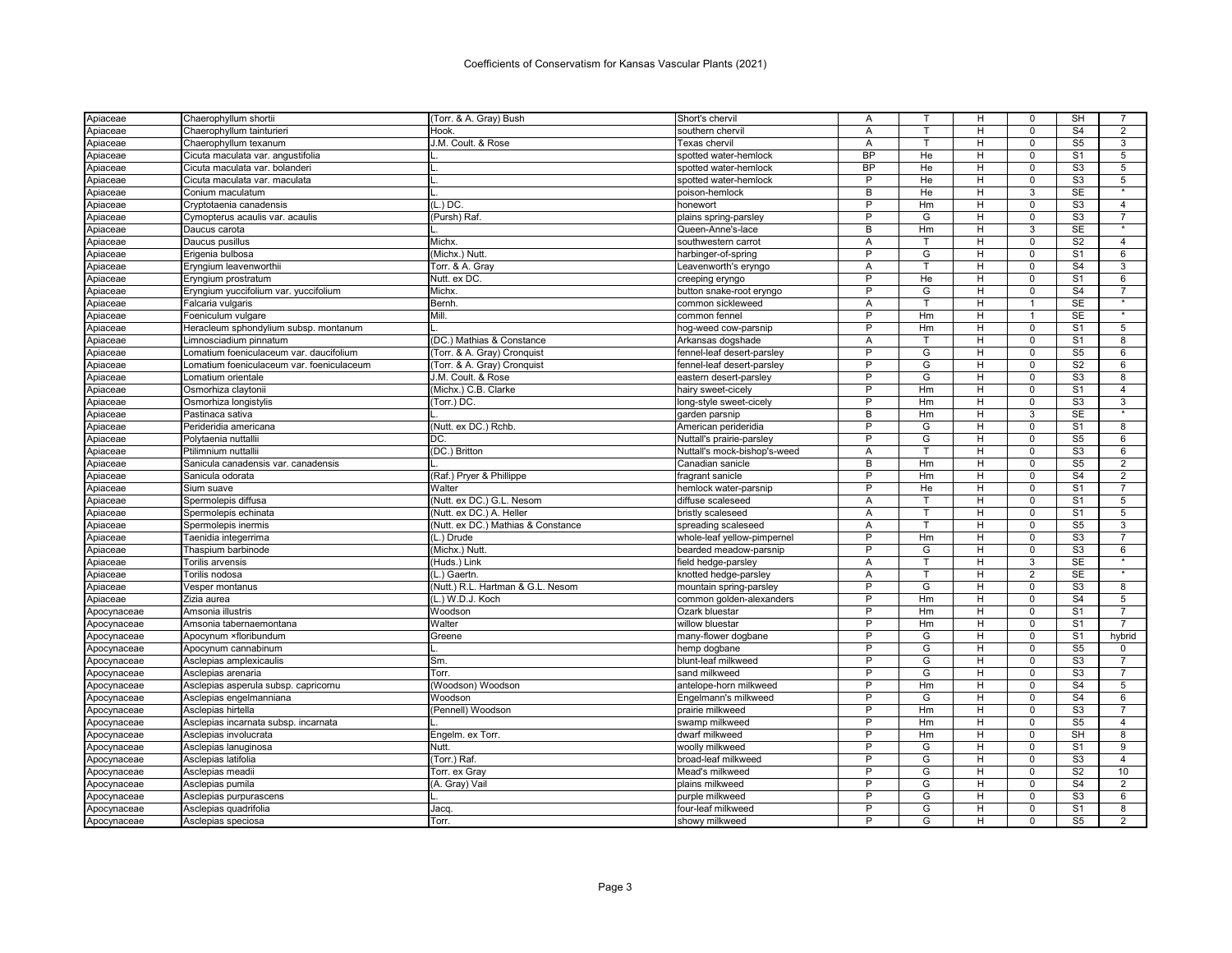| Apocynaceae      | Asclepias stenophylla                    | A. Gray                      | narrow-leaf milkweed          | P              | Hm    | H                       | 0              | S5               |                 |
|------------------|------------------------------------------|------------------------------|-------------------------------|----------------|-------|-------------------------|----------------|------------------|-----------------|
| Apocynaceae      | Asclepias subverticillata                | (A. Gray) Vail               | poison milkweed               | P              | G     | H                       | $\Omega$       | S <sub>3</sub>   | $\mathbf{1}$    |
| Apocynaceae      | Asclepias sullivantii                    | Engelm. ex A. Gray           | smooth milkweed               | P              | G     | н                       | $\mathbf 0$    | S <sub>4</sub>   | 5               |
| Apocynaceae      | Asclepias syriaca                        |                              | common milkweed               | P              | G     | н                       | $\Omega$       | S <sub>5</sub>   | $\mathbf{1}$    |
| Apocynaceae      | Asclepias tuberosa subsp. interior       |                              | butterfly milkweed            | P              | G/Hm  | н                       | $\overline{0}$ | S <sub>5</sub>   | $6\overline{6}$ |
| Apocynaceae      | Asclepias verticillata                   |                              | whorled milkweed              | P              | G     | н                       | $\Omega$       | S <sub>5</sub>   |                 |
| Apocynaceae      | Asclepias viridiflora                    | Raf.                         | green milkweed                | P              | Hm    | н                       | $\Omega$       | S <sub>5</sub>   | 6               |
| Apocynaceae      | Asclepias viridis                        | Walter                       | spider milkweed               | P              | G     | н                       | $\Omega$       | S <sub>5</sub>   | 1               |
| Apocynaceae      | Catharanthus roseus                      | (L.) G. Don                  | rose-periwinkle               | A              | T     | H                       | $\overline{1}$ | <b>SE</b>        | $\star$         |
| Apocynaceae      | Cynanchum laeve                          | (Michx.) Pers.               | smooth swallow-wort           | P              | Hm    | H                       | $\mathbf 0$    | S <sub>5</sub>   | $\mathbf 0$     |
| Apocynaceae      | Matelea decipiens                        | (Alexander) Woodson          | ten-flower milkvine           | P              | Hm    | H                       | $\Omega$       | S <sub>1</sub>   | 6               |
| Apocynaceae      | Matelea gonocarpos                       | (Walter) Shinners            | southeastern milkvine         | P              | Hm    | H                       | $\mathbf 0$    | S <sub>1</sub>   | 8               |
| Apocynaceae      | Periploca graeca                         |                              | Graecian silkvine             | P              | Hm    | н                       | 3              | SE               |                 |
| Apocynaceae      | Vinca minor                              |                              | common periwinkle             | P              | C     | H                       | 3              | <b>SE</b>        | $\star$         |
| Apocynaceae      | Vincetoxicum nigrum                      | (L.) Moench                  | black swallow-wort            | P              | Hm    | H                       | $\overline{2}$ | <b>SE</b>        |                 |
| Aquifoliaceae    | llex decidua                             | Walter                       | deciduous holly               | P              | P     | S                       | $\Omega$       | S <sub>2</sub>   | 5               |
| Araceae          | Arisaema dracontium                      | (L.) Schott                  | dragonroot Jack-in-the-pulpit | P              | G     | Ξ                       | $\overline{0}$ | S3               | $\overline{7}$  |
| Araceae          | Arisaema triphyllum subsp. triphyllum    | (L.) Schott                  | Indian Jack-in-the-pulpit     | P              | G     | H                       | $\Omega$       | S <sub>3</sub>   | 6               |
| Araceae          | Lemna aequinoctialis                     | Welw.                        | lesser duckweed               | P              | Hy    | н                       | $\mathbf 0$    | S <sub>3</sub>   | $\overline{7}$  |
| Araceae          | Lemna minor                              |                              | common duckweed               | P              | Hy    | Н                       | $\Omega$       | S <sub>5</sub>   | 3               |
| Araceae          | Lemna minuta                             | Kunth                        | least duckweed                | P              | Hy    | H                       | $\Omega$       | S <sub>1</sub>   | $\overline{4}$  |
| Araceae          | Lemna obscura                            | (Austin) Daubs               | obscure duckweed              | P              | Hy    | н                       | $\Omega$       | S <sub>4</sub>   | $\overline{7}$  |
| Araceae          | Lemna perpusilla                         | Torr.                        | minute duckweed               | $\overline{P}$ | Hv    | H                       | $\overline{0}$ | S3               | $\overline{7}$  |
| Araceae          | Lemna trisulca                           |                              | star duckweed                 | P              | Hy    | H                       | $\mathbf 0$    | S <sub>1</sub>   | 8               |
| Araceae          | Lemna turionifera                        | Landolt                      | turion duckweed               | P              | Hy    | H                       | $\Omega$       | S3               | 7               |
| Araceae          | Lemna valdiviana                         | <b>Phil</b>                  | pale duckweed                 | P              | Hy    | н                       | $\mathbf 0$    | S <sub>1</sub>   | 8               |
| Araceae          | Peltandra virginica                      | (L.) Schott & End.           | Virginia arrow-arum           | P              | He    | H                       | 1              | <b>SE</b>        |                 |
| Araceae          | Pistia stratiotes                        |                              | water-lettuce                 | A              | т     | H                       | 1              | <b>SE</b>        | $\star$         |
| Araceae          | Spirodela polyrhiza                      | (L.) Schleid.                | greater duckmeat              | P              | Hy    | H                       | $\mathbf 0$    | S <sub>5</sub>   | 6               |
| Araceae          | Wolffia borealis                         | (Engelm. ex Hegelm.) Landolt | northern watermeal            | P              | Hy    | H                       | $\Omega$       | $\overline{S2}$  | $\overline{7}$  |
| Araceae          | Wolffia brasiliensis                     | Wedd.                        | Brazilian watermeal           | P              | Hy    | H                       | $\Omega$       | S <sub>1</sub>   | $\overline{7}$  |
| Araceae          | Wolffia columbiana                       | H. Karst.                    | Columbian watermeal           | P              | Hy    | н                       | $\Omega$       | S <sub>3</sub>   | 4               |
| Araliaceae       | Aralia racemosa var. racemosa            |                              | American-spiknard             | P              | Hm    | H                       | $\Omega$       | S <sub>1</sub>   | 8               |
| Araliaceae       | Hydrocotyle ranunculoides                | L.f                          | floating water-pennywort      | P              | He/Hy | H                       | 0              | S <sub>2</sub>   | 3               |
| Araliaceae       | Panax quinquefolius                      |                              | American ginseng              | P              | G     | н                       | $\Omega$       | S <sub>1</sub>   | 10              |
| Aristolochiaceae | Aristolochia serpentaria                 |                              | Virginia pipevine             | P              | G     | н                       | $\mathbf 0$    | SH               | $\overline{7}$  |
| Aristolochiaceae | Aristolochia tomentosa                   | Sims                         | woolly pipevine               | P              | P     |                         | $\Omega$       | S <sub>2</sub>   | $\overline{7}$  |
| Aristolochiaceae | Asarum canadense                         |                              | Canadian wild-ginger          | P              | Hm    | н                       | $\mathbf 0$    | S <sub>3</sub>   | 9               |
| Asparagaceae     | Androstephium coeruleum                  | (Scheele) Greene             | blue funnel-lily              | P              | G     | н                       | $\Omega$       | S <sub>3</sub>   | $\overline{7}$  |
| Asparagaceae     | Asparagus officinalis                    |                              | garden asparagus              | P              | G     | H                       | $\overline{2}$ | <b>SE</b>        | $\bullet$       |
| Asparagaceae     | Camassia angusta                         | (Engelm. & A. Gray) Blank.   | greater camas                 | P              | G     | H                       | $\mathbf 0$    | S <sub>2</sub>   | 8               |
| Asparagaceae     | Camassia scilloides                      | (Raf.) Cory                  | Atlantic camas                | P              | G     | $\overline{\mathsf{H}}$ | $\overline{0}$ | S <sub>4</sub>   | 8               |
| Asparagaceae     | Maianthemum racemosum subsp. racemosum   | (L.) Link                    | racemose spikenard            | P              | G     | н                       | $\mathbf 0$    | S <sub>3</sub>   | 6               |
| Asparagaceae     | Maianthemum stellatum                    | (L.) Link                    | starry spikenard              | P              | G     | H                       | $\Omega$       | S <sub>2</sub>   | 8               |
| Asparagaceae     | Muscari botryoides                       | (L.) Mill                    | common grape-hyacinth         | P              | G     | H                       | $\overline{2}$ | <b>SE</b>        | $\star$         |
| Asparagaceae     | Muscari neglectum                        | Guss. ex Ten.                | starch grape-hyacinth         | P              | G     | H                       | $\overline{2}$ | SE               | $\bullet$       |
| Asparagaceae     | Ornithogalum umbellatum                  |                              | common star-of-Bethlehem      | P              | G     | H                       | 2              | SE               | $\star$         |
| Asparagaceae     | Polygonatum biflorum                     | (Walter) Elliott             | Giant Solomon's seal          | P              | G     | н                       | $\mathbf 0$    | S <sub>5</sub>   | 5               |
| Asparagaceae     | Uvularia grandiflora                     | Sm.                          | large-flower bellwort         | P              | G     | н                       | $\mathbf 0$    | S <sub>2</sub>   | 9               |
| Asparagaceae     | Uvularia sessilifolia                    |                              | sessile-leaf bellwort         | P              | G     | H                       | $\mathbf 0$    | $\overline{s_1}$ | $\overline{9}$  |
| Asparagaceae     | Yucca arkansana                          | <b>Trel</b>                  | Arkansas soapweed             | P              | C     | H                       | 0              | S <sub>1</sub>   | 8               |
| Asparagaceae     | Yucca flaccida                           | Haworth                      | Adam's-needle                 | P              | C     | H                       | $\overline{2}$ | <b>SE</b>        | $\star$         |
| Asparagaceae     | Yucca glauca                             | Nutt.                        | small soapweed                | P              | С     | H                       | $\mathbf 0$    | S <sub>5</sub>   | $\overline{4}$  |
| Aspleniaceae     | Asplenium platyneuron                    | (L.) Britton et al.          | ebony spleenwort              | P              | Hm    | H                       | $\mathbf 0$    | S <sub>4</sub>   | $\overline{4}$  |
| Aspleniaceae     | Asplenium resiliens                      | Kunze                        | black-stem spleenwort         | P              | Hm    | H                       | $\mathbf 0$    | S <sub>2</sub>   | 9               |
| Aspleniaceae     | Asplenium rhizophyllum                   |                              | walking fern                  | P              | Hm    | H                       | $\Omega$       | S3               | 7               |
| Aspleniaceae     | Asplenium trichomanes subsp. trichomanes | IL.                          | maiden-hair spleenwort        | P              | Hm    | н                       | $\Omega$       | S <sub>2</sub>   | 9               |
|                  |                                          |                              |                               |                | C     | H                       | $\Omega$       | S <sub>5</sub>   |                 |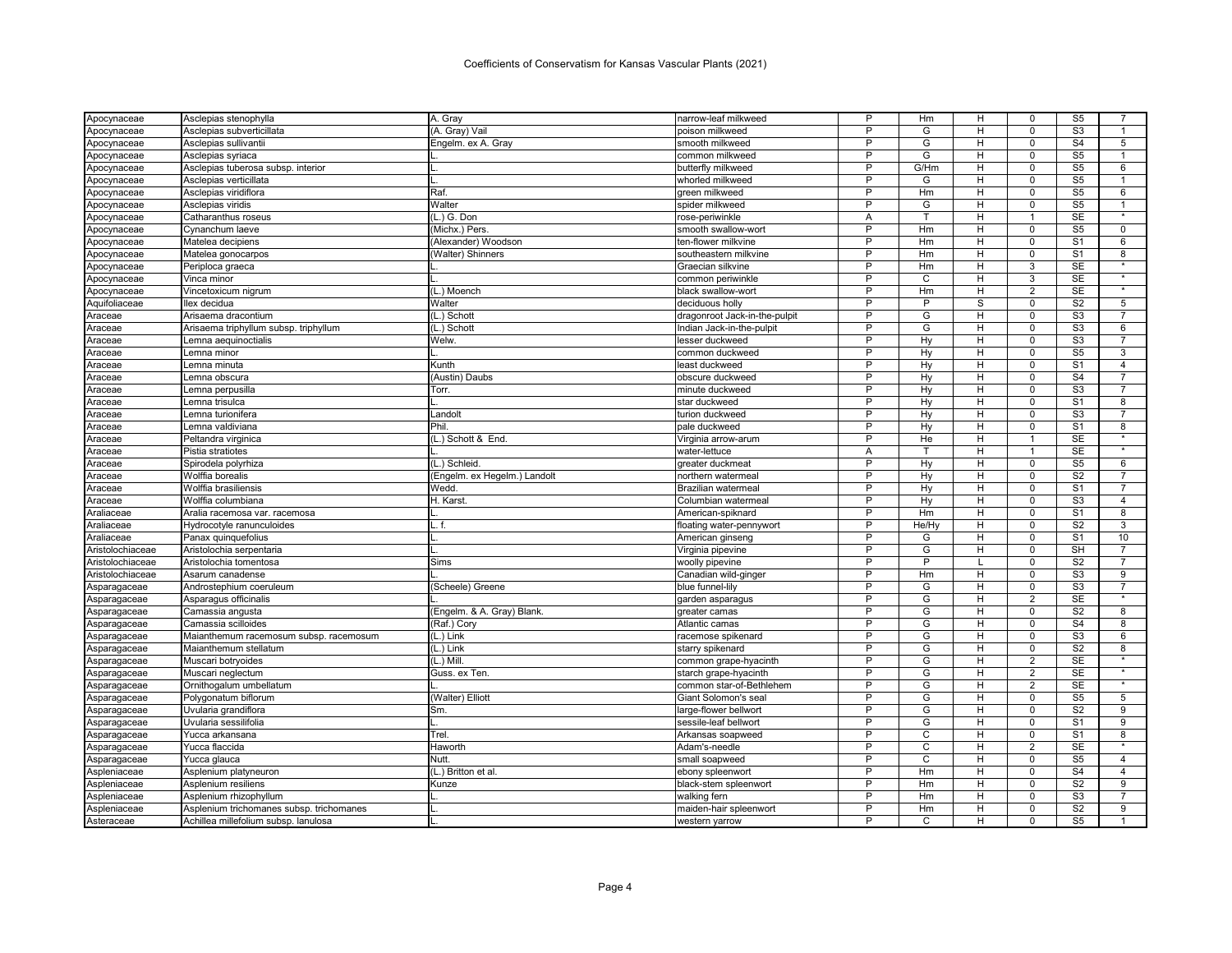| Asteraceae | Ageratina altissima var. altissima                    | (L.) R.M. King & H. Rob.       | tall snakeroot               | P              | Нm             | н  | 0              | S <sub>5</sub> |                |
|------------|-------------------------------------------------------|--------------------------------|------------------------------|----------------|----------------|----|----------------|----------------|----------------|
| Asteraceae | Ambrosia acanthicarpa                                 | Hook.                          | annual bur-sage              | A              | T              | H  | $\Omega$       | S <sub>3</sub> | 5              |
| Asteraceae | Ambrosia artemisiifolia                               |                                | common ragweed               | A              | т              | H  | $\mathbf 0$    | S <sub>5</sub> | 0              |
| Asteraceae | Ambrosia bidentata                                    | Michx.                         | southern ragweed             | A              | T              | H  | $\Omega$       | S <sub>3</sub> | $\Omega$       |
| Asteraceae | Ambrosia confertiflora                                | DC.                            | field ragweed                | P              | G              | н  | $\mathbf 0$    | S <sub>2</sub> | 4              |
| Asteraceae | Ambrosia grayi                                        | (A. Nelson) Shinners           | bur ragweed                  | P              | G              | H  | $\Omega$       | S <sub>4</sub> | $\Omega$       |
| Asteraceae | Ambrosia psilostachya                                 | DC                             | western ragweed              | P              | G              | H  | $\Omega$       | S <sub>5</sub> | 3              |
| Asteraceae | Ambrosia trifida                                      |                                | giant ragweed                | A              | т              | H  | $\mathbf 0$    | S <sub>5</sub> | $\mathbf 0$    |
| Asteraceae | Amphiachyris dracunculoides                           | (DC.) Nutt                     | prairie broomweed            | Α              | т              | H  | $\mathbf 0$    | S <sub>5</sub> | 2              |
| Asteraceae | Antennaria howellii subsp. neodioica                  | Greene                         | Howell's pussy's-toes        | P              | $\mathsf{C}$   | H  | $\Omega$       | S <sub>1</sub> | $\overline{4}$ |
| Asteraceae | Antennaria neglecta                                   | Greene                         | field pussy's-toes           | P              | С              | н  | 0              | S <sub>5</sub> | $\overline{2}$ |
| Asteraceae | Antennaria parlinii subsp. fallax                     | (Greene) R.J. Bayer & Stebbins | plantain-leaf pussy's-toes   | P              | C              | H  | $\mathbf 0$    | S <sub>3</sub> | 5              |
| Asteraceae | Anthemis cotula                                       |                                | may-weed camomile            | Α              |                | н  | $\overline{2}$ | SE             |                |
| Asteraceae | Aphanostephus skirrhobasis var. skirrhobasis          | (DC.) Trel                     | parasol lazy-daisy           | A              | $\mathsf{T}$   | H  | $\mathbf 0$    | S <sub>2</sub> | 5              |
| Asteraceae | Arctium minus                                         | (Hill) Bernh.                  | common burdock               | В              | Hm             | н  | 3              | <b>SE</b>      |                |
| Asteraceae | Arnoglossum atriplicifolium                           | (L.) H. Rob.                   | pale Indian-plantain         | P              | Hm             | H  | $\Omega$       | S3             | 3              |
| Asteraceae | Arnoglossum plantagineum                              | Raf.                           | tuberous Indian-plantain     | P              | Hm             | н  | $\mathbf 0$    | S <sub>5</sub> | 6              |
| Asteraceae | Artemisia abrotanum                                   |                                | southernwood                 | P              | C              | н  | 1              | <b>SE</b>      | $\star$        |
| Asteraceae | Artemisia annua                                       |                                | sweet wormwood               | A              | т              | н  | $\overline{2}$ | SE             | $\star$        |
| Asteraceae | Artemisia biennis var. biennis                        | Willd                          | biennial wormwood            | AB             | Hm/T           | H  | 1              | <b>SE</b>      | $\star$        |
| Asteraceae | Artemisia campestris subsp. borealis var. scouleriana |                                | western sagewort             | B              | C              | H  | $\Omega$       | S <sub>3</sub> | 5              |
| Asteraceae | Artemisia campestris subsp. caudata                   |                                | western sagewort             | B              | $\overline{C}$ | H  | $\mathbf 0$    | S <sub>2</sub> | 5              |
| Asteraceae | Artemisia carruthii                                   | A. W. Wood ex Carruth          | Carruth's sagewort           | P              | C              | H  | $\mathbf 0$    | S <sub>4</sub> | 5              |
|            | Artemisia dracunculus                                 |                                |                              | P              | G              | H  | $\mathbf 0$    | S <sub>2</sub> | $\overline{4}$ |
| Asteraceae |                                                       |                                | silky wormwood               | P              | P              | S  | 0              |                |                |
| Asteraceae | Artemisia filifolia                                   | Torr.<br>Willd                 | sand sagewort                | P              | C              | Ss | $\Omega$       | S <sub>5</sub> | 3              |
| Asteraceae | Artemisia frigida                                     |                                | prairie sagewort             |                |                |    |                | S <sub>1</sub> | 5              |
| Asteraceae | Artemisia ludoviciana var. ludoviciana                | Nutt                           | Louisiana sagewort           | P              | C              | H  | 0              | S <sub>5</sub> | 2              |
| Asteraceae | Artemisia ludoviciana var. mexicana                   | Nutt                           | Louisiana sagewort           | P              | C              | H  | $\Omega$       | S <sub>5</sub> | $\overline{2}$ |
| Asteraceae | Astranthium ciliatum                                  | (Raf.) G. L. Nesom             | Comanche western-daisy       | Α              | T              | H  | $\mathbf 0$    | S <sub>1</sub> | $\overline{7}$ |
| Asteraceae | Baccharis salicina                                    | Torr. & A. Gray                | willow baccharis             | P              | P              | Ss | $\Omega$       | S <sub>4</sub> | $\overline{4}$ |
| Asteraceae | Baccharis wrightii                                    | A. Gray                        | Wright's baccharis           | P              | P              | Ss | $\mathbf 0$    | S <sub>1</sub> | 5              |
| Asteraceae | Berlandiera betonicifolia                             | (Hook.) Small                  | Texas berlandiera            | P              | Hm             | н  | $\Omega$       | S <sub>3</sub> | 6              |
| Asteraceae | Berlandiera lyrata                                    | Benth.                         | yre-leaf berlandiera         | P              | Hm             | H  | $\mathbf 0$    | S <sub>1</sub> | 8              |
| Asteraceae | Bidens bipinnata                                      |                                | Spanish needles              | A              | т              | H  | $\mathbf 0$    | S <sub>5</sub> | $\mathbf 0$    |
| Asteraceae | Bidens cernua                                         |                                | nodding beggar-ticks         | A              | T              | H  | $\Omega$       | S <sub>4</sub> | 3              |
| Asteraceae | <b>Bidens frondosa</b>                                |                                | devil's beggar-ticks         | A              | T              | H  | $\mathbf 0$    | S <sub>5</sub> | $\mathbf 0$    |
| Asteraceae | <b>Bidens polylepis</b>                               | S. F. Blake                    | coreopsis beggar-ticks       | AB             | Hm/T           | H  | $\mathbf 0$    | S <sub>3</sub> | 1              |
| Asteraceae | <b>Bidens tripartita</b>                              |                                | three-lobe beggar-ticks      | A              | т              | H  | $\Omega$       | S <sub>5</sub> | 3              |
| Asteraceae | Bidens vulgata                                        | Greene                         | tall beggar-ticks            | Α              | т              | Н  | 0              | S <sub>3</sub> | 2              |
| Asteraceae | Boltonia asteroides var. latisquama                   | (L.) L'Hér                     | white boltonia               | P              | Hm             | H  | $\mathbf 0$    | S <sub>3</sub> | 3              |
| Asteraceae | Boltonia asteroides var. recognita                    | (L.) L'Hér.                    | white boltonia               | P              | Hm             | H  | 0              | S <sub>2</sub> | 3              |
| Asteraceae | Bradburia pilosa                                      | (Nutt.) Semple                 | hairy bradburia              | A              | т              | H  | $\Omega$       | S <sub>3</sub> | 4              |
| Asteraceae | Brickellia brachyphylla                               | (A. Gray) A. Gray              | plume brickellbush           | $\overline{P}$ | Hm/P           | н  | $\mathbf 0$    | <b>SX</b>      | 8              |
| Asteraceae | Brickellia eupatorioides var. corymbulosa             | (Torr. & A. Gray) Shinners     | eastern brickellbush         | P              | Hm             | H  | $\mathbf 0$    | S <sub>5</sub> | $\overline{2}$ |
| Asteraceae | Brickellia eupatorioides var. texana                  | (Shinners) Shinners            | eastern brickellbush         | P              | Hm             | H  | $\mathbf 0$    | S <sub>2</sub> | $\overline{2}$ |
| Asteraceae | Brickellia grandiflora                                | (Hook.) Nutt.                  | tassel-flower brickellbush   | P              | Hm             | H  | $\mathbf 0$    | S <sub>2</sub> | $\overline{7}$ |
| Asteraceae | Carduus acanthoides subsp. acanthoides                |                                | small-head plumeless-thistle | B              | Hm             | H  | $\overline{2}$ | <b>SE</b>      | $\star$        |
| Asteraceae | Carduus nutans                                        |                                | musk-thistle                 | B              | Hm             | H  | 4              | <b>SE</b>      |                |
| Asteraceae | Carduus pycnocephalus subsp. pycnocephalus            |                                | Italian-thistle              | B              | Hm             | н  | 1              | <b>SE</b>      |                |
| Asteraceae | Carthamus tinctorius                                  |                                | safflower                    | A              | т              | H  | $\mathbf{1}$   | <b>SE</b>      | $\star$        |
| Asteraceae | Centaurea cyanus                                      |                                | bachelor's-button            | Α              |                | н  | $\overline{2}$ | <b>SE</b>      |                |
| Asteraceae | Centaurea iberica                                     | Trevir. ex Spreng.             | Iberian star-thistle         | B              | Hm             | H  | $\overline{1}$ | SE             | $\star$        |
| Asteraceae | Centaurea solstitialis                                |                                | yellow star-thistle          | AB             | т              | H  | $\overline{4}$ | SE             | $\star$        |
| Asteraceae | Centaurea stoebe var. micranthos                      | DC.                            | spotted knapweed             | <b>BP</b>      | Hm             | H  | 3              | <b>SE</b>      | $\star$        |
| Asteraceae | Chaetopappa asteroides var. asteroides                | Nutt. ex DC.                   | tiny least daisy             | A              | т              | н  | $\mathbf 0$    | S <sub>2</sub> | 9              |
| Asteraceae | Chaetopappa ericoides                                 | (Torr.) G. L. Nesom            | heath least daisy            | P              | Hm             | H  | $\Omega$       | S <sub>5</sub> | 5              |
| Asteraceae | Cichorium intybus                                     |                                | common chicory               | P              | Hm             | н  | 3              | <b>SE</b>      | *              |
|            |                                                       |                                |                              | R              | Hm             | H  | $\Omega$       | S <sub>5</sub> | $\overline{2}$ |
| Asteraceae | Cirsium altissimum                                    | (L.) Spreng.                   | tall thistle                 |                |                |    |                |                |                |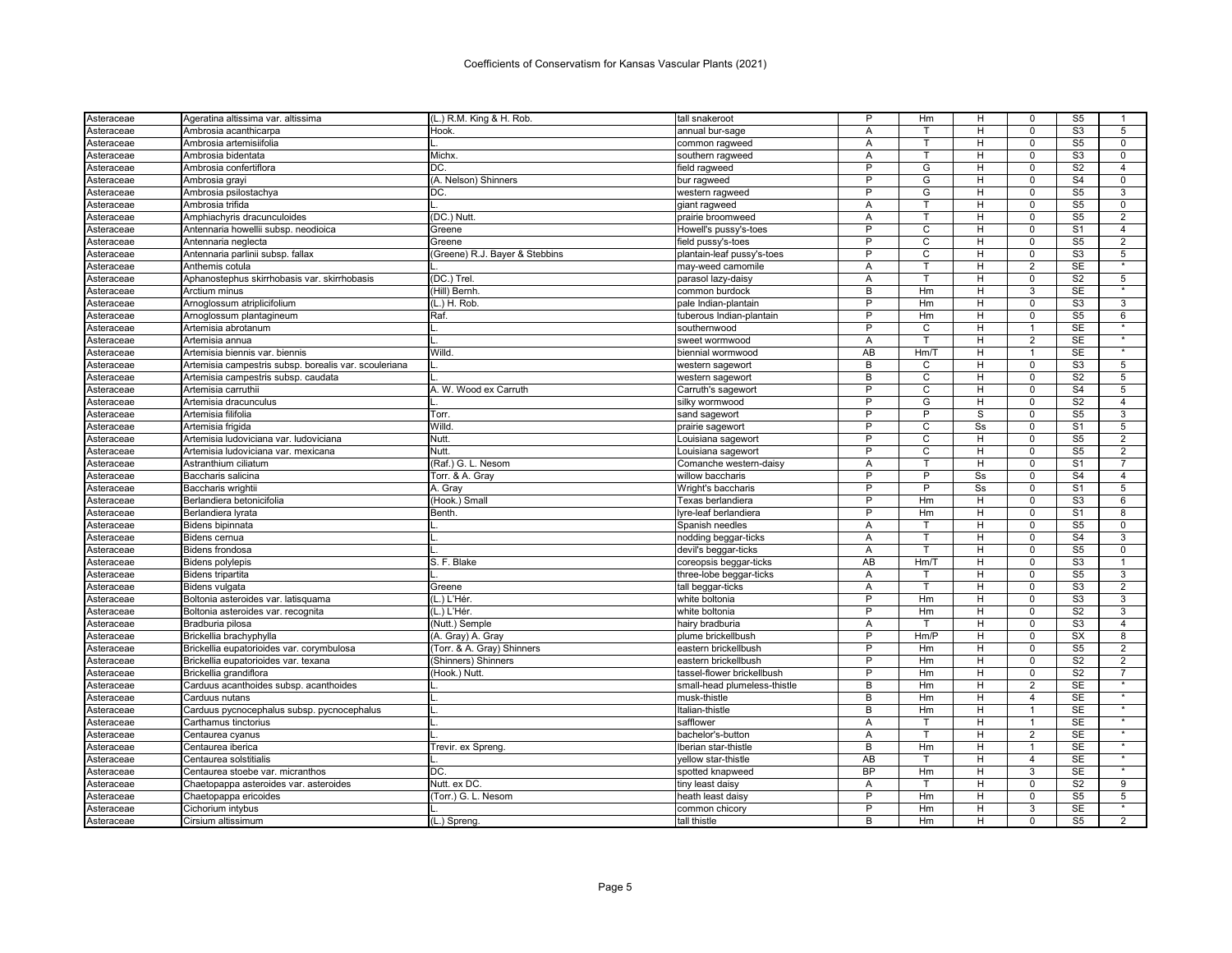| Cirsium flodmanii<br>(Rydb.) Arthur<br>Flodman's thistle<br><b>BP</b><br>S <sub>4</sub><br>H<br>$\mathbf 0$<br>$\overline{4}$<br>Cirsium ochrocentrum var. ochrocentrum<br>A. Gray<br>yellow-spine thistle<br>Hm<br>P<br>S <sub>5</sub><br>Hm<br>н<br>$\Omega$<br>$\overline{4}$<br>Cirsium undulatum<br>(Nutt.) Spreng.<br>wavy-leaf thistle<br><b>SE</b><br>В<br>(Savi) Ten.<br>bull thistle<br>н<br>3<br>Cirsium vulgare<br>Hm<br>S <sub>2</sub><br>$\overline{3}$<br>$(L.)$ DC.<br>P<br>Conoclinium coelestinum<br>heavenly mistflower<br>G<br>H<br>$\Omega$<br>S <sub>5</sub><br>(L.) Cronquist<br>tall horseweed<br>т<br>H<br>$\Omega$<br>0<br>Conyza canadensis<br>A<br>S <sub>4</sub><br>$\mathbf 0$<br>Conyza ramosissima<br>Cronquist<br>spreading horseweed<br>Α<br>н<br>$\Omega$<br>P<br>S <sub>4</sub><br>Hm<br>H<br>$\mathbf 0$<br>8<br>Coreopsis grandiflora<br>Hogg<br>big-flower coreopsis<br>P<br>S <sub>2</sub><br>H<br>$\mathbf 0$<br>Coreopsis lanceolata<br>lance-leaf coreopsis<br>Hm<br>$\overline{7}$<br>Nutt.<br>P<br>G<br>$\Omega$<br>S <sub>4</sub><br>$\overline{7}$<br>н<br>Coreopsis palmata<br>finger coreopsis<br>P<br>Elliott<br>S <sub>1</sub><br>Hm<br>н<br>$\mathbf 0$<br>6<br>Coreopsis pubescens<br>hairy coreopsis<br>Nutt.<br>H<br>$\Omega$<br>S <sub>5</sub><br>Coreopsis tinctoria var. tinctoria<br>plains coreopsis<br>Α<br>1<br>P<br>G<br>H<br>$\mathbf 0$<br>S <sub>1</sub><br>$\overline{7}$<br>Coreopsis tripteris<br>tall coreopsis<br><b>SE</b><br>Cosmos bipinnatus<br>Cav.<br>A<br>н<br>garden cosmos<br>(L.) Wallr.<br>AB<br>Hm/T<br>H<br>$\overline{1}$<br><b>SE</b><br>$\star$<br>Crepis capillaris<br>smooth hawk's-beard<br>P<br>$\overline{0}$<br>S <sub>1</sub><br>Crepis runcinata subsp. runcinata<br>(E. James) Torr. & A. Gray<br>dandelion hawk's-beard<br>Hm<br>H<br>5<br>S <sub>4</sub><br>(Torr. & A. Gray) House<br>$\Omega$<br>3<br>Croptilon hookerianum var. validum<br>Hooker's scratch daisy<br>A<br>т<br>н<br>S <sub>4</sub><br>Cyclachaena xanthifolia<br>(Nutt.) Fresen.<br>T<br>н<br>$\mathbf 0$<br>0<br>bur-weed marshelder<br>Α<br>(Nutt. ex DC.) Nutt.<br>S <sub>3</sub><br>Diaperia prolifera var. prolifera<br>big-head rabbit-tobacco<br>A<br>т<br>H<br>$\Omega$<br>AB<br>S <sub>1</sub><br>Dieteria canescens var. glabra<br>(Pursh) Nutt<br>Hm/T<br>H<br>$\Omega$<br>$\overline{4}$<br>hoary tansy-aster<br>(Vent.) Hitchc.<br>H<br>$\mathbf 0$<br>S <sub>5</sub><br>$\mathbf 0$<br>Dyssodia papposa<br>prairie fetid-marigold<br>Α<br>т<br>DC.<br>$\overline{P}$<br>H<br>$\overline{0}$<br>S <sub>5</sub><br>6<br>Hm<br>Echinacea angustifolia<br>black-Sampson coneflower<br>S3<br>(Nutt.) Nutt.<br>P<br>Echinacea atrorubens<br>Topeka coneflower<br>Hm<br>H<br>$\mathbf 0$<br>8<br>P<br>S <sub>5</sub><br>(Nutt.) Nutt.<br>Hm<br>$\mathbf 0$<br>$\overline{7}$<br>Echinacea pallida<br>pale purple coneflower<br>н<br>P<br>S <sub>1</sub><br>G<br>5<br>Echinacea purpurea<br>(L.) Moench<br>eastern coneflower<br>H<br>$\Omega$<br>S <sub>5</sub><br>(L.) L<br>A<br>т<br>Н<br>0<br>3<br>Asteraceae<br>Eclipta prostrata<br>yerba de tajo<br>S <sub>2</sub><br>P<br>Hm<br>H<br>$\mathbf 0$<br>$\overline{4}$<br>Elephantopus carolinianus<br>Raeusch<br>Carolina elephant's-foot<br>P<br>H<br>$\mathbf 0$<br>S <sub>4</sub><br>$\overline{2}$<br>(Raf.) G. J. Goodman & C. A. Lawson<br>Hm<br>Engelmannia peristenia<br>Engelmann's daisy<br>S <sub>3</sub><br>H<br>$\Omega$<br>Erechtites hieracifolius var. hieracifolius<br>(L.) Raf. ex DC.<br>American burnweed<br>A<br>т<br>1<br>$\overline{P}$<br>$\overline{P}$<br>S <sub>2</sub><br>$\overline{3}$<br>(Pall. ex Pursh) G. L. Nesom & G. I. Baird<br>rubber rabbitbrush<br>S<br>$\mathbf 0$<br>Ericameria nauseosa var. graveolens<br>S <sub>5</sub><br>Erigeron annuus<br>(L.) Pers.<br>annual fleabane<br>Α<br>H<br>$\Omega$<br>0<br><b>AB</b><br>S <sub>3</sub><br>Erigeron bellidiastrum<br>Nutt.<br>western fleabane<br>Hm/T<br>н<br>$\mathbf 0$<br>4<br>P<br>S <sub>1</sub><br>Erigeron canus<br>A. Gray<br>hoary fleabane<br>Hm<br>н<br>$\Omega$<br>BP<br>A. Gray<br>Hm<br>H<br>$\Omega$<br>S <sub>1</sub><br>$\overline{4}$<br>Erigeron flagellaris<br>whiplash fleabane<br>ABP<br>S <sub>1</sub><br>A. Gray<br>Hm<br>H<br>$\mathbf 0$<br>6<br>Erigeron modestus<br>plains fleabane<br><b>BP</b><br>S <sub>4</sub><br>3<br>Erigeron philadelphicus var. philadelphicus<br>Philadelphia fleabane<br>Hm<br>H<br>$\mathbf 0$<br><b>BP</b><br>G/Hm<br>S <sub>1</sub><br>Erigeron pulchellus var. pulchellus<br>Michx.<br>Robin's-plantain<br>H<br>$\Omega$<br>$\overline{7}$<br>P<br>Nutt.<br>low fleabane<br>н<br>$\Omega$<br>S <sub>1</sub><br>5<br>Erigeron pumilus var. pumilus<br>Hm<br>Muhl. ex Willd.<br>AB<br>Hm/T<br>$\mathbf 0$<br>S <sub>5</sub><br>Erigeron strigosus var. strigosus<br>daisy fleabane<br>H<br>$\overline{4}$<br>S <sub>2</sub><br>Torr. & A. Gray<br>slender fleabane<br>AB<br>Hm/T<br>H<br>0<br>$\overline{4}$<br>Erigeron tenuis<br><b>ABP</b><br>Hm<br>H<br>$\Omega$<br>S <sub>3</sub><br>5<br>Erigeron tracyi<br>Greene<br>running fleabane<br>$\overline{P}$<br>S <sub>5</sub><br>H<br>$\mathbf 0$<br>$\overline{2}$<br>Hm<br>Eupatorium altissimum<br>tall joe-pye-weed<br>P<br>S <sub>3</sub><br>5<br>Eupatorium perfoliatum<br>clasping-leaf joe-pye-weed<br>Hm<br>H<br>$\Omega$<br>Michx.<br>P<br>Hm<br>H<br>$\Omega$<br>S <sub>4</sub><br>$\overline{2}$<br>Eupatorium serotinum<br>fall joe-pye-weed<br>P<br>S <sub>1</sub><br>Eupatorium sessilifolium<br>upland joe-pye-weed<br>Hm<br>H<br>$\Omega$<br>6<br>P<br>S <sub>2</sub><br>(Alexander) G. L. Nesom<br>bog wide-head-aster<br>Hm<br>H<br>$\mathbf 0$<br>9<br>Eurybia hemispherica<br>P<br>G<br>H<br>$\mathbf 0$<br>S <sub>5</sub><br>3<br>Greene<br>sticky euthamia<br>Euthamia gymnospermoides<br>(L.) E. Lamont<br>P<br>Hm<br>$\overline{H}$<br>$\overline{0}$<br>S <sub>1</sub><br>$\overline{8}$<br>spotted joe-pye-weed<br>Eutrochium maculatum var. bruneri<br>S3<br>P<br>$\mathbf 0$<br>(L.) E. Lamont<br>Hm<br>H<br>$\overline{4}$<br>Eutrochium purpureum var. holzingeri<br>sweet joe-pye-weed<br>S <sub>1</sub><br>(L.) E. Lamont<br>P<br>$\overline{4}$<br>Eutrochium purpureum var. purpureum<br>sweet joe-pye-weed<br>Hm<br>H<br>$\mathbf 0$<br>(Lam.) Sch. Bip.<br>SE<br>Facelis retusa<br>annual trampweed<br>A<br>т<br>H<br>$\mathbf{1}$<br>$\star$<br>J.R. Johnst.<br>alkali flaveria<br>A<br>T<br>H<br>$\mathbf 0$<br>S <sub>1</sub><br>5<br>Flaveria campestris<br>AP<br>Hm/T<br>H<br>$\mathbf 0$<br>S <sub>3</sub><br>6<br>Gaillardia aestivalis var. aestivalis<br>(Walt.) H. Rock<br>prairie blanket-flower<br>AP<br>S <sub>5</sub><br>Gaillardia pulchella var. pulchella<br>Indian blanket-flower<br>Hm/T<br>н<br>$\mathsf 0$<br>$\overline{4}$<br>Foug.<br>$\overline{P}$<br>S3<br>(A. Gray & Engelm.) Britton & Rusby<br>Hm<br>н<br>$\Omega$<br>6<br>Gaillardia suavis<br>rayless blanket-flower<br><b>SE</b><br>н<br>$\overline{2}$<br>Galinsoga parviflora var. parviflora<br>Cav.<br>little-flower quickweed<br>Α<br>т<br><b>SE</b><br>Galinsoga quadriradiata<br>Ruiz & Pav.<br>fringed quickweed<br>H<br>A<br>2 | Asteraceae | Cirsium arvense | $(L.)$ Scop. | Canadian thistle | P | G  | H | 4           | SE        |   |
|-------------------------------------------------------------------------------------------------------------------------------------------------------------------------------------------------------------------------------------------------------------------------------------------------------------------------------------------------------------------------------------------------------------------------------------------------------------------------------------------------------------------------------------------------------------------------------------------------------------------------------------------------------------------------------------------------------------------------------------------------------------------------------------------------------------------------------------------------------------------------------------------------------------------------------------------------------------------------------------------------------------------------------------------------------------------------------------------------------------------------------------------------------------------------------------------------------------------------------------------------------------------------------------------------------------------------------------------------------------------------------------------------------------------------------------------------------------------------------------------------------------------------------------------------------------------------------------------------------------------------------------------------------------------------------------------------------------------------------------------------------------------------------------------------------------------------------------------------------------------------------------------------------------------------------------------------------------------------------------------------------------------------------------------------------------------------------------------------------------------------------------------------------------------------------------------------------------------------------------------------------------------------------------------------------------------------------------------------------------------------------------------------------------------------------------------------------------------------------------------------------------------------------------------------------------------------------------------------------------------------------------------------------------------------------------------------------------------------------------------------------------------------------------------------------------------------------------------------------------------------------------------------------------------------------------------------------------------------------------------------------------------------------------------------------------------------------------------------------------------------------------------------------------------------------------------------------------------------------------------------------------------------------------------------------------------------------------------------------------------------------------------------------------------------------------------------------------------------------------------------------------------------------------------------------------------------------------------------------------------------------------------------------------------------------------------------------------------------------------------------------------------------------------------------------------------------------------------------------------------------------------------------------------------------------------------------------------------------------------------------------------------------------------------------------------------------------------------------------------------------------------------------------------------------------------------------------------------------------------------------------------------------------------------------------------------------------------------------------------------------------------------------------------------------------------------------------------------------------------------------------------------------------------------------------------------------------------------------------------------------------------------------------------------------------------------------------------------------------------------------------------------------------------------------------------------------------------------------------------------------------------------------------------------------------------------------------------------------------------------------------------------------------------------------------------------------------------------------------------------------------------------------------------------------------------------------------------------------------------------------------------------------------------------------------------------------------------------------------------------------------------------------------------------------------------------------------------------------------------------------------------------------------------------------------------------------------------------------------------------------------------------------------------------------------------------------------------------------------------------------------------------------------------------------------------------------------------------------------------------------------------------------------------------------------------------------------------------------------------------------------------------------------------------------------------------------------------------------------------------------------------------------------------------------------------------------------------------------------------------------------------------------------------------------------------------------------------------------------------------------------------------------------------------------------------------------------------------------------------------------------------------------------------------------------------------------------------------------------------------------------------------------------------------------------------------------------------------------------------------------------------------------------------------------------------------------------------------------------------------------------------------------------------------------------------------------------------------------------------------------------------------------------------------------------------------------------------------------------------------------------------------------------------------------------------------------------|------------|-----------------|--------------|------------------|---|----|---|-------------|-----------|---|
|                                                                                                                                                                                                                                                                                                                                                                                                                                                                                                                                                                                                                                                                                                                                                                                                                                                                                                                                                                                                                                                                                                                                                                                                                                                                                                                                                                                                                                                                                                                                                                                                                                                                                                                                                                                                                                                                                                                                                                                                                                                                                                                                                                                                                                                                                                                                                                                                                                                                                                                                                                                                                                                                                                                                                                                                                                                                                                                                                                                                                                                                                                                                                                                                                                                                                                                                                                                                                                                                                                                                                                                                                                                                                                                                                                                                                                                                                                                                                                                                                                                                                                                                                                                                                                                                                                                                                                                                                                                                                                                                                                                                                                                                                                                                                                                                                                                                                                                                                                                                                                                                                                                                                                                                                                                                                                                                                                                                                                                                                                                                                                                                                                                                                                                                                                                                                                                                                                                                                                                                                                                                                                                                                                                                                                                                                                                                                                                                                                                                                                                                                                                                                                                                                                                                                                                                                                                                                                                                                                                                                                                                                                                                                                                                       | Asteraceae |                 |              |                  | P | Hm | H | $\mathbf 0$ | <b>SH</b> | 8 |
|                                                                                                                                                                                                                                                                                                                                                                                                                                                                                                                                                                                                                                                                                                                                                                                                                                                                                                                                                                                                                                                                                                                                                                                                                                                                                                                                                                                                                                                                                                                                                                                                                                                                                                                                                                                                                                                                                                                                                                                                                                                                                                                                                                                                                                                                                                                                                                                                                                                                                                                                                                                                                                                                                                                                                                                                                                                                                                                                                                                                                                                                                                                                                                                                                                                                                                                                                                                                                                                                                                                                                                                                                                                                                                                                                                                                                                                                                                                                                                                                                                                                                                                                                                                                                                                                                                                                                                                                                                                                                                                                                                                                                                                                                                                                                                                                                                                                                                                                                                                                                                                                                                                                                                                                                                                                                                                                                                                                                                                                                                                                                                                                                                                                                                                                                                                                                                                                                                                                                                                                                                                                                                                                                                                                                                                                                                                                                                                                                                                                                                                                                                                                                                                                                                                                                                                                                                                                                                                                                                                                                                                                                                                                                                                                       | Asteraceae |                 |              |                  |   |    |   |             |           |   |
|                                                                                                                                                                                                                                                                                                                                                                                                                                                                                                                                                                                                                                                                                                                                                                                                                                                                                                                                                                                                                                                                                                                                                                                                                                                                                                                                                                                                                                                                                                                                                                                                                                                                                                                                                                                                                                                                                                                                                                                                                                                                                                                                                                                                                                                                                                                                                                                                                                                                                                                                                                                                                                                                                                                                                                                                                                                                                                                                                                                                                                                                                                                                                                                                                                                                                                                                                                                                                                                                                                                                                                                                                                                                                                                                                                                                                                                                                                                                                                                                                                                                                                                                                                                                                                                                                                                                                                                                                                                                                                                                                                                                                                                                                                                                                                                                                                                                                                                                                                                                                                                                                                                                                                                                                                                                                                                                                                                                                                                                                                                                                                                                                                                                                                                                                                                                                                                                                                                                                                                                                                                                                                                                                                                                                                                                                                                                                                                                                                                                                                                                                                                                                                                                                                                                                                                                                                                                                                                                                                                                                                                                                                                                                                                                       | Asteraceae |                 |              |                  |   |    |   |             |           |   |
|                                                                                                                                                                                                                                                                                                                                                                                                                                                                                                                                                                                                                                                                                                                                                                                                                                                                                                                                                                                                                                                                                                                                                                                                                                                                                                                                                                                                                                                                                                                                                                                                                                                                                                                                                                                                                                                                                                                                                                                                                                                                                                                                                                                                                                                                                                                                                                                                                                                                                                                                                                                                                                                                                                                                                                                                                                                                                                                                                                                                                                                                                                                                                                                                                                                                                                                                                                                                                                                                                                                                                                                                                                                                                                                                                                                                                                                                                                                                                                                                                                                                                                                                                                                                                                                                                                                                                                                                                                                                                                                                                                                                                                                                                                                                                                                                                                                                                                                                                                                                                                                                                                                                                                                                                                                                                                                                                                                                                                                                                                                                                                                                                                                                                                                                                                                                                                                                                                                                                                                                                                                                                                                                                                                                                                                                                                                                                                                                                                                                                                                                                                                                                                                                                                                                                                                                                                                                                                                                                                                                                                                                                                                                                                                                       | Asteraceae |                 |              |                  |   |    |   |             |           |   |
|                                                                                                                                                                                                                                                                                                                                                                                                                                                                                                                                                                                                                                                                                                                                                                                                                                                                                                                                                                                                                                                                                                                                                                                                                                                                                                                                                                                                                                                                                                                                                                                                                                                                                                                                                                                                                                                                                                                                                                                                                                                                                                                                                                                                                                                                                                                                                                                                                                                                                                                                                                                                                                                                                                                                                                                                                                                                                                                                                                                                                                                                                                                                                                                                                                                                                                                                                                                                                                                                                                                                                                                                                                                                                                                                                                                                                                                                                                                                                                                                                                                                                                                                                                                                                                                                                                                                                                                                                                                                                                                                                                                                                                                                                                                                                                                                                                                                                                                                                                                                                                                                                                                                                                                                                                                                                                                                                                                                                                                                                                                                                                                                                                                                                                                                                                                                                                                                                                                                                                                                                                                                                                                                                                                                                                                                                                                                                                                                                                                                                                                                                                                                                                                                                                                                                                                                                                                                                                                                                                                                                                                                                                                                                                                                       | Asteraceae |                 |              |                  |   |    |   |             |           |   |
|                                                                                                                                                                                                                                                                                                                                                                                                                                                                                                                                                                                                                                                                                                                                                                                                                                                                                                                                                                                                                                                                                                                                                                                                                                                                                                                                                                                                                                                                                                                                                                                                                                                                                                                                                                                                                                                                                                                                                                                                                                                                                                                                                                                                                                                                                                                                                                                                                                                                                                                                                                                                                                                                                                                                                                                                                                                                                                                                                                                                                                                                                                                                                                                                                                                                                                                                                                                                                                                                                                                                                                                                                                                                                                                                                                                                                                                                                                                                                                                                                                                                                                                                                                                                                                                                                                                                                                                                                                                                                                                                                                                                                                                                                                                                                                                                                                                                                                                                                                                                                                                                                                                                                                                                                                                                                                                                                                                                                                                                                                                                                                                                                                                                                                                                                                                                                                                                                                                                                                                                                                                                                                                                                                                                                                                                                                                                                                                                                                                                                                                                                                                                                                                                                                                                                                                                                                                                                                                                                                                                                                                                                                                                                                                                       | Asteraceae |                 |              |                  |   |    |   |             |           |   |
|                                                                                                                                                                                                                                                                                                                                                                                                                                                                                                                                                                                                                                                                                                                                                                                                                                                                                                                                                                                                                                                                                                                                                                                                                                                                                                                                                                                                                                                                                                                                                                                                                                                                                                                                                                                                                                                                                                                                                                                                                                                                                                                                                                                                                                                                                                                                                                                                                                                                                                                                                                                                                                                                                                                                                                                                                                                                                                                                                                                                                                                                                                                                                                                                                                                                                                                                                                                                                                                                                                                                                                                                                                                                                                                                                                                                                                                                                                                                                                                                                                                                                                                                                                                                                                                                                                                                                                                                                                                                                                                                                                                                                                                                                                                                                                                                                                                                                                                                                                                                                                                                                                                                                                                                                                                                                                                                                                                                                                                                                                                                                                                                                                                                                                                                                                                                                                                                                                                                                                                                                                                                                                                                                                                                                                                                                                                                                                                                                                                                                                                                                                                                                                                                                                                                                                                                                                                                                                                                                                                                                                                                                                                                                                                                       | Asteraceae |                 |              |                  |   |    |   |             |           |   |
|                                                                                                                                                                                                                                                                                                                                                                                                                                                                                                                                                                                                                                                                                                                                                                                                                                                                                                                                                                                                                                                                                                                                                                                                                                                                                                                                                                                                                                                                                                                                                                                                                                                                                                                                                                                                                                                                                                                                                                                                                                                                                                                                                                                                                                                                                                                                                                                                                                                                                                                                                                                                                                                                                                                                                                                                                                                                                                                                                                                                                                                                                                                                                                                                                                                                                                                                                                                                                                                                                                                                                                                                                                                                                                                                                                                                                                                                                                                                                                                                                                                                                                                                                                                                                                                                                                                                                                                                                                                                                                                                                                                                                                                                                                                                                                                                                                                                                                                                                                                                                                                                                                                                                                                                                                                                                                                                                                                                                                                                                                                                                                                                                                                                                                                                                                                                                                                                                                                                                                                                                                                                                                                                                                                                                                                                                                                                                                                                                                                                                                                                                                                                                                                                                                                                                                                                                                                                                                                                                                                                                                                                                                                                                                                                       | Asteraceae |                 |              |                  |   |    |   |             |           |   |
|                                                                                                                                                                                                                                                                                                                                                                                                                                                                                                                                                                                                                                                                                                                                                                                                                                                                                                                                                                                                                                                                                                                                                                                                                                                                                                                                                                                                                                                                                                                                                                                                                                                                                                                                                                                                                                                                                                                                                                                                                                                                                                                                                                                                                                                                                                                                                                                                                                                                                                                                                                                                                                                                                                                                                                                                                                                                                                                                                                                                                                                                                                                                                                                                                                                                                                                                                                                                                                                                                                                                                                                                                                                                                                                                                                                                                                                                                                                                                                                                                                                                                                                                                                                                                                                                                                                                                                                                                                                                                                                                                                                                                                                                                                                                                                                                                                                                                                                                                                                                                                                                                                                                                                                                                                                                                                                                                                                                                                                                                                                                                                                                                                                                                                                                                                                                                                                                                                                                                                                                                                                                                                                                                                                                                                                                                                                                                                                                                                                                                                                                                                                                                                                                                                                                                                                                                                                                                                                                                                                                                                                                                                                                                                                                       | Asteraceae |                 |              |                  |   |    |   |             |           |   |
|                                                                                                                                                                                                                                                                                                                                                                                                                                                                                                                                                                                                                                                                                                                                                                                                                                                                                                                                                                                                                                                                                                                                                                                                                                                                                                                                                                                                                                                                                                                                                                                                                                                                                                                                                                                                                                                                                                                                                                                                                                                                                                                                                                                                                                                                                                                                                                                                                                                                                                                                                                                                                                                                                                                                                                                                                                                                                                                                                                                                                                                                                                                                                                                                                                                                                                                                                                                                                                                                                                                                                                                                                                                                                                                                                                                                                                                                                                                                                                                                                                                                                                                                                                                                                                                                                                                                                                                                                                                                                                                                                                                                                                                                                                                                                                                                                                                                                                                                                                                                                                                                                                                                                                                                                                                                                                                                                                                                                                                                                                                                                                                                                                                                                                                                                                                                                                                                                                                                                                                                                                                                                                                                                                                                                                                                                                                                                                                                                                                                                                                                                                                                                                                                                                                                                                                                                                                                                                                                                                                                                                                                                                                                                                                                       | Asteraceae |                 |              |                  |   |    |   |             |           |   |
|                                                                                                                                                                                                                                                                                                                                                                                                                                                                                                                                                                                                                                                                                                                                                                                                                                                                                                                                                                                                                                                                                                                                                                                                                                                                                                                                                                                                                                                                                                                                                                                                                                                                                                                                                                                                                                                                                                                                                                                                                                                                                                                                                                                                                                                                                                                                                                                                                                                                                                                                                                                                                                                                                                                                                                                                                                                                                                                                                                                                                                                                                                                                                                                                                                                                                                                                                                                                                                                                                                                                                                                                                                                                                                                                                                                                                                                                                                                                                                                                                                                                                                                                                                                                                                                                                                                                                                                                                                                                                                                                                                                                                                                                                                                                                                                                                                                                                                                                                                                                                                                                                                                                                                                                                                                                                                                                                                                                                                                                                                                                                                                                                                                                                                                                                                                                                                                                                                                                                                                                                                                                                                                                                                                                                                                                                                                                                                                                                                                                                                                                                                                                                                                                                                                                                                                                                                                                                                                                                                                                                                                                                                                                                                                                       | Asteraceae |                 |              |                  |   |    |   |             |           |   |
|                                                                                                                                                                                                                                                                                                                                                                                                                                                                                                                                                                                                                                                                                                                                                                                                                                                                                                                                                                                                                                                                                                                                                                                                                                                                                                                                                                                                                                                                                                                                                                                                                                                                                                                                                                                                                                                                                                                                                                                                                                                                                                                                                                                                                                                                                                                                                                                                                                                                                                                                                                                                                                                                                                                                                                                                                                                                                                                                                                                                                                                                                                                                                                                                                                                                                                                                                                                                                                                                                                                                                                                                                                                                                                                                                                                                                                                                                                                                                                                                                                                                                                                                                                                                                                                                                                                                                                                                                                                                                                                                                                                                                                                                                                                                                                                                                                                                                                                                                                                                                                                                                                                                                                                                                                                                                                                                                                                                                                                                                                                                                                                                                                                                                                                                                                                                                                                                                                                                                                                                                                                                                                                                                                                                                                                                                                                                                                                                                                                                                                                                                                                                                                                                                                                                                                                                                                                                                                                                                                                                                                                                                                                                                                                                       | Asteraceae |                 |              |                  |   |    |   |             |           |   |
|                                                                                                                                                                                                                                                                                                                                                                                                                                                                                                                                                                                                                                                                                                                                                                                                                                                                                                                                                                                                                                                                                                                                                                                                                                                                                                                                                                                                                                                                                                                                                                                                                                                                                                                                                                                                                                                                                                                                                                                                                                                                                                                                                                                                                                                                                                                                                                                                                                                                                                                                                                                                                                                                                                                                                                                                                                                                                                                                                                                                                                                                                                                                                                                                                                                                                                                                                                                                                                                                                                                                                                                                                                                                                                                                                                                                                                                                                                                                                                                                                                                                                                                                                                                                                                                                                                                                                                                                                                                                                                                                                                                                                                                                                                                                                                                                                                                                                                                                                                                                                                                                                                                                                                                                                                                                                                                                                                                                                                                                                                                                                                                                                                                                                                                                                                                                                                                                                                                                                                                                                                                                                                                                                                                                                                                                                                                                                                                                                                                                                                                                                                                                                                                                                                                                                                                                                                                                                                                                                                                                                                                                                                                                                                                                       | Asteraceae |                 |              |                  |   |    |   |             |           |   |
|                                                                                                                                                                                                                                                                                                                                                                                                                                                                                                                                                                                                                                                                                                                                                                                                                                                                                                                                                                                                                                                                                                                                                                                                                                                                                                                                                                                                                                                                                                                                                                                                                                                                                                                                                                                                                                                                                                                                                                                                                                                                                                                                                                                                                                                                                                                                                                                                                                                                                                                                                                                                                                                                                                                                                                                                                                                                                                                                                                                                                                                                                                                                                                                                                                                                                                                                                                                                                                                                                                                                                                                                                                                                                                                                                                                                                                                                                                                                                                                                                                                                                                                                                                                                                                                                                                                                                                                                                                                                                                                                                                                                                                                                                                                                                                                                                                                                                                                                                                                                                                                                                                                                                                                                                                                                                                                                                                                                                                                                                                                                                                                                                                                                                                                                                                                                                                                                                                                                                                                                                                                                                                                                                                                                                                                                                                                                                                                                                                                                                                                                                                                                                                                                                                                                                                                                                                                                                                                                                                                                                                                                                                                                                                                                       | Asteraceae |                 |              |                  |   |    |   |             |           |   |
|                                                                                                                                                                                                                                                                                                                                                                                                                                                                                                                                                                                                                                                                                                                                                                                                                                                                                                                                                                                                                                                                                                                                                                                                                                                                                                                                                                                                                                                                                                                                                                                                                                                                                                                                                                                                                                                                                                                                                                                                                                                                                                                                                                                                                                                                                                                                                                                                                                                                                                                                                                                                                                                                                                                                                                                                                                                                                                                                                                                                                                                                                                                                                                                                                                                                                                                                                                                                                                                                                                                                                                                                                                                                                                                                                                                                                                                                                                                                                                                                                                                                                                                                                                                                                                                                                                                                                                                                                                                                                                                                                                                                                                                                                                                                                                                                                                                                                                                                                                                                                                                                                                                                                                                                                                                                                                                                                                                                                                                                                                                                                                                                                                                                                                                                                                                                                                                                                                                                                                                                                                                                                                                                                                                                                                                                                                                                                                                                                                                                                                                                                                                                                                                                                                                                                                                                                                                                                                                                                                                                                                                                                                                                                                                                       | Asteraceae |                 |              |                  |   |    |   |             |           |   |
|                                                                                                                                                                                                                                                                                                                                                                                                                                                                                                                                                                                                                                                                                                                                                                                                                                                                                                                                                                                                                                                                                                                                                                                                                                                                                                                                                                                                                                                                                                                                                                                                                                                                                                                                                                                                                                                                                                                                                                                                                                                                                                                                                                                                                                                                                                                                                                                                                                                                                                                                                                                                                                                                                                                                                                                                                                                                                                                                                                                                                                                                                                                                                                                                                                                                                                                                                                                                                                                                                                                                                                                                                                                                                                                                                                                                                                                                                                                                                                                                                                                                                                                                                                                                                                                                                                                                                                                                                                                                                                                                                                                                                                                                                                                                                                                                                                                                                                                                                                                                                                                                                                                                                                                                                                                                                                                                                                                                                                                                                                                                                                                                                                                                                                                                                                                                                                                                                                                                                                                                                                                                                                                                                                                                                                                                                                                                                                                                                                                                                                                                                                                                                                                                                                                                                                                                                                                                                                                                                                                                                                                                                                                                                                                                       | Asteraceae |                 |              |                  |   |    |   |             |           |   |
|                                                                                                                                                                                                                                                                                                                                                                                                                                                                                                                                                                                                                                                                                                                                                                                                                                                                                                                                                                                                                                                                                                                                                                                                                                                                                                                                                                                                                                                                                                                                                                                                                                                                                                                                                                                                                                                                                                                                                                                                                                                                                                                                                                                                                                                                                                                                                                                                                                                                                                                                                                                                                                                                                                                                                                                                                                                                                                                                                                                                                                                                                                                                                                                                                                                                                                                                                                                                                                                                                                                                                                                                                                                                                                                                                                                                                                                                                                                                                                                                                                                                                                                                                                                                                                                                                                                                                                                                                                                                                                                                                                                                                                                                                                                                                                                                                                                                                                                                                                                                                                                                                                                                                                                                                                                                                                                                                                                                                                                                                                                                                                                                                                                                                                                                                                                                                                                                                                                                                                                                                                                                                                                                                                                                                                                                                                                                                                                                                                                                                                                                                                                                                                                                                                                                                                                                                                                                                                                                                                                                                                                                                                                                                                                                       | Asteraceae |                 |              |                  |   |    |   |             |           |   |
|                                                                                                                                                                                                                                                                                                                                                                                                                                                                                                                                                                                                                                                                                                                                                                                                                                                                                                                                                                                                                                                                                                                                                                                                                                                                                                                                                                                                                                                                                                                                                                                                                                                                                                                                                                                                                                                                                                                                                                                                                                                                                                                                                                                                                                                                                                                                                                                                                                                                                                                                                                                                                                                                                                                                                                                                                                                                                                                                                                                                                                                                                                                                                                                                                                                                                                                                                                                                                                                                                                                                                                                                                                                                                                                                                                                                                                                                                                                                                                                                                                                                                                                                                                                                                                                                                                                                                                                                                                                                                                                                                                                                                                                                                                                                                                                                                                                                                                                                                                                                                                                                                                                                                                                                                                                                                                                                                                                                                                                                                                                                                                                                                                                                                                                                                                                                                                                                                                                                                                                                                                                                                                                                                                                                                                                                                                                                                                                                                                                                                                                                                                                                                                                                                                                                                                                                                                                                                                                                                                                                                                                                                                                                                                                                       | Asteraceae |                 |              |                  |   |    |   |             |           |   |
|                                                                                                                                                                                                                                                                                                                                                                                                                                                                                                                                                                                                                                                                                                                                                                                                                                                                                                                                                                                                                                                                                                                                                                                                                                                                                                                                                                                                                                                                                                                                                                                                                                                                                                                                                                                                                                                                                                                                                                                                                                                                                                                                                                                                                                                                                                                                                                                                                                                                                                                                                                                                                                                                                                                                                                                                                                                                                                                                                                                                                                                                                                                                                                                                                                                                                                                                                                                                                                                                                                                                                                                                                                                                                                                                                                                                                                                                                                                                                                                                                                                                                                                                                                                                                                                                                                                                                                                                                                                                                                                                                                                                                                                                                                                                                                                                                                                                                                                                                                                                                                                                                                                                                                                                                                                                                                                                                                                                                                                                                                                                                                                                                                                                                                                                                                                                                                                                                                                                                                                                                                                                                                                                                                                                                                                                                                                                                                                                                                                                                                                                                                                                                                                                                                                                                                                                                                                                                                                                                                                                                                                                                                                                                                                                       | Asteraceae |                 |              |                  |   |    |   |             |           |   |
|                                                                                                                                                                                                                                                                                                                                                                                                                                                                                                                                                                                                                                                                                                                                                                                                                                                                                                                                                                                                                                                                                                                                                                                                                                                                                                                                                                                                                                                                                                                                                                                                                                                                                                                                                                                                                                                                                                                                                                                                                                                                                                                                                                                                                                                                                                                                                                                                                                                                                                                                                                                                                                                                                                                                                                                                                                                                                                                                                                                                                                                                                                                                                                                                                                                                                                                                                                                                                                                                                                                                                                                                                                                                                                                                                                                                                                                                                                                                                                                                                                                                                                                                                                                                                                                                                                                                                                                                                                                                                                                                                                                                                                                                                                                                                                                                                                                                                                                                                                                                                                                                                                                                                                                                                                                                                                                                                                                                                                                                                                                                                                                                                                                                                                                                                                                                                                                                                                                                                                                                                                                                                                                                                                                                                                                                                                                                                                                                                                                                                                                                                                                                                                                                                                                                                                                                                                                                                                                                                                                                                                                                                                                                                                                                       | Asteraceae |                 |              |                  |   |    |   |             |           |   |
|                                                                                                                                                                                                                                                                                                                                                                                                                                                                                                                                                                                                                                                                                                                                                                                                                                                                                                                                                                                                                                                                                                                                                                                                                                                                                                                                                                                                                                                                                                                                                                                                                                                                                                                                                                                                                                                                                                                                                                                                                                                                                                                                                                                                                                                                                                                                                                                                                                                                                                                                                                                                                                                                                                                                                                                                                                                                                                                                                                                                                                                                                                                                                                                                                                                                                                                                                                                                                                                                                                                                                                                                                                                                                                                                                                                                                                                                                                                                                                                                                                                                                                                                                                                                                                                                                                                                                                                                                                                                                                                                                                                                                                                                                                                                                                                                                                                                                                                                                                                                                                                                                                                                                                                                                                                                                                                                                                                                                                                                                                                                                                                                                                                                                                                                                                                                                                                                                                                                                                                                                                                                                                                                                                                                                                                                                                                                                                                                                                                                                                                                                                                                                                                                                                                                                                                                                                                                                                                                                                                                                                                                                                                                                                                                       | Asteraceae |                 |              |                  |   |    |   |             |           |   |
|                                                                                                                                                                                                                                                                                                                                                                                                                                                                                                                                                                                                                                                                                                                                                                                                                                                                                                                                                                                                                                                                                                                                                                                                                                                                                                                                                                                                                                                                                                                                                                                                                                                                                                                                                                                                                                                                                                                                                                                                                                                                                                                                                                                                                                                                                                                                                                                                                                                                                                                                                                                                                                                                                                                                                                                                                                                                                                                                                                                                                                                                                                                                                                                                                                                                                                                                                                                                                                                                                                                                                                                                                                                                                                                                                                                                                                                                                                                                                                                                                                                                                                                                                                                                                                                                                                                                                                                                                                                                                                                                                                                                                                                                                                                                                                                                                                                                                                                                                                                                                                                                                                                                                                                                                                                                                                                                                                                                                                                                                                                                                                                                                                                                                                                                                                                                                                                                                                                                                                                                                                                                                                                                                                                                                                                                                                                                                                                                                                                                                                                                                                                                                                                                                                                                                                                                                                                                                                                                                                                                                                                                                                                                                                                                       | Asteraceae |                 |              |                  |   |    |   |             |           |   |
|                                                                                                                                                                                                                                                                                                                                                                                                                                                                                                                                                                                                                                                                                                                                                                                                                                                                                                                                                                                                                                                                                                                                                                                                                                                                                                                                                                                                                                                                                                                                                                                                                                                                                                                                                                                                                                                                                                                                                                                                                                                                                                                                                                                                                                                                                                                                                                                                                                                                                                                                                                                                                                                                                                                                                                                                                                                                                                                                                                                                                                                                                                                                                                                                                                                                                                                                                                                                                                                                                                                                                                                                                                                                                                                                                                                                                                                                                                                                                                                                                                                                                                                                                                                                                                                                                                                                                                                                                                                                                                                                                                                                                                                                                                                                                                                                                                                                                                                                                                                                                                                                                                                                                                                                                                                                                                                                                                                                                                                                                                                                                                                                                                                                                                                                                                                                                                                                                                                                                                                                                                                                                                                                                                                                                                                                                                                                                                                                                                                                                                                                                                                                                                                                                                                                                                                                                                                                                                                                                                                                                                                                                                                                                                                                       | Asteraceae |                 |              |                  |   |    |   |             |           |   |
|                                                                                                                                                                                                                                                                                                                                                                                                                                                                                                                                                                                                                                                                                                                                                                                                                                                                                                                                                                                                                                                                                                                                                                                                                                                                                                                                                                                                                                                                                                                                                                                                                                                                                                                                                                                                                                                                                                                                                                                                                                                                                                                                                                                                                                                                                                                                                                                                                                                                                                                                                                                                                                                                                                                                                                                                                                                                                                                                                                                                                                                                                                                                                                                                                                                                                                                                                                                                                                                                                                                                                                                                                                                                                                                                                                                                                                                                                                                                                                                                                                                                                                                                                                                                                                                                                                                                                                                                                                                                                                                                                                                                                                                                                                                                                                                                                                                                                                                                                                                                                                                                                                                                                                                                                                                                                                                                                                                                                                                                                                                                                                                                                                                                                                                                                                                                                                                                                                                                                                                                                                                                                                                                                                                                                                                                                                                                                                                                                                                                                                                                                                                                                                                                                                                                                                                                                                                                                                                                                                                                                                                                                                                                                                                                       | Asteraceae |                 |              |                  |   |    |   |             |           |   |
|                                                                                                                                                                                                                                                                                                                                                                                                                                                                                                                                                                                                                                                                                                                                                                                                                                                                                                                                                                                                                                                                                                                                                                                                                                                                                                                                                                                                                                                                                                                                                                                                                                                                                                                                                                                                                                                                                                                                                                                                                                                                                                                                                                                                                                                                                                                                                                                                                                                                                                                                                                                                                                                                                                                                                                                                                                                                                                                                                                                                                                                                                                                                                                                                                                                                                                                                                                                                                                                                                                                                                                                                                                                                                                                                                                                                                                                                                                                                                                                                                                                                                                                                                                                                                                                                                                                                                                                                                                                                                                                                                                                                                                                                                                                                                                                                                                                                                                                                                                                                                                                                                                                                                                                                                                                                                                                                                                                                                                                                                                                                                                                                                                                                                                                                                                                                                                                                                                                                                                                                                                                                                                                                                                                                                                                                                                                                                                                                                                                                                                                                                                                                                                                                                                                                                                                                                                                                                                                                                                                                                                                                                                                                                                                                       | Asteraceae |                 |              |                  |   |    |   |             |           |   |
|                                                                                                                                                                                                                                                                                                                                                                                                                                                                                                                                                                                                                                                                                                                                                                                                                                                                                                                                                                                                                                                                                                                                                                                                                                                                                                                                                                                                                                                                                                                                                                                                                                                                                                                                                                                                                                                                                                                                                                                                                                                                                                                                                                                                                                                                                                                                                                                                                                                                                                                                                                                                                                                                                                                                                                                                                                                                                                                                                                                                                                                                                                                                                                                                                                                                                                                                                                                                                                                                                                                                                                                                                                                                                                                                                                                                                                                                                                                                                                                                                                                                                                                                                                                                                                                                                                                                                                                                                                                                                                                                                                                                                                                                                                                                                                                                                                                                                                                                                                                                                                                                                                                                                                                                                                                                                                                                                                                                                                                                                                                                                                                                                                                                                                                                                                                                                                                                                                                                                                                                                                                                                                                                                                                                                                                                                                                                                                                                                                                                                                                                                                                                                                                                                                                                                                                                                                                                                                                                                                                                                                                                                                                                                                                                       |            |                 |              |                  |   |    |   |             |           |   |
|                                                                                                                                                                                                                                                                                                                                                                                                                                                                                                                                                                                                                                                                                                                                                                                                                                                                                                                                                                                                                                                                                                                                                                                                                                                                                                                                                                                                                                                                                                                                                                                                                                                                                                                                                                                                                                                                                                                                                                                                                                                                                                                                                                                                                                                                                                                                                                                                                                                                                                                                                                                                                                                                                                                                                                                                                                                                                                                                                                                                                                                                                                                                                                                                                                                                                                                                                                                                                                                                                                                                                                                                                                                                                                                                                                                                                                                                                                                                                                                                                                                                                                                                                                                                                                                                                                                                                                                                                                                                                                                                                                                                                                                                                                                                                                                                                                                                                                                                                                                                                                                                                                                                                                                                                                                                                                                                                                                                                                                                                                                                                                                                                                                                                                                                                                                                                                                                                                                                                                                                                                                                                                                                                                                                                                                                                                                                                                                                                                                                                                                                                                                                                                                                                                                                                                                                                                                                                                                                                                                                                                                                                                                                                                                                       | Asteraceae |                 |              |                  |   |    |   |             |           |   |
|                                                                                                                                                                                                                                                                                                                                                                                                                                                                                                                                                                                                                                                                                                                                                                                                                                                                                                                                                                                                                                                                                                                                                                                                                                                                                                                                                                                                                                                                                                                                                                                                                                                                                                                                                                                                                                                                                                                                                                                                                                                                                                                                                                                                                                                                                                                                                                                                                                                                                                                                                                                                                                                                                                                                                                                                                                                                                                                                                                                                                                                                                                                                                                                                                                                                                                                                                                                                                                                                                                                                                                                                                                                                                                                                                                                                                                                                                                                                                                                                                                                                                                                                                                                                                                                                                                                                                                                                                                                                                                                                                                                                                                                                                                                                                                                                                                                                                                                                                                                                                                                                                                                                                                                                                                                                                                                                                                                                                                                                                                                                                                                                                                                                                                                                                                                                                                                                                                                                                                                                                                                                                                                                                                                                                                                                                                                                                                                                                                                                                                                                                                                                                                                                                                                                                                                                                                                                                                                                                                                                                                                                                                                                                                                                       | Asteraceae |                 |              |                  |   |    |   |             |           |   |
|                                                                                                                                                                                                                                                                                                                                                                                                                                                                                                                                                                                                                                                                                                                                                                                                                                                                                                                                                                                                                                                                                                                                                                                                                                                                                                                                                                                                                                                                                                                                                                                                                                                                                                                                                                                                                                                                                                                                                                                                                                                                                                                                                                                                                                                                                                                                                                                                                                                                                                                                                                                                                                                                                                                                                                                                                                                                                                                                                                                                                                                                                                                                                                                                                                                                                                                                                                                                                                                                                                                                                                                                                                                                                                                                                                                                                                                                                                                                                                                                                                                                                                                                                                                                                                                                                                                                                                                                                                                                                                                                                                                                                                                                                                                                                                                                                                                                                                                                                                                                                                                                                                                                                                                                                                                                                                                                                                                                                                                                                                                                                                                                                                                                                                                                                                                                                                                                                                                                                                                                                                                                                                                                                                                                                                                                                                                                                                                                                                                                                                                                                                                                                                                                                                                                                                                                                                                                                                                                                                                                                                                                                                                                                                                                       | Asteraceae |                 |              |                  |   |    |   |             |           |   |
|                                                                                                                                                                                                                                                                                                                                                                                                                                                                                                                                                                                                                                                                                                                                                                                                                                                                                                                                                                                                                                                                                                                                                                                                                                                                                                                                                                                                                                                                                                                                                                                                                                                                                                                                                                                                                                                                                                                                                                                                                                                                                                                                                                                                                                                                                                                                                                                                                                                                                                                                                                                                                                                                                                                                                                                                                                                                                                                                                                                                                                                                                                                                                                                                                                                                                                                                                                                                                                                                                                                                                                                                                                                                                                                                                                                                                                                                                                                                                                                                                                                                                                                                                                                                                                                                                                                                                                                                                                                                                                                                                                                                                                                                                                                                                                                                                                                                                                                                                                                                                                                                                                                                                                                                                                                                                                                                                                                                                                                                                                                                                                                                                                                                                                                                                                                                                                                                                                                                                                                                                                                                                                                                                                                                                                                                                                                                                                                                                                                                                                                                                                                                                                                                                                                                                                                                                                                                                                                                                                                                                                                                                                                                                                                                       | Asteraceae |                 |              |                  |   |    |   |             |           |   |
|                                                                                                                                                                                                                                                                                                                                                                                                                                                                                                                                                                                                                                                                                                                                                                                                                                                                                                                                                                                                                                                                                                                                                                                                                                                                                                                                                                                                                                                                                                                                                                                                                                                                                                                                                                                                                                                                                                                                                                                                                                                                                                                                                                                                                                                                                                                                                                                                                                                                                                                                                                                                                                                                                                                                                                                                                                                                                                                                                                                                                                                                                                                                                                                                                                                                                                                                                                                                                                                                                                                                                                                                                                                                                                                                                                                                                                                                                                                                                                                                                                                                                                                                                                                                                                                                                                                                                                                                                                                                                                                                                                                                                                                                                                                                                                                                                                                                                                                                                                                                                                                                                                                                                                                                                                                                                                                                                                                                                                                                                                                                                                                                                                                                                                                                                                                                                                                                                                                                                                                                                                                                                                                                                                                                                                                                                                                                                                                                                                                                                                                                                                                                                                                                                                                                                                                                                                                                                                                                                                                                                                                                                                                                                                                                       | Asteraceae |                 |              |                  |   |    |   |             |           |   |
|                                                                                                                                                                                                                                                                                                                                                                                                                                                                                                                                                                                                                                                                                                                                                                                                                                                                                                                                                                                                                                                                                                                                                                                                                                                                                                                                                                                                                                                                                                                                                                                                                                                                                                                                                                                                                                                                                                                                                                                                                                                                                                                                                                                                                                                                                                                                                                                                                                                                                                                                                                                                                                                                                                                                                                                                                                                                                                                                                                                                                                                                                                                                                                                                                                                                                                                                                                                                                                                                                                                                                                                                                                                                                                                                                                                                                                                                                                                                                                                                                                                                                                                                                                                                                                                                                                                                                                                                                                                                                                                                                                                                                                                                                                                                                                                                                                                                                                                                                                                                                                                                                                                                                                                                                                                                                                                                                                                                                                                                                                                                                                                                                                                                                                                                                                                                                                                                                                                                                                                                                                                                                                                                                                                                                                                                                                                                                                                                                                                                                                                                                                                                                                                                                                                                                                                                                                                                                                                                                                                                                                                                                                                                                                                                       | Asteraceae |                 |              |                  |   |    |   |             |           |   |
|                                                                                                                                                                                                                                                                                                                                                                                                                                                                                                                                                                                                                                                                                                                                                                                                                                                                                                                                                                                                                                                                                                                                                                                                                                                                                                                                                                                                                                                                                                                                                                                                                                                                                                                                                                                                                                                                                                                                                                                                                                                                                                                                                                                                                                                                                                                                                                                                                                                                                                                                                                                                                                                                                                                                                                                                                                                                                                                                                                                                                                                                                                                                                                                                                                                                                                                                                                                                                                                                                                                                                                                                                                                                                                                                                                                                                                                                                                                                                                                                                                                                                                                                                                                                                                                                                                                                                                                                                                                                                                                                                                                                                                                                                                                                                                                                                                                                                                                                                                                                                                                                                                                                                                                                                                                                                                                                                                                                                                                                                                                                                                                                                                                                                                                                                                                                                                                                                                                                                                                                                                                                                                                                                                                                                                                                                                                                                                                                                                                                                                                                                                                                                                                                                                                                                                                                                                                                                                                                                                                                                                                                                                                                                                                                       | Asteraceae |                 |              |                  |   |    |   |             |           |   |
|                                                                                                                                                                                                                                                                                                                                                                                                                                                                                                                                                                                                                                                                                                                                                                                                                                                                                                                                                                                                                                                                                                                                                                                                                                                                                                                                                                                                                                                                                                                                                                                                                                                                                                                                                                                                                                                                                                                                                                                                                                                                                                                                                                                                                                                                                                                                                                                                                                                                                                                                                                                                                                                                                                                                                                                                                                                                                                                                                                                                                                                                                                                                                                                                                                                                                                                                                                                                                                                                                                                                                                                                                                                                                                                                                                                                                                                                                                                                                                                                                                                                                                                                                                                                                                                                                                                                                                                                                                                                                                                                                                                                                                                                                                                                                                                                                                                                                                                                                                                                                                                                                                                                                                                                                                                                                                                                                                                                                                                                                                                                                                                                                                                                                                                                                                                                                                                                                                                                                                                                                                                                                                                                                                                                                                                                                                                                                                                                                                                                                                                                                                                                                                                                                                                                                                                                                                                                                                                                                                                                                                                                                                                                                                                                       | Asteraceae |                 |              |                  |   |    |   |             |           |   |
|                                                                                                                                                                                                                                                                                                                                                                                                                                                                                                                                                                                                                                                                                                                                                                                                                                                                                                                                                                                                                                                                                                                                                                                                                                                                                                                                                                                                                                                                                                                                                                                                                                                                                                                                                                                                                                                                                                                                                                                                                                                                                                                                                                                                                                                                                                                                                                                                                                                                                                                                                                                                                                                                                                                                                                                                                                                                                                                                                                                                                                                                                                                                                                                                                                                                                                                                                                                                                                                                                                                                                                                                                                                                                                                                                                                                                                                                                                                                                                                                                                                                                                                                                                                                                                                                                                                                                                                                                                                                                                                                                                                                                                                                                                                                                                                                                                                                                                                                                                                                                                                                                                                                                                                                                                                                                                                                                                                                                                                                                                                                                                                                                                                                                                                                                                                                                                                                                                                                                                                                                                                                                                                                                                                                                                                                                                                                                                                                                                                                                                                                                                                                                                                                                                                                                                                                                                                                                                                                                                                                                                                                                                                                                                                                       | Asteraceae |                 |              |                  |   |    |   |             |           |   |
|                                                                                                                                                                                                                                                                                                                                                                                                                                                                                                                                                                                                                                                                                                                                                                                                                                                                                                                                                                                                                                                                                                                                                                                                                                                                                                                                                                                                                                                                                                                                                                                                                                                                                                                                                                                                                                                                                                                                                                                                                                                                                                                                                                                                                                                                                                                                                                                                                                                                                                                                                                                                                                                                                                                                                                                                                                                                                                                                                                                                                                                                                                                                                                                                                                                                                                                                                                                                                                                                                                                                                                                                                                                                                                                                                                                                                                                                                                                                                                                                                                                                                                                                                                                                                                                                                                                                                                                                                                                                                                                                                                                                                                                                                                                                                                                                                                                                                                                                                                                                                                                                                                                                                                                                                                                                                                                                                                                                                                                                                                                                                                                                                                                                                                                                                                                                                                                                                                                                                                                                                                                                                                                                                                                                                                                                                                                                                                                                                                                                                                                                                                                                                                                                                                                                                                                                                                                                                                                                                                                                                                                                                                                                                                                                       | Asteraceae |                 |              |                  |   |    |   |             |           |   |
|                                                                                                                                                                                                                                                                                                                                                                                                                                                                                                                                                                                                                                                                                                                                                                                                                                                                                                                                                                                                                                                                                                                                                                                                                                                                                                                                                                                                                                                                                                                                                                                                                                                                                                                                                                                                                                                                                                                                                                                                                                                                                                                                                                                                                                                                                                                                                                                                                                                                                                                                                                                                                                                                                                                                                                                                                                                                                                                                                                                                                                                                                                                                                                                                                                                                                                                                                                                                                                                                                                                                                                                                                                                                                                                                                                                                                                                                                                                                                                                                                                                                                                                                                                                                                                                                                                                                                                                                                                                                                                                                                                                                                                                                                                                                                                                                                                                                                                                                                                                                                                                                                                                                                                                                                                                                                                                                                                                                                                                                                                                                                                                                                                                                                                                                                                                                                                                                                                                                                                                                                                                                                                                                                                                                                                                                                                                                                                                                                                                                                                                                                                                                                                                                                                                                                                                                                                                                                                                                                                                                                                                                                                                                                                                                       | Asteraceae |                 |              |                  |   |    |   |             |           |   |
|                                                                                                                                                                                                                                                                                                                                                                                                                                                                                                                                                                                                                                                                                                                                                                                                                                                                                                                                                                                                                                                                                                                                                                                                                                                                                                                                                                                                                                                                                                                                                                                                                                                                                                                                                                                                                                                                                                                                                                                                                                                                                                                                                                                                                                                                                                                                                                                                                                                                                                                                                                                                                                                                                                                                                                                                                                                                                                                                                                                                                                                                                                                                                                                                                                                                                                                                                                                                                                                                                                                                                                                                                                                                                                                                                                                                                                                                                                                                                                                                                                                                                                                                                                                                                                                                                                                                                                                                                                                                                                                                                                                                                                                                                                                                                                                                                                                                                                                                                                                                                                                                                                                                                                                                                                                                                                                                                                                                                                                                                                                                                                                                                                                                                                                                                                                                                                                                                                                                                                                                                                                                                                                                                                                                                                                                                                                                                                                                                                                                                                                                                                                                                                                                                                                                                                                                                                                                                                                                                                                                                                                                                                                                                                                                       | Asteraceae |                 |              |                  |   |    |   |             |           |   |
|                                                                                                                                                                                                                                                                                                                                                                                                                                                                                                                                                                                                                                                                                                                                                                                                                                                                                                                                                                                                                                                                                                                                                                                                                                                                                                                                                                                                                                                                                                                                                                                                                                                                                                                                                                                                                                                                                                                                                                                                                                                                                                                                                                                                                                                                                                                                                                                                                                                                                                                                                                                                                                                                                                                                                                                                                                                                                                                                                                                                                                                                                                                                                                                                                                                                                                                                                                                                                                                                                                                                                                                                                                                                                                                                                                                                                                                                                                                                                                                                                                                                                                                                                                                                                                                                                                                                                                                                                                                                                                                                                                                                                                                                                                                                                                                                                                                                                                                                                                                                                                                                                                                                                                                                                                                                                                                                                                                                                                                                                                                                                                                                                                                                                                                                                                                                                                                                                                                                                                                                                                                                                                                                                                                                                                                                                                                                                                                                                                                                                                                                                                                                                                                                                                                                                                                                                                                                                                                                                                                                                                                                                                                                                                                                       | Asteraceae |                 |              |                  |   |    |   |             |           |   |
|                                                                                                                                                                                                                                                                                                                                                                                                                                                                                                                                                                                                                                                                                                                                                                                                                                                                                                                                                                                                                                                                                                                                                                                                                                                                                                                                                                                                                                                                                                                                                                                                                                                                                                                                                                                                                                                                                                                                                                                                                                                                                                                                                                                                                                                                                                                                                                                                                                                                                                                                                                                                                                                                                                                                                                                                                                                                                                                                                                                                                                                                                                                                                                                                                                                                                                                                                                                                                                                                                                                                                                                                                                                                                                                                                                                                                                                                                                                                                                                                                                                                                                                                                                                                                                                                                                                                                                                                                                                                                                                                                                                                                                                                                                                                                                                                                                                                                                                                                                                                                                                                                                                                                                                                                                                                                                                                                                                                                                                                                                                                                                                                                                                                                                                                                                                                                                                                                                                                                                                                                                                                                                                                                                                                                                                                                                                                                                                                                                                                                                                                                                                                                                                                                                                                                                                                                                                                                                                                                                                                                                                                                                                                                                                                       | Asteraceae |                 |              |                  |   |    |   |             |           |   |
|                                                                                                                                                                                                                                                                                                                                                                                                                                                                                                                                                                                                                                                                                                                                                                                                                                                                                                                                                                                                                                                                                                                                                                                                                                                                                                                                                                                                                                                                                                                                                                                                                                                                                                                                                                                                                                                                                                                                                                                                                                                                                                                                                                                                                                                                                                                                                                                                                                                                                                                                                                                                                                                                                                                                                                                                                                                                                                                                                                                                                                                                                                                                                                                                                                                                                                                                                                                                                                                                                                                                                                                                                                                                                                                                                                                                                                                                                                                                                                                                                                                                                                                                                                                                                                                                                                                                                                                                                                                                                                                                                                                                                                                                                                                                                                                                                                                                                                                                                                                                                                                                                                                                                                                                                                                                                                                                                                                                                                                                                                                                                                                                                                                                                                                                                                                                                                                                                                                                                                                                                                                                                                                                                                                                                                                                                                                                                                                                                                                                                                                                                                                                                                                                                                                                                                                                                                                                                                                                                                                                                                                                                                                                                                                                       | Asteraceae |                 |              |                  |   |    |   |             |           |   |
|                                                                                                                                                                                                                                                                                                                                                                                                                                                                                                                                                                                                                                                                                                                                                                                                                                                                                                                                                                                                                                                                                                                                                                                                                                                                                                                                                                                                                                                                                                                                                                                                                                                                                                                                                                                                                                                                                                                                                                                                                                                                                                                                                                                                                                                                                                                                                                                                                                                                                                                                                                                                                                                                                                                                                                                                                                                                                                                                                                                                                                                                                                                                                                                                                                                                                                                                                                                                                                                                                                                                                                                                                                                                                                                                                                                                                                                                                                                                                                                                                                                                                                                                                                                                                                                                                                                                                                                                                                                                                                                                                                                                                                                                                                                                                                                                                                                                                                                                                                                                                                                                                                                                                                                                                                                                                                                                                                                                                                                                                                                                                                                                                                                                                                                                                                                                                                                                                                                                                                                                                                                                                                                                                                                                                                                                                                                                                                                                                                                                                                                                                                                                                                                                                                                                                                                                                                                                                                                                                                                                                                                                                                                                                                                                       | Asteraceae |                 |              |                  |   |    |   |             |           |   |
|                                                                                                                                                                                                                                                                                                                                                                                                                                                                                                                                                                                                                                                                                                                                                                                                                                                                                                                                                                                                                                                                                                                                                                                                                                                                                                                                                                                                                                                                                                                                                                                                                                                                                                                                                                                                                                                                                                                                                                                                                                                                                                                                                                                                                                                                                                                                                                                                                                                                                                                                                                                                                                                                                                                                                                                                                                                                                                                                                                                                                                                                                                                                                                                                                                                                                                                                                                                                                                                                                                                                                                                                                                                                                                                                                                                                                                                                                                                                                                                                                                                                                                                                                                                                                                                                                                                                                                                                                                                                                                                                                                                                                                                                                                                                                                                                                                                                                                                                                                                                                                                                                                                                                                                                                                                                                                                                                                                                                                                                                                                                                                                                                                                                                                                                                                                                                                                                                                                                                                                                                                                                                                                                                                                                                                                                                                                                                                                                                                                                                                                                                                                                                                                                                                                                                                                                                                                                                                                                                                                                                                                                                                                                                                                                       | Asteraceae |                 |              |                  |   |    |   |             |           |   |
|                                                                                                                                                                                                                                                                                                                                                                                                                                                                                                                                                                                                                                                                                                                                                                                                                                                                                                                                                                                                                                                                                                                                                                                                                                                                                                                                                                                                                                                                                                                                                                                                                                                                                                                                                                                                                                                                                                                                                                                                                                                                                                                                                                                                                                                                                                                                                                                                                                                                                                                                                                                                                                                                                                                                                                                                                                                                                                                                                                                                                                                                                                                                                                                                                                                                                                                                                                                                                                                                                                                                                                                                                                                                                                                                                                                                                                                                                                                                                                                                                                                                                                                                                                                                                                                                                                                                                                                                                                                                                                                                                                                                                                                                                                                                                                                                                                                                                                                                                                                                                                                                                                                                                                                                                                                                                                                                                                                                                                                                                                                                                                                                                                                                                                                                                                                                                                                                                                                                                                                                                                                                                                                                                                                                                                                                                                                                                                                                                                                                                                                                                                                                                                                                                                                                                                                                                                                                                                                                                                                                                                                                                                                                                                                                       | Asteraceae |                 |              |                  |   |    |   |             |           |   |
|                                                                                                                                                                                                                                                                                                                                                                                                                                                                                                                                                                                                                                                                                                                                                                                                                                                                                                                                                                                                                                                                                                                                                                                                                                                                                                                                                                                                                                                                                                                                                                                                                                                                                                                                                                                                                                                                                                                                                                                                                                                                                                                                                                                                                                                                                                                                                                                                                                                                                                                                                                                                                                                                                                                                                                                                                                                                                                                                                                                                                                                                                                                                                                                                                                                                                                                                                                                                                                                                                                                                                                                                                                                                                                                                                                                                                                                                                                                                                                                                                                                                                                                                                                                                                                                                                                                                                                                                                                                                                                                                                                                                                                                                                                                                                                                                                                                                                                                                                                                                                                                                                                                                                                                                                                                                                                                                                                                                                                                                                                                                                                                                                                                                                                                                                                                                                                                                                                                                                                                                                                                                                                                                                                                                                                                                                                                                                                                                                                                                                                                                                                                                                                                                                                                                                                                                                                                                                                                                                                                                                                                                                                                                                                                                       | Asteraceae |                 |              |                  |   |    |   |             |           |   |
|                                                                                                                                                                                                                                                                                                                                                                                                                                                                                                                                                                                                                                                                                                                                                                                                                                                                                                                                                                                                                                                                                                                                                                                                                                                                                                                                                                                                                                                                                                                                                                                                                                                                                                                                                                                                                                                                                                                                                                                                                                                                                                                                                                                                                                                                                                                                                                                                                                                                                                                                                                                                                                                                                                                                                                                                                                                                                                                                                                                                                                                                                                                                                                                                                                                                                                                                                                                                                                                                                                                                                                                                                                                                                                                                                                                                                                                                                                                                                                                                                                                                                                                                                                                                                                                                                                                                                                                                                                                                                                                                                                                                                                                                                                                                                                                                                                                                                                                                                                                                                                                                                                                                                                                                                                                                                                                                                                                                                                                                                                                                                                                                                                                                                                                                                                                                                                                                                                                                                                                                                                                                                                                                                                                                                                                                                                                                                                                                                                                                                                                                                                                                                                                                                                                                                                                                                                                                                                                                                                                                                                                                                                                                                                                                       | Asteraceae |                 |              |                  |   |    |   |             |           |   |
|                                                                                                                                                                                                                                                                                                                                                                                                                                                                                                                                                                                                                                                                                                                                                                                                                                                                                                                                                                                                                                                                                                                                                                                                                                                                                                                                                                                                                                                                                                                                                                                                                                                                                                                                                                                                                                                                                                                                                                                                                                                                                                                                                                                                                                                                                                                                                                                                                                                                                                                                                                                                                                                                                                                                                                                                                                                                                                                                                                                                                                                                                                                                                                                                                                                                                                                                                                                                                                                                                                                                                                                                                                                                                                                                                                                                                                                                                                                                                                                                                                                                                                                                                                                                                                                                                                                                                                                                                                                                                                                                                                                                                                                                                                                                                                                                                                                                                                                                                                                                                                                                                                                                                                                                                                                                                                                                                                                                                                                                                                                                                                                                                                                                                                                                                                                                                                                                                                                                                                                                                                                                                                                                                                                                                                                                                                                                                                                                                                                                                                                                                                                                                                                                                                                                                                                                                                                                                                                                                                                                                                                                                                                                                                                                       | Asteraceae |                 |              |                  |   |    |   |             |           |   |
|                                                                                                                                                                                                                                                                                                                                                                                                                                                                                                                                                                                                                                                                                                                                                                                                                                                                                                                                                                                                                                                                                                                                                                                                                                                                                                                                                                                                                                                                                                                                                                                                                                                                                                                                                                                                                                                                                                                                                                                                                                                                                                                                                                                                                                                                                                                                                                                                                                                                                                                                                                                                                                                                                                                                                                                                                                                                                                                                                                                                                                                                                                                                                                                                                                                                                                                                                                                                                                                                                                                                                                                                                                                                                                                                                                                                                                                                                                                                                                                                                                                                                                                                                                                                                                                                                                                                                                                                                                                                                                                                                                                                                                                                                                                                                                                                                                                                                                                                                                                                                                                                                                                                                                                                                                                                                                                                                                                                                                                                                                                                                                                                                                                                                                                                                                                                                                                                                                                                                                                                                                                                                                                                                                                                                                                                                                                                                                                                                                                                                                                                                                                                                                                                                                                                                                                                                                                                                                                                                                                                                                                                                                                                                                                                       | Asteraceae |                 |              |                  |   |    |   |             |           |   |
|                                                                                                                                                                                                                                                                                                                                                                                                                                                                                                                                                                                                                                                                                                                                                                                                                                                                                                                                                                                                                                                                                                                                                                                                                                                                                                                                                                                                                                                                                                                                                                                                                                                                                                                                                                                                                                                                                                                                                                                                                                                                                                                                                                                                                                                                                                                                                                                                                                                                                                                                                                                                                                                                                                                                                                                                                                                                                                                                                                                                                                                                                                                                                                                                                                                                                                                                                                                                                                                                                                                                                                                                                                                                                                                                                                                                                                                                                                                                                                                                                                                                                                                                                                                                                                                                                                                                                                                                                                                                                                                                                                                                                                                                                                                                                                                                                                                                                                                                                                                                                                                                                                                                                                                                                                                                                                                                                                                                                                                                                                                                                                                                                                                                                                                                                                                                                                                                                                                                                                                                                                                                                                                                                                                                                                                                                                                                                                                                                                                                                                                                                                                                                                                                                                                                                                                                                                                                                                                                                                                                                                                                                                                                                                                                       | Asteraceae |                 |              |                  |   |    |   |             |           |   |
|                                                                                                                                                                                                                                                                                                                                                                                                                                                                                                                                                                                                                                                                                                                                                                                                                                                                                                                                                                                                                                                                                                                                                                                                                                                                                                                                                                                                                                                                                                                                                                                                                                                                                                                                                                                                                                                                                                                                                                                                                                                                                                                                                                                                                                                                                                                                                                                                                                                                                                                                                                                                                                                                                                                                                                                                                                                                                                                                                                                                                                                                                                                                                                                                                                                                                                                                                                                                                                                                                                                                                                                                                                                                                                                                                                                                                                                                                                                                                                                                                                                                                                                                                                                                                                                                                                                                                                                                                                                                                                                                                                                                                                                                                                                                                                                                                                                                                                                                                                                                                                                                                                                                                                                                                                                                                                                                                                                                                                                                                                                                                                                                                                                                                                                                                                                                                                                                                                                                                                                                                                                                                                                                                                                                                                                                                                                                                                                                                                                                                                                                                                                                                                                                                                                                                                                                                                                                                                                                                                                                                                                                                                                                                                                                       | Asteraceae |                 |              |                  |   |    |   |             |           |   |
|                                                                                                                                                                                                                                                                                                                                                                                                                                                                                                                                                                                                                                                                                                                                                                                                                                                                                                                                                                                                                                                                                                                                                                                                                                                                                                                                                                                                                                                                                                                                                                                                                                                                                                                                                                                                                                                                                                                                                                                                                                                                                                                                                                                                                                                                                                                                                                                                                                                                                                                                                                                                                                                                                                                                                                                                                                                                                                                                                                                                                                                                                                                                                                                                                                                                                                                                                                                                                                                                                                                                                                                                                                                                                                                                                                                                                                                                                                                                                                                                                                                                                                                                                                                                                                                                                                                                                                                                                                                                                                                                                                                                                                                                                                                                                                                                                                                                                                                                                                                                                                                                                                                                                                                                                                                                                                                                                                                                                                                                                                                                                                                                                                                                                                                                                                                                                                                                                                                                                                                                                                                                                                                                                                                                                                                                                                                                                                                                                                                                                                                                                                                                                                                                                                                                                                                                                                                                                                                                                                                                                                                                                                                                                                                                       | Asteraceae |                 |              |                  |   |    |   |             |           |   |
|                                                                                                                                                                                                                                                                                                                                                                                                                                                                                                                                                                                                                                                                                                                                                                                                                                                                                                                                                                                                                                                                                                                                                                                                                                                                                                                                                                                                                                                                                                                                                                                                                                                                                                                                                                                                                                                                                                                                                                                                                                                                                                                                                                                                                                                                                                                                                                                                                                                                                                                                                                                                                                                                                                                                                                                                                                                                                                                                                                                                                                                                                                                                                                                                                                                                                                                                                                                                                                                                                                                                                                                                                                                                                                                                                                                                                                                                                                                                                                                                                                                                                                                                                                                                                                                                                                                                                                                                                                                                                                                                                                                                                                                                                                                                                                                                                                                                                                                                                                                                                                                                                                                                                                                                                                                                                                                                                                                                                                                                                                                                                                                                                                                                                                                                                                                                                                                                                                                                                                                                                                                                                                                                                                                                                                                                                                                                                                                                                                                                                                                                                                                                                                                                                                                                                                                                                                                                                                                                                                                                                                                                                                                                                                                                       | Asteraceae |                 |              |                  |   |    |   |             |           |   |
|                                                                                                                                                                                                                                                                                                                                                                                                                                                                                                                                                                                                                                                                                                                                                                                                                                                                                                                                                                                                                                                                                                                                                                                                                                                                                                                                                                                                                                                                                                                                                                                                                                                                                                                                                                                                                                                                                                                                                                                                                                                                                                                                                                                                                                                                                                                                                                                                                                                                                                                                                                                                                                                                                                                                                                                                                                                                                                                                                                                                                                                                                                                                                                                                                                                                                                                                                                                                                                                                                                                                                                                                                                                                                                                                                                                                                                                                                                                                                                                                                                                                                                                                                                                                                                                                                                                                                                                                                                                                                                                                                                                                                                                                                                                                                                                                                                                                                                                                                                                                                                                                                                                                                                                                                                                                                                                                                                                                                                                                                                                                                                                                                                                                                                                                                                                                                                                                                                                                                                                                                                                                                                                                                                                                                                                                                                                                                                                                                                                                                                                                                                                                                                                                                                                                                                                                                                                                                                                                                                                                                                                                                                                                                                                                       | Asteraceae |                 |              |                  |   |    |   |             |           |   |
|                                                                                                                                                                                                                                                                                                                                                                                                                                                                                                                                                                                                                                                                                                                                                                                                                                                                                                                                                                                                                                                                                                                                                                                                                                                                                                                                                                                                                                                                                                                                                                                                                                                                                                                                                                                                                                                                                                                                                                                                                                                                                                                                                                                                                                                                                                                                                                                                                                                                                                                                                                                                                                                                                                                                                                                                                                                                                                                                                                                                                                                                                                                                                                                                                                                                                                                                                                                                                                                                                                                                                                                                                                                                                                                                                                                                                                                                                                                                                                                                                                                                                                                                                                                                                                                                                                                                                                                                                                                                                                                                                                                                                                                                                                                                                                                                                                                                                                                                                                                                                                                                                                                                                                                                                                                                                                                                                                                                                                                                                                                                                                                                                                                                                                                                                                                                                                                                                                                                                                                                                                                                                                                                                                                                                                                                                                                                                                                                                                                                                                                                                                                                                                                                                                                                                                                                                                                                                                                                                                                                                                                                                                                                                                                                       | Asteraceae |                 |              |                  |   |    |   |             |           |   |
|                                                                                                                                                                                                                                                                                                                                                                                                                                                                                                                                                                                                                                                                                                                                                                                                                                                                                                                                                                                                                                                                                                                                                                                                                                                                                                                                                                                                                                                                                                                                                                                                                                                                                                                                                                                                                                                                                                                                                                                                                                                                                                                                                                                                                                                                                                                                                                                                                                                                                                                                                                                                                                                                                                                                                                                                                                                                                                                                                                                                                                                                                                                                                                                                                                                                                                                                                                                                                                                                                                                                                                                                                                                                                                                                                                                                                                                                                                                                                                                                                                                                                                                                                                                                                                                                                                                                                                                                                                                                                                                                                                                                                                                                                                                                                                                                                                                                                                                                                                                                                                                                                                                                                                                                                                                                                                                                                                                                                                                                                                                                                                                                                                                                                                                                                                                                                                                                                                                                                                                                                                                                                                                                                                                                                                                                                                                                                                                                                                                                                                                                                                                                                                                                                                                                                                                                                                                                                                                                                                                                                                                                                                                                                                                                       | Asteraceae |                 |              |                  |   |    |   |             |           |   |
|                                                                                                                                                                                                                                                                                                                                                                                                                                                                                                                                                                                                                                                                                                                                                                                                                                                                                                                                                                                                                                                                                                                                                                                                                                                                                                                                                                                                                                                                                                                                                                                                                                                                                                                                                                                                                                                                                                                                                                                                                                                                                                                                                                                                                                                                                                                                                                                                                                                                                                                                                                                                                                                                                                                                                                                                                                                                                                                                                                                                                                                                                                                                                                                                                                                                                                                                                                                                                                                                                                                                                                                                                                                                                                                                                                                                                                                                                                                                                                                                                                                                                                                                                                                                                                                                                                                                                                                                                                                                                                                                                                                                                                                                                                                                                                                                                                                                                                                                                                                                                                                                                                                                                                                                                                                                                                                                                                                                                                                                                                                                                                                                                                                                                                                                                                                                                                                                                                                                                                                                                                                                                                                                                                                                                                                                                                                                                                                                                                                                                                                                                                                                                                                                                                                                                                                                                                                                                                                                                                                                                                                                                                                                                                                                       | Asteraceae |                 |              |                  |   |    |   |             |           |   |
|                                                                                                                                                                                                                                                                                                                                                                                                                                                                                                                                                                                                                                                                                                                                                                                                                                                                                                                                                                                                                                                                                                                                                                                                                                                                                                                                                                                                                                                                                                                                                                                                                                                                                                                                                                                                                                                                                                                                                                                                                                                                                                                                                                                                                                                                                                                                                                                                                                                                                                                                                                                                                                                                                                                                                                                                                                                                                                                                                                                                                                                                                                                                                                                                                                                                                                                                                                                                                                                                                                                                                                                                                                                                                                                                                                                                                                                                                                                                                                                                                                                                                                                                                                                                                                                                                                                                                                                                                                                                                                                                                                                                                                                                                                                                                                                                                                                                                                                                                                                                                                                                                                                                                                                                                                                                                                                                                                                                                                                                                                                                                                                                                                                                                                                                                                                                                                                                                                                                                                                                                                                                                                                                                                                                                                                                                                                                                                                                                                                                                                                                                                                                                                                                                                                                                                                                                                                                                                                                                                                                                                                                                                                                                                                                       | Asteraceae |                 |              |                  |   |    |   |             |           |   |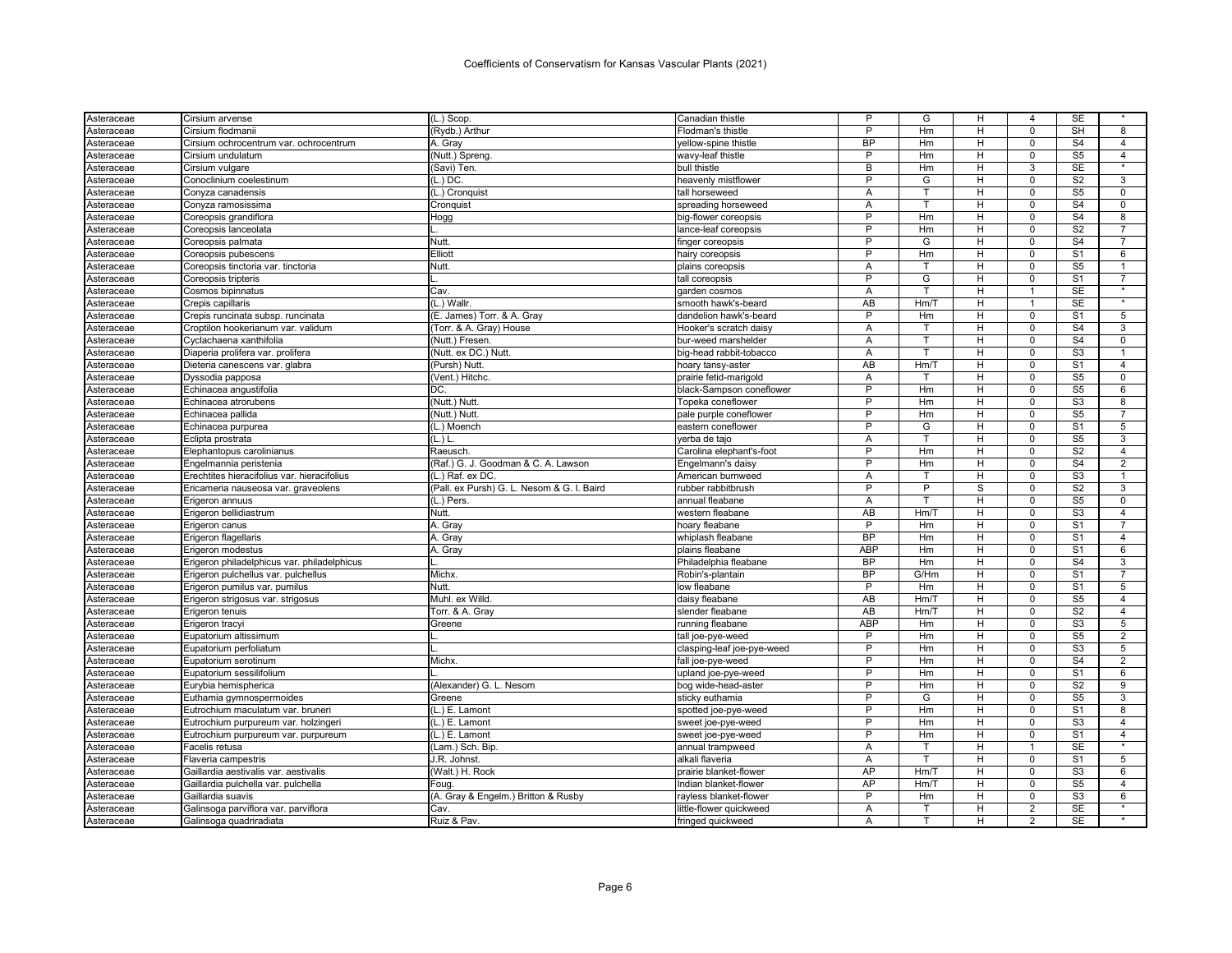| Asteraceae               | Gamochaeta argyrinea                                  | G. L. Nesom                                   | silvery everlasting                               | Α         |      | H  | 0              | S <sub>1</sub>  | 4               |
|--------------------------|-------------------------------------------------------|-----------------------------------------------|---------------------------------------------------|-----------|------|----|----------------|-----------------|-----------------|
| Asteraceae               | Gamochaeta calviceps                                  | (Fernald) Cabrera                             | bald-head everlasting                             | A         | T    | H  | $\Omega$       | S <sub>2</sub>  | $\overline{4}$  |
| Asteraceae               | Gamochaeta purpurea                                   | (L.) Cabrera                                  | purple everlasting                                | AB        | Hm/T | н  | $\mathsf 0$    | S <sub>3</sub>  | $\overline{4}$  |
| Asteraceae               | Gnaphalium uliginosum                                 |                                               | low cudweed                                       | A         | т    | н  | $\overline{2}$ | <b>SE</b>       | $\star$         |
| Asteraceae               | Grindelia ciliata                                     | (Nutt.) Spreng                                | wax gumweed                                       | Α         | т    | н  | $\mathbf 0$    | S <sub>5</sub>  | $\mathbf{1}$    |
| Asteraceae               | Grindelia lanceolata                                  | Nutt.                                         | spiny-tooth gumweed                               | P         | Hm   | H  | $\Omega$       | S <sub>3</sub>  | 3               |
| Asteraceae               | Grindelia squarrosa var. nuda                         | (A. W. Wood) A. Gray                          | curly-cup gumweed                                 | <b>BP</b> | Hm   | н  | $\Omega$       | S <sub>3</sub>  | 0               |
| Asteraceae               | Grindelia squarrosa var. squarrosa                    | (Pursh) Dunal                                 | curly-cup gumweed                                 | <b>BP</b> | Hm   | Н  | $\Omega$       | S <sub>5</sub>  | 0               |
| Asteraceae               | Guizotia abyssinica                                   | (L. f.) Cass.                                 | niger-seed                                        | A         | T    | H  | $\mathbf{1}$   | <b>SE</b>       | $\ast$          |
| Asteraceae               | Gutierrezia sarothrae                                 | (Pursh) Britton & Rusby                       | broom snakeweed                                   | P         | P    | Ss | $\mathbf 0$    | S <sub>5</sub>  | 3               |
| Asteraceae               | Haploësthes greggii var. texana                       | (J. M. Coult.) I. M. Johnst.                  | Gregg's false-broomweed                           | P         | P    | Ss | $\Omega$       | S <sub>1</sub>  | $\overline{7}$  |
| Asteraceae               | Helenium amarum var. amarum                           | (Raf.) H. Rock                                | bitter sneezeweed                                 | Α         | T    | н  | $\mathbf 0$    | S <sub>3</sub>  | $\mathbf 0$     |
| Asteraceae               | Helenium autumnale                                    |                                               | common sneezeweed                                 | P         | Hm   | н  | $\Omega$       | S <sub>3</sub>  | $\overline{4}$  |
| Asteraceae               | Helenium flexuosum                                    | Raf.                                          | purple-head sneezeweed                            | P         | Hm   | H  | $\mathbf 0$    | S <sub>2</sub>  | 6               |
| Asteraceae               | Helianthus ×intermedius                               | $R.$ W. Long                                  | intermediate sunflower                            | P         | G    | н  | $\mathbf 0$    | S <sub>1</sub>  | hybrid          |
| Asteraceae               | Helianthus ×kellermanii                               | R. W. Long                                    | Kellermann's sunflower                            | P         | G    | H  | $\Omega$       | S <sub>2</sub>  | hybrid          |
| Asteraceae               | Helianthus ×laetiflorus                               | Pers.                                         | showy sunflower                                   | P         | G    | H  | $\mathbf 0$    | S <sub>2</sub>  | hybrid          |
| Asteraceae               | Helianthus ×orgyaloides                               | Cockerell                                     | arm-length sunflower                              | P         | G    | н  | $\Omega$       | S <sub>1</sub>  | hybrid          |
| Asteraceae               | Helianthus annuus                                     |                                               | common sunflowei                                  | A         | T.   | н  | $\mathbf 0$    | S <sub>5</sub>  | 0               |
| Asteraceae               | <b>Helianthus ciliaris</b>                            | IDC.                                          | Texas sunflower                                   | P         | G    | H  | 3              | <b>SE</b>       | $\star$         |
| Asteraceae               | Helianthus grosseserratus                             | M. Martens                                    | saw-tooth sunflower                               | P         | G    | H  | $\overline{0}$ | S <sub>4</sub>  | $\overline{4}$  |
| Asteraceae               | <b>Helianthus hirsutus</b>                            | Raf.                                          | hairy sunflower                                   | P         | G    | H  | $\mathbf 0$    | S <sub>4</sub>  | 6               |
| Asteraceae               | Helianthus maximilianii                               | Schrad                                        | Maximilian's sunflower                            | P         | G    | H  | $\mathbf 0$    | S <sub>5</sub>  | 3               |
| Asteraceae               | Helianthus mollis                                     | Lam.                                          | ashy sunflower                                    | P         | G    | H  | $\mathbf 0$    | S <sub>4</sub>  | $\overline{7}$  |
| Asteraceae               | Helianthus pauciflorus var. pauciflorus               | Nutt.                                         | stiff sunflower                                   | P         | G    | Н  | 0              | S <sub>5</sub>  | 5               |
| Asteraceae               | Helianthus petiolaris var. petiolaris                 | Nutt.                                         | plains sunflower                                  | A         | T    | H  | $\mathbf 0$    | S <sub>5</sub>  | $\mathbf{1}$    |
| Asteraceae               | Helianthus salicifolius                               | A. Dietr                                      | willow-leaf sunflower                             | P         | G    | H  | $\mathbf 0$    | S <sub>4</sub>  | 6               |
| Asteraceae               | Helianthus strumosus                                  |                                               | woodland sunflower                                | P         | G    | H  | $\Omega$       | S <sub>2</sub>  | 5               |
| Asteraceae               | <b>Helianthus tuberosus</b>                           |                                               | Jerusalem-artichoke sunflower                     | P         | G    | H  | $\Omega$       | S <sub>5</sub>  | $\overline{2}$  |
| Asteraceae               | Heliopsis helianthoides subsp. occidentalis           | (L.) Sweet                                    | sunflower oxeye                                   | P         | Hm   | H  | $\Omega$       | S <sub>1</sub>  | 5               |
| Asteraceae               | Heliopsis helianthoides subsp. scabra                 | (L.) Sweet                                    | sunflower oxeye                                   | P         | Hm   | H  | $\Omega$       | S <sub>4</sub>  | 6               |
| Asteraceae               | Heterotheca camporum var. glandulissima               | (Greene) Shinners                             | lemon-yellow golden-aster                         | P         | Hm   | H  | $\Omega$       | <b>SE</b>       |                 |
| Asteraceae               | Heterotheca canescens                                 | (DC.) Shinners                                | gray golden-aster                                 | P         | Hm   | H  | $\Omega$       | S <sub>3</sub>  | $\overline{4}$  |
| Asteraceae               | Heterotheca stenophylla var. angustifolia             | (A. Gray) Shinners                            | narrow-leaf golden-aster                          | P         | Hm   | н  | $\mathbf 0$    | S3              | $\overline{4}$  |
| Asteraceae               | Heterotheca stenophylla var. stenophylla              | (A. Gray) Shinners                            | narrow-leaf golden-aster                          | P         | Hm   | н  | $\Omega$       | S <sub>5</sub>  | $\overline{4}$  |
| Asteraceae               | Heterotheca subaxillaris                              | (Lam.) Britton & Rusby                        | broad-leaf golden-aster                           | Α         | T.   | н  | $\mathbf 0$    | S <sub>5</sub>  | $\overline{2}$  |
| Asteraceae               | Heterotheca villosa var. minor                        | (Pursh) Shinners                              | hairy golden-aster                                | P         | Hm   | н  | $\mathbf 0$    | S <sub>1</sub>  | $\overline{4}$  |
| Asteraceae               | Heterotheca villosa var. nana                         | (Pursh) Shinners                              | hairy golden-aster                                | P         | Hm   | н  | $\Omega$       | S <sub>1</sub>  | $\overline{4}$  |
| Asteraceae               | Heterotheca villosa var. villosa                      | (Pursh) Shinners                              | hairy golden-aster                                | P         | Hm   | н  | $\mathbf 0$    | S <sub>1</sub>  | $\overline{4}$  |
| Asteraceae               | Hieracium gronovii                                    |                                               | Gronovius' hawkweed                               | P         | Hm   | H  | $\Omega$       | S <sub>2</sub>  | $\overline{5}$  |
| Asteraceae               | Hieracium longipilum                                  | Torr. ex Hook.                                | long-beard hawkweed                               | P         | Hm   | H  | $\mathbf 0$    | $\overline{S4}$ | $\overline{5}$  |
| Asteraceae               | Hieracium scabrum                                     | Michx.                                        | rough-leaf hawkweed                               | P         | Hm   | H  | $\Omega$       | S <sub>1</sub>  | 6               |
| Asteraceae               | Hymenopappus filifolius var. polycephalus             | Hook.                                         | thread-leaf woolly-white                          | P         | Hm   | H  | $\mathbf 0$    | S <sub>1</sub>  | 6               |
| Asteraceae               | Hymenopappus flavescens var. flavescens               | A. Gray                                       | yellow woolly-white                               | B         | Hm   | H  | $\Omega$       | S <sub>3</sub>  | 6               |
| Asteraceae               | Hymenopappus scabiosaeus var. corymbosus              | L'Her.                                        | flat-top woolly-white                             | B         | Hm   | H  | $\Omega$       | S <sub>5</sub>  | $\overline{4}$  |
| Asteraceae               | Hymenopappus scabiosaeus var. scabiosaeus             | L'Her.                                        | flat-top woolly-white                             | B         | Hm   | н  | $\mathbf 0$    | S <sub>1</sub>  | $\overline{4}$  |
| Asteraceae               | Hymenopappus tenuifolius                              | Pursh                                         | chalk-hill woolly-white                           | B         | Hm   | н  | $\Omega$       | S <sub>5</sub>  | $5\overline{)}$ |
| Asteraceae               | Hymenoxys odorata                                     | IDC.                                          | western bitterweed                                | A         | т    | н  | $\mathbf 0$    | S <sub>2</sub>  | 3               |
| Asteraceae               | Ionactis linariifolius                                | (L.) Greene                                   | flax-leaf ankle-aster                             | P         | G/Hm | н  | $\Omega$       | S <sub>1</sub>  | 10              |
|                          | Iva angustifolia                                      | Nutt. ex DC                                   | narrow-leaf sumpweed                              | A         |      | H  | $\mathbf 0$    | S <sub>1</sub>  |                 |
| Asteraceae<br>Asteraceae | Iva annua                                             |                                               | annual sumpweed                                   | Α         | т    | H  | $\mathbf 0$    | S <sub>5</sub>  | $\mathbf 0$     |
| Asteraceae               | Iva axillaris                                         | Pursh                                         | poverty sumpweed                                  | P         | G    | H  | $\Omega$       | S <sub>1</sub>  | 3               |
|                          | Krigia biflora                                        |                                               | twin-flower dwarf-dandelion                       | P         | Hm   | н  | $\mathbf 0$    | S <sub>1</sub>  | 6               |
| Asteraceae               |                                                       | (Walter) S. F. Blake<br>(Raf.) K. L. Chambers |                                                   | A         |      | н  | 0              | S <sub>4</sub>  | 4               |
| Asteraceae               | Krigia cespitosa subsp. cespitosa<br>Krigia dandelion | (L.) Nutt.                                    | weedy dwarf-dandelion<br>tuberous dwarf-dandelion | P         | G    | H  | $\Omega$       | S <sub>3</sub>  | 5               |
| Asteraceae               |                                                       | Nutt.                                         |                                                   | A         | T    | H  | $\Omega$       | S <sub>1</sub>  | $\overline{7}$  |
| Asteraceae<br>Asteraceae | Krigia occidentalis<br>Lactuca canadensis             |                                               | western dwarf-dandelion<br>Canadian lettuce       | B         | Hm   | H  | $\Omega$       | S <sub>3</sub>  | 2               |
| Asteraceae               | Lactuca floridana                                     | (L.) Gaertn.                                  | Florida lettuce                                   | B         | Hm   | H  | $\Omega$       | S3              | 3               |
|                          |                                                       |                                               |                                                   |           |      |    |                |                 |                 |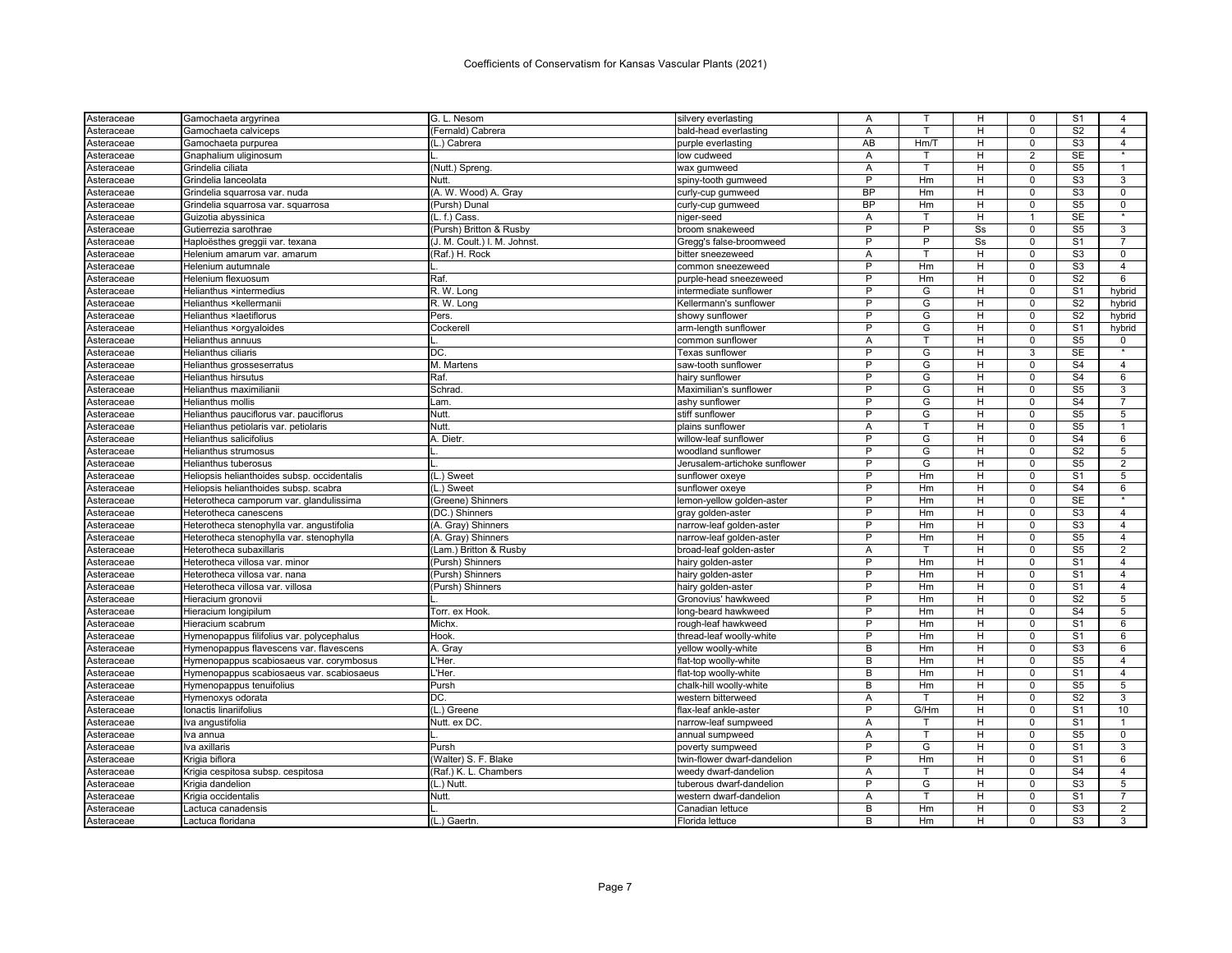| Asteraceae | Lactuca ludoviciana                                          | (Nutt.) Riddell                         | western lettuce               | в          | Нm   | н  | 0            | S5                     | 3                         |
|------------|--------------------------------------------------------------|-----------------------------------------|-------------------------------|------------|------|----|--------------|------------------------|---------------------------|
| Asteraceae | Lactuca saligna                                              |                                         | willow-leaf lettuce           | AB         | Hm/T | H  | 3            | <b>SE</b>              | $\star$                   |
| Asteraceae | Lactuca serriola                                             |                                         | prickly lettuce               | AB         | Hm/T | н  | 3            | <b>SE</b>              | $\star$                   |
| Asteraceae | Leontodon hispidus subsp. hispidus                           |                                         | hispid hawkbit                | P          | Hm   | H  | 1            | <b>SE</b>              | $\star$                   |
| Asteraceae | Leucanthemum vulgare                                         | Lam.                                    | common ox-eye daisy           | P          | Hm   | н  | 3            | <b>SE</b>              |                           |
| Asteraceae | Liatris ×ridgwayi                                            | Standl                                  | Ridgway's gayfeather          | P          | G    | н  | 0            | S <sub>1</sub>         | hybrid                    |
| Asteraceae | Liatris aspera                                               | Michx.                                  | button gayfeather             | P          | G    | н  | 0            | $\overline{\text{S5}}$ | 6                         |
| Asteraceae | Liatris hirsuta                                              | Rydb.                                   | hairy gayfeather              | P          | G    | н  | 0            | S <sub>3</sub>         |                           |
| Asteraceae | Liatris lancifolia                                           | (Greene) Kittell                        | lance-leaf gayfeather         | Þ          | G    | н  | $\Omega$     | S <sub>2</sub>         | 8                         |
| Asteraceae | Liatris punctata var. mucronata                              | Hook.                                   | eastern dotted gayfeather     | P          | G    | H  | 0            | S <sub>3</sub>         | 5                         |
| Asteraceae | Liatris punctata var. punctata                               | Hook.                                   | western dotted gayfeather     | P          | G    | н  | $\Omega$     | S <sub>5</sub>         | 5                         |
| Asteraceae | Liatris pycnostachya var. pycnostachya                       | Michx.                                  | thick-spike gayfeather        | P          | G    | н  | 0            | S <sub>4</sub>         | $\overline{7}$            |
| Asteraceae | Liatris squarrosa var. glabrata                              | (L.) Michx.                             | plains gayfeather             | P          | G    | н  | 0            | S3                     |                           |
| Asteraceae | Lorandersonia baileyi                                        | (Wooton & Standl.) Urbatsch et al       | plains Anderson's-rabbitbrush | P          | P    | S  | 0            | S <sub>1</sub>         | 5                         |
| Asteraceae | Lygodesmia juncea                                            | (Pursh) D. Don ex Hook.                 | rush skeleton-weed            | P          | G    | н  | 0            | S <sub>5</sub>         | 3                         |
| Asteraceae | Machaeranthera tanacetifolia                                 | (Kunth) Nees                            | tansy-leaf tansy-aster        | Α          | T    | H  | 0            | S <sub>3</sub>         | 2                         |
| Asteraceae | Marshallia caespitosa var. caespitosa                        | Nutt. ex DC.                            | Oklahoma Barbara's-buttons    | <b>AP</b>  | Hm   | н  | 0            | S <sub>1</sub>         | 10                        |
| Asteraceae | Marshallia caespitosa var. signata                           | Nutt. ex DC.                            | Oklahoma Barbara's-buttons    | P          | Hm   | н  | 0            | <b>SH</b>              | 10                        |
| Asteraceae | Matricaria chamomilla                                        |                                         | German chamomile              | Α          | T    | н  | $\mathbf{1}$ | <b>SE</b>              | $\star$                   |
| Asteraceae | Matricaria discoidea                                         | DC.                                     | pineapple-weed                | Α          |      | н  | 2            | SE                     | $\star$                   |
| Asteraceae | Melampodium leucanthum                                       | Torr. & A. Gray                         | plains blackfoot              | P          | Hm   | н  | $\Omega$     | S <sub>3</sub>         | $\overline{7}$            |
| Asteraceae | Mulgedium oblongifolium                                      | (Nutt.) Reveal                          | chicory lettuce               | P          | G    | н  | 0            | S <sub>3</sub>         | $\overline{4}$            |
| Asteraceae | Nothocalais cuspidata                                        | (Pursh) Greene                          | wavy-leaf false-dandelion     | P          | Hm   | H  | $\Omega$     | $\overline{\text{S3}}$ | $\overline{7}$            |
| Asteraceae |                                                              |                                         | Scotch cotton-thistle         | B          | Hm   | н  | -1           | <b>SE</b>              |                           |
|            | Onopordum acanthium subsp. acanthium<br>Oönopsis engelmannii |                                         | Engelmann's goldenweed        | P          | Hm   | н  | O            | S <sub>1</sub>         | 9                         |
| Asteraceae |                                                              | (Gray) Greene<br>Hook.                  |                               | P          |      |    | 0            | S <sub>1</sub>         |                           |
| Asteraceae | Packera cana                                                 |                                         | woolly ragwort                |            | Hm   | H  |              |                        | 6                         |
| Asteraceae | Packera glabella                                             | (Poir.) C. Jeffrey                      | floodplain ragwort            | A<br>P     |      | H  | 0            | S <sub>5</sub>         | 2                         |
| Asteraceae | Packera obovata                                              | (Muhl. ex Willd.) W. A. Weber & Á. Löve | round-leaf ragwort            |            | Hm   | H  | 0            | S <sub>3</sub>         | $\overline{4}$            |
| Asteraceae | Packera plattensis                                           | (Nutt.) W. A. Weber & Á. Löve           | prairie ragwort               | P          | Hm   | н  | 0            | S <sub>5</sub>         | 5                         |
| Asteraceae | Packera pseudaurea var. semicordata                          | (Rydb.) W. A. Weber & A. Löve           | false golden ragwort          | P          | Hm   | н  | 0            | S <sub>2</sub>         | $\overline{7}$            |
| Asteraceae | Packera tampicana                                            | (DC.) C. Jeffrey                        | Tampican ragwort              | A          | т    | н  | $\Omega$     | <b>SH</b>              | $\overline{1}$            |
| Asteraceae | Packera tridenticulata                                       | (Rydb.) W. A. Weber & Á. Löve           | plains ragwort                | P          | Hm   | н  | 0            | S <sub>2</sub>         | 6                         |
| Asteraceae | Palafoxia rosea var. macrolepis                              | (Rydb.) B. L. Turner & M. I. Morris     | rose palafoxia                | Α          | T    | н  | 0            | S <sub>1</sub>         | 5                         |
| Asteraceae | Palafoxia sphacelata                                         | (Nutt. ex Torr.) Cory                   | rayed palafoxia               | Α          |      | н  | 0            | S3                     | $\overline{4}$<br>$\star$ |
| Asteraceae | Parthenium hysterophorus                                     |                                         | ragweed feverfew              | A          | T    | H  | 1            | <b>SE</b>              |                           |
| Asteraceae | Parthenium integrifolium var. hispidum                       |                                         | whole-leaf feverfew           | P          | Hm   | H  | 0            | S <sub>2</sub>         | 8                         |
| Asteraceae | Parthenium integrifolium var. integrifolium                  |                                         | whole-leaf feverfew           | P          | Hm   | н  | U            | S <sub>1</sub>         | 8                         |
| Asteraceae | Pectis angustifolia var. angustifolia                        | Torr.                                   | narrow-leaf pectis            | Α          | т    | н  | 0            | S <sub>1</sub>         | 5                         |
| Asteraceae | Picradeniopsis oppositifolia                                 | (Nutt.) Rydb.                           | opposite-leaf picradeniopsis  | P          | Hm   | н  | 0            | S <sub>1</sub>         | $\mathbf 1$               |
| Asteraceae | Picradeniopsis woodhousei                                    | (A. Gray) Rydb                          | Woodhouse's picradeniopsis    | Þ          | Hm   | H  | 0            | S <sub>2</sub>         | 3                         |
| Asteraceae | Plectocephalus americanus                                    | (Nutt.) D. Don                          | American basket-flower        | Α          | т    | н  | 0            | S <sub>1</sub>         | 3                         |
| Asteraceae | Pluchea camphorata                                           | $(L.)$ DC.                              | camphor marsh-fleabane        | Α          | т    | H  | 0            | S <sub>1</sub>         | $\overline{4}$            |
| Asteraceae | Pluchea odorata var. odorata                                 | (L.) Cass                               | purple marsh-fleabane         | A          | T    | H. | 0            | S <sub>3</sub>         | 2                         |
| Asteraceae | Polymnia canadensis                                          |                                         | Canadian leafcup              | P          | Hm   | н  | 0            | S <sub>1</sub>         |                           |
| Asteraceae | Prenanthes aspera                                            | Michx.                                  | rough rattlesnake-root        | P          | Hm   | н  | 0            | S <sub>3</sub>         | 8                         |
| Asteraceae | Pseudognaphalium obtusifolium                                | (L.) Hilliard & B. L. Burtt             | fragrant false-cudweed        | Α          |      | н  | 0            | S <sub>4</sub>         | 0                         |
| Asteraceae | Psilostrophe tagetina var. cerifera                          | (Nutt.) Greene                          | marigold paper-flower         | P          | Hm   | H  | 0            | S <sub>3</sub>         | $\overline{4}$            |
| Asteraceae | Pyrrhopappus carolinianus                                    | (Walter) DC.                            | Carolina false-dandelion      | AB         | Hm/T | н  | $\Omega$     | S <sub>4</sub>         | $\overline{1}$            |
| Asteraceae | Pyrrhopappus grandiflorus                                    | (Nutt.) Nutt.                           | tuberous false-dandelion      | P          | G    | н  | 0            | S <sub>3</sub>         | $\overline{4}$            |
| Asteraceae | Ratibida columnifera                                         | (Nutt.) Wooton & Standl.                | upright prairie-coneflower    | P          | Hm   | н  | $\Omega$     | $\overline{\text{S5}}$ | $\overline{4}$            |
| Asteraceae | Ratibida pinnata                                             | (Vent.) Barnhart                        | gray-head prairie-coneflower  | P          | G/Hm | н  | 0            | S <sub>5</sub>         | 3                         |
| Asteraceae | Ratibida tagetes                                             | (E. James) Barnhart                     | short-ray prairie-coneflower  | P          | Hm   | H  | $\Omega$     | S <sub>4</sub>         | $\overline{4}$            |
| Asteraceae | Rayjacksonia annua                                           | (Rydb.) R. L. Hartm. & M. A. Lane       | viscid camphor daisy          | AB         | Hm/T | H  | 0            | S <sub>2</sub>         | 3                         |
| Asteraceae | Rhaponticum repens                                           | (L.) Hidalgo                            | Russian knapweed              | P          | G    | H  | 3            | <b>SE</b>              |                           |
| Asteraceae | Rudbeckia amplexicaulis                                      | Vahl                                    | clasping coneflower           | A          | т    | н  | 0            | S <sub>3</sub>         | 2                         |
| Asteraceae | Rudbeckia grandiflora var. grandiflora                       | (Sweet) C. C. Gmel. ex DC.              | ough coneflower               | P          | G    | н  | $\Omega$     | S <sub>2</sub>         | $\overline{4}$            |
| Asteraceae | Rudbeckia hirta var. pulcherrima                             |                                         | black-eyed-Susan              | <b>ABP</b> | Hm/T | H  | $\Omega$     | $\overline{\text{S5}}$ | $\overline{2}$            |
| Asteraceae | Rudbeckia laciniata var. laciniata                           |                                         | goldenglow                    | P          | G    | н  | $\Omega$     | S <sub>3</sub>         | 5                         |
|            |                                                              |                                         |                               |            |      |    |              |                        |                           |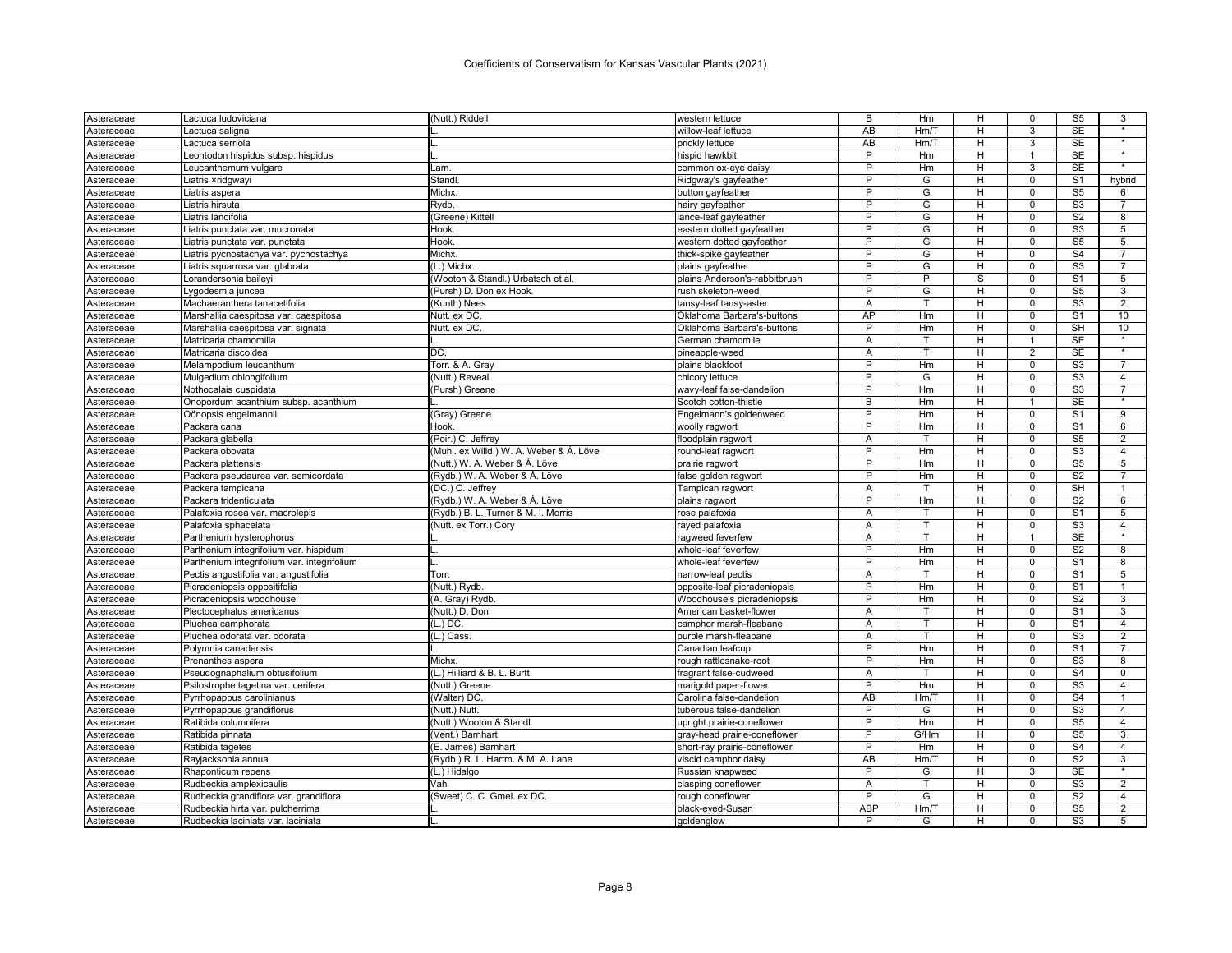| Asteraceae               | Rudbeckia subtomentosa                                            | Pursh                                    | sweet coneflower                        | P              | G      | н  | 0              | S3             | 6                       |
|--------------------------|-------------------------------------------------------------------|------------------------------------------|-----------------------------------------|----------------|--------|----|----------------|----------------|-------------------------|
| Asteraceae               | Rudbeckia triloba var. triloba                                    |                                          | brown-eyed-Susan                        | P              | Hm     | H  | $\Omega$       | S <sub>3</sub> | $\overline{4}$          |
| Asteraceae               | Scorzonera laciniata                                              |                                          | narrow-leaf false-salsify               | AB             | Hm/T   | H  | $\overline{2}$ | SE             | $\star$                 |
| Asteraceae               | Senecio flaccidus var. flaccidus                                  | Less.                                    | thread-leaf groundsel                   | P              | P      | Ss | $\Omega$       | S <sub>2</sub> | 4                       |
| Asteraceae               | Senecio integerrimus var. integerrimus                            | <b>Nutt</b>                              | whole-leaf groundse                     | P              | Hm     | H  | $\mathbf 0$    | S <sub>1</sub> | $\overline{7}$          |
| Asteraceae               | Senecio riddellii                                                 | Torr. & A. Gray                          | Riddell's groundsel                     | P              | Hm     | Ss | $\mathsf 0$    | S <sub>4</sub> | $\overline{4}$          |
| Asteraceae               | Senecio vulgaris                                                  |                                          | common groundsel                        | A              |        | н  | $\overline{2}$ | <b>SE</b>      | $\star$                 |
| Asteraceae               | Shinnersoseris rostrata                                           | (A. Gray) S. Tomb                        | false skeleton-weed                     | Α              | т      | н  | $\mathbf 0$    | S <sub>2</sub> | $\overline{7}$          |
| Asteraceae               | Silphium integrifolium var. integrifolium                         | Michx.                                   | whole-leaf rosinweed                    | P              | Hm     | H  | $\mathbf 0$    | S <sub>4</sub> | 3                       |
| Asteraceae               | Silphium integrifolium var. laeve                                 | Nutt.                                    | showy rosinweed                         | P              | Hm     | н  | $\mathbf 0$    | S <sub>5</sub> | 3                       |
| Asteraceae               | Silphium laciniatum                                               |                                          | compassplant                            | P              | Hm     | н  | $\Omega$       | S <sub>5</sub> | $\overline{4}$          |
| Asteraceae               | Silphium perfoliatum var. perfoliatum                             |                                          | cup rosinweed                           | P              | Hm     | H  | $\mathbf 0$    | S <sub>4</sub> | 3                       |
| Asteraceae               | Silphium radula var. radula                                       | <b>Nutt</b>                              | scraper rosinweed                       | P              | Hm     | H  | $\mathbf 0$    | S <sub>1</sub> | $\overline{4}$          |
| Asteraceae               | Smallanthus uvedalius                                             | (L.) Mack                                | yellow bear's-foot                      | P              | Hm     | H  | $\Omega$       | S <sub>1</sub> | 8                       |
| Asteraceae               | Solidago altissima var. altissima                                 |                                          | Late goldenrod                          | P              | G      | H  | $\mathbf 0$    | S <sub>5</sub> | -1                      |
| Asteraceae               | Solidago altissima var. gilvocanescens                            |                                          | Late goldenrod                          | P              | G      | H  | $\Omega$       | S <sub>5</sub> |                         |
| Asteraceae               | Solidago arguta var. boottii                                      | Aiton                                    | Atlantic goldenrod                      | P              | Hm     | H  | $\Omega$       | S <sub>1</sub> | 6                       |
| Asteraceae               | Solidago canadensis var. hargeri                                  |                                          | Canadian goldenrod                      | P              | G      | H  | $\Omega$       | S <sub>3</sub> | $\overline{2}$          |
| Asteraceae               | Solidago delicatula                                               | Small                                    | smooth elm-leaf goldenrod               | P              | Hm     | н  | $\Omega$       | S <sub>3</sub> | $\overline{\mathbf{A}}$ |
| Asteraceae               | Solidago flexicaulis                                              |                                          | zigzag goldenrod                        | P              | G      | H  | $\mathbf 0$    | S <sub>1</sub> | 8                       |
| Asteraceae               | Solidago gigantea                                                 | Aiton                                    | giant goldenrod                         | P              | G      | н  | $\Omega$       | S <sub>5</sub> | 3                       |
| Asteraceae               | Solidago missouriensis                                            | Nutt                                     | Missouri goldenrod                      | $\overline{P}$ | G      | н  | $\mathbf 0$    | S <sub>5</sub> | $\overline{5}$          |
| Asteraceae               | Solidago mollis var. mollis                                       | Bartl                                    | ashy goldenrod                          | P              | G      | н  | $\Omega$       | S <sub>4</sub> | $\overline{5}$          |
| Asteraceae               | Solidago nemoralis subsp. decemiflora                             | Aiton                                    | gray goldenrod                          | $\overline{P}$ | Hm     | н  | $\mathbf 0$    | S <sub>3</sub> | $\overline{2}$          |
| Asteraceae               | Solidago nemoralis subsp. nemoralis                               | Aiton                                    | gray goldenrod                          | P              | Hm     | н  | $\Omega$       | S <sub>3</sub> | $\overline{2}$          |
| Asteraceae               | Solidago petiolaris var. angusta                                  | Aiton                                    | downy goldenrod                         | P              | G      | H  | $\mathbf 0$    | S <sub>1</sub> | $\overline{7}$          |
| Asteraceae               | Solidago petiolaris var. petiolaris                               | Aiton                                    | downy goldenrod                         | P              | G      | H  | $\mathbf 0$    | S <sub>4</sub> | $\overline{7}$          |
|                          | Solidago radula                                                   | Nutt.                                    |                                         | P              | G      | H  | $\Omega$       | S <sub>1</sub> | $\overline{7}$          |
| Asteraceae               |                                                                   |                                          | rough goldenrod<br>stiff goldenrod      | P              | Hm     | H  | $\Omega$       | S <sub>3</sub> | 3                       |
| Asteraceae               | Solidago rigida var. humilis                                      |                                          | stiff goldenrod                         | P              | Hm     | H  | $\Omega$       | S <sub>4</sub> | 3                       |
| Asteraceae<br>Asteraceae | Solidago rigida var. rigida<br>Solidago speciosa var. rigiduscula | Nutt                                     | showy-wand goldenrod                    | P              | Hm     | H  | $\Omega$       | S <sub>3</sub> | $\overline{7}$          |
|                          | Solidago ulmifolia var. ulmifolia                                 | Muhl. ex Willd.                          |                                         | P              | Hm     | н  | $\Omega$       | S <sub>3</sub> | 4                       |
| Asteraceae               | Sonchus arvensis subsp. uliginosus                                |                                          | elm-leaf goldenrod<br>field sow-thistle | P              | Hm     | H  | $\overline{2}$ | <b>SE</b>      | $\star$                 |
| Asteraceae               |                                                                   | $(L.)$ Hill                              | prickly sow-thistle                     |                | т      | H  | 2              | <b>SE</b>      |                         |
| Asteraceae               | Sonchus asper                                                     |                                          |                                         | Α              | T      | н  | $\overline{2}$ | <b>SE</b>      | $\overline{\ast}$       |
| Asteraceae               | Sonchus oleraceus                                                 |                                          | common sow-thistle                      | A<br>P         | C/Hm   |    |                |                |                         |
| Asteraceae               | Stenotus armerioides var. armerioides                             | <b>Nutt</b>                              | thrifty goldenweed                      | P              |        | н  | $\mathbf 0$    | S <sub>1</sub> | 8                       |
| Asteraceae               | Stephanomeria pauciflora                                          | (Torr.) A. Nelson                        | few-flower wire-lettuce                 | P              | Hm     | H  | $\mathbf 0$    | S <sub>2</sub> | 6                       |
| Asteraceae               | Symphyotrichum anomalum                                           | (Engelm. ex Torr. & A. Gray) G. L. Nesom | many-ray aster                          |                | G<br>T | H  | $\mathbf 0$    | S <sub>1</sub> | 8                       |
| Asteraceae               | Symphyotrichum ciliatum                                           | (Ledeb.) G. L. Nesom                     | rayless aster                           | Α<br>P         |        | H  | $\mathbf 0$    | <b>SH</b>      | $\overline{2}$          |
| Asteraceae               | Symphyotrichum cordifolium                                        | (L.) G. L. Nesom                         | heart-leaf aster                        |                | Hm     | H  | $\mathbf 0$    | S <sub>1</sub> | 5                       |
| Asteraceae               | Symphyotrichum divaricatum                                        | (Nutt.) G. L. Nesom                      | inland saltmarsh aster                  | Α<br>P         | т      | н  | $\mathbf 0$    | S <sub>5</sub> | 0                       |
| Asteraceae               | Symphyotrichum drummondii var. drummondii                         | (Lindl.) G. L. Nesom                     | Drummond's aster                        |                | G      | H  | $\Omega$       | S <sub>5</sub> | $\overline{2}$          |
| Asteraceae               | Symphyotrichum drummondii var. texanum                            | (Lindl.) G. L. Nesom                     | Drummond's aster                        | P              | G      | н  | $\mathbf 0$    | S <sub>3</sub> | $\overline{2}$          |
| Asteraceae               | Symphyotrichum ericoides var. ericoides                           | (L.) G. L. Nesom                         | heath aster                             | P              | G      | н  | $\Omega$       | S <sub>5</sub> | 5                       |
| Asteraceae               | Symphyotrichum ericoides var. pansum                              | (L.) G. L. Nesom                         | heath aster                             | P              | Hm     | H  | $\Omega$       | S <sub>1</sub> | $\overline{4}$          |
| Asteraceae               | Symphyotrichum falcatum var. commutatum                           | (Lindl.) G. L. Nesom                     | western heath aster                     | P              | Hm     | H  | $\Omega$       | S <sub>4</sub> | 3                       |
| Asteraceae               | Symphyotrichum fendler                                            | (A. Gray) G. L. Nesom                    | Fendler's aster                         | P              | Hm     | H  | $\mathbf 0$    | S <sub>4</sub> | $6\overline{6}$         |
| Asteraceae               | Symphyotrichum laeve var. laeve                                   | (L.) G. L. Nesom                         | smooth blue aster                       | P              | G      | H  | $\mathbf 0$    | S3             | $\overline{7}$          |
| Asteraceae               | Symphyotrichum lanceolatum var. hesperium                         | (Willd.) G. L. Nesom                     | lance-leaf aster                        | P              | G      | H  | $\mathbf 0$    | S <sub>2</sub> | $\overline{4}$          |
| Asteraceae               | Symphyotrichum lanceolatum var. interior                          | (Willd.) G. L. Nesom                     | lance-leaf aster                        | P              | G      | H  | $\mathbf 0$    | S3             | 3                       |
| Asteraceae               | Symphyotrichum lanceolatum var. lanceolatum                       | (Willd.) G. L. Nesom                     | lance-leaf aster                        | P              | G      | H  | 0              | S <sub>5</sub> | 3                       |
| Asteraceae               | Symphyotrichum lanceolatum var. latifolium                        | (Willd.) G. L. Nesom                     | lance-leaf aster                        | P              | G      | н  | $\Omega$       | S <sub>3</sub> | 3                       |
| Asteraceae               | Symphyotrichum lateriflorum                                       | (L.) Á. Löve & D. Löve                   | white woodland aster                    | P              | G/Hm   | H  | $\mathsf 0$    | S <sub>1</sub> | 6                       |
| Asteraceae               | Symphyotrichum novae-angliae                                      | (L.) G. L. Nesom                         | New England aster                       | P              | G/Hm   | H  | $\mathbf 0$    | S <sub>3</sub> | 3                       |
| Asteraceae               | Symphyotrichum oblongifolium                                      | (Nutt.) G. L. Nesom                      | aromatic aster                          | P              | G      | H  | $\mathbf 0$    | S <sub>5</sub> | 5                       |
| Asteraceae               | Symphyotrichum ontarionis var. ontarionis                         | (Wiegand) G. L. Nesom                    | Ontario aster                           | P              | G      | н  | $\Omega$       | S <sub>3</sub> | 6                       |
| Asteraceae               | Symphyotrichum oolentangiense                                     | (Riddell) G. L. Nesom                    | azure aster                             | P              | G/Hm   | н  | $\Omega$       | S <sub>5</sub> | 8                       |
| Asteraceae               | Symphyotrichum parviceps                                          | (E. S. Burgess) G. L. Nesom              | small-head aster                        | P              | Hm     | н  | $\Omega$       | S <sub>3</sub> | 3                       |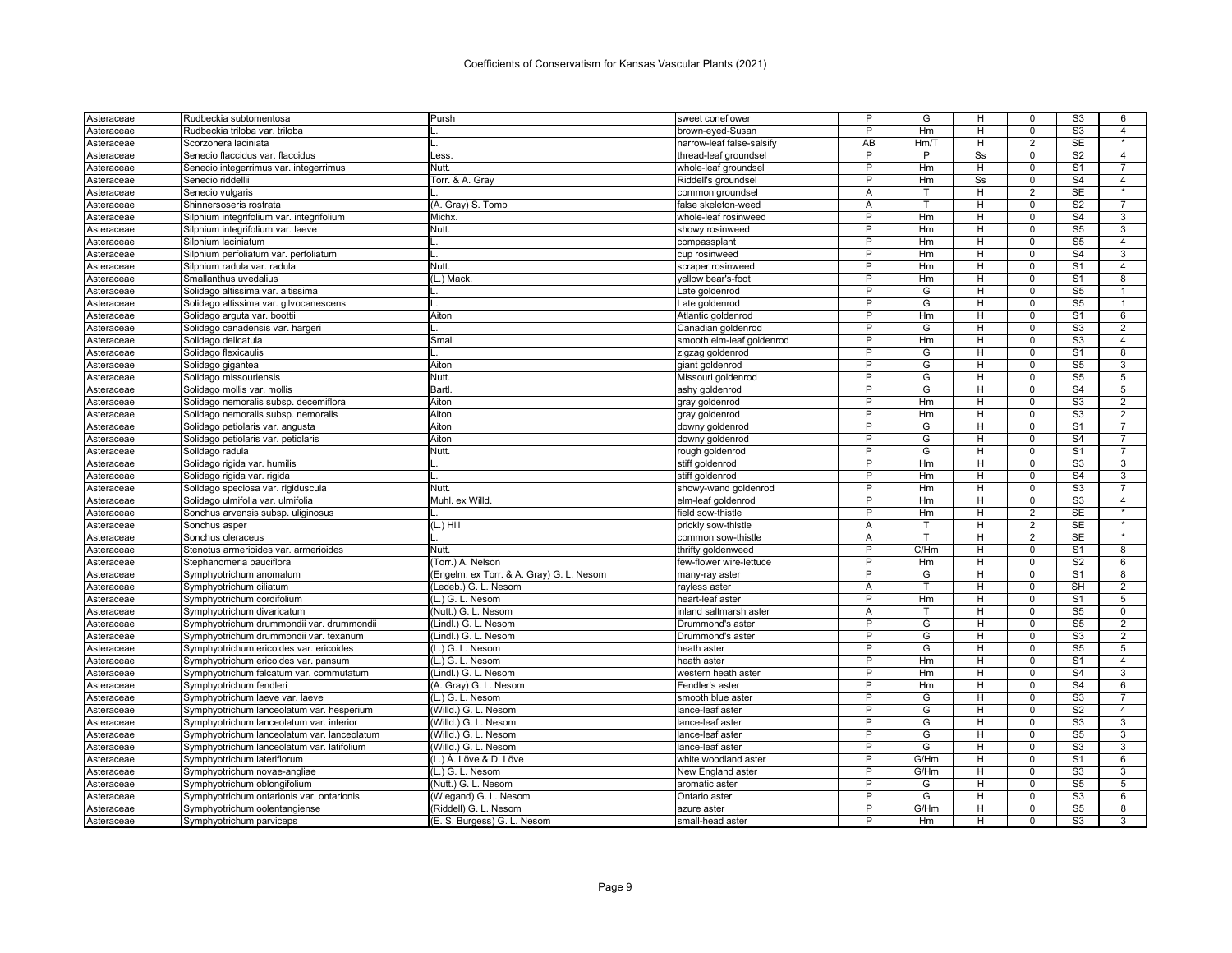| Asteraceae    | Symphyotrichum patens var. gracile           | (Aiton) G. L. Nesom                      | sky-drop aster                       | P              | Hm             | н            | 0              | S <sub>3</sub>  | 5                    |
|---------------|----------------------------------------------|------------------------------------------|--------------------------------------|----------------|----------------|--------------|----------------|-----------------|----------------------|
| Asteraceae    | Symphyotrichum patens var. patens            | (Aiton) G. L. Nesom                      | sky-drop aster                       | P              | Hm             | H            | $\mathbf 0$    | S <sub>2</sub>  | 5                    |
| Asteraceae    | Symphyotrichum patens var. patentissimum     | (Aiton) G. L. Nesom                      | sky-drop aster                       | P              | Hm             | н            | $\mathbf 0$    | S <sub>3</sub>  | 5                    |
| Asteraceae    | Symphyotrichum pilosum var. pilosum          | (Willd.) G. L. Nesom                     | hairy aster                          | P              | Hm             | H            | $\Omega$       | S <sub>5</sub>  | $\mathbf 0$          |
| Asteraceae    | Symphyotrichum pilosum var. pringlei         | (Willd.) G. L. Nesom                     | hairy aster                          | P              | Hm             | н            | $\mathbf 0$    | S <sub>3</sub>  | 0                    |
| Asteraceae    | Symphyotrichum praealtum var. nebraskense    | (Poir.) G. L. Nesom                      | willow-leaf aster                    | P              | G              | H            | $\Omega$       | S <sub>1</sub>  | $\overline{4}$       |
| Asteraceae    | Symphyotrichum praealtum var. praealtum      | (Poir.) G. L. Nesom                      | willow-leaf aster                    | $\overline{P}$ | G              | н            | $\mathbf 0$    | S <sub>5</sub>  | 3                    |
| Asteraceae    | Symphyotrichum sericeum                      | (Vent.) G. L. Nesom                      | silky aster                          | P              | Hm             | Н            | $\Omega$       | S <sub>4</sub>  | 8                    |
| Asteraceae    | Symphyotrichum turbinellum                   | (Lindl.) G. L. Nesom                     | prairie aster                        | $\overline{P}$ | Hm             | H            | $\mathbf 0$    | S <sub>1</sub>  | 8                    |
| Asteraceae    | Symphyotrichum urophyllum                    | (Lindl. ex DC.) G. L. Nesom              | arrow-leaf aster                     | P              | Hm             | H            | $\mathbf 0$    | S <sub>1</sub>  | 5                    |
| Asteraceae    | Tagetes erecta                               |                                          | French marigold                      | Α              | т              | H            | 1              | <b>SE</b>       | $\star$              |
| Asteraceae    | Tanacetum vulgare                            |                                          | common tansy                         | P              | Hm             | H            | $\overline{1}$ | SE              |                      |
| Asteraceae    | Taraxacum erythrospermum                     | Andrz.                                   | red-seed dandelion                   | P              | Hm             | н            | 3              | <b>SE</b>       | $\ddot{\phantom{1}}$ |
| Asteraceae    | Taraxacum officinale                         | F. H. Wigg                               | common dandelion                     | P              | Hm             | н            | 3              | <b>SE</b>       | $\star$              |
| Asteraceae    | Tetraneuris acaulis var. acaulis             | (Pursh) Greene                           | stemless tetraneuris                 | P              | C              | H            | 0              | S <sub>2</sub>  | 6                    |
| Asteraceae    | Tetraneuris linearifolia var. linearifolia   | Hook                                     | bitterweed                           | A              | T              | H            | $\mathbf 0$    | S <sub>1</sub>  | $\overline{4}$       |
| Asteraceae    | Tetraneuris scaposa var. scaposa             | (DC.) Greene                             | naked-stem tetraneuris               | $\overline{P}$ | $\overline{c}$ | н            | $\mathsf 0$    | S <sub>5</sub>  | $\overline{5}$       |
| Asteraceae    | Thelesperma filifolium var. filifolium       | (Hook.) A. Gray                          | thread-leaf greenthread              | AP             | Hm/T           | H            | $\Omega$       | S <sub>3</sub>  | $\overline{4}$       |
| Asteraceae    | Thelesperma filifolium var. intermedium      | (Hook.) A. Gray                          | thread-leaf greenthread              | AP             | Hm/T           | н            | $\mathbf 0$    | S <sub>3</sub>  | $\overline{4}$       |
| Asteraceae    | Thelesperma megapotamicum var. megapotamicum | (Spreng.) Kuntze                         | Rio Grande greenthread               | P              | Hm             | Н            | $\mathbf 0$    | S <sub>5</sub>  | $\overline{4}$       |
| Asteraceae    | Thymophylla aurea var. aurea                 | (A. Gray) Greene                         | golden dogweed                       | A              | T              | H            | $\Omega$       | S <sub>1</sub>  | $\overline{7}$       |
| Asteraceae    | Townsendia exscapa                           | (Richardson) Porter                      | stemless townsendia                  | P              | C              | H            | $\mathbf 0$    | S <sub>3</sub>  | 6                    |
| Asteraceae    | Tragopogon dubius                            | Scop.                                    | western salsify                      | <b>BP</b>      | Hm             | H            | $\overline{3}$ | <b>SE</b>       | $\overline{\ast}$    |
| Asteraceae    | Tragopogon porrifolius                       |                                          | vegetable-oyster salsif <sub>\</sub> | AB             | Hm/T           | H            | 2              | <b>SE</b>       |                      |
| Asteraceae    | Verbesina alternifolia                       | (L.) Britton ex Kearney                  | wing-stem crownbeard                 | P              | Hm             | H            | $\mathbf 0$    | S <sub>5</sub>  | $\overline{4}$       |
| Asteraceae    | Verbesina encelioides subsp. exauriculata    | (Cav.) Benth. & Hook f. ex A. Gray       | golden crownbeard                    | Α              | т              | н            | $\mathbf 0$    | S <sub>2</sub>  | $\mathbf{1}$         |
| Asteraceae    | Verbesina helianthoides                      | Michx.                                   | gravel-weed crownbeard               | P              | G              | H            | $\mathbf 0$    | S <sub>2</sub>  | 5                    |
|               |                                              |                                          |                                      | P              | Hm             | H            | $\Omega$       | S <sub>3</sub>  | 6                    |
| Asteraceae    | Verbesina virginica                          | DC.                                      | white crownbeard                     | P              | Hm             | H            | $\mathbf 0$    | S <sub>3</sub>  | $\overline{4}$       |
| Asteraceae    | Vernonia arkansana                           |                                          | Arkansas ironweed                    | P              |                |              | $\mathbf 0$    | $\overline{S2}$ | $\overline{2}$       |
| Asteraceae    | Vernonia baldwinii subsp. baldwinii          | Torr.                                    | western ironweed                     | P              | Hm             | H            | $\Omega$       | S <sub>5</sub>  |                      |
| Asteraceae    | Vernonia baldwinii subsp. interior           | Torr.                                    | western ironweed                     | P              | Hm             | H            | $\Omega$       |                 | $\overline{2}$       |
| Asteraceae    | Vernonia fasciculata subsp. corymbosa        | Michx                                    | prairie ironweed                     | P              | Hm             | н            |                | S <sub>2</sub>  | 5                    |
| Asteraceae    | Vernonia fasciculata subsp. fasciculata      | Michx                                    | prairie ironweed                     |                | Hm             | H            | $\mathbf 0$    | S <sub>3</sub>  | 5                    |
| Asteraceae    | Vernonia gigantea subsp. gigantea            | (Walter) Trel. ex J.C. Branner & Coville | giant ironweed                       | P              | Hm             | H            | $\mathbf 0$    | S <sub>1</sub>  | 5                    |
| Asteraceae    | Vernonia marginata                           | (Torr.) Raf.                             | plains ironweed                      | P              | Hm             | H            | $\mathbf 0$    | S <sub>1</sub>  | 5                    |
| Asteraceae    | Vernonia missurica                           | Raf.                                     | Missouri ironweed                    | P              | Hm             | н            | $\mathbf 0$    | S <sub>2</sub>  | $\overline{4}$       |
| Asteraceae    | Xanthisma spinulosum var. glaberrimum        | (Pursh) D.R. Morgan & R.L. Hartm         | cut-leaf sleepy daisy                | P              | Hm             | H            | $\mathbf 0$    | S <sub>4</sub>  | $\overline{4}$       |
| Asteraceae    | Xanthisma spinulosum var. spinulosum         | (Pursh) D.R. Morgan & R.L. Hartm         | cut-leaf sleepy daisy                | P              | Hm             | н            | $\mathbf 0$    | S <sub>5</sub>  | 3<br>$\star$         |
| Asteraceae    | Xanthium spinosum                            |                                          | spiny cocklebur                      | Α              | т              | H            | $\overline{2}$ | SE              |                      |
| Asteraceae    | Xanthium strumarium                          |                                          | common cocklebur                     | A              | T              | H            | $\mathbf 0$    | S <sub>5</sub>  | $\mathbf 0$          |
| Asteraceae    | Zinnia grandiflora                           | Nutt.                                    | Rocky Mountain zinnia                | P              | Hm             | H            | $\mathbf 0$    | S <sub>3</sub>  | 7                    |
| Azollaceae    | Azolla mexicana                              | C. Presl                                 | Mexican mosquito fern                | P              | Hy             | H            | $\Omega$       | S <sub>2</sub>  | $\overline{5}$       |
| Balsaminaceae | Impatiens capensis                           | Meerb                                    | spotted touch-me-not                 | Α              | T              | н            | $\mathbf 0$    | S <sub>3</sub>  | $\overline{4}$       |
| Balsaminaceae | Impatiens pallida                            | Nutt.                                    | pale touch-me-not                    | Α              |                | H            | $\mathbf 0$    | S <sub>3</sub>  | 5                    |
| Berberidaceae | Berberis thunbergii                          | DC.                                      | Japanese barberry                    | P              | P              | S            | $\overline{2}$ | SE              | $\star$              |
| Berberidaceae | Berberis vulgaris                            |                                          | European barberry                    | P              | P              | S            | $\overline{2}$ | <b>SE</b>       | ٠                    |
| Berberidaceae | Caulophyllum thalictroides                   | (L.) Michx.                              | blue cohosh                          | P              | G              | H            | $\mathbf 0$    | S <sub>1</sub>  | 10                   |
| Berberidaceae | Podophyllum peltatum                         |                                          | common May-apple                     | P              | G              | н            | $\mathbf 0$    | S <sub>5</sub>  | $\overline{4}$       |
| Betulaceae    | Alnus glutinosa                              | (L.) Gaertn.                             | black alder                          | P              | P              |              | $\overline{2}$ | <b>SE</b>       |                      |
| Betulaceae    | Alnus serrulata                              | (Aiton.) Willd.                          | smooth alder                         | P              | P              | $\mathsf{T}$ | $\Omega$       | SH              | 6                    |
| Betulaceae    | Betula nigra                                 |                                          | river birch                          | P              | P              |              | 0              | S <sub>2</sub>  | 4                    |
| Betulaceae    | Corylus americana                            | Walter                                   | American hazel                       | P              | P              | S            | $\Omega$       | S <sub>3</sub>  | 5                    |
| Betulaceae    | Ostrya virginiana                            | (Mill.) K. Koch                          | American hop-hornbeam                | P              | P              | т            | $\mathbf 0$    | S <sub>3</sub>  | 5                    |
| Bignoniaceae  | Campsis radicans                             | (L.) Bureau                              | common trumpet creeper               | P              | P              |              | $\mathbf 0$    | S <sub>5</sub>  | $\overline{2}$       |
| Bignoniaceae  | Catalpa bignonioides                         | Walter                                   | southern catalpa                     | P              | P              | т            | $\mathbf{1}$   | <b>SE</b>       |                      |
| Bignoniaceae  | Catalpa speciosa                             | Warder ex Engelm.                        | northern catalpa                     | P              | P              |              | 3              | <b>SE</b>       | $\overline{\ast}$    |
| Bignoniaceae  | Chilopsis linearis var. linearis             | (Cav.) Sweet                             | narrow-leaf desert-willow            | P              | P              | S            | $\mathbf{1}$   | <b>SE</b>       | $\star$              |
| Boraginaceae  | Asperugo procumbens                          |                                          | prostrate madwort                    | A              |                | H            |                | <b>SE</b>       |                      |
|               |                                              |                                          |                                      |                |                |              |                |                 |                      |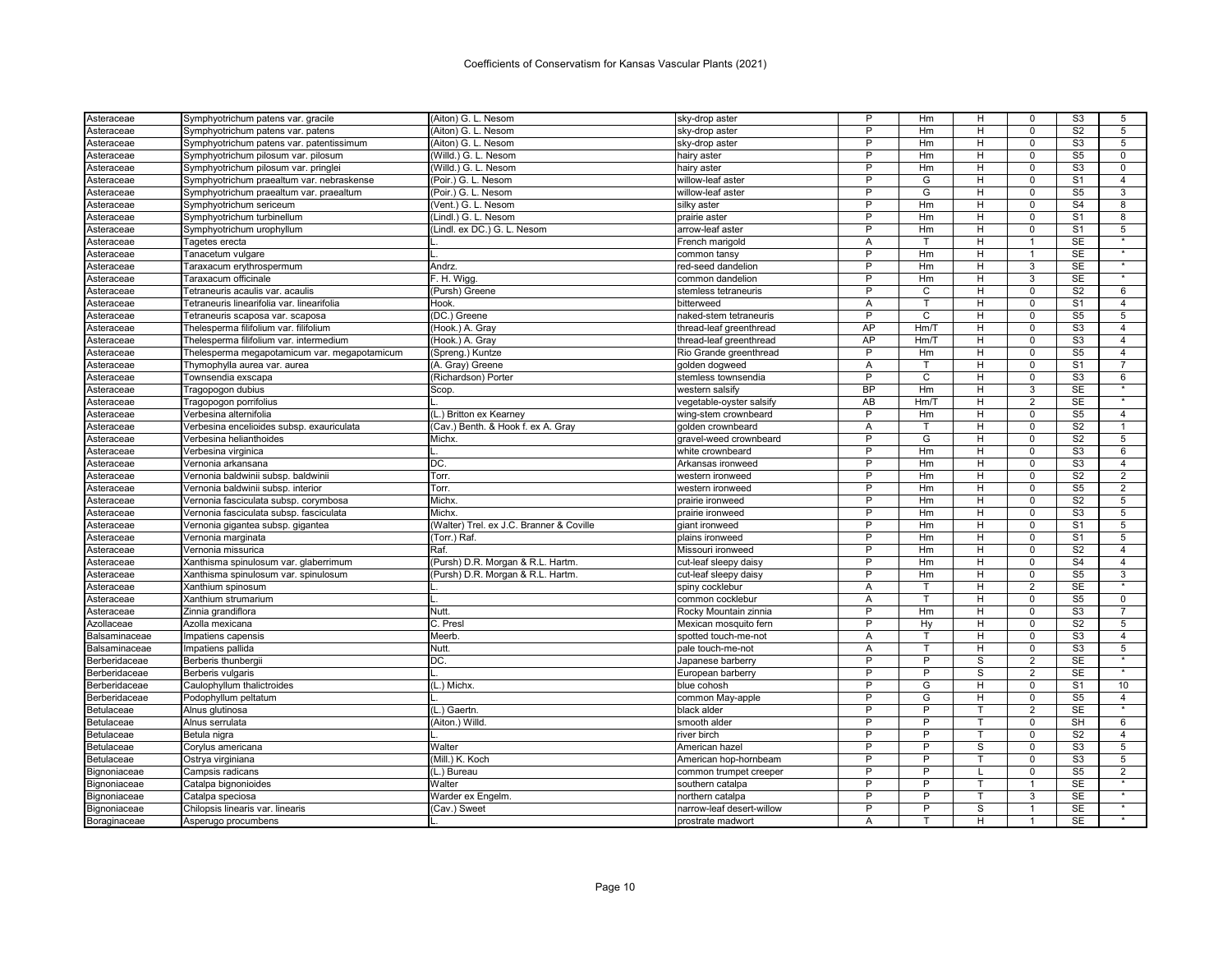| Boraginaceae                        | <b>Buglossoides arvensis</b>                | (L.) I.M. Johnst                           | corn gromwell                             | Α              |         | н              | 3              | <b>SE</b>                             |                   |
|-------------------------------------|---------------------------------------------|--------------------------------------------|-------------------------------------------|----------------|---------|----------------|----------------|---------------------------------------|-------------------|
| Boraginaceae                        | Cryptantha cinerea var. jamesii             | (Greene) Cronquist                         | bow-nut cryptantha                        | P              | Hm      | H              | $\Omega$       | S <sub>3</sub>                        | 5                 |
| Boraginaceae                        | Cryptantha crassisepala var. crassisepala   | (Torr. & A. Gray) Greene                   | thick-sepal cryptantha                    | A              | т       | н              | 0              | S <sub>1</sub>                        | 3                 |
| Boraginaceae                        | Cryptantha minima                           | Rydb.                                      | little cryptantha                         | Α              | т       | н              | 0              | S <sub>5</sub>                        | $\overline{2}$    |
| Boraginaceae                        | Cynoglossum officinale                      |                                            | common hound's-tongue                     | B              | Hm      | н              | $\overline{2}$ | <b>SE</b>                             | $\star$           |
| Boraginaceae                        | Echium vulgare                              |                                            | blueweed                                  | B              | Hm      | н              | 2              | <b>SE</b>                             |                   |
| Boraginaceae                        | Ellisia nyctelea                            | (L.) L                                     | water-pod                                 | A              | т       | H              | 0              | $\overline{\text{S5}}$                | $\mathbf 0$       |
| Boraginaceae                        | Euploca convolvulacea                       | Nutt.                                      | bindweed heliotrope                       | Α              | т       | н              | 0              | S3                                    | 7                 |
| Boraginaceae                        | Euploca tenellum                            | (Torr.) Feuillet & Halse                   | pasture heliotrope                        | Α              | T       | H              | 0              | S <sub>4</sub>                        | $\overline{7}$    |
| Boraginaceae                        | Hackelia virginiana                         | (L.) I.M. Johnst                           | Virginia bracted-stickseed                | B              | Hm      | н              | 0              | S <sub>3</sub>                        | 3                 |
| Boraginaceae                        | Heliotropium curassavicum var. currasavicum |                                            | seaside heliotrope                        | P              | Hm      | н              | 2              | SE                                    | $\star$           |
| Boraginaceae                        | Heliotropium curassavicum var. obovatum     |                                            | seaside heliotrope                        | P              | Hm      | н              | 0              | S <sub>1</sub>                        | $\overline{4}$    |
| Boraginaceae                        | Heliotropium indicum                        |                                            | Indian heliotrope                         | A              |         | H              | $\overline{2}$ | <b>SE</b>                             |                   |
| Boraginaceae                        | Hydrophyllum appendiculatum                 | Michx                                      | notch-bract waterleaf                     | P              | Hm      | H              | $\mathbf 0$    | S <sub>3</sub>                        | $\overline{7}$    |
| Boraginaceae                        | Hydrophyllum virginianum                    |                                            | Virginia waterleat                        | P              | G       | H.             | $\mathbf 0$    | S <sub>4</sub>                        | 5                 |
| Boraginaceae                        | Lappula occidentalis var. cupulata          | (S. Watson) Greene                         | western stickseed                         | A              | т       | н              | 0              | S <sub>5</sub>                        | 2                 |
| Boraginaceae                        | Lappula occidentalis var. occidentalis      | (S. Watson) Greene                         | western stickseed                         | A              | т       | н              | 0              | $\overline{\text{S5}}$                | 2                 |
| Boraginaceae                        | Lappula squarrosa                           | (Retz.) Dumort.                            | blue stickseed                            | Α              |         | н              | 3              | <b>SE</b>                             | $\star$           |
| Boraginaceae                        | Lithospermum canescens                      | (Michx.) Lehm                              | hoary gromwell                            | P              | Hm      | H              | 0              | S <sub>4</sub>                        | $\overline{7}$    |
| Boraginaceae                        | Lithospermum caroliniense                   | (Walter ex J.F. Gmel.) MacMill.            | Carolina gromwell                         | P              | Hm      | н              | $\mathbf 0$    | S <sub>3</sub>                        | 6                 |
| Boraginaceae                        | Lithospermum incisum                        | Lehm.                                      | plains gromwell                           | P              | Hm      | H              | O              | S <sub>5</sub>                        | 5                 |
| Boraginaceae                        | Lithospermum latifolium                     | Michx.                                     | American gromwell                         | P              | Hm      | н              | 0              | $\overline{S2}$                       | 9                 |
| Boraginaceae                        | Mertensia virginica                         | (L.) Pers. ex Link                         | Virginia bluebells                        | P              | Hm      | н              | 0              | S1                                    | 6                 |
| Boraginaceae                        | Myosotis verna                              | Nutt.                                      | spring forget-me-not                      | Α              | т       | н              | 0              | S <sub>3</sub>                        | $\overline{2}$    |
| Boraginaceae                        | Nama stevensii                              | C.L. Hitchc.                               | Stevens' nama                             | Α              |         | н              | 0              | S <sub>2</sub>                        | 6                 |
| Boraginaceae                        | Onosmodium bejariense var. occidentale      | DC.                                        | western marbleseed                        | Þ              | Hm      | H              | $\Omega$       | $\overline{\text{S5}}$                | $\overline{4}$    |
|                                     | Phacelia gilioides                          | Brand                                      | gilia scorpion-weed                       | A              | т       | H              | 0              | S <sub>1</sub>                        | $\overline{4}$    |
| Boraginaceae<br>Boraginaceae        | Phacelia hirsuta                            | Nutt.                                      | hairy scorpion-weed                       | A              | т       | н              | O              | S <sub>2</sub>                        | $\overline{4}$    |
|                                     | Phacelia tanacetifolia                      | Benth                                      |                                           | Α              | т       | H.             | $\mathbf{1}$   | <b>SE</b>                             | $\star$           |
| Boraginaceae                        | Phacelia texana                             | J.W. Voss                                  | lacy scorpion-weed<br>Texas scorpion-weed | AB             | Hm/T    | н              | 0              | S <sub>2</sub>                        | 6                 |
| Boraginaceae                        |                                             |                                            |                                           | $\overline{B}$ |         | н              | 4              | <b>SE</b>                             | $\star$           |
| Brassicaceae                        | Alliaria petiolata                          | (M. Bieb.) Cavara & Grande<br>(L.) L       | common garlic-mustard<br>pale alyssum     |                | Hm<br>т | н              | $\overline{2}$ | <b>SE</b>                             |                   |
| Brassicaceae<br><b>Brassicaceae</b> | Alyssum alyssoides<br>Alyssum desertorum    | Stapf                                      | desert alyssum                            | Α<br>Α         | T       | $\overline{H}$ | $\overline{2}$ | $\overline{\text{SE}}$                | $\overline{\ast}$ |
|                                     | Alyssum simplex                             | Rudolphi                                   |                                           | A              | т       | н              | $\overline{2}$ | <b>SE</b>                             |                   |
| <b>Brassicaceae</b>                 |                                             |                                            | small-flower alyssum                      |                |         |                | 1              | <b>SE</b>                             | $\overline{\ast}$ |
| Brassicaceae                        | Arabidopsis thaliana                        | (L.) Heynh.                                | common mouse's-ear cress                  | AB             | Hm/T    | н              |                |                                       |                   |
| <b>Brassicaceae</b>                 | Arabis pycnocarpa var. adpressipilis        | M. Hopkins                                 | hairy rockcress                           | <b>BP</b>      | Hm      | н              | 0              | S <sub>1</sub>                        | 6                 |
| Brassicaceae                        | Arabis pycnocarpa var. pycnocarpa           | M. Hopkins                                 | hairy rockcress                           | <b>BP</b><br>P | Hm      | н              | 0              | S <sub>2</sub>                        | 5<br>$\star$      |
| <b>Brassicaceae</b>                 | Armoracia rusticana                         | P. Gaertn. et al.                          | horse-radish                              |                | Hm      | H              | 1              | <b>SE</b>                             | $\overline{\ast}$ |
| <b>Brassicaceae</b>                 | Barbarea vulgaris                           | W.T. Ation                                 | bitter wintercress                        | B              | Hm      | H              | $\overline{3}$ | <b>SE</b>                             |                   |
| <b>Brassicaceae</b>                 | Berteroa incana                             | $(L.)$ DC.                                 | hoary false-alyssum                       | A              |         | н              | $\overline{2}$ | <b>SE</b><br>$\overline{\mathsf{S}3}$ |                   |
| <b>Brassicaceae</b>                 | Borodinia canadensis                        | (L.) P.J. Alexander & Windham              | Canadian rockcress                        | B              | Hm      | н              | $\Omega$       |                                       | $\overline{4}$    |
| Brassicaceae                        | Borodinia dentata                           | (Raf.) P.J. Alexander & Windham            | toothed rockcress                         | B              | Hm      | н              | 0              | S <sub>3</sub>                        | 5                 |
| Brassicaceae                        | Borodinia laevigata                         | (Muhl. ex Willd.) P.J. Alexander & Windham | smooth rockcress                          | B              | Hm      | H              | $\Omega$       | S <sub>1</sub>                        | 5                 |
| <b>Brassicaceae</b>                 | Borodinia missouriensis                     | (Greene) P.J. Alexander & Windham          | Missouri rockcress                        | B              | Hm      | н              | 0              | S <sub>1</sub>                        | 6<br>$\star$      |
| <b>Brassicaceae</b>                 | Brassica juncea                             | (L.) Czern.                                | Chinese mustard                           | A              | т       | H              | $\overline{2}$ | <b>SE</b>                             |                   |
| <b>Brassicaceae</b>                 | Brassica nigra                              | (L.) W.D.J. Koch                           | black mustard                             | Α              | T.      | H              | $\overline{2}$ | <b>SE</b>                             |                   |
| <b>Brassicaceae</b>                 | Brassica rapa subsp. rapa                   |                                            | field mustard                             | A              | т       | н              | 2              | <b>SE</b>                             | $\star$           |
| Brassicaceae                        | Camelina microcarpa                         | DC.                                        | little-pod false-flax                     | Α              | T       | H              | 3              | SE                                    |                   |
| Brassicaceae                        | Camelina neglecta                           | J.R. Brock, Mandáková, Lysák & Al-Shehbaz  | overlooked false-flax                     | Α              |         | н              | 2              | <b>SE</b>                             | $\star$           |
| Brassicaceae                        | Camelina rumelica                           | Velen                                      | white-flower false-flax                   | Α              | T       | н              | $\overline{2}$ | <b>SE</b>                             |                   |
| Brassicaceae                        | Camelina sativa                             | (L.) Crantz                                | gold-of-pleasure                          | A              | т       | H              | $\overline{2}$ | <b>SE</b>                             |                   |
| Brassicaceae                        | Capsella bursa-pastoris                     | (L.) Medik.                                | common shepherd's-purse                   | Α              | T       | н              | $\overline{2}$ | <b>SE</b>                             | $\overline{\ast}$ |
| Brassicaceae                        | Cardamine bulbosa                           | (Schreb. ex Muhl.) Britton et al           | spring bittercress                        | P              | G       | н              | 0              | S <sub>1</sub>                        | $\overline{7}$    |
| Brassicaceae                        | Cardamine concatenata                       | (Michx.) O. Schwarz                        | cut-leaf toothwort                        | P              | G       | н              | $\Omega$       | S3                                    | 6                 |
| <b>Brassicaceae</b>                 | Cardamine hirsuta                           |                                            | hoary bittercress                         | Α              | T.      | н              | $\overline{1}$ | <b>SE</b>                             | $\star$           |
| <b>Brassicaceae</b>                 | Cardamine parviflora var. arenicola         |                                            | small-flower bittercress                  | AB             | Hm/T    | H              | $\mathbf 0$    | S3                                    | 2                 |
| <b>Brassicaceae</b>                 | Cardamine pensylvanica                      | Muhl. ex Willd.                            | Pennsylvania bittercress                  | AB             | Hm/T    | H              | 0              | S <sub>3</sub>                        | $\overline{4}$    |
| Brassicaceae                        | Chorispora tenella                          | (Pall.) DC.                                | blue-mustard                              | A              | т       | н              | 3              | <b>SE</b>                             |                   |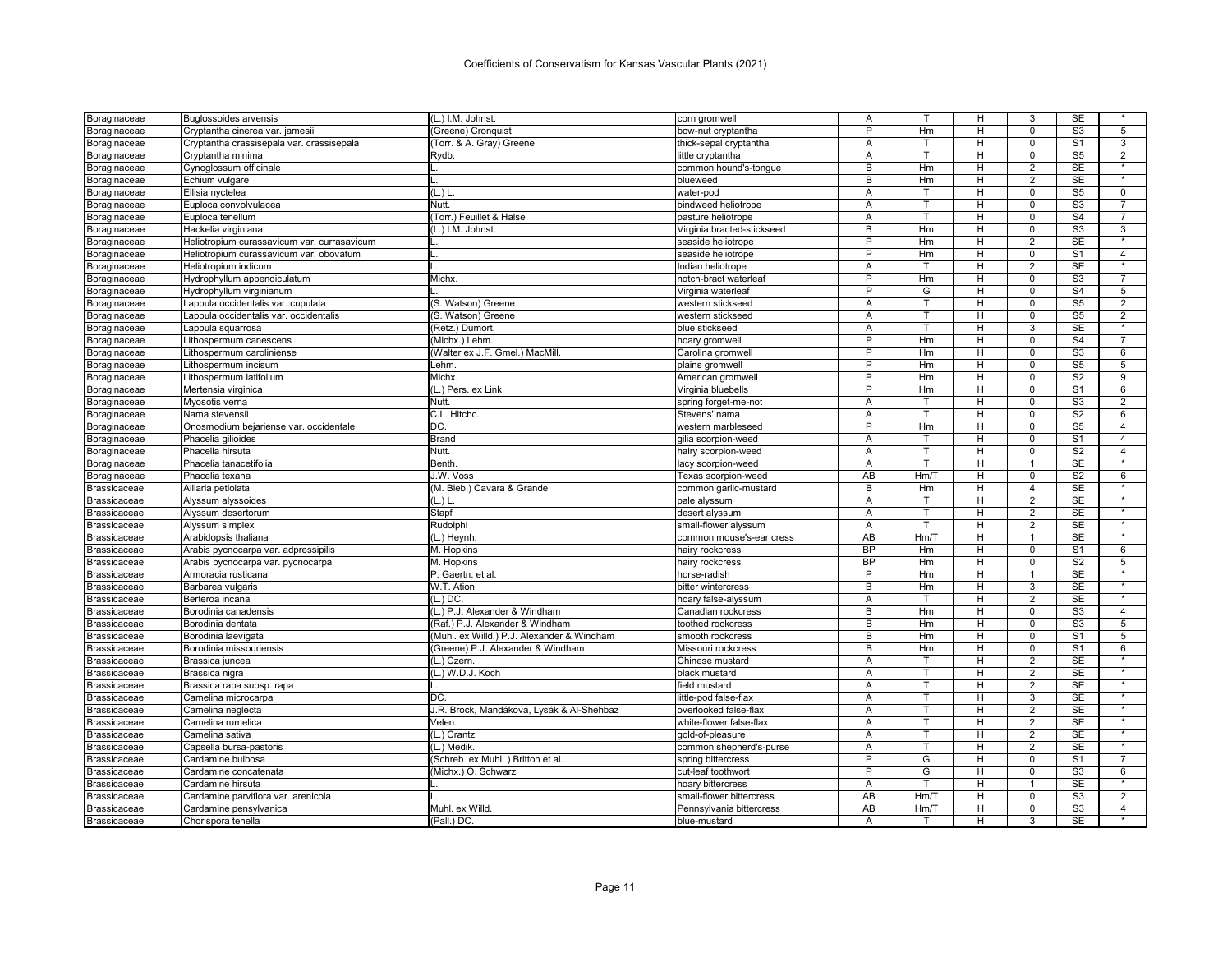| (L.) Dumort.<br>Brassicaceae<br>Conringia orientalis                                 | treacle hare's-ear<br>Α              |         | н              | 2                | SE                     |                   |
|--------------------------------------------------------------------------------------|--------------------------------------|---------|----------------|------------------|------------------------|-------------------|
| (Walter) Britton<br>Descurainia pinnata subsp. brachycarpa<br>Brassicaceae           | A<br>pinnate tansy-mustard           | T.      | H              | $\Omega$         | S <sub>5</sub>         | $\overline{1}$    |
| Descurainia pinnata subsp. halictorum<br>(Walter) Britton<br>Brassicaceae            | pinnate tansy-mustard<br>A           | т       | H              | $\mathbf 0$      | S <sub>3</sub>         | $\mathbf{1}$      |
| Brassicaceae<br>Descurainia sophia<br>(L.) Webb ex Prantl                            | flix-weed tansy-mustard<br>Α         | T       | H              | 3                | <b>SE</b>              | $\star$           |
| (Raf.) Rollins<br>Brassicaceae<br>Dimorphocarpa candicans                            | AB<br>Palmer's spectacle-pod         | Hm/T    |                | н<br>$\mathbf 0$ | S <sub>1</sub>         | 9                 |
| Brassicaceae<br>Diplotaxis muralis subsp. muralis<br>$(L.)$ DC.                      | <b>ABP</b><br>stinking wallrocket    | Hm/T    | H              | $\overline{2}$   | SE                     |                   |
| Nutt.<br>Brassicaceae<br>Draba brachycarpa                                           | short-pod draba<br>A                 |         | H              | $\Omega$         | S <sub>5</sub>         | $\overline{1}$    |
| Nutt.<br>Draba cuneifolia var. cuneifolia<br>Brassicaceae                            | wedge-leaf draba<br>Α                | т       | н              | $\mathbf 0$      | S <sub>4</sub>         | 3                 |
| (Lam.) Fernald<br>Draba reptans<br>Brassicaceae                                      | white whitlow-wort<br>A              | T       | H              | $\mathbf 0$      | S <sub>5</sub>         | $\overline{2}$    |
| Eruca vesicaria subsp. sativa<br>$(L.)$ Cav.<br>Brassicaceae                         | rocket-salad<br>A                    | т       | H              | 2                | <b>SE</b>              |                   |
| (Willd.) O.E. Schulz<br>Brassicaceae<br>Erucastrum gallicum                          | rocketweed<br>Α                      | T       | Н              | $\overline{c}$   | SE                     | $\overline{\ast}$ |
| (Nutt.) DC.<br>Brassicaceae<br>Erysimum asperum                                      | <b>BP</b><br>plains wallflower       | Hm      | н              | 0                | S <sub>5</sub>         | 6                 |
| <b>Brassicaceae</b><br>Erysimum cheiranthoides                                       | wormseed wallflower<br>A             | т       | H              | $\mathbf 0$      | <b>SE</b>              |                   |
| Erysimum repandum<br>Brassicaceae                                                    | bushy wallflower<br>Α                | T       | H              | 3                | SE                     | $\star$           |
| Hesperis matronalis<br>Brassicaceae                                                  | <b>BP</b><br>dame's rocket           | Hm      |                | H<br>3           | <b>SE</b>              |                   |
| (Michx.) Steud.<br>Brassicaceae<br>lodanthus pinnatifidus                            | P<br>purple-rocket                   | Hm      | н              | $\mathbf 0$      | S <sub>3</sub>         | 6                 |
| Brassicaceae<br>Lepidium austrinum<br>Small                                          | <b>AB</b><br>southern pepper-grass   | Hm/T    | H              | 3                | $\overline{\text{SE}}$ |                   |
| (L.) R. Br.<br>Brassicaceae<br>Lepidium campestre                                    | AB<br>field pepper-grass             | Hm/T    | H              | 3                | <b>SE</b>              | $\star$           |
| Lepidium chalepensis<br>Brassicaceae                                                 | P<br>lens-pod hoarycress             | G/Hm    | H              | $\overline{2}$   | SE                     | $\star$           |
| Brassicaceae<br>Lepidium densiflorum<br>Schrad                                       | AB<br>prairie pepper-grass           | Hm/T    | H              | $\pmb{0}$        | S <sub>5</sub>         | $\mathsf{O}$      |
| Lepidium draba<br>Brassicaceae                                                       | P<br>heart-pod hoarycress            | G/Hm    | H              | 3                | <b>SE</b>              | $\star$           |
| Brassicaceae<br>Lepidium latifolium                                                  | P<br>broad-leaf pepper-grass         | Hm      |                | 3<br>н           | <b>SE</b>              |                   |
| Lepidium oblongum<br>Small<br>Brassicaceae                                           | AB<br>oblong pepper-grass            | Hm      | H              | $\Omega$         | S <sub>4</sub>         | $\mathbf 0$       |
| Brassicaceae<br>Lepidium perfoliatum                                                 | clasping-leaf pepper-grass<br>Α      | т       | н              | 3                | <b>SE</b>              |                   |
| Lepidium virginicum subsp. virginicum<br>Brassicaceae                                | AB<br>Virginia pepper-grass          | Hm/T    | Н              | $\Omega$         | S <sub>4</sub>         | 0                 |
| (L.) F.K. Mey.<br>Microthlaspi perfoliatum                                           | A<br>perfoliate-pennycress           | т       | H              | 3                | <b>SE</b>              | $\star$           |
| Brassicaceae                                                                         | A                                    | T.      | H              | $\overline{1}$   | SE                     |                   |
| Myagrum perfoliatum<br>Brassicaceae<br>R. Br.                                        | bird's-eye cress<br>AP               | He/T    | H              | 3                | <b>SE</b>              | $\overline{\ast}$ |
| Nasturtium officinale<br>Brassicaceae                                                | common watercress                    |         |                |                  |                        |                   |
| Paysonia auriculata<br>(Engelm. & A. Gray) O'Kane & Al-Shehbaz<br>Brassicaceae       | Α<br>ear-leaf paysonia<br>P          | T.      |                | H<br>$\mathbf 0$ | S <sub>1</sub>         | 0                 |
| (A. Gray) O'Kane & Al-Shehbaz<br>Physaria fendleri<br>Brassicaceae                   | Fendler's bladderpod                 | Hm<br>т | H              | $\mathbf 0$      | SH                     | 6                 |
| (A. Gray) O'Kane & Al-Shehbaz<br>Physaria gordonii<br>Brassicaceae                   | Gordon's bladderpod<br>A             |         | H              | $\Omega$         | S3                     | 6                 |
| (Hook.) O'Kane & Al-Shehbaz<br>Physaria gracilis subsp. nuttallii<br>Brassicaceae    | AB<br>spreading bladderpod           | Hm/T    | H              | $\mathbf 0$      | S <sub>2</sub>         | 6                 |
| (Nutt.) O'Kane & Al-Shehbaz<br>Physaria ludoviciana<br>Brassicaceae                  | P<br><b>Great Plains bladderpod</b>  | Hm      | $\overline{H}$ | $\overline{0}$   | S <sub>1</sub>         | 6                 |
| (Rydb.) O'Kane & Al-Shehbaz<br>Physaria ovalifolia subsp. alba<br>Brassicaceae       | P<br>oval-leaf bladderpod            | Hm      | H              | $\mathbf 0$      | S <sub>1</sub>         | 10                |
| (Rydb.) O'Kane & Al-Shehbaz<br>Physaria ovalifolia subsp. ovalifolia<br>Brassicaceae | P<br>oval-leaf bladderpod            | Hm      | H              | $\mathbf 0$      | S <sub>4</sub>         | 5                 |
| (Rydb.) Grady & O'Kane<br>Brassicaceae<br>Physaria spatulata                         | P<br>spatula-leaf bladderpod         | Hm      | H              | $\mathbf 0$      | S <sub>1</sub>         | 9                 |
| Planodes virginicum<br>(L.) Greene<br>Brassicaceae                                   | B<br>Virginia rockcress              | Hm      | H              | $\mathbf 0$      | S <sub>3</sub>         | 0                 |
| wild radish<br>Raphanus sativus<br>Brassicaceae                                      | AB                                   | Hm/T    | H              | H                | SE                     | $\star$           |
| (Eaton) E.J. Palmer & Steyermark<br>Brassicaceae<br>Rorippa aquatica<br>lake cress   | P                                    | Hm      |                | н<br>$\mathbf 0$ | S <sub>1</sub>         | 8                 |
| Rorippa curvipes<br>Greene<br>Brassicaceae                                           | <b>ABP</b><br>blunt-leaf yellowcress | Hm/T    | H              | $\mathbf 0$      | <b>SH</b>              | 3                 |
| Rorippa palustris subsp. hispida<br>(L.) Besser<br>Brassicaceae                      | <b>ABP</b><br>bog yellowcress        | Hm/T    | H              | $\mathbf 0$      | S <sub>1</sub>         | $\overline{2}$    |
| Rorippa palustris subsp. palustris<br>(L.) Besser<br>Brassicaceae                    | <b>ABP</b><br>bog yellowcress        | Hm/T    | н              | $\Omega$         | S <sub>4</sub>         | 2                 |
| Rorippa sessiliflora<br>(Nutt.) Hitchc<br>Brassicaceae                               | AB<br>stalkless yellowcress          | Hm      | H              | $\Omega$         | S <sub>4</sub>         | $\overline{1}$    |
| Rorippa sinuata<br>(Nutt.) Hitchc<br>Brassicaceae                                    | P<br>spreading yellowcress           | G       | H              | $\mathbf 0$      | S <sub>5</sub>         | 3                 |
| Rorippa sylvestris<br>(L.) Besser<br>Brassicaceae                                    | P<br>creeping yellowcress            | Hm      | H              | 3                | SE                     | $\star$           |
| Selenia aurea<br>Brassicaceae<br>Nutt.                                               | Α<br>golden selenia                  | т       |                | $\mathbf 0$<br>н | S <sub>2</sub>         | 6                 |
| Brassicaceae<br>Sinapis arvensis<br>charlock                                         | A                                    | T       | H              | $\overline{2}$   | <b>SE</b>              |                   |
| Brassicaceae<br>Sisymbrium altissimum                                                | Α<br>tumble-mustard                  | T       |                | н<br>3           | <b>SE</b>              | $\star$           |
| Sisymbrium loeselii<br>Brassicaceae                                                  | Α<br>tall hedge-mustard              |         | н              | 3                | SE                     |                   |
| Brassicaceae<br>Sisymbrium officinale<br>(L.) Scop                                   | A<br>common hedge-mustard            | T       | H              | 3                | <b>SE</b>              | $\star$           |
| Stanleya pinnata var. integrifolia<br>(Pursh) Britton<br>Brassicaceae                | P<br>pinnate prince's-plume          | Hm      | H              | $\mathbf 0$      | S <sub>2</sub>         | 6                 |
| (Pursh) Britton<br>Brassicaceae<br>Stanleya pinnata var. pinnata                     | P<br>pinnate prince's-plume          | Hm      | H              | $\Omega$         | S <sub>3</sub>         | 6                 |
| Streptanthus hyacinthoides<br>Hook.<br>Brassicaceae                                  | smooth twistflower<br>Α              | т       | н              | 0                | S <sub>1</sub>         | 8                 |
| Brassicaceae<br>Strigosella africana<br>(L.) Botsch.                                 | African mustard<br>Α                 | T       | н              | $\overline{c}$   | SE                     |                   |
| Thlaspi arvense<br>Brassicaceae                                                      | field pennycress<br>Α                | T.      | H              | 3                | <b>SE</b>              | $\star$           |
| Turritis glabra<br>Brassicaceae                                                      | B<br>tower rockcress                 | Hm      | H              | $\overline{2}$   | <b>SE</b>              |                   |
| <b>Butomus umbellatus</b><br>Butomaceae                                              | P<br>flowering-rush                  | G       | H              | 1                | <b>SE</b>              | $\star$           |
| Cabombaceae<br>Brasenia schreberi<br>J.F. Gmel                                       | P<br>Schreber's watershield          | Hy      | H              | $\mathbf{1}$     | <b>SE</b>              |                   |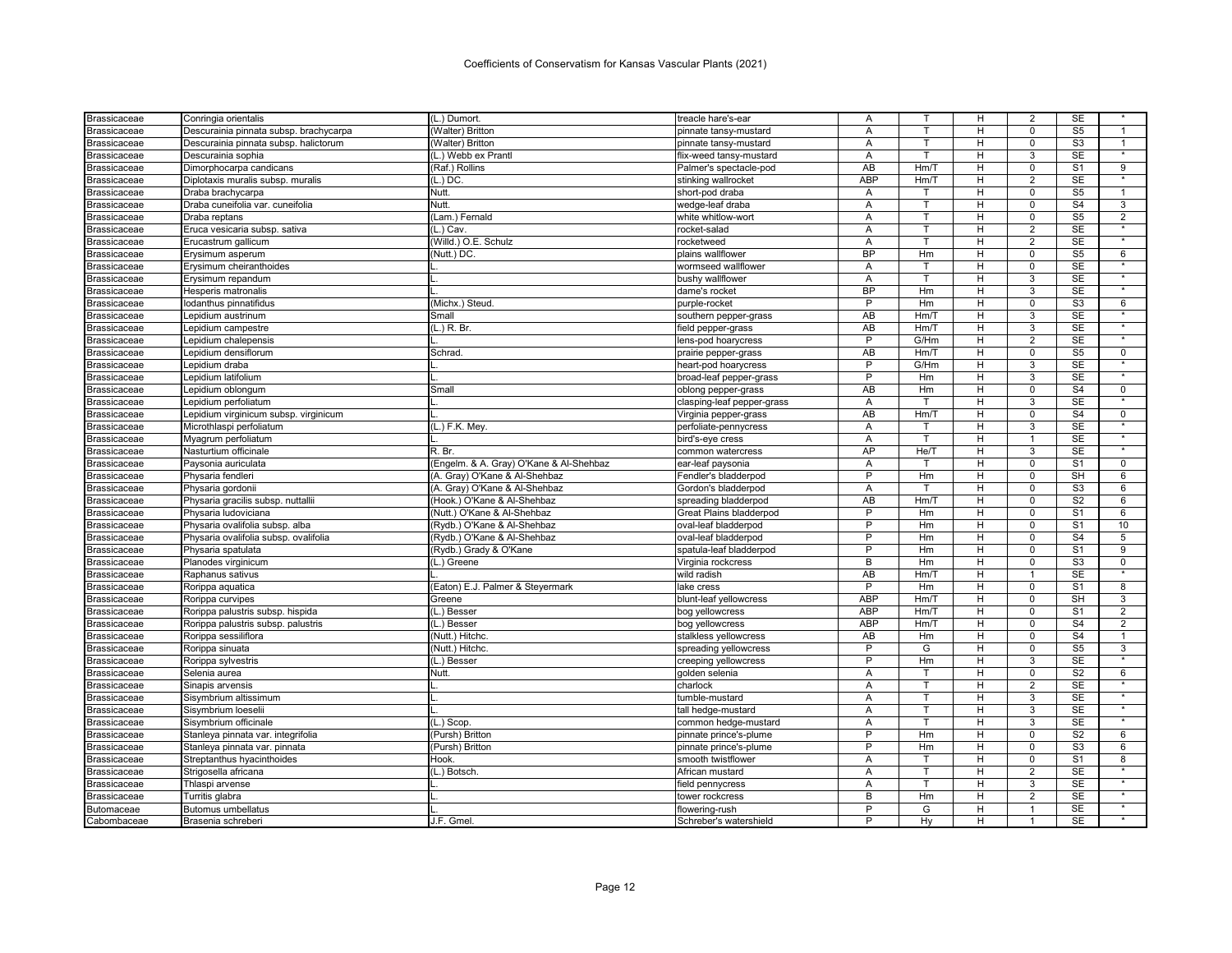| Cabombaceae     | Cabomba caroliniana                         | A. Gray                        | Carolina fanwort                   | P              | Hy             | н                       | $\mathbf{1}$            | <b>SE</b>              |                    |
|-----------------|---------------------------------------------|--------------------------------|------------------------------------|----------------|----------------|-------------------------|-------------------------|------------------------|--------------------|
| Cactaceae       | Coryphantha missouriensis                   | (Sweet) Britt. & Rose          | Missouri River pincushion cactus   | P              | Hm             | H                       | $\Omega$                | S <sub>3</sub>         | $\overline{7}$     |
| Cactaceae       | Coryphantha vivipara var. vivipara          | (Nutt.) Britt. & Rose          | pincushion cactus                  | P              | Hm             | H                       | $\mathbf 0$             | S <sub>3</sub>         | 6                  |
| Cactaceae       | Cylindropuntia imbricata var. imbricata     | (Haw.) F.M. Knuth              | tree cholla                        | P              | P              | S                       | $\Omega$                | S <sub>2</sub>         | 3                  |
| Cactaceae       | Echinocereus reichenbachii var. perbellus   | (Terscheck ex Walp.) F. Haage  | lace hedgehog cactus               | P              | Hm             | H                       | $\mathbf 0$             | S <sub>1</sub>         | 8                  |
| Cactaceae       | Echinocereus viridiflorus var. viridiflorus | Engelm                         | green-flower hedgehog cactus       | P              | Hm             | H                       | $\mathbf 0$             | S <sub>2</sub>         | $\overline{4}$     |
| Cactaceae       | Opuntia fragilis                            | (Nutt.) Haw                    | fragile pricklypear                | P              | C              | $\overline{H}$          | $\overline{0}$          | S3                     | 3                  |
| Cactaceae       | Opuntia humifusa var. humifusa              | $(Raf.)$ Raf.                  | eastern pricklypear                | $\overline{P}$ | $\overline{c}$ | H                       | $\mathbf 0$             | S3                     | 5                  |
| Cactaceae       | Opuntia macrorhiza var. macrorhiza          | Engelm.                        | big-root pricklypear               | P              | C              | H                       | $\mathbf 0$             | S <sub>5</sub>         | 3                  |
| Cactaceae       | Opuntia phaeacantha var. major              | Engelm                         | New Mexico pricklypear             | P              | C              | H                       | $\mathbf 0$             | S <sub>1</sub>         | $\overline{4}$     |
| Cactaceae       | Opuntia polyacantha var. polyacantha        | Haw.                           | plains pricklypear                 | P              | C              | H                       | $\mathbf 0$             | S <sub>3</sub>         | $\overline{4}$     |
| Campanulaceae   | Campanula rapunculoides                     |                                | rove bellflower                    | P              | Hm             | H                       | $\overline{1}$          | <b>SE</b>              | $\star$            |
| Campanulaceae   | Campanulastrum americanum                   | (L.) Small                     | American bellflower                | Α              | т              | H                       | $\mathbf 0$             | S <sub>4</sub>         | $\overline{4}$     |
| Campanulaceae   | Lobelia appendiculata                       | A. DC.                         | ear-flower lobelia                 | P              | Hm             | H                       | $\Omega$                | S <sub>2</sub>         | $\overline{7}$     |
| Campanulaceae   | Lobelia cardinalis                          |                                | cardinal-flower                    | $\overline{P}$ | Hm             | н                       | $\mathbf 0$             | S <sub>5</sub>         | 6                  |
| Campanulaceae   | Lobelia inflata                             |                                | Indian-tobacco                     | Α              |                | H                       | $\Omega$                | S <sub>2</sub>         | $\overline{4}$     |
| Campanulaceae   | Lobelia siphilitica                         |                                | great lobelia                      | $\overline{P}$ | Hm             | н                       | $\mathbf 0$             | S <sub>4</sub>         | $\overline{4}$     |
| Campanulaceae   | Lobelia spicata                             | Lam.                           | pale-spike lobelia                 | P              | Hm             | H                       | $\Omega$                | S <sub>5</sub>         | 6                  |
| Campanulaceae   | Triodanis biflora                           | (Ruiz & Pav.) Greene           | small Venus'-looking-glass         | A              | T              | H                       | $\Omega$                | S <sub>3</sub>         | $\overline{4}$     |
| Campanulaceae   | Triodanis holzingeri                        | McVaugh                        | Holzinger's Venus'-looking-glass   | A              | T.             | H                       | $\mathbf 0$             | S <sub>3</sub>         | 5                  |
| Campanulaceae   | Triodanis lamprosperma                      | McVaugh                        | clear-seed Venus'-looking-glass    | Α              | T              | H                       | $\Omega$                | S <sub>1</sub>         | $\overline{7}$     |
| Campanulaceae   | Triodanis leptocarpa                        | (Nutt.) Nieuwl.                | slender-fruit Venus'-looking-glass | Α              | т              | н                       | $\mathbf 0$             | S <sub>5</sub>         | 3                  |
| Campanulaceae   | Triodanis perfoliata                        | (L.) Nieuwl.                   | clasping-leaf Venus'-looking-glass | Α              |                | Н                       | $\Omega$                | S <sub>5</sub>         | $\overline{2}$     |
| Cannabaceae     | Cannabis sativa                             |                                |                                    | Α              | т              | H                       | 3                       | <b>SE</b>              |                    |
|                 |                                             | Willd.                         | hemp                               | P              | P              |                         | $\mathbf 0$             | S <sub>5</sub>         | 5                  |
| Cannabaceae     | Celtis laevigata                            |                                | sugar hackberry                    | P              | P              |                         |                         |                        |                    |
| Cannabaceae     | Celtis occidentalis                         |                                | common hackberry                   |                |                |                         | $\mathbf 0$             | S <sub>5</sub>         | $\mathbf{1}$       |
| Cannabaceae     | Celtis pumila                               | Pursh                          | dwarf hackberry                    | P              | P              | т                       | $\Omega$                | $\overline{\text{S3}}$ | 6                  |
| Cannabaceae     | Celtis reticulata                           | Torr.                          | net-leaf hackberry                 | P              | P              |                         | $\mathbf 0$             | S <sub>3</sub>         | 5<br>$\star$       |
| Cannabaceae     | Humulus japonicus                           | Siebold & Zucc.                | Japanese hop                       | Α              | T.             | H                       | 3                       | <b>SE</b>              |                    |
| Cannabaceae     | Humulus lupulus var. neomexicanus           |                                | common hop                         | P              | Hm             | Н                       | 0                       | <b>SH</b>              | 3                  |
| Cannabaceae     | Humulus lupulus var. pubescens              |                                | common hop                         | P              | Hm             | H                       | $\Omega$                | $\overline{S3}$        | 3                  |
| Caprifoliaceae  | Dipsacus fullonum                           |                                | fuller's teasel                    | В              | Hm             | н                       | $\overline{4}$          | <b>SE</b>              |                    |
| Caprifoliaceae  | Dipsacus laciniatus                         |                                | cut-leaf teasel                    | B              | Hm             | H                       | $\overline{\mathbf{4}}$ | <b>SE</b>              | $\overline{\ast}$  |
| Caprifoliaceae  | Lonicera ×bella                             | Zabel                          | pretty honeysuckle                 | $\overline{P}$ | P              | S                       | 3                       | <b>SE</b>              |                    |
| Caprifoliaceae  | Lonicera dioica                             |                                | limber honeysuckle                 | P              | P              |                         | $\Omega$                | S <sub>2</sub>         | 8                  |
| Caprifoliaceae  | Lonicera flava                              | Sims                           | yellow honeysuckle                 | P              | P              |                         | $\mathbf 0$             | S <sub>2</sub>         | $\overline{7}$     |
| Caprifoliaceae  | Lonicera japonica                           | Thunb.                         | Japanese honeysuckle               | P              | P              |                         | $\overline{4}$          | SE                     |                    |
| Caprifoliaceae  | Lonicera maackii                            | (Rupr.) Maxim.                 | Amur honeysuckle                   | P              | P              | $\mathbf S$             | $\overline{4}$          | <b>SE</b>              | $\star$            |
| Caprifoliaceae  | Lonicera morrowii                           | A. Gray                        | Morrow's honeysuckle               | P              | P              | $\overline{\mathbf{s}}$ | $\overline{2}$          | <b>SE</b>              |                    |
| Caprifoliaceae  | Lonicera reticulata                         | Raf.                           | grape honeysuckle                  | P              | P              |                         | $\mathbf 0$             | $\overline{\text{SH}}$ | $\overline{7}$     |
| Caprifoliaceae  | Lonicera sempervirens                       |                                | trumpet honeysuckle                | P              | P              |                         | 3                       | <b>SE</b>              | $\star$            |
| Caprifoliaceae  | Lonicera tatarica                           |                                | Tatarian honeysuckle               | P              | P              | S                       | 4                       | <b>SE</b>              |                    |
| Caprifoliaceae  | Symphoricarpos occidentalis                 | Hook.                          | western snowberry                  | P              | P              | S                       | $\mathbf 0$             | S <sub>3</sub>         | 2                  |
| Caprifoliaceae  | Symphoricarpos orbiculatus                  | Moench                         | buckbrush                          | P              | P              | S                       | $\mathsf 0$             | S <sub>5</sub>         | $\mathbf{1}$       |
| Caprifoliaceae  | Triosteum angustifolium                     |                                | narrow-leaf horse-gentian          | P              | Hm             | H                       | $\Omega$                | S <sub>1</sub>         | 6                  |
| Caprifoliaceae  | Triosteum aurantiacum                       | E.P. Bicknell                  | orange horse-gentian               | P              | Hm             | н                       | $\mathbf 0$             | S <sub>2</sub>         | $\overline{4}$     |
| Caprifoliaceae  | Triosteum perfoliatum                       |                                | clasping-leaf horse-gentian        | P              | Hm             | H                       | $\mathbf 0$             | S <sub>4</sub>         | $\overline{4}$     |
| Caprifoliaceae  | Valerianella radiata                        | (L.) Dufr.                     | limestone cornsalad                | Α              | т              | н                       | $\mathbf 0$             | S <sub>4</sub>         | $\overline{2}$     |
| Caryophyllaceae | Agrostemma githago var. githago             |                                | common corncockle                  | Α              |                | н                       |                         | SE                     |                    |
| Caryophyllaceae | Arenaria serpyllifolia var. serpyllifolia   |                                | thyme-leaf sandwort                | Α              | T              | н                       | 3                       | <b>SE</b>              | $\star$            |
| Caryophyllaceae | Cerastium brachypetalum subsp. tauricum     | Pers.                          | gray mouse's-ear-chickweed         | Α              | т              | H                       | 3                       | SE                     |                    |
| Caryophyllaceae | Cerastium brachypodum                       | (Engelm. ex A. Gray) B.L. Rob. | short-stalk mouse's-ear-chickweed  | A              | T              | H                       | $\Omega$                | S <sub>4</sub>         | $\overline{2}$     |
| Caryophyllaceae | Cerastium dubium                            | (Bastard) Guepin               | anomalous mouse's-ear-chickweed    | Α              | T              | н                       | 2                       | SE                     | $\star$            |
| Caryophyllaceae | Cerastium fontanum subsp. vulgare           | Baumg.                         | common mouse's-ear-chickweed       | P              | C              | H                       | 3                       | <b>SE</b>              | $\overline{\cdot}$ |
| Caryophyllaceae | Cerastium glomeratum                        | Thuill                         | sticky mouse's-ear-chickweed       | Α              | т              | H                       | 3                       | <b>SE</b>              | $\star$            |
| Caryophyllaceae | Cerastium nutans var. nutans                | Raf.                           | nodding mouse's-ear-chickweed      | Α              | т              | H                       | $\mathbf 0$             | S <sub>2</sub>         | $\overline{2}$     |
| Caryophyllaceae | Cerastium pumilum                           | Curtis                         | dwarf mouse's-ear-chickweed        | A              | т              | H                       | 3                       | <b>SE</b>              | $\star$            |
|                 | Cerastium semidecandrum                     |                                | little mouse's-ear-chickweed       | A              | т              | H                       | 3                       | <b>SE</b>              |                    |
| Caryophyllaceae |                                             |                                |                                    |                |                |                         |                         |                        |                    |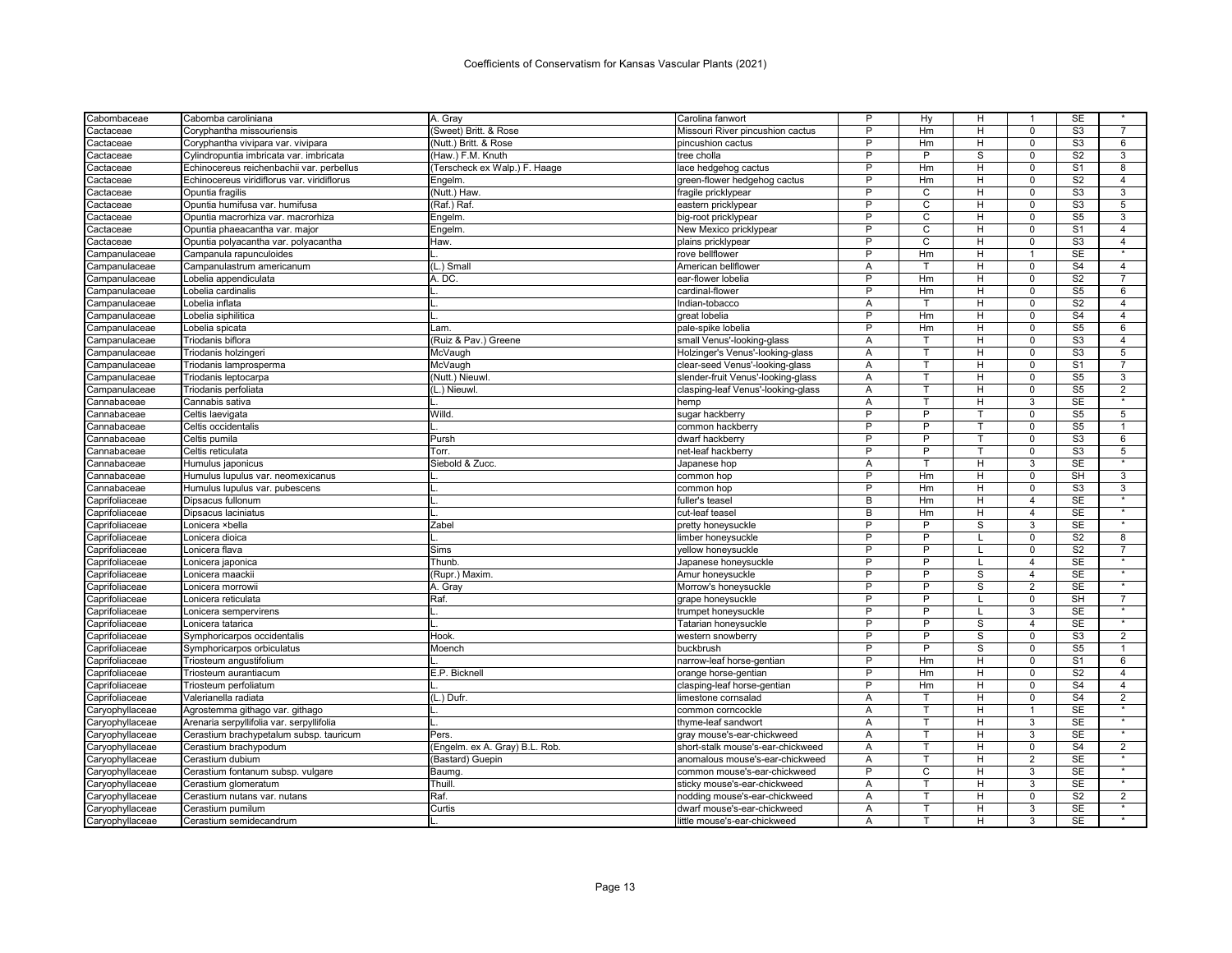| Caryophyllaceae  | Dianthus armeria subsp. armeria             | IL.                                  | Deptford pink                | Α              | T.   | H  | 3              | <b>SE</b>              |                                     |
|------------------|---------------------------------------------|--------------------------------------|------------------------------|----------------|------|----|----------------|------------------------|-------------------------------------|
| Caryophyllaceae  | Dianthus barbatus subsp. barbatus           |                                      | sweet-William                | P              | Hm   | H  | $\mathbf{1}$   | <b>SE</b>              | $\overline{\ast}$                   |
| Caryophyllaceae  | Dianthus plumarius subsp. plumarius         |                                      | Garden pink                  | P              | Hm   | H  | $\mathbf{1}$   | SE                     | $\star$                             |
| Caryophyllaceae  | Eremogone hookeri var. hookeri              | (Nutt.) W.A. Weber                   | Hooker's desert-sandwort     | P              | Hm   | н  | $\Omega$       | S <sub>1</sub>         | $\overline{7}$                      |
| Caryophyllaceae  | Gypsophila elegans                          | M. Bieb.                             | annual baby's-breath         | A              | T.   | H  | $\mathbf{1}$   | <b>SE</b>              | $\star$                             |
| Caryophyllaceae  | Gypsophila paniculata                       |                                      | perennial baby's-breath      | P              | Hm   | H  | 1              | <b>SE</b>              |                                     |
| Caryophyllaceae  | Holosteum umbellatum subsp. umbellatum      | IL.                                  | jagged-chickweed             | A              |      | H  | 3              | <b>SE</b>              | $\star$                             |
| Caryophyllaceae  | Loeflingia squarrosa                        | Nutt.                                | spreading loeflingia         | Α              | T.   | н  | $\overline{0}$ | S <sub>1</sub>         | 8                                   |
| Caryophyllaceae  | Minuartia michauxii var. texana             | (Frenzl) Farw.                       | rock sandwort                | P              | Hm   | H  | $\mathbf 0$    | S <sub>4</sub>         | 8                                   |
| Caryophyllaceae  | Minuartia patula var. patula                | (Fenzl) Farw.                        | spreading sandwort           | A              | T    | н  | $\mathbf 0$    | S3                     | 8                                   |
| Caryophyllaceae  | Myosoton aquaticum                          | (L.) Moench                          | water chickweed              | P              | C/Hm | H  | $\overline{2}$ | SE                     | $\star$                             |
| Caryophyllaceae  | Paronychia canadensis                       | (L.) A.W. Wood                       | Canadian nailwort            | A              | T    | H. | $\mathbf 0$    | S <sub>3</sub>         | 6                                   |
| Caryophyllaceae  | Paronychia depressa                         | (Torr. & A. Gray) Nutt. ex A. Nelson | <b>Great Plains nailwort</b> | P              | Hm   | H  | $\mathbf 0$    | S <sub>1</sub>         | 8                                   |
| Caryophyllaceae  | Paronychia fastigiata var. fastigiata       | (Raf.) Fernald                       | forked nailwort              | A              | T    | H  | $\overline{0}$ | S <sub>3</sub>         | $5\overline{)}$                     |
| Caryophyllaceae  | Paronychia jamesii                          | Torr. & A. Gray                      | James' nailwort              | $\overline{P}$ | Hm   | H  | $\mathbf 0$    | S <sub>5</sub>         | 6                                   |
| Caryophyllaceae  | Sagina decumbens subsp. decumbens           | (Elliott) Torr. & A. Gray            | trailing pearlwort           | Α              |      | H  | $\Omega$       | $\overline{S2}$        | $\overline{4}$                      |
| Caryophyllaceae  | Sagina procumbens                           |                                      | bird's-eye pearlwort         | $\overline{P}$ | Hm   | H  | $\mathbf{1}$   | $\overline{\text{SE}}$ | $\star$                             |
| Caryophyllaceae  | Saponaria officinalis                       |                                      | bouncingbet                  | P              | Hm   | H  | $\overline{2}$ | SE                     | $\star$                             |
| Caryophyllaceae  | Scleranthus annuus subsp. annuus            |                                      | annual knawel                | AB             | T    | H  | $\overline{1}$ | <b>SE</b>              | $\star$                             |
| Caryophyllaceae  | Silene antirrhina                           |                                      | sleepy catchfly              | Α              | T    | н  | $\mathsf 0$    | S <sub>5</sub>         | $\mathsf{O}$                        |
| Caryophyllaceae  | Silene csereii                              | Baumg.                               | biennial catchfly            | AB             | Hm   | H  | $\overline{1}$ | <b>SE</b>              | $\star$                             |
| Caryophyllaceae  | Silene latifolia                            | Poir.                                | cowbell catchfly             | $\overline{P}$ | Hm   | н  | $\overline{2}$ | <b>SE</b>              | $_{\star}$                          |
| Caryophyllaceae  | Silene noctiflora                           |                                      | night-flowering catchfly     | Α              |      | H  | 1              | <b>SE</b>              |                                     |
| Caryophyllaceae  | Silene regia                                | Sims                                 | royal catchfly               | $\overline{P}$ | Hm   | н  | $\mathbf 0$    | $\overline{\text{SX}}$ | $\overline{8}$                      |
|                  | Silene stellata                             | (L.) W.T. Aiton                      | starry catchfly              | P              | Hm   | H  | $\Omega$       | S <sub>4</sub>         | 5                                   |
| Caryophyllaceae  |                                             |                                      |                              | $\overline{P}$ | Hm   | H  | $\overline{0}$ | S <sub>1</sub>         | 6                                   |
| Caryophyllaceae  | Silene virginica                            |                                      | fire-pink catchfly           | P              |      |    |                |                        |                                     |
| Caryophyllaceae  | Silene vulgaris subsp. vulgaris             | (Moench) Garcke                      | bladder catchfly             |                | Hm   | H  | $\overline{1}$ | <b>SE</b>              | $\star$                             |
| Caryophyllaceae  | Spergula arvensis                           |                                      | corn spurry                  | A              | т    | H  | 1              | <b>SE</b>              | $\star$                             |
| Caryophyllaceae  | Stellaria graminea                          |                                      | grass-leaf starwort          | $\overline{P}$ | Hm   | н  | $\mathbf{1}$   | <b>SE</b>              | $\star$                             |
| Caryophyllaceae  | Stellaria media                             | $(L.)$ Vill.                         | common chickweed             | Α              | т    | H  | 3              | <b>SE</b>              | $\star$                             |
| Caryophyllaceae  | Stellaria pallida                           | (Dumort.) Crép.                      | pale chickweed               | Α              | T.   | H  | 3              | <b>SE</b>              |                                     |
| Caryophyllaceae  | Vaccaria hispanica                          | (Mill.) Rauschert                    | cowcockle                    | Α              |      | Н  | 1              | <b>SE</b>              | $\star$                             |
| Celastraceae     | Celastrus orbiculatus                       | Thunb.                               | <b>Oriental bittersweet</b>  | $\overline{P}$ | P    |    | 3              | <b>SE</b>              |                                     |
| Celastraceae     | Celastrus scandens                          |                                      | American bittersweet         | P              | P    |    | $\mathbf 0$    | S <sub>5</sub>         | $\overline{4}$<br>$\overline{\ast}$ |
| Celastraceae     | Euonymus alatus                             | (Thunb.) Sieb.                       | winged burningbush           | P              | P    | S  | 3              | <b>SE</b>              |                                     |
| Celastraceae     | Euonymus atropurpureus                      | Jacq.                                | eastern wahoo                | P              | P    | S  | 0              | S <sub>5</sub>         | 5                                   |
| Celastraceae     | Euonymus europaeus                          |                                      | European spindle-tree        | P              | P    | S  | $\overline{2}$ | SE                     |                                     |
| Celastraceae     | Euonymus fortunei                           | (Turcz.) Hand.-Mazz.                 | Chinese spindle-tree         | P              | P    |    | 3              | <b>SE</b>              | $\star$                             |
| Ceratophyllaceae | Ceratophyllum demersum                      |                                      | common hornwort              | $\overline{P}$ | Hy   | н  | $\mathbf 0$    | S <sub>4</sub>         | 3                                   |
| Ceratophyllaceae | Ceratophyllum echinatum                     | A. Gray                              | spiny hornwort               | P              | Hy   | H  | $\mathbf 0$    | S <sub>1</sub>         | 6                                   |
| Cistaceae        | Helianthemum bicknellii                     | Fernald                              | <b>Bicknell's frostweed</b>  | $\overline{P}$ | Hm   | н  | $\mathbf 0$    | $\overline{S3}$        | $\overline{7}$                      |
| Cistaceae        | Lechea mucronata                            | Raf.                                 | hairy pinweed                | P              | Hm   | H  | $\Omega$       | S <sub>2</sub>         | 8                                   |
| Cistaceae        | Lechea tenuifolia                           | Michx.                               | narrow-leaf pinweed          | P              | Hm   | н  | $\mathbf 0$    | S3                     | 6                                   |
| Cleomaceae       | Cleomella angustifolia                      | Torr.                                | eastern cleomella            | A              | т    | Н  | $\Omega$       | S <sub>2</sub>         | $\overline{4}$                      |
| Cleomaceae       | Peritoma serrulata                          | (Pursh) DC.                          | Rocky Mountain beeplant      | A              | T.   | H  | $\Omega$       | S <sub>3</sub>         | $\mathbf{1}$                        |
| Cleomaceae       | Polanisia dodecandra subsp. dodecandra      | $(L.)$ DC                            | rough-seed clammyweed        | Α              | T    | H  | $\Omega$       | S <sub>1</sub>         | $\Omega$                            |
| Cleomaceae       | Polanisia dodecandra subsp. trachysperma    | $(L.)$ DC.                           | rough-seed clammyweed        | Α              | T    | H  | $\overline{0}$ | S <sub>5</sub>         | $\overline{0}$                      |
| Cleomaceae       | Polanisia jamesii                           | (Torr. & Gray) H.H. Iltis            | James' clammyweed            | A              | т    | H  | $\mathbf 0$    | S3                     | 6                                   |
| Cleomaceae       | Tarenaya hassleriana                        | (Chodat) H.H. Iltis                  | pink queen                   | Α              | T    | H  | 1              | <b>SE</b>              | $\star$                             |
| Commelinaceae    | Commelina communis                          |                                      | Asiatic dayflower            | Α              | T    | H  | 3              | $\overline{\text{SE}}$ | $\star$                             |
| Commelinaceae    | Commelina diffusa var. diffusa              | Burm. f.                             | creeping dayflower           | Α              |      | н  | 0              | S <sub>2</sub>         | 3                                   |
| Commelinaceae    | Commelina erecta                            |                                      | erect dayflower              | P              | Hm   | H  | $\mathbf 0$    | S <sub>5</sub>         | $\overline{4}$                      |
| Commelinaceae    | Commelina virginica                         |                                      | Virginia dayflower           | P              | Hm   | H  | $\mathsf 0$    | S <sub>2</sub>         | $\overline{4}$                      |
| Commelinaceae    | Tradescantia bracteata                      | Small                                | bracted spiderwort           | P              | Hm   | H  | $\mathbf 0$    | S <sub>5</sub>         | 5                                   |
| Commelinaceae    | Tradescantia occidentalis var. occidentalis | (Britton) Smyth & L. Smyth           | western spiderwort           | P              | Hm   | н  | $\mathbf 0$    | S <sub>5</sub>         | 5                                   |
| Commelinaceae    | Tradescantia ohiensis                       | Raf.                                 | Ohio spiderwort              | P              | Hm   | H  | $\Omega$       | S <sub>5</sub>         | 5                                   |
| Commelinaceae    | Tradescantia tharpii                        | E.S. Anderson & Woodson              | Tharp's spiderwort           | $\overline{P}$ | Hm   | н  | $\Omega$       | S <sub>3</sub>         | $\overline{7}$                      |
| Convolvulaceae   | Calystegia macounii                         | (Greene) Brummitt                    | Macoun's hedge-bindweed      | P              | G    | H  | $\Omega$       | S <sub>3</sub>         | 6                                   |
|                  |                                             |                                      |                              |                |      |    |                |                        |                                     |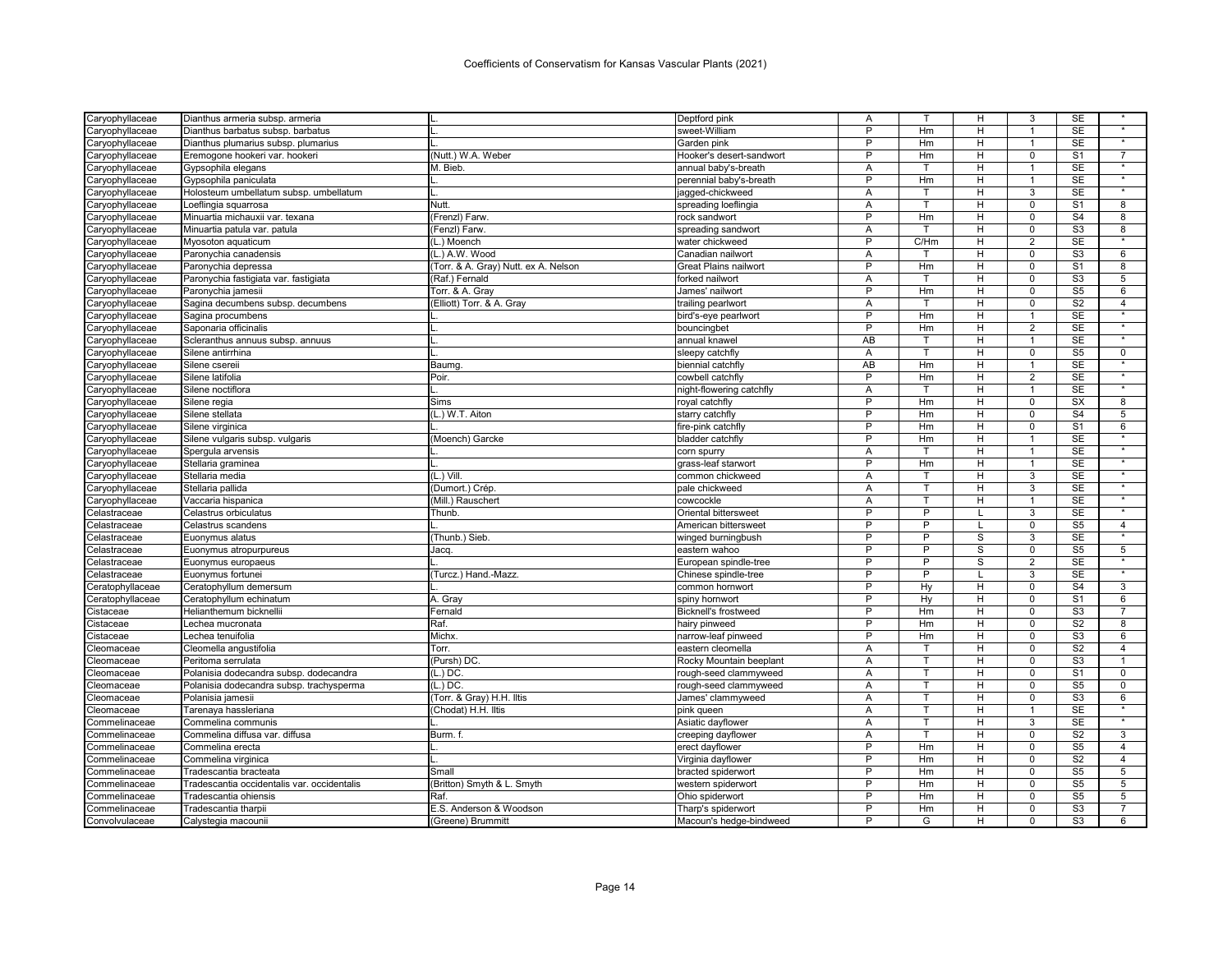| Convolvulaceae | Calystegia pellita                        | (Ledeb.) G. Don                 | arrow-leaf hedge-bindweed    | P              | Hm             | н              | 1              | SE                     |                   |
|----------------|-------------------------------------------|---------------------------------|------------------------------|----------------|----------------|----------------|----------------|------------------------|-------------------|
| Convolvulaceae | Calystegia sepium subsp. angulata         | (L.) R. Br.                     | common hedge-bindweed        | P              | G              | H              | $\Omega$       | S <sub>5</sub>         | $\mathbf 0$       |
| Convolvulaceae | Calystegia silvatica subsp. fraternifolia | (Kit.) Griseb.                  | woodland hedge-bindweed      | P              | G              | н              | $\mathbf 0$    | S <sub>3</sub>         | $\mathbf{1}$      |
| Convolvulaceae | Convolvulus arvensis                      |                                 | field bindweed               | P              | G              | H              | 4              | <b>SE</b>              | $\star$           |
| Convolvulaceae | Convolvulus equitans                      | Benth.                          | gray bindweed                | P              | Hm             | н              | $\mathbf 0$    | S <sub>2</sub>         | $\overline{1}$    |
| Convolvulaceae | Cuscuta attenuata                         | Waterfall                       | attenuate dodder             | A              |                | H              | $\Omega$       | SH                     | 8                 |
| Convolvulaceae | Cuscuta cephalanthi                       | Engelm                          | buttonbush dodder            | A              | T              | H              | $\Omega$       | S <sub>2</sub>         | 6                 |
| Convolvulaceae | Cuscuta coryli                            | <b>Engelm</b>                   | hazel dodder                 | Α              | т              | н              | $\mathbf 0$    | S <sub>1</sub>         | 6                 |
| Convolvulaceae | Cuscuta cuspidata                         | <b>Engelm</b>                   | cusp dodder                  | A              | T              | H              | $\mathbf 0$    | S3                     | 3                 |
| Convolvulaceae | Cuscuta glomerata                         | Choisy                          | cluster dodder               | A              | т              | H              | $\mathbf 0$    | S <sub>3</sub>         | 3                 |
| Convolvulaceae | Cuscuta gronovii                          | Willd. ex J.A. Schult           | Gronovius' dodder            | Α              | T              | н              | 0              | S <sub>2</sub>         | 6                 |
| Convolvulaceae | Cuscuta indecora var. indecora            | Choisy                          | showy dodder                 | Α              | T.             | н              | $\mathbf 0$    | S <sub>1</sub>         | 3                 |
| Convolvulaceae | Cuscuta indecora var. longisepala         | Choisy                          | showy dodder                 | A              | T              | H              | $\mathbf 0$    | S <sub>3</sub>         | 3                 |
| Convolvulaceae | Cuscuta megalocarpa                       | Rydb.                           | big-fruit doddei             | Α              | T              | H              | $\mathbf 0$    | S <sub>2</sub>         | 6                 |
| Convolvulaceae | Cuscuta pentagona var. pentagona          | Engelm                          | field dodder                 | Α              | T              | H              | $\mathbf 0$    | S <sub>4</sub>         | $\overline{2}$    |
| Convolvulaceae | Cuscuta polygonorum                       | Engelm.                         | smartweed dodder             | Α              | т              | н              | $\mathbf 0$    | S <sub>2</sub>         | 3                 |
| Convolvulaceae | Cuscuta umbellata                         | Kunth                           | flat-globe dodder            | A              | т              | H              | $\Omega$       | S <sub>2</sub>         | 5                 |
| Convolvulaceae | Evolvulus nuttallianus                    | Schult.                         | Nuttall's evolvulus          | P              | Hm             | H              | $\Omega$       | S <sub>5</sub>         | 6                 |
| Convolvulaceae | Ipomoea coccinea                          |                                 | scarlet morning-glory        | A              | T              | H              | $\overline{2}$ | SE                     | $\star$           |
| Convolvulaceae | Ipomoea cristulata                        | Hallier f                       | trumpet-flower morning-glory | Α              | T              | H              | $\overline{1}$ | SE                     | $\star$           |
| Convolvulaceae | Ipomoea hederacea                         | Jacq.                           | ivy-leaf morning-glory       | A              | T              | H              | 3              | <b>SE</b>              | $\star$           |
| Convolvulaceae | Ipomoea lacunosa                          |                                 | white morning-glory          | Α              | T.             | н              | $\mathbf 0$    | S <sub>3</sub>         | 0                 |
| Convolvulaceae |                                           | Torr.                           |                              | P              | Hm             | H              | $\Omega$       | S <sub>5</sub>         | 5                 |
|                | Ipomoea leptophylla                       | (L.) G. Mey.                    | bush morning-glory           | P              | Hm             | н              | $\mathbf 0$    | S <sub>3</sub>         | $\overline{c}$    |
| Convolvulaceae | Ipomoea pandurata                         |                                 | big-root morning-glory       |                |                | H              | 3              | SE                     |                   |
| Convolvulaceae | Ipomoea purpurea                          | (L.) Roth                       | common morning-glory         | Α<br>P         | Hm             | H              | $\mathbf 0$    | S <sub>1</sub>         | $\overline{9}$    |
| Convolvulaceae | Ipomoea shumardiana                       | (Torr.) Shinners                | narrow-leaf morning-glory    |                |                |                |                |                        |                   |
| Convolvulaceae | Stylisma pickeringii var. pattersonii     | Torr. ex M.A. Curtis) A. Gray   | big-pod stylisma             | P              | Hm             | H              | $\mathbf 0$    | S <sub>1</sub>         | 8                 |
| Cornaceae      | Cornus amomum subsp. obliqua              | (Raf.) J.S. Wilson              | pale dogwood                 | P              | P              | S              | $\Omega$       | S <sub>4</sub>         | 5                 |
| Cornaceae      | Cornus drummondii                         | C.A. Mey.                       | rough-leaf dogwood           | P              | P              | S              | $\mathbf 0$    | S <sub>5</sub>         | $\mathbf{1}$      |
| Cornaceae      | Cornus florida                            |                                 | flowering dogwood            | P              | P              |                | $\Omega$       | S <sub>1</sub>         | 6                 |
| Crassulaceae   | Crassula drummondii                       | (Torr. & A. Gray) Fedde         | Drummond's pigmyweed         | A              | т              | H              | $\Omega$       | <b>SH</b>              | 10                |
| Crassulaceae   | Sedum nuttallii                           | Torr. & E. James                | Nuttall's stonecrop          | Α              | т              | H              | $\mathbf 0$    | S <sub>2</sub>         | 10                |
| Crassulaceae   | Sedum pulchellum                          | <b>Michx</b>                    | showy stonecrop              | A              | т              | $\overline{H}$ | $\overline{0}$ | S <sub>3</sub>         | $6\overline{6}$   |
| Crassulaceae   | Sedum sarmentosum                         | Bunge                           | stringy stonecrop            | P              | $\overline{C}$ | H              | $\mathbf{1}$   | <b>SE</b>              |                   |
| Cucurbitaceae  | Citrullus lanatus var. lanatus            | (Thunb.) Matsum. & Nakai        | watermelon                   | Α              | T              | H              | 1              | SE                     | $\overline{\ast}$ |
| Cucurbitaceae  | Cucurbita foetidissima                    | Kunth                           | buffalo gourd                | P              | Hm             | H              | $\mathbf 0$    | S <sub>5</sub>         | $\mathbf 0$       |
| Cucurbitaceae  | Cucurbita pepo var. ovifera               |                                 | yellow-flower gourd          | AP             | Hm             | H              | 1              | SE                     |                   |
| Cucurbitaceae  | Cyclanthera dissecta                      | (Torr. & A. Gray) Arn           | cut-leaf cyclanthera         | A              | т              | H              | $\Omega$       | S <sub>2</sub>         | $\mathbf 0$       |
| Cucurbitaceae  | Echinocystis lobata                       | (Michx.) Torr. & A. Gray        | wild mock-cucumber           | Α              | T              | H              | $\mathbf 0$    | S3                     | $\overline{2}$    |
| Cucurbitaceae  | Melothria pendula                         |                                 | tender creeping-cucumber     | P              | Hm             | H              | $\mathbf 0$    | S <sub>2</sub>         | 1                 |
| Cucurbitaceae  | Sicyos angulatus                          |                                 | wall bur-cucumber            | A              | т              | H              | $\Omega$       | S <sub>5</sub>         | 2                 |
| Cupressaceae   | Juniperus virginiana var. virginiana      |                                 | eastern red-cedar            | P              | P              |                | $\Omega$       | S <sub>5</sub>         | 1                 |
| Cupressaceae   | Taxodium distichum var. distichum         | (L.) Rich                       | bald-cypress                 | P              | P              | T              | $\mathbf{1}$   | <b>SE</b>              | $\star$           |
| Cyperaceae     | <b>Bolboschoenus fluviatilis</b>          | (Torr.) Sojak                   | river tuberous-bulrush       | P              | He             | G              | $\mathbf 0$    | S <sub>3</sub>         | 5                 |
| Cyperaceae     | Bolboschoenus maritimus subsp. paludosus  | (L.) Palla                      | saltmarsh tuberous-bulrush   | P              | He             | G              | $\Omega$       | S <sub>4</sub>         | $\overline{4}$    |
| Cyperaceae     | <b>Bulbostylis capillaris</b>             | (L.) Kunth ex C. B. Clarke      | dense-tuft hair-sedge        | Α              | T              | H              | $\mathbf 0$    | S3                     | $\overline{4}$    |
| Cyperaceae     | Carex × subimpressa                       | Clokey                          | suberect sedge               | P              | He             | G              | $\Omega$       | S <sub>1</sub>         | hybrid            |
| Cyperaceae     | Carex aggregata                           | Mack.                           | cluster sedge                | $\overline{P}$ | Hm             | G              | $\mathbf 0$    | $\overline{\text{S3}}$ | 6                 |
| Cyperaceae     | Carex albicans var. albicans              | Willd. ex Spreng.               | white-tinge sedge            | P              | Hm             | G              | $\Omega$       | S <sub>3</sub>         |                   |
| Cyperaceae     | Carex albicans var. australis             | Willd. ex Spreng.               | white-tinge sedge            | $\overline{P}$ | Hm             | G              | $\mathbf 0$    | S <sub>1</sub>         | $\overline{7}$    |
| Cyperaceae     | Carex annectens                           | (E. P. Bicknell) E. P. Bicknell | yellow-fruit sedge           | P              | He             | G              | $\mathbf 0$    | S <sub>5</sub>         | 5                 |
| Cyperaceae     | Carex arkansana                           | (L. H. Bailey) L. H. Bailey     | Arkansas sedge               | P              | He             | G              | $\Omega$       | S <sub>1</sub>         | $\overline{7}$    |
| Cyperaceae     | Carex aurea                               | Nutt.                           | golden sedge                 | P              | Hm             | G              | $\mathbf 0$    | S <sub>1</sub>         | $\overline{7}$    |
| Cyperaceae     | Carex aureolensis                         | Steud                           | golden-fruit sedge           | P              | He             | G              | 0              | S <sub>1</sub>         | 5                 |
| Cyperaceae     | Carex austrina                            | Mack.                           | southern sedge               | P              | Hm             | G              | $\mathbf 0$    | S <sub>5</sub>         | 2                 |
| Cyperaceae     | Carex bicknellii                          | <b>Britton</b>                  | <b>Bicknell's sedge</b>      | P              | Hm             | G              | $\mathbf 0$    | S <sub>4</sub>         | 8                 |
| Cyperaceae     | Carex blanda                              | Dewey                           | woodland sedge               | P              | Hm             | G              | $\Omega$       | S <sub>5</sub>         |                   |
| Cyperaceae     | Carex brevior                             | (Dewey) Mack. ex Lunell         | short-beak sedge             | P              | Hm             | G              | $\Omega$       | S <sub>5</sub>         | 5                 |
|                |                                           |                                 |                              |                |                |                |                |                        |                   |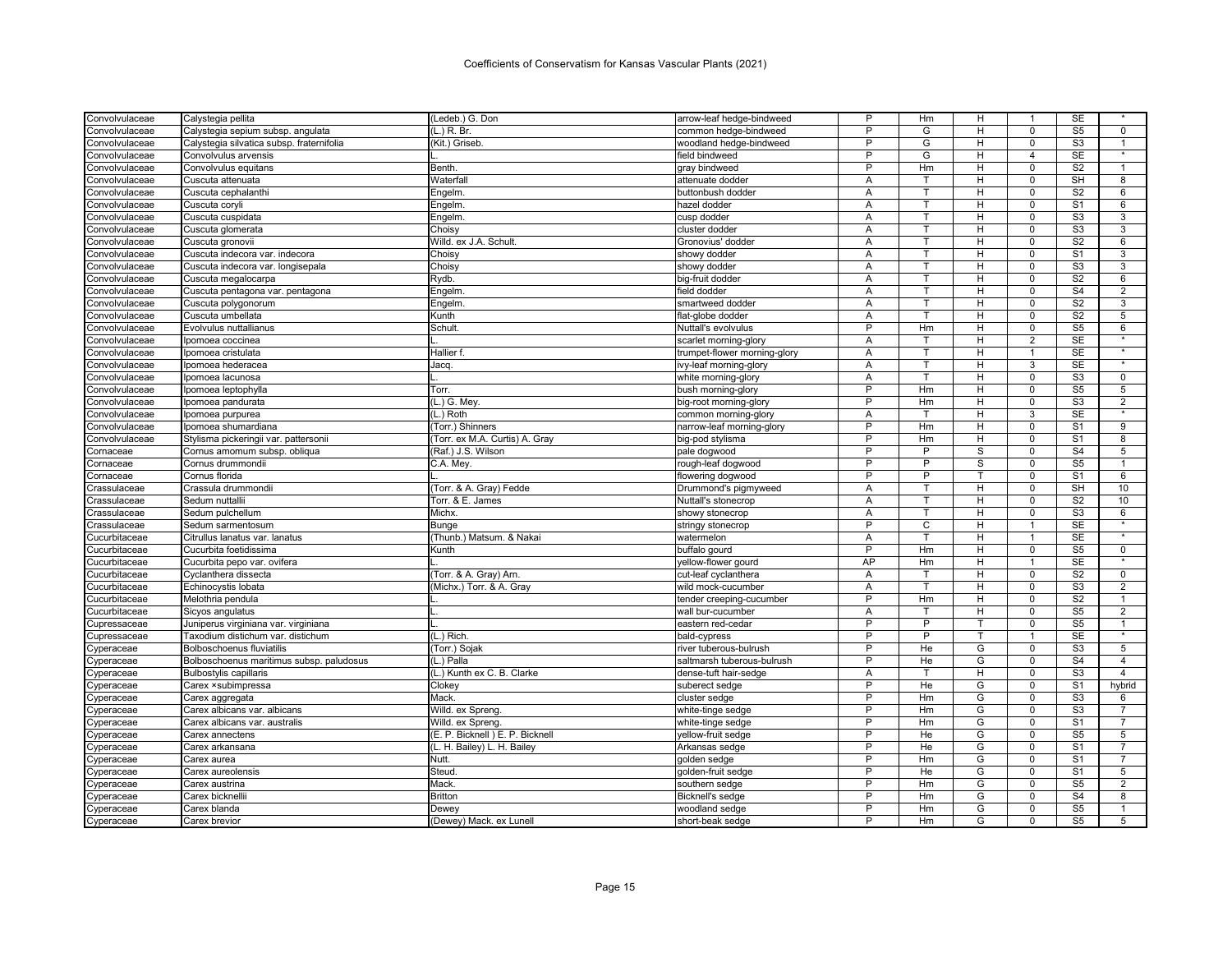| Cyperaceae  | Carex bushii                           | Mack.                              | Bush's sedge             | P      | Hm | G                   | $\Omega$             | S5                                | 4              |
|-------------|----------------------------------------|------------------------------------|--------------------------|--------|----|---------------------|----------------------|-----------------------------------|----------------|
| Cyperaceae  | Carex buxbaumii                        | Wahlenb.                           | Buxbaum's sedge          | P      | He | G                   | $\Omega$             | S <sub>1</sub>                    | 8              |
| Cyperaceae  | Carex caroliniana                      | Schwein.                           | Carolina sedge           | P      | Hm | G                   | $\mathbf 0$          | S <sub>2</sub>                    | $\overline{7}$ |
| Cyperaceae  | Carex cephalophora                     | Muhl, ex Willd.                    | oval-leaf sedge          | P      | Hm | G                   | $\Omega$             | S <sub>3</sub>                    | 6              |
| Cyperaceae  | Carex conjuncta                        | <b>Boott</b>                       | soft fox sedge           | P      | Hm | G                   | 0                    | S <sub>3</sub>                    | 5              |
| yperaceae   | Carex corrugata                        | Fernald                            | corrugated sedge         | P      | Hm | G                   | $\Omega$             | S <sub>1</sub>                    | 6              |
| Cyperaceae  | Carex crawei                           | Dewey                              | Crawe's sedge            | P      | Hm | G                   | $\Omega$             | S <sub>1</sub>                    | 6              |
| Cyperaceae  | Carex cristatella                      | <b>Britton</b>                     | crested sedge            | P      | He | G                   | $\Omega$             | S <sub>2</sub>                    | 7              |
| yperaceae   | Carex crus-corv                        | Shuttlw                            | raven-foot sedge         | P      | He | G                   | $\Omega$             | S <sub>2</sub>                    | 5              |
| :yperaceae  | Carex davisii                          | Schwein. & Torr.                   | Davis' sedge             | P      | Hm | G                   | $\mathbf 0$          | S <sub>5</sub>                    | 4              |
| :yperaceae  | Carex duriuscula                       | C. A. Mey                          | spike-rush sedge         | P      | Hm | G                   | $\Omega$             | S <sub>3</sub>                    | 6              |
| Cyperaceae  | Carex emoryi                           | Dewey                              | Emory's sedge            | P      | He | G                   | $\Omega$             | S3                                | 5              |
| yperaceae;  | Carex festucacea                       | Schkuhr ex Willd.                  | fescue sedge             | P      | Hm | G                   | $\Omega$             | S <sub>3</sub>                    | 6              |
| Cyperaceae  | Carex filifolia var. filifolia         | Nutt.                              | thread-leaf sedge        | P      | Hm | G                   | $\Omega$             | S <sub>1</sub>                    | 8              |
| Cyperaceae  | Carex fissa                            | Mack                               | cleft sedge              | P      | He | G                   | $\mathbf 0$          | S <sub>1</sub>                    | 7              |
| ://peraceae | Carex flaccosperma                     | Dewey                              | thin-fruit sedge         | P      | He | G                   | $\Omega$             | S <sub>1</sub>                    | 8              |
| :yperaceae  | Carex frankii                          | Kunth                              | Frank's sedge            | P      | He | G                   | $\overline{0}$       | S <sub>5</sub>                    | $\overline{4}$ |
|             |                                        | Muhl. ex Willd                     |                          | P      | Hm | G                   | $\Omega$             | S <sub>3</sub>                    | 5              |
| Cyperaceae  | Carex granularis                       | H. Bailey                          | meadow sedge             | P      | Hm | G                   | $\mathbf 0$          | S <sub>5</sub>                    | $\overline{4}$ |
| Cyperaceae  | Carex gravida                          |                                    | heavy sedge              | P      | He |                     | $\Omega$             | S <sub>3</sub>                    | 7              |
| Cyperaceae  | Carex grayi                            | J. Carey                           | Gray's sedge             | P      | Hm | G<br>G              | $\Omega$             | S <sub>5</sub>                    | 3              |
| Cyperaceae  | Carex grisea                           | Wahlenb                            | narrow-leaf sedge        |        |    |                     |                      |                                   |                |
| :yperaceae  | Carex hirsutella                       | Mack                               | hairy-leaf hirsute sedge | P<br>P | Hm | G<br>$\overline{G}$ | $\Omega$<br>$\Omega$ | S <sub>3</sub><br>$\overline{S1}$ | 5<br>10        |
| yperaceae   | Carex hirtifolia                       | Mack                               | hairy-leaf sedge         |        | Hm |                     |                      |                                   |                |
| Cyperaceae  | Carex hitchcockiana                    | <b>Dewey</b>                       | Hitchcock's sedge        | P      | Hm | G                   | $\Omega$             | $\overline{s_1}$                  | 10             |
| :yperaceae  | Carex hyalinolepis                     | Steud.                             | shoreline sedge          | P      | He | G                   | $\Omega$             | S <sub>3</sub>                    | 5              |
| :yperaceae  | Carex hystericina                      | Muhl. ex Willd.                    | bottle-brush sedge       | P      | He | G                   | $\Omega$             | S <sub>3</sub>                    | $\overline{7}$ |
| ≿yperaceae  | Carex inops subsp. heliophila          | H. Bailey                          | sun sedge                | P      | Hm | G                   | $\Omega$             | S <sub>3</sub>                    | 8              |
| Cyperaceae  | Carex interior                         | L. H. Bailev                       | interior sedge           | P      | He | G                   | $\Omega$             | S <sub>1</sub>                    | $\overline{7}$ |
| :yperaceae  | Carex jamesii                          | Schwein.                           | James' sedge             | P      | Hm | G                   | $\mathbf 0$          | S <sub>3</sub>                    | 5              |
| :yperaceae  | Carex laeviconica                      | Dewey                              | smooth-cone sedge        | P      | He | G                   | $\Omega$             | S <sub>3</sub>                    | 8              |
| Cyperaceae  | Carex leavenworthii                    | Dewey                              | Leavenworth's sedge      | P      | Hm | G                   | $\Omega$             | S <sub>4</sub>                    | $\overline{2}$ |
| Cyperaceae  | Carex lupulina                         | Muhl. ex Willd.                    | hop sedge                | P      | Hm | G                   | $\Omega$             | S <sub>3</sub>                    | 6              |
| Cyperaceae  | Carex meadii                           | Dewey                              | Mead's sedge             | P      | Hm | G                   | $\Omega$             | S <sub>5</sub>                    | $\overline{7}$ |
| ≿yperaceae  | Carex melanostachya                    | M. Bieb. ex Willd.                 | black-spike sedge        | P      | He | G                   | $\overline{2}$       | <b>SE</b>                         |                |
| Cyperaceae  | Carex mesochorea                       | Mack                               | savannah sedge           | P      | Hm | G                   | $\Omega$             | S <sub>3</sub>                    | 5              |
| Cyperaceae  | Carex microdonta                       | Torr. & Hook.                      | little-tooth sedge       | P      | Hm | G                   | $\Omega$             | S <sub>3</sub>                    | 8              |
| Cyperaceae  | Carex missouriensis                    | P. Rothr. & Reznicek               | Missouri sedge           | P      | Hm | G                   | $\Omega$             | S <sub>2</sub>                    | 7              |
| Cyperaceae  | Carex molesta                          | Mack. ex Bright                    | pest sedge               | P      | Hm | G                   | $\Omega$             | S <sub>3</sub>                    | 4              |
| Cyperaceae  | Carex muehlenbergii var. enervis       | Schkuhr ex Willd.                  | Muehlenberg's sedge      | P      | Hm | G                   | $\Omega$             | S <sub>3</sub>                    | 6              |
| yperaceae   | Carex muehlenbergii var. muehlenbergii | Schkuhr ex Willd.                  | Muehlenberg's sedge      | P      | Hm | G                   | $\Omega$             | S <sub>1</sub>                    | 6              |
| ≿yperaceae  | Carex muskingumensis                   | Schwein                            | Muskingum sedge          | P      | He | G                   | $\mathbf 0$          | S <sub>1</sub>                    | 8              |
| :yperaceae  | Carex nebrascensis                     | Dewey                              | Nebraska sedge           | P      | He | G                   | $\Omega$             | S <sub>1</sub>                    | 7              |
| Cyperaceae  | Carex normalis                         | Mack                               | large straw sedge        | P      | Hm | G                   | $\Omega$             | S <sub>2</sub>                    | 5              |
| Cyperaceae  | Carex oklahomensis                     | Mack                               | Oklahoma sedge           | P      | He | G                   | $\Omega$             | S <sub>1</sub>                    | 9              |
| Cyperaceae  | Carex oligocarpa                       | Schkuhr ex Willd.                  | straight-fruit sedge     | P      | Hm | G                   | $\Omega$             | S <sub>3</sub>                    | 6              |
| :yperaceae  | Carex opaca                            | (F. J. Herm.) P. Rothr. & Reznicek | dull sedge               | P      | Hm | G                   | $\mathbf 0$          | S <sub>2</sub>                    | 8              |
| Cyperaceae  | Carex pellita                          | Muhl. ex Willd.                    | woolly sedge             | P      | He | G                   | $\Omega$             | S <sub>5</sub>                    | 5              |
| Cyperaceae  | Carex praegracilis                     | W. Boott                           | plains meadow sedge      | P      | He | G                   | $\Omega$             | S3                                | 3              |
| Cyperaceae  | Carex radiata                          | (Wahlenb.) Small                   | radiate sedge            | P      | Hm | G                   | $\Omega$             | S <sub>2</sub>                    | 6              |
| Cyperaceae  | Carex retroflexa                       | Muhl. ex Willd                     | reflexed sedge           | P      | Hm | G                   | $\Omega$             | S <sub>2</sub>                    | 5              |
|             | Carex rosea                            | Schkuhr ex Willd.                  | rosy sedge               | P      | Hm | G                   | $\Omega$             | S <sub>3</sub>                    | 7              |
| Cyperaceae  |                                        |                                    |                          | P      |    | G                   | $\Omega$             |                                   | $\overline{7}$ |
| ≿yperaceae  | Carex scoparia var. scoparia           | Schkuhr ex Willd.                  | broom sedge              | P      | Hm |                     |                      | S <sub>3</sub>                    |                |
| Cyperaceae  | Carex shinnersii                       | P. Rothr. & Reznicek               | Shinners' sedge          | P      | Hm | G                   | $\Omega$             | S <sub>2</sub>                    | $\overline{7}$ |
| :yperaceae  | Carex shortiana                        | Dewey                              | Short's sedge            |        | Hm | G                   | $\Omega$             | S <sub>3</sub>                    | 5              |
| Cyperaceae  | Carex sparganioides                    | Muhl. ex Willd                     | bur-reed sedge           | P      | Hm | G                   | $\Omega$             | S <sub>3</sub>                    | $\overline{7}$ |
| Cyperaceae  | Carex squarrosa                        |                                    | squarrose sedge          | P      | Hm | G                   | $\mathbf 0$          | S <sub>1</sub>                    | 7              |
| Cyperaceae  | Carex stipata var. stipata             | Muhl. ex Willd.                    | stalk-grain sedge        | P      | He | G                   | $\Omega$             | S <sub>3</sub>                    | 4              |
| Cyperaceae  | Carex swanii                           | (Fernald) Mack.                    | Swan's sedge             | P      | Hm | G                   | $\Omega$             | $\overline{S1}$                   | $\overline{7}$ |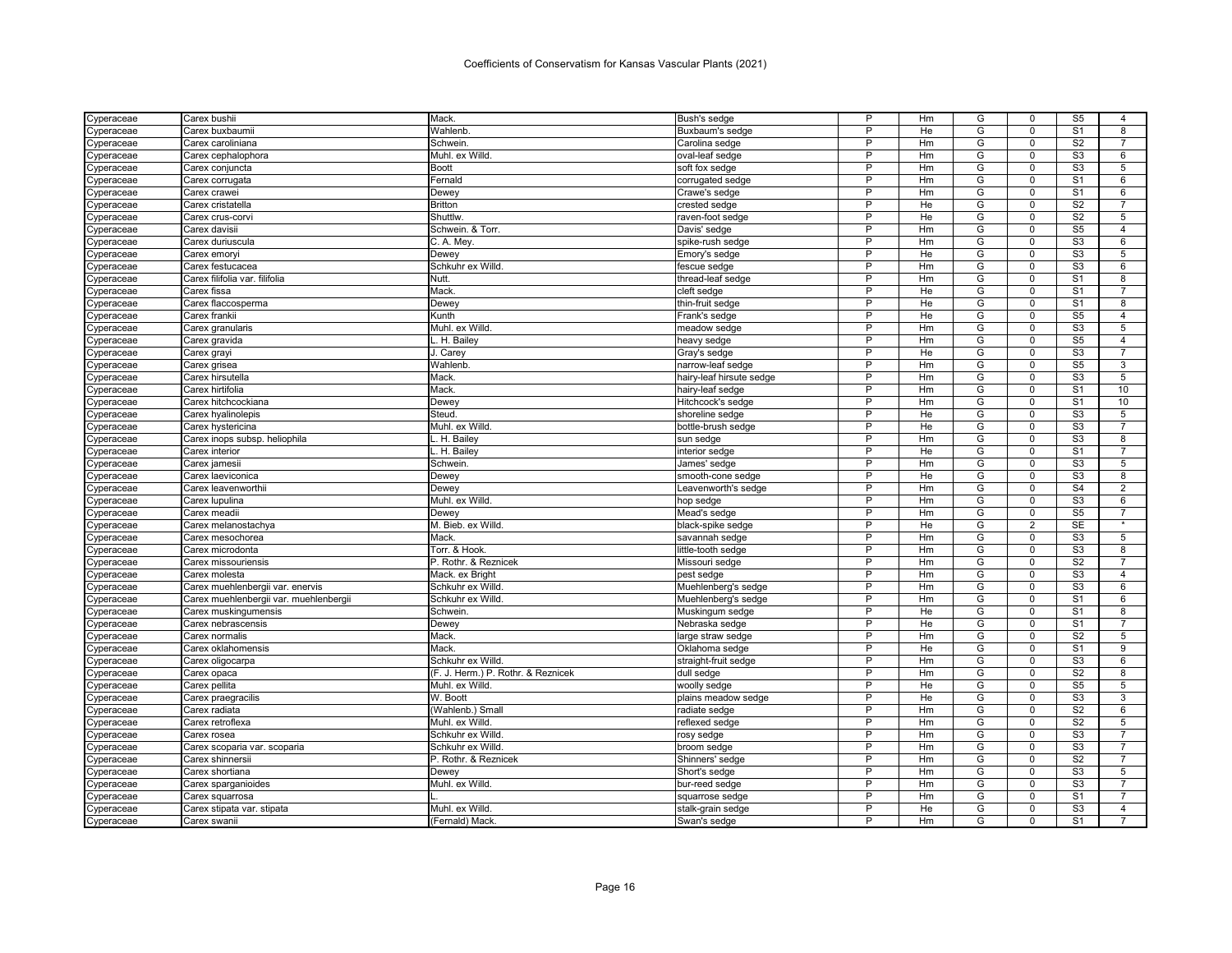| Cyperaceae | Carex tetanica                          | Schkuhr                      | ridge sedge                | P              | Hm | G              | 0                       | S <sub>1</sub>  | 8                   |
|------------|-----------------------------------------|------------------------------|----------------------------|----------------|----|----------------|-------------------------|-----------------|---------------------|
| Cyperaceae | Carex tetrastachya                      | Scheele                      | <b>Britton's sedge</b>     | P              | Hm | G              | $\mathbf 0$             | S <sub>1</sub>  | 5                   |
| Cyperaceae | Carex texensis                          | Torr.) L. H. Bailey          | Texas sedge                | P              | He | G              | $\mathbf 0$             | S <sub>2</sub>  | 6                   |
| Cyperaceae | Carex triangularis                      | Boeck                        | triangular sedge           | P              | He | G              | $\Omega$                | S <sub>1</sub>  | 8                   |
| Cyperaceae | Carex tribuloides var. sangamonensis    | Wahlenb.                     | festival sedge             | P              | Hm | G              | $\mathbf 0$             | S <sub>2</sub>  | 5                   |
| Cyperaceae | Carex tribuloides var. tribuloides      | Wahlenb.                     | festival sedge             | P              | He | G              | $\Omega$                | S <sub>2</sub>  | $\overline{4}$      |
| Cyperaceae | Carex umbellata                         | Schkuhr ex Willd.            | low sedge                  | P              | Hm | G              | $\mathbf 0$             | S <sub>3</sub>  | $\overline{7}$      |
| Cyperaceae | Carex vulpinoidea                       | Michx.                       | fox sedge                  | P              | He | G              | 0                       | S <sub>5</sub>  | 3                   |
| Cyperaceae | Cyperus ×mesochorus                     | Geise                        | intermediate flat-sedge    | P              | Hm | G              | $\mathbf 0$             | S <sub>3</sub>  | hybrid              |
| Cyperaceae | Cyperus acuminatus                      | Torr. & Hook.                | tape-leaf flat-sedge       | A              | т  | H              | $\mathbf 0$             | S <sub>5</sub>  | 0                   |
| Cyperaceae | Cyperus bipartitus                      | Torr.                        | brook flat-sedge           | Α              | T  | H              | $\Omega$                | S <sub>3</sub>  | $\overline{4}$      |
| Cyperaceae | Cyperus diandrus                        | Torr.                        | low flat-sedge             | Α              | т  | н              | $\mathbf 0$             | SH              | 8                   |
| Cyperaceae | Cyperus echinatus                       | (L.) A. W. Wood              | globe flat-sedge           | P              | Hm | G              | $\mathbf 0$             | S <sub>3</sub>  | 3                   |
| Cyperaceae | Cyperus erythrorhizos                   | Muhl                         | red-root flat-sedge        | A              | т  | H              | $\mathbf 0$             | S <sub>3</sub>  | $\overline{4}$      |
| Cyperaceae | Cyperus esculentus                      |                              | vellow nut-sedge           | P              | G  | G              | $\Omega$                | S <sub>5</sub>  | $\Omega$            |
| Cyperaceae | Cyperus flavescens                      |                              | vellow flat-sedge          | A              | Ŧ  | G              | 1                       | <b>SE</b>       | $\star$             |
| Cyperaceae | Cyperus fuscus                          |                              | brown galingale            | A              | т  | H              | 2                       | <b>SE</b>       |                     |
| Cyperaceae | Cyperus hortensis                       | (Salzm. ex Steud.) Dorr      | dwarf flat-sedge           | Α              | T  | H              | $\Omega$                | S <sub>1</sub>  | 3                   |
| Cyperaceae | Cyperus iria                            |                              | ricefield flat-sedge       | Α              | T. | H              | 2                       | <b>SE</b>       | $\star$             |
| Cyperaceae | Cyperus lupulinus subsp. lupulinus      | (Spreng.) Marcks             | slender-stem flat-sedge    | P              | Hm | G              | 0                       | S <sub>5</sub>  | 3                   |
| Cyperaceae | Cyperus odoratus                        |                              | slender flat-sedge         | A              | T  | H              | $\Omega$                | S <sub>5</sub>  | 3                   |
| Cyperaceae | Cyperus pseudovegetus                   | Steud.                       | marsh flat-sedge           | $\mathsf{P}$   | Hm | G              | $\mathbf 0$             | S <sub>2</sub>  | $\overline{7}$      |
| :yperaceae | Cyperus retroflexus                     | Buckley                      | one-flower flat-sedge      | $\overline{P}$ | Hm | $\overline{G}$ | $\mathbf 0$             | S <sub>1</sub>  | 5                   |
| Cyperaceae | Cyperus schweinitzi                     | Torr.                        | Schweinitz's flat-sedge    | P              | Hm | G              | $\mathbf 0$             | S <sub>3</sub>  | 6                   |
|            | Cyperus setigerus                       | Torr. & Hook.                | bristle flat-sedge         | P              | Hm | G              | $\Omega$                | S <sub>4</sub>  | 7                   |
| Cyperaceae | <b>Cyperus squarrosus</b>               |                              | awned flat-sedge           | Α              | т  | H              | $\Omega$                | S <sub>5</sub>  | $\Omega$            |
| Cyperaceae |                                         |                              |                            | P              |    |                |                         |                 |                     |
| Cyperaceae | Cyperus strigosus                       |                              | false nut-sedge            | P              | Hm | G              | $\mathbf 0$<br>$\Omega$ | S <sub>5</sub>  | 4<br>$\overline{7}$ |
| Cyperaceae | <b>Cyperus surinamensis</b>             | Rottb.                       | tropical flat-sedge        |                | Hm | G              |                         | S <sub>1</sub>  |                     |
| Cyperaceae | Eleocharis acicularis                   | (L.) Roem. & Schult.         | needle spike-rush          | P              | He | G              | $\mathbf 0$             | S <sub>3</sub>  | 5                   |
| Cyperaceae | Eleocharis atropurpurea                 | (Retz.) J. Presl & C. Presl  | purple spike-rush          | A              |    | H              | $\Omega$                | S <sub>1</sub>  | 10                  |
| Cyperaceae | Eleocharis coloradoensis                | (Britton) Gilly              | Colorado spike-rush        | P              | He | G              | $\mathbf 0$             | S <sub>2</sub>  | $\overline{4}$      |
| Cyperaceae | Eleocharis compressa var. acutisquamata | Sull.                        | flat-stem spike-rush       | P              | He | G              | $\Omega$                | S <sub>3</sub>  | 6                   |
| Cyperaceae | Eleocharis compressa var. compressa     | Sull.                        | flat-stem spike-rush       | P              | He | G              | $\mathbf 0$             | S <sub>3</sub>  | 6                   |
| Cyperaceae | Eleocharis cylindrica                   | Buckley                      | cylinder spike-rush        | P              | He | G              | $\mathbf 0$             | S <sub>1</sub>  | 5                   |
| Cyperaceae | Eleocharis engelmannii                  | Steud                        | Engelmann's spike-rush     | A              |    | H              | $\Omega$                | S <sub>3</sub>  | $\overline{4}$      |
| Cyperaceae | Eleocharis erythropoda                  | Steud                        | bald spike-rush            | P              | He | G              | $\mathbf 0$             | S <sub>3</sub>  | $\overline{4}$      |
| Cyperaceae | Eleocharis geniculata                   | (L.) Roem. & Schult.         | cluster spike-rush         | Α              |    | н              | 0                       | S <sub>1</sub>  | 10                  |
| Cyperaceae | Eleocharis lanceolata                   | Fernald                      | dagger-leaf spike-rush     | Α              | T. | H              | $\mathbf 0$             | S <sub>1</sub>  | $\overline{4}$      |
| Cyperaceae | Eleocharis macrostachya                 | Britton                      | large-spike spike-rush     | P              | He | G              | $\mathbf 0$             | S <sub>4</sub>  | 3                   |
| Cyperaceae | Eleocharis montevidensis                | Kunth                        | sand spike-rush            | P              | He | G              | $\mathbf 0$             | S <sub>2</sub>  | 5                   |
| Cyperaceae | Eleocharis obtusa                       | (Willd.) Schult.             | blunt spike-rush           | A              | т  | H              | $\mathbf 0$             | S <sub>4</sub>  | 3                   |
| Cyperaceae | Eleocharis palustris                    | (L.) Roem. & Schult.         | marsh spike-rush           | P              | He | G              | $\Omega$                | S <sub>3</sub>  | 6                   |
| Cyperaceae | Eleocharis quadrangulata                | (Michx.) Roem. & Schult      | square-stem spike-rush     | P              | He | G              | $\Omega$                | S <sub>2</sub>  | $\overline{7}$      |
| Cyperaceae | Eleocharis rostellata                   | (Torr.) Torr.                | beaked spike-rush          | P              | He | G              | $\mathbf 0$             | S <sub>2</sub>  | 8                   |
| Cyperaceae | Eleocharis verrucosa                    | (Svens.) L.J. Harms          | slender spike-rush         | P              | He | G              | $\Omega$                | S <sub>2</sub>  | 8                   |
| Cyperaceae | Eleocharis wolfii                       | (A. Gray) A. Gray ex Britton | Wolf's spike-rush          | P              | He | G              | $\mathbf 0$             | S <sub>1</sub>  | 5                   |
| yperaceae; | Fimbristylis annua                      | (All.) Roem. & Schult        | annual fimbry              | A              | т  | H              | $\Omega$                | S <sub>2</sub>  | 5                   |
| Cyperaceae | Fimbristylis autumnalis                 | (L.) Roem. & Schult          | slender fimbry             | A              | T  | H              | $\mathbf 0$             | $\overline{S2}$ | $\overline{5}$      |
| Cyperaceae | Fimbristylis puberula var. interior     | (Michx.) Vahl                | hairy fimbry               | P              | Hm | G              | $\Omega$                | S <sub>2</sub>  | 8                   |
| Cyperaceae | Fimbristylis puberula var. puberula     | (Michx.) Vahl                | hairy fimbry               | P              | Hm | G              | $\mathbf 0$             | S <sub>5</sub>  | 8                   |
| Cyperaceae | Fimbristylis vahlii                     | (Lam.) Link                  | Vahl's fimbry              | Α              |    | Н              | 0                       | S <sub>2</sub>  | 5                   |
| Cyperaceae | Fuirena simplex var. aristulata         | (Torr.) Kral                 | western umbrella-grass     | A              | T  | H              | $\Omega$                | S <sub>3</sub>  | 6                   |
| Cyperaceae | Isolepis carinata                       | Hook. & Arn. ex Torr.        | keeled annual-bulrush      | A              | T. | H              | $\mathbf 0$             | S <sub>3</sub>  | $\overline{7}$      |
| Cyperaceae | Lipocarpha aristulata                   | (Coville) G. C. Tucker       | awned dwarf-bulrush        | A              | T  | H              | $\Omega$                | S <sub>2</sub>  | $\overline{7}$      |
| Cyperaceae | Lipocarpha drummondii                   | (Nees) G. C. Tucker          | Drummond's dwarf-bulrush   | A              | т  | H              | $\Omega$                | S <sub>2</sub>  | $\overline{7}$      |
| Cyperaceae | Lipocarpha micrantha                    | (Vahl) G. C. Tucker          | small-flower dwarf-bulrush | A              |    | Н              | $\Omega$                | S <sub>2</sub>  | 7                   |
| Cyperaceae | Rhynchospora capitellata                | (Michx.) Vahl                | brownish beak-rush         | P              | He | G              | $\Omega$                | S <sub>1</sub>  | 5                   |
| Cyperaceae | Rhynchospora harveyi var. harveyi       | W. Boott                     | Harvey's beak-rush         | P              | He | G              | $\Omega$                | S <sub>2</sub>  |                     |
|            |                                         |                              |                            |                |    |                |                         |                 |                     |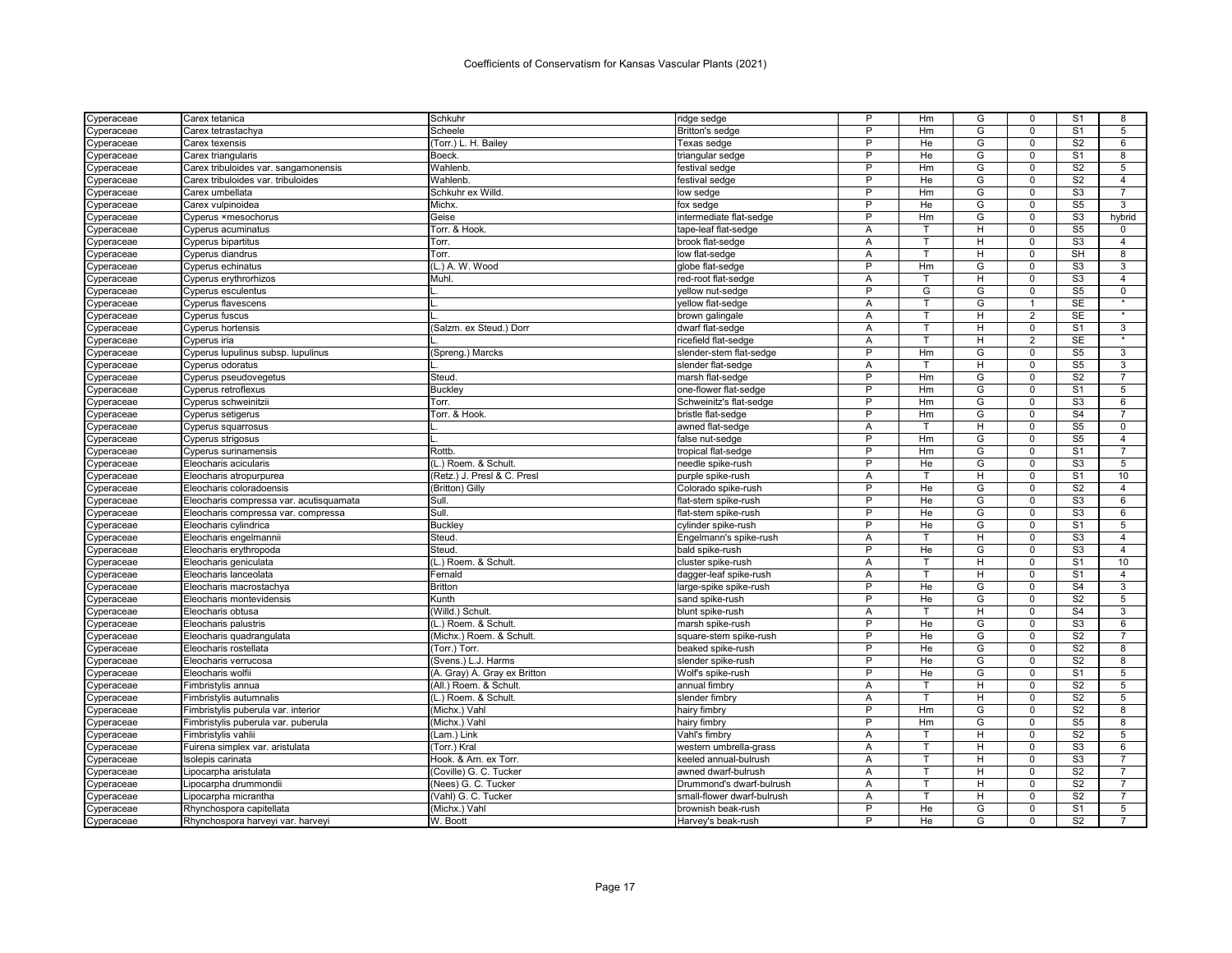| Cyperaceae       | Rhynchospora macrostachya                 | Torr. ex A. Gray                             | tall beak-rush             | P              | He             | G | 0                       | S <sub>2</sub>  | 6                 |
|------------------|-------------------------------------------|----------------------------------------------|----------------------------|----------------|----------------|---|-------------------------|-----------------|-------------------|
| Cyperaceae       | Rhynchospora recognita                    | (Gale) Kral                                  | globe beak-rush            | P              | He             | G | $\Omega$                | S <sub>2</sub>  | $\overline{7}$    |
| Cyperaceae       | Schoenoplectiella hallii                  | (A. Gray) Lye                                | Hall's bulrush             | А              | т              | H | $\mathbf 0$             | S <sub>1</sub>  | 9                 |
| Cyperaceae       | Schoenoplectiella mucronatus              | (L.) J. Jung H.K. Choi                       | bog bulrush                | P              | He             | G | $\overline{2}$          | <b>SE</b>       | $\overline{\ast}$ |
| Cyperaceae       | Schoenoplectiella saximontana             | (Fernald) Lye                                | Rocky Mountain bulrush     | Α              | т              | H | $\mathbf 0$             | S <sub>1</sub>  | 8                 |
| Cyperaceae       | Schoenoplectus acutus var. acutus         | (Muhl. ex Bigelow) A. Löve & D. Löve         | hard-stem bulrush          | P              | He             | G | $\Omega$                | S <sub>4</sub>  | 3                 |
| Cyperaceae       | Schoenoplectus americanus                 | (Pers.) Volkart ex Schinz & R. Keller        | American bulrush           | P              | He             | G | $\mathbf 0$             | <b>SH</b>       | 6                 |
| Cyperaceae       | Schoenoplectus californicus               | (C. A. Mey.) Soják                           | California bulrush         | P              | He             | G | $\mathbf 0$             | <b>SH</b>       | 6                 |
| Cyperaceae       | Schoenoplectus deltarum                   | (Schuyler) Soják                             | delta bulrush              | P              | He             | G | $\mathbf 0$             | S <sub>1</sub>  | $\overline{4}$    |
| Cyperaceae       | Schoenoplectus heterochaetus              | (Chase) Soják                                | slender bulrush            | P              | He             | G | $\Omega$                | S <sub>1</sub>  | 6                 |
| Cyperaceae       | Schoenoplectus pungens var. longispicatus | (Vahl) Palla                                 | common threesquare bulrush | P              | He             | G | $\Omega$                | S <sub>5</sub>  | 3                 |
| Cyperaceae       | Schoenoplectus pungens var. pungens       | (Vahl) Palla                                 | common threesquare bulrush | P              | He             | G | $\mathbf 0$             | S <sub>1</sub>  | 3                 |
| Cyperaceae       | Schoenoplectus tabernaemontani            | (C. C. Gmel.) Palla                          | soft-stem bulrush          | P              | He             | G | 0                       | S <sub>5</sub>  | $\overline{4}$    |
| Cyperaceae       | Scirpus atrovirens                        | Willd.                                       | green bulrush              | P              | He             | G | $\Omega$                | S <sub>4</sub>  | $\overline{4}$    |
| Cyperaceae       | Scirpus cyperinus                         | (L.) Kunth ex Kunth                          | wool-grass                 | P              | He             | G | $\mathsf 0$             | S <sub>1</sub>  | 5                 |
| Cyperaceae       | Scirpus georgianus                        | R. M. Harper                                 | Georgia bulrush            | P              | He             | G | $\Omega$                | S <sub>3</sub>  | $\overline{4}$    |
| Cyperaceae       | Scirpus pallidus                          | (Britton) Fernald                            | pale bulrush               | P              | He             | G | $\mathbf 0$             | $\overline{S3}$ | 5                 |
| Cyperaceae       | Scirpus pendulus                          | Muhl                                         | drooping bulrush           | P              | He             | G | $\Omega$                | S <sub>5</sub>  | 3                 |
| Cyperaceae       | Scleria ciliata var. ciliata              | Michx.                                       | hairy nut-rush             | P              | Hm             | G | $\mathbf 0$             | S <sub>2</sub>  | 9                 |
| Cyperaceae       | Scleria pauciflora var. caroliniana       | (Willd.) A.W. Wood                           | few-flower nut-rush        | P              | Hm             | G | $\mathbf 0$             | SH              | 9                 |
| Cyperaceae       | Scleria pauciflora var. pauciflora        | Muhl. ex Willd.                              | few-flower nut-rush        | P              | Hm             | G | $\Omega$                | S <sub>2</sub>  | 9                 |
| Cyperaceae       | Scleria triglomerata                      | Michx.                                       | whip nut-rush              | P              | Hm             | G | $\mathbf 0$             | S <sub>5</sub>  | 8                 |
| Dennstaedtiaceae | Pteridium aquilinum var. pseudocaudatum   | (L.) Kuhn                                    | bracken fern               | P              | G              | H | $\mathbf 0$             | <b>SX</b>       | 5                 |
| Dioscoreaceae    |                                           | <b>Turcz</b>                                 |                            | P              | G              | H | 3                       | <b>SE</b>       | $\star$           |
|                  | Dioscorea polystachya                     |                                              | Chinese yam                | P              |                |   | $\Omega$                |                 |                   |
| Dioscoreaceae    | Dioscorea villosa                         |                                              | Atlantic yam               | P              | G<br>Hm        | н | $\Omega$                | S <sub>2</sub>  | 6<br>10           |
| Droseraceae      | Drosera brevifolia                        | Pursh                                        | short-leaf sundew          |                |                | H |                         | S <sub>1</sub>  |                   |
| Dryopteridaceae  | Athyrium filix-femina var. asplenioides   | (L.) Roth ex Mert                            | southern lady fern         | P              | Hm             | H | 0                       | S <sub>1</sub>  | 8                 |
| Dryopteridaceae  | Cystopteris protrusa                      | (Weath.) Blasdell                            | southern bladder fern      | P              | Hm             | H | $\Omega$                | S <sub>3</sub>  | 6                 |
| Dryopteridaceae  | Cystopteris tennesseensis                 | Shaver                                       | Tennessee bladder fern     | $\overline{P}$ | Hm             | H | $\mathbf 0$             | S <sub>4</sub>  | 6                 |
| Dryopteridaceae  | Cystopteris tenuis                        | (Michx.) Desv.                               | Mackay's brittle fern      | P              | Hm             | H | $\Omega$                | S <sub>1</sub>  | 6                 |
| Dryopteridaceae  | Diplazium pycnocarpon                     | (Spreng.) M. Broun                           | narrow-leaf glade ferr     | P              | Hm             | н | $\mathbf 0$             | SH              | 10                |
| Dryopteridaceae  | Dryopteris marginalis                     | (L.) A. Gray                                 | marginal wood fern         | P              | Hm             | н | $\Omega$                | S <sub>3</sub>  | 8                 |
| Dryopteridaceae  | Onoclea sensibilis                        |                                              | sensitive fern             | P              | G              | H | $\mathbf 0$             | S <sub>3</sub>  | 6                 |
| Dryopteridaceae  | Polystichum acrostichoides                | (Michx.) Schott                              | Christmas fern             | P              | Hm             | H | $\mathbf 0$             | S <sub>2</sub>  | 6                 |
| Dryopteridaceae  | Woodsia ×kansana                          | R. E. Brooks                                 | Kansas cliff fern          | P              | Hm             | H | $\Omega$                | S <sub>1</sub>  | hybrid            |
| Dryopteridaceae  | Woodsia obtusa subsp. obtusa              | (Spreng.) Torr.                              | blunt-lobe cliff fern      | P              | Hm             | H | $\mathbf 0$             | S <sub>4</sub>  | 6                 |
| Dryopteridaceae  | Woodsia obtusa subsp. occidentalis        | (Spreng.) Torr.                              | blunt-lobe cliff fern      | P              | Hm             | H | $\mathbf 0$             | S <sub>3</sub>  | 6                 |
| Dryopteridaceae  | Woodsia oregana subsp. cathcartiana       | D. C. Eaton                                  | Oregon cliff fern          | P              | Hm             | H | $\mathbf 0$             | S <sub>1</sub>  | 6                 |
| Ebenaceae        | Diospyros virginiana                      |                                              | common persimmon           | P              | P              |   | 0                       | S <sub>3</sub>  | 2                 |
| Elaeagnaceae     | Elaeagnus angustifolia                    |                                              | Russian-olive              | P              | P              | т | $\overline{\mathbf{4}}$ | <b>SE</b>       | $\star$           |
| Elaeagnaceae     | Elaeagnus umbellata                       | Thunb.                                       | autumn-olive               | P              | $\overline{P}$ | s | $\overline{4}$          | <b>SE</b>       |                   |
| Elaeagnaceae     | Shepherdia argentea                       | (Pursh) Nutt                                 | silver buffalo-berry       | P              | P              | s | $\Omega$                | S <sub>1</sub>  | 6                 |
| Elatinaceae      | Bergia texana                             | (Hook.) Seub. ex Walp                        | Texas bergia               | Α              | т              | н | $\mathbf 0$             | S <sub>2</sub>  | 2                 |
| Elatinaceae      | Elatine rubella                           | Rydb.                                        | southwestern waterwort     | A              |                | H | $\mathbf 0$             | S <sub>1</sub>  | $\overline{2}$    |
| Equisetaceae     | Equisetum ×ferrissii                      | Clute                                        | intermediate scouring-rush | P              | G              | H | $\mathbf 0$             | S <sub>4</sub>  | hybrid            |
| Equisetaceae     | Equisetum arvense                         |                                              | field horsetail            | P              | G              | H | $\mathbf 0$             | S <sub>3</sub>  | 2                 |
| Equisetaceae     | Equisetum hyemale subsp. affine           |                                              | common scouring-rush       | P              | Hm             | H | $\mathbf 0$             | S <sub>3</sub>  | $\overline{3}$    |
| Equisetaceae     | Equisetum laevigatum                      | A. Braun                                     | smooth scouring-rush       | P              | Hm             | H | $\mathbf 0$             | S <sub>5</sub>  | 3                 |
| Ericaceae        | Monotropa hypopithys                      |                                              | pinesap                    | P              | G              | н | $\Omega$                | S <sub>1</sub>  | 8                 |
| Ericaceae        | Monotropa uniflora                        |                                              | one-flower Indian-pipe     | P              | G              | H | $\mathbf 0$             | S3              | $\overline{7}$    |
| Ericaceae        | Vaccinium arboreum                        | Marshall                                     | sparkle-berry              | P              | P              | S | 0                       | S <sub>1</sub>  | 8                 |
| Ericaceae        | Vaccinium pallidum                        | Aiton                                        | hillside blueberry         | P              | Þ              | S | $\mathbf 0$             | S <sub>1</sub>  | 8                 |
| Ericaceae        | Vaccinium stamineum                       |                                              | deerberry                  | P              | P              | S | $\mathsf 0$             | S <sub>1</sub>  | 8                 |
| Euphorbiaceae    | Acalypha deamii                           | (Weath.) H.E. Ahles                          | Deam's copperleaf          | A              | T              | H | $\mathbf 0$             | S <sub>1</sub>  | 5                 |
| Euphorbiaceae    | Acalypha monococca                        | (Engelm. ex A. Gray) Lill. W. Mill. & Gandhi | slender copperleat         | A              | т              | H | $\mathbf 0$             | S3              | 4                 |
| Euphorbiaceae    | Acalypha ostryifolia                      | Riddell                                      | ough-pod copperleat        | Α              | т              | H | $\Omega$                | S <sub>4</sub>  | $\Omega$          |
| Euphorbiaceae    | Acalypha rhomboidea                       | Raf.                                         | rhombic copperleat         | Α              | T              | н | $\Omega$                | S <sub>4</sub>  | $\mathbf 1$       |
| Euphorbiaceae    | Acalypha virginica                        |                                              | Virginia copperleaf        | A              |                | H | $\Omega$                | S <sub>4</sub>  | $\Omega$          |
|                  |                                           |                                              |                            |                |                |   |                         |                 |                   |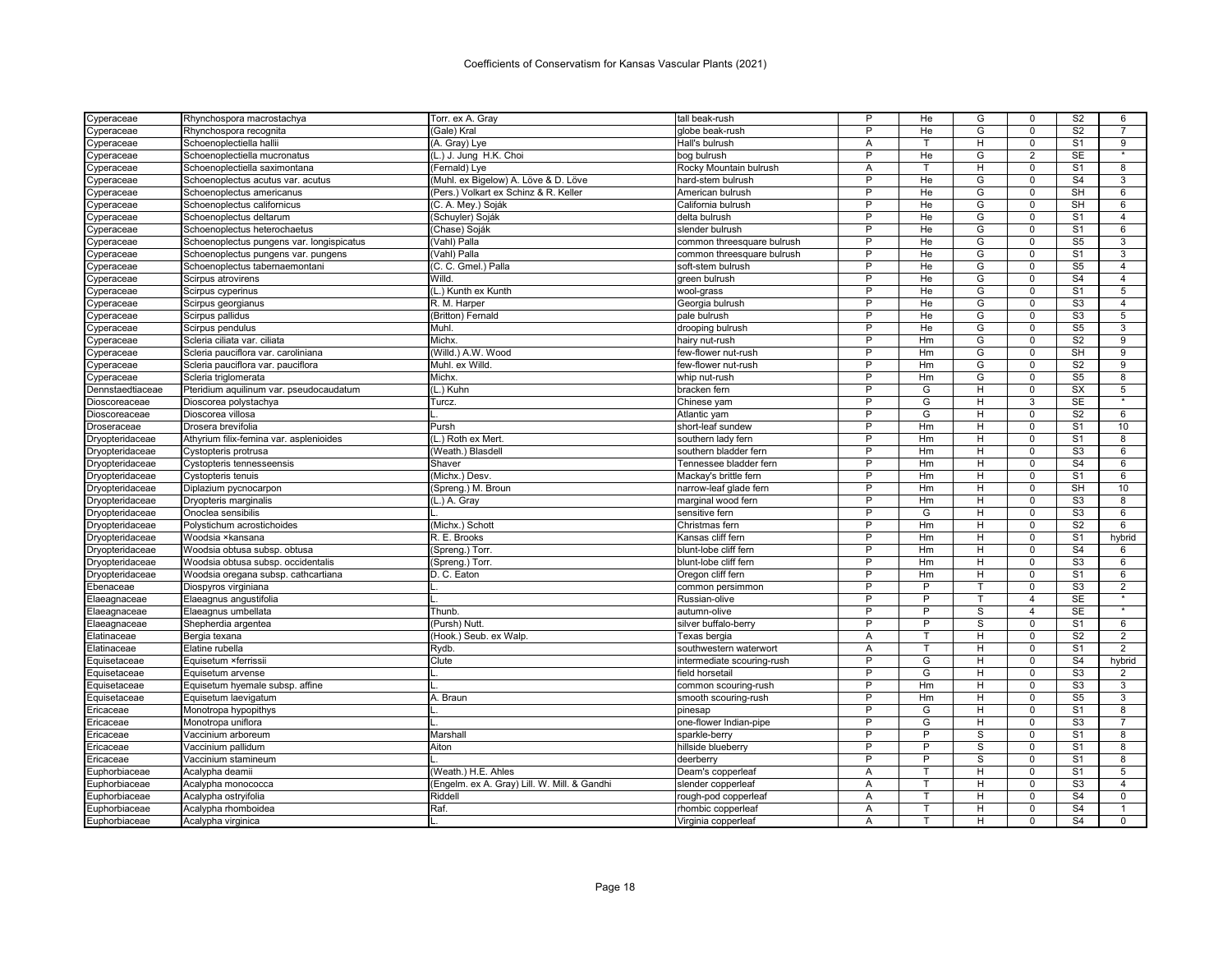| Euphorbiaceae        | Argythamnia humilis var. humilis            | (Engelm. & A. Gray) Müll. Arg. | low silverbush             | P              | Hm             | н  | 0                 | S <sub>2</sub> | 8              |
|----------------------|---------------------------------------------|--------------------------------|----------------------------|----------------|----------------|----|-------------------|----------------|----------------|
| Euphorbiaceae        | Argythamnia mercurialina var. mercurialina  | (Nutt.) Müll. Arg.             | wild-mercury silverbush    | P              | Hm             | н  | $\Omega$          | S <sub>3</sub> | 8              |
| Euphorbiaceae        | Croton capitatus var. capitatus             | Michx.                         | woolly croton              | Α              | т              | H  | $\Omega$          | S <sub>4</sub> | $\mathbf{1}$   |
| Euphorbiaceae        | Croton glandulosus var. septentrionalis     |                                | tropic croton              | Α              | т              | н  | $\Omega$          | S <sub>4</sub> | 1              |
| Euphorbiaceae        | Croton lindheimerianus var. lindheimerianus | Scheele                        | Lindheimer's croton        | A              | T.             | H  | $\Omega$          | S <sub>1</sub> | 8              |
| Euphorbiaceae        | Croton monanthogynus                        | Michx.                         | one-seed croton            | A              | т              | H  | $\Omega$          | S <sub>5</sub> | -1             |
| Euphorbiaceae        | Croton texensis                             | (Klotzsch) Müll. Arg.          | Texas croton               | A              | т              | H  | $\Omega$          | S <sub>5</sub> | $\mathbf{1}$   |
| uphorbiaceae         | Croton willdenowii                          | G.L. Webster                   | Willdenow's croton         | Α              | т              | н  | $\mathbf 0$       | S <sub>2</sub> | 9              |
| uphorbiaceae         | Euphorbia agraria                           | Bieb.                          | field spurge               | P              | Hm             | н  | $\overline{2}$    | <b>SE</b>      |                |
| Euphorbiaceae        | Euphorbia carunculata                       | Waterf.                        | sand-dune mat-spurge       | A              | T              | н  | $\mathbf 0$       | S <sub>1</sub> | 10             |
| uphorbiaceae         | Euphorbia corollata                         |                                | flowering spurge           | P              | Hm             | н  | $\Omega$          | S <sub>5</sub> | 5              |
| Euphorbiaceae        | Euphorbia cyathophora                       | Murray                         | painted spurge             | A              | T.             | H. | $\mathbf 0$       | S <sub>5</sub> | 3              |
| Euphorbiaceae        | Euphorbia cyparissias                       |                                | cypress spurge             | P              | Hm             | H  | 2                 | <b>SE</b>      |                |
| uphorbiaceae         | Euphorbia davidii                           | Subils                         | western toothed spurge     | A              | T              | H  | $\Omega$          | S <sub>5</sub> | $\overline{0}$ |
| :uphorbiaceae        | Euphorbia dentata                           | Michx.                         | eastern toothed spurge     | Α              | т              | H  | $\mathbf 0$       | S3             | 0              |
| Euphorbiaceae        | Euphorbia fendleri var. fendleri            | Torr. & A. Gray                | Fendler's mat-spurge       | P              | G              | H  | $\Omega$          | S <sub>3</sub> | 6              |
| Euphorbiaceae        | Euphorbia geyeri var. geyeri                | Engelm.                        | Geyer's mat-spurge         | Α              | т              | H  | $\Omega$          | S <sub>3</sub> | 6              |
| Euphorbiaceae        | Euphorbia glyptosperma                      | Engelm.                        | ridge-seed mat-spurge      | Α              | T              | H  | $\Omega$          | S <sub>5</sub> | 0              |
| Euphorbiaceae        | Euphorbia hexagona                          | Nutt. ex Spreng.               | six-angle spurge           | A              | T.             | н  | $\Omega$          | S <sub>5</sub> | $\overline{2}$ |
| :uphorbiaceae        | Euphorbia hirta                             |                                | pill-pod mat-surge         | Α              | т              | н  | 1                 | SE             |                |
| Euphorbiaceae        | Euphorbia humistrata                        | Engelm                         | spreading mat-spurge       | Α              | T              | н  | $\mathbf 0$       | S <sub>2</sub> | $\overline{3}$ |
| uphorbiaceae         | Euphorbia lata                              | Engelm.                        | hoary mat-spurge           | $\overline{P}$ | G              | н  | $\mathbf 0$       | S <sub>2</sub> | $\bf{8}$       |
| uphorbiaceae         | Euphorbia longicruris                       | Scheele                        | wedge-leaf spurge          | A              | T              | н  | $\Omega$          | <b>SH</b>      | $\overline{5}$ |
| Euphorbiaceae        | Euphorbia maculata                          |                                | spotted mat-spurge         | A              | T              | н  | $\mathbf 0$       | S <sub>5</sub> | 0              |
| Euphorbiaceae        | Euphorbia marginata                         | Pursh                          | snow-on-the-mountain       | Α              |                | н  | $\Omega$          | S <sub>5</sub> | $\mathbf 0$    |
| Euphorbiaceae        | Euphorbia missurica                         | Raf.                           | Missouri mat-spurge        | A              | T.             | н  | $\mathbf 0$       | S <sub>5</sub> | 5              |
|                      |                                             |                                |                            | $\overline{A}$ | т              | H  | $\mathbf 0$       | S <sub>5</sub> | $\mathbf 0$    |
| uphorbiaceae:        | Euphorbia nutans                            | Laq.<br>Aiton                  | eyebane                    | A              | T              | H  | $\Omega$          | S <sub>5</sub> | $\Omega$       |
| Euphorbiaceae        | Euphorbia prostrata                         |                                | prostrate mat-spurge       |                | т              |    | $\Omega$          | S <sub>5</sub> |                |
| Euphorbiaceae        | Euphorbia serpens                           | Kunth                          | round-leaf mat-spurge      | Α              |                | н  |                   |                | 0              |
| uphorbiaceae         | Euphorbia spathulata                        | Lam.                           | warty spurge               | Α              | т<br>T.        | H  | $\Omega$          | S <sub>5</sub> | 5              |
| Euphorbiaceae        | Euphorbia stictospora                       | Engelm                         | slim-seed mat-spurge       | A              |                | H  | $\Omega$          | S <sub>5</sub> | $\mathbf 0$    |
| Euphorbiaceae        | Euphorbia virgata                           | Waldst. & Kit                  | leafy spurge               | P              | Hm<br>T        | н  | 4<br>$\mathbf{1}$ | <b>SE</b>      | $\star$        |
| Euphorbiaceae        | Ricinus communis                            |                                | castorbean                 | A              |                | н  |                   | <b>SE</b>      |                |
| Euphorbiaceae        | Stillingia sylvatica subsp. sylvatica       |                                | queen's-delight stillingia | P              | Hm             | н  | $\mathbf 0$       | S <sub>2</sub> | $\overline{7}$ |
| Euphorbiaceae        | Tragia betonicifolia                        | Nutt.                          | betony noseburn            | P              | Hm             | н  | $\Omega$          | S <sub>4</sub> | 5              |
| Euphorbiaceae        | Tragia ramosa                               | Torr.                          | catnip noseburn            | P              | Hm             | н  | $\mathbf 0$       | S <sub>3</sub> | 6              |
| abaceae              | Acaciella angustissima var. angustissima    | (Mill.) Kuntze                 | prairie acacia             | P              | Hm             | н  | $\mathbf 0$       | S <sub>1</sub> | 7              |
| abaceae              | Acmispon americanus var. americanus         | (Nutt.) Rydb                   | prairie trefoil            | A              | т              | H  | $\mathbf 0$       | S <sub>3</sub> | 3              |
| abaceae              | Albizia julibrissin                         | Durazz                         | silk-tree albizia          | P              | P              |    | $\overline{2}$    | <b>SE</b>      | $\star$        |
| abaceae              | Amorpha canescens                           | Pursh                          | leadplant                  | P              | P              | S  | $\mathbf 0$       | S <sub>5</sub> | $\overline{7}$ |
| abaceae              | Amorpha fruticosa                           |                                | bush wild-indigo           | P              | $\overline{P}$ | S  | $\mathbf 0$       | S <sub>5</sub> | 6              |
| abaceae              | Amorpha nana                                | Nutt.                          | dwarf wild-indigo          | P              | P              | S  | $\Omega$          | S <sub>1</sub> | 9              |
| abaceae              | Amphicarpaea bracteata                      | (L.) Fernald                   | American hog-peanut        | Α              | T.             | н  | $\mathbf 0$       | S <sub>4</sub> | 3              |
| abaceae              | Apios americana                             | Medik.                         | American potato-bean       | P              | G              | Н  | $\Omega$          | S <sub>3</sub> | 6              |
| abaceae              | Astragalus bisulcatus var. bisulcatus       | (Hook.) A. Gray                | two-groove milk-vetch      | P              | Hm             | H. | $\Omega$          | SH             | 6              |
| abaceae              | Astragalus canadensis var. canadensis       | Nutt.                          | Canadian milk-vetch        | P              | Hm             | н  | $\Omega$          | S <sub>3</sub> | $\overline{4}$ |
| abaceae              | Astragalus ceramicus var. filifolius        | E. Sheld.                      | painted milk-vetch         | P              | Hm             | н  | $\overline{0}$    | S <sub>1</sub> | $\bf 8$        |
| abaceae <sup>:</sup> | Astragalus crassicarpus var. crassicarpus   | Nutt.                          | ground-plum milk-vetch     | P              | Hm             | H  | $\mathbf 0$       | S <sub>5</sub> | $\overline{7}$ |
| abaceae              | Astragalus crassicarpus var. trichocalyx    | Nutt.                          | ground-plum milk-vetch     | P              | Hm             | н  | $\mathbf 0$       | <b>SH</b>      | $\overline{7}$ |
| abaceae              | Astragalus distortus var. distortus         | Torr. & A. Gray                | Ozark milk-vetch           | P              | Hm             | H  | $\mathbf 0$       | S3             | $\overline{7}$ |
| abaceae              | Astragalus gilviflorus var. gilviflorus     | E. Sheld.                      | plains milk-vetch          | P              | Hm             | Н  | 0                 | S <sub>2</sub> | 8              |
| abaceae              | Astragalus gracilis                         | Nutt.                          | slender milk-vetch         | P              | Hm             | н  | $\Omega$          | S <sub>4</sub> | 5              |
| abaceae              | Astragalus hyalinus                         | M.E. Jones                     | summer milk-vetch          | P              | Hm             | Н  | $\mathsf 0$       | S <sub>1</sub> | 8              |
| abaceae              | Astragalus lotiflorus                       | Hook                           | lotus milk-vetch           | P              | Hm             | H  | $\mathbf 0$       | S <sub>5</sub> | $\overline{4}$ |
| abaceae              | Astragalus missouriensis var. missouriensis | Nutt.                          | Missouri milk-vetch        | P              | Hm             | H  | $\mathbf 0$       | S <sub>5</sub> | 6              |
| abaceae              | Astragalus mollissimus var. mollissimus     | Torr.                          | woolly milk-vetch          | P              | Hm             | н  | $\Omega$          | S <sub>5</sub> | $\overline{4}$ |
| Fabaceae             | Astragalus nuttallianus var. austrinus      | DC.                            | small-flower milk-vetch    | A              | т              | н  | $\Omega$          | S <sub>2</sub> | 3              |
| Fabaceae             | Astragalus nuttallianus var. nuttallianus   | DC.                            | small-flower milk-vetch    | A              |                | н  | $\Omega$          | S <sub>2</sub> | 3              |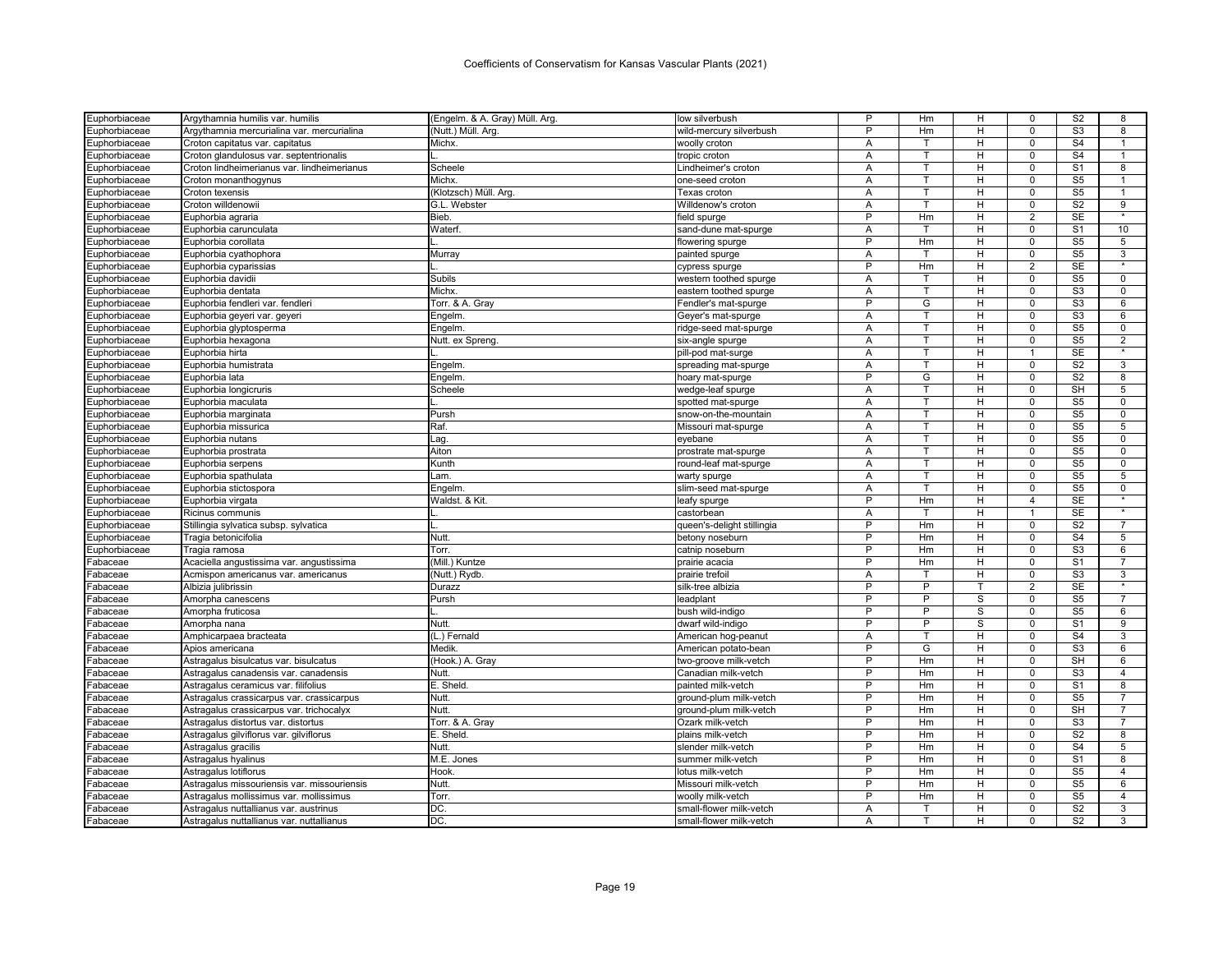| Fabaceae             | Astragalus pectinatus                            | (Hook.) Douglas ex G. Don                    | tine-leaf poison-vetch                         | P              | Hm       | H                       | 0              | S <sub>3</sub>                   | 4              |
|----------------------|--------------------------------------------------|----------------------------------------------|------------------------------------------------|----------------|----------|-------------------------|----------------|----------------------------------|----------------|
| Fabaceae             | Astragalus plattensis                            | Nutt.                                        | Platte River milk-vetch                        | P              | Hm       | H                       | 0              | S <sub>4</sub>                   | $\overline{7}$ |
| Fabaceae             | Astragalus racemosus var. racemosus              | Pursh                                        | alkali milk-vetch                              | P              | Hm       | H                       | 0              | S <sub>5</sub>                   | 5              |
| Fabaceae             | Astragalus sericoleucus                          | A. Gray                                      | silky milk-vetch                               | P              | Hm       | н                       | $\Omega$       | S <sub>1</sub>                   | 9              |
| Fabaceae             | Astragalus spatulatus                            | E. Sheld.                                    | tufted milk-vetch                              | P              | Hm       | н                       | 0              | S <sub>1</sub>                   | 9              |
| Fabaceae             | Baptisia ×bicolor                                | Greenm. & Larisey                            | bicolor wild-indigo                            | P              | Hm       | H                       | 0              | S <sub>2</sub>                   | hybrid         |
| Fabaceae             | Baptisia alba var. macrophylla                   | (L.) Vent.                                   | white wild-indigo                              | P              | Hm       | H                       | 0              | S <sub>3</sub>                   | 5              |
| Fabaceae             | Baptisia australis var. minor                    | $(L)$ R. Br.                                 | blue wild-indigo                               | P              | Hm       | H.                      | 0              | S <sub>5</sub>                   | 6              |
| Fabaceae             | Baptisia bracteata var. leucophaea               | Muhl. ex Elliott                             | plains wild-indigo                             | P              | Hm       | н                       | 0              | $\overline{\text{S5}}$           | 6              |
| Fabaceae             | Cercis canadensis var. canadensis                |                                              | eastern redbud                                 | P              | P        |                         | $\Omega$       | S <sub>5</sub>                   | $\overline{2}$ |
| Fabaceae             | Chamaecrista fasciculata                         | (Michx.) Greene                              | showy partridgepea                             | Α              | т        | н                       | 0              | S <sub>5</sub>                   | $\overline{2}$ |
| Fabaceae             | Chamaecrista nictitans var. nictitans            | (L.) Moench                                  | sensitive partridgepea                         | A              | т        | H                       | $\Omega$       | S <sub>3</sub>                   | 5              |
| Fabaceae             | Clitoria mariana var. mariana                    |                                              | Atlantic butterfly-pea                         | P              | Hm       | н                       | 0              | <b>SH</b>                        | 7              |
| Fabaceae             | Colutea arborescens                              |                                              | common bladder-senna                           | Þ              | P        | $\overline{\mathbf{s}}$ | $\overline{2}$ | <b>SE</b>                        |                |
| Fabaceae             | Crotalaria sagittalis                            |                                              | arrow rattlebox                                | Α              | т        | H.                      | 0              | S <sub>4</sub>                   | $\overline{4}$ |
| Fabaceae             | Dalea aurea                                      | Nutt. ex Pursh                               | aolden prairie-clover                          | Þ              | Hm       | н                       | $\Omega$       | S <sub>5</sub>                   | 5              |
| Fabaceae             | Dalea candida var. candida                       | Michx.                                       | white prairie-clover                           | P              | Hm       | H                       | 0              | S <sub>5</sub>                   | $\overline{7}$ |
| Fabaceae             | Dalea candida var. oligophylla                   | Michx.                                       | western prairie-clover                         | P              | Hm       | H                       | $\mathbf 0$    | S <sub>5</sub>                   | $\overline{7}$ |
| Fabaceae             | Dalea cylindriceps                               | Barneby                                      | massive-spike prairie-clover                   | P              | Hm       | H                       | $\mathbf 0$    | S <sub>2</sub>                   | 8              |
| Fabaceae             | Dalea enneandra                                  | Nutt.                                        | nine-anther prairie-clover                     | P              | Hm       | H                       | $\Omega$       | S <sub>5</sub>                   | 5              |
| Fabaceae             | Dalea jamesii                                    | (Torr.) Torr. & A. Gray                      | James' prairie-clover                          | P              | Hm       | н                       | O              | S <sub>1</sub>                   | 8              |
| Fabaceae             | Dalea lanata var. lanata                         | Spreng                                       | woolly prairie-clover                          | P              | Hm       | н                       | $\Omega$       | $\overline{\text{S3}}$           | 5              |
| Fabaceae             | Dalea leporina                                   | (Aiton) Bullock                              | hare-foot prairie-clover                       | A              |          | н                       | U              | S <sub>3</sub>                   | $\overline{2}$ |
| Fabaceae             | Dalea multiflora                                 | (Nutt.) Shinners                             | round-head prairie-clover                      | P              | Hm       | H                       | $\Omega$       | S3                               | $\overline{7}$ |
| Fabaceae             | Dalea nana var. nana                             | Torr. ex A. Gray                             | dwarf prairie-clover                           | P              | Hm       | н                       | 0              | S <sub>2</sub>                   | $\overline{4}$ |
| Fabaceae             | Dalea purpurea var. arenicola                    | Vent                                         | purple prairie-clover                          | Þ              | Hm       | H                       | $\Omega$       | S <sub>3</sub>                   | $\overline{7}$ |
| Fabaceae             |                                                  | Vent                                         | purple prairie-clover                          | P              | Hm       | H                       | 0              | S <sub>5</sub>                   | $\overline{7}$ |
| Fabaceae             | Dalea purpurea var. purpurea<br>Dalea tenuifolia | (A. Gray) Shinners                           | slim-leaf prairie-clover                       | P              | Hm       | н                       | O              | S <sub>3</sub>                   | 8              |
|                      | Dalea villosa var. villosa                       |                                              |                                                | P              | Hm       | H                       | 0              | S <sub>3</sub>                   | $\overline{7}$ |
| Fabaceae<br>Fabaceae | Desmanthus cooleyi                               | (Nutt.) Spreng.<br>(Eaton) Branner & Coville | silky prairie-clover<br>Cooley's bundle-flower | P              | Hm       | н                       | 0              | S <sub>1</sub>                   | 5              |
|                      | Desmanthus illinoensis                           | (Michx.) MacMill. ex B.L. Rob. & Fernald     | Illinois bundle-flower                         | P              | Hm       | н                       | 0              | S <sub>5</sub>                   | $\overline{2}$ |
| Fabaceae             | Desmanthus leptolobus                            | Torr. & A. Gray                              | slender-lobe bundle-flower                     | P              | Hm       | H                       | $\mathbf 0$    | $\overline{\mathsf{S2}}$         | 5              |
| Fabaceae             |                                                  | (L.) DC.                                     | Canadian tick-clover                           | P              | Hm       | H                       | 0              | S <sub>3</sub>                   | $\overline{4}$ |
| Fabaceae<br>Fabaceae | Desmodium canadense<br>Desmodium canescens       | $(L.)$ DC.                                   | hoary tick-clover                              | P              | Hm       | H                       | 0              | S3                               | $\overline{4}$ |
|                      |                                                  |                                              |                                                | P              |          |                         | 0              | S <sub>2</sub>                   |                |
| Fabaceae             | Desmodium ciliare                                | (Muhl. ex Willd.) DC.                        | little-leaf tick-clover                        | P              | Hm<br>Hm | н<br>H                  | $\Omega$       | S <sub>3</sub>                   | 5<br>6         |
| Fabaceae             | Desmodium cuspidatum                             | (Muhl. ex Willd.) DC. ex Loud.               | long-leaf tick-clover                          | P              |          |                         |                |                                  |                |
| Fabaceae             | Desmodium glabellum                              | (Michx.) DC.                                 | smooth tick-clover<br>Illinois tick-clover     | Þ              | Hm<br>Hm | н<br>H                  | 0<br>$\Omega$  | S <sub>1</sub><br>S <sub>4</sub> | 6<br>5         |
| Fabaceae             | Desmodium illinoense                             | A. Gray                                      |                                                | P              |          |                         |                |                                  |                |
| Fabaceae             | Desmodium marilandicum                           | $(L.)$ DC.                                   | Maryland tick-clover                           | D              | Hm       | н                       | 0<br>O         | S <sub>2</sub><br>S <sub>1</sub> | 5              |
| Fabaceae             | Desmodium obtusum                                | (Muhl. ex Willd.) DC                         | blunt-lobe tick-clover                         | P              | Hm       | н                       |                | $\overline{S4}$                  | 5              |
| Fabaceae             | Desmodium paniculatum                            | $(L.)$ DC.                                   | panicled tick-clover                           | P              | Hm       | н                       | 0              | S <sub>4</sub>                   | $\overline{4}$ |
| Fabaceae             | Desmodium perplexum                              | B.G. Schub.                                  | Dillen's tick-clover                           |                | Hm       | н                       | 0              |                                  | 5              |
| Fabaceae             | Desmodium rotundifolium                          | IDC.                                         | round-leaf tick-clover                         | P<br>P         | Hm       | н                       | 0              | S <sub>1</sub>                   | $\overline{7}$ |
| Fabaceae             | Desmodium sessilifolium                          | (Torr.) Torr. & A. Gray                      | sessile-leaf tick-clover                       |                | Hm       | H                       | $\mathbf 0$    | S <sub>5</sub>                   | $\overline{7}$ |
| Fabaceae             | Galactia volubilis                               | (L.) Britton                                 | shapely milkpea                                | P              | Hm       | H                       | 0              | S <sub>1</sub>                   | 6              |
| Fabaceae             | Gleditsia triacanthos                            |                                              | common honey-locust                            | P              | P        |                         | $\mathbf 0$    | S <sub>5</sub>                   | $\mathbf 0$    |
| Fabaceae             | Glycine max                                      |                                              | soy bean                                       | А              | т        | H                       | 1              | <b>SE</b>                        |                |
| Fabaceae             | Glycyrrhiza lepidota                             | Pursh                                        | American licorice                              | $\overline{P}$ | G        | н                       | $\Omega$       | $\overline{\text{S5}}$           | 3              |
| Fabaceae             | Gymnocladus dioica                               | (L.) K. Koch                                 | Kentucky coffeetree                            | P              | P        |                         | 0              | S <sub>4</sub>                   | $\overline{4}$ |
| Fabaceae             | Hoffmannseggia drepanocarpa                      | A. Gray                                      | sickle-pod rush-pea                            | P              | Hm       | H                       | $\Omega$       | <b>SH</b>                        | $\overline{7}$ |
| Fabaceae             | Hoffmannseggia glauca                            | (Ortega) Eifert                              | Indian rush-pea                                | P              | Hm       | н                       | 0              | S <sub>1</sub>                   | $\overline{4}$ |
| Fabaceae             | Hylodesmum glutinosum                            | (Muhl. ex Willd.) H. Ohashi & R.R. Mill      | large-flower tick-clover                       | Þ              | Hm       | H                       | O              | S <sub>3</sub>                   | 3              |
| Fabaceae             | Hylodesmum nudiflorum                            | (L.) H. Ohashi & R.R. Mil                    | bare-stem tick-clover                          | P              | Hm       | H.                      | 0              | S <sub>1</sub>                   | $\overline{4}$ |
| Fabaceae             | Hylodesmum pauciflorum                           | (Nutt.) H. Ohashi & R.R Mill                 | few-flower tick-clover                         | P              | Hm       | н                       | O              | S <sub>1</sub>                   | 8              |
| Fabaceae             | Indigofera miniata                               | Ortega                                       | western indigo                                 | P              | Hm       | н                       | 0              | S <sub>2</sub>                   | 6              |
| Fabaceae             | Kummerowia stipulacea                            | (Maxim.) Makino                              | Korean low bush-clover                         | Α              |          | н                       | 3              | <b>SE</b>                        |                |
| Fabaceae             | Kummerowia striata                               | (Thunb.) Schindl.                            | Japanese low bush-clover                       | Α              | т        | н                       | $\overline{3}$ | <b>SE</b>                        |                |
| Fabaceae             | Ladeania lanceolata                              | (Pursh) A.N. Egan & Reveal                   | lemon scurf-pea                                | P              | G        | H                       | 0              | S <sub>3</sub>                   | 6              |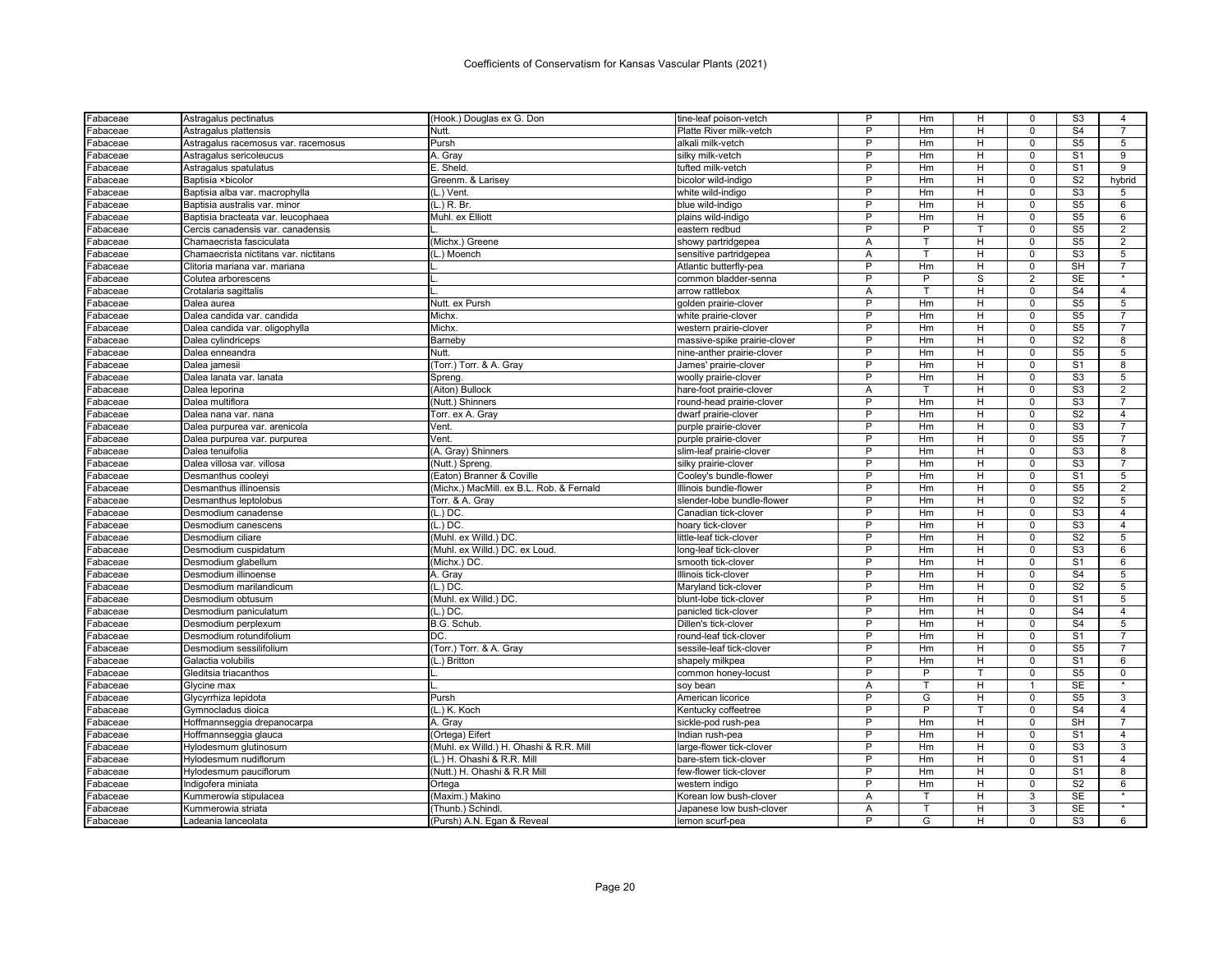| Fabaceae | Lathyrus decaphyllus var. incanus                    | Pursh                         | hoary peavine                      | P               | Hm             | н  | $\Omega$                | S <sub>1</sub>         | 5                  |
|----------|------------------------------------------------------|-------------------------------|------------------------------------|-----------------|----------------|----|-------------------------|------------------------|--------------------|
| Fabaceae | Lathyrus decaphyllus var. polymorphus                | Pursh                         | hoary peavine                      | P               | Hm             | H  | $\mathbf 0$             | S <sub>1</sub>         | 5                  |
| Fabaceae | Lathyrus latifolius                                  |                               | perennial peavine                  | P               | Hm             | H  | 3                       | SE                     |                    |
| Fabaceae | Lathyrus pusillus                                    | Elliott                       | singletary peavine                 | A               | $\mathsf{T}$   | H  | $\Omega$                | S <sub>2</sub>         | 9                  |
| Fabaceae | Lespedeza ×manniana                                  | Mack. & Bush                  | Mann's bush-clover                 | P               | Hm             | н  | $\overline{\mathbf{0}}$ | S <sub>1</sub>         | hybrid             |
| Fabaceae | Lespedeza ×simulata                                  | Mack. & Bush                  | false round-head bush-clover       | P               | Hm             | н  | $\Omega$                | S <sub>2</sub>         | hybrid             |
| Fabaceae | Lespedeza bicolor var. bicolor                       | Turcz.                        | bicolor bush-clover                | P               | Hm             | H  | 2                       | <b>SE</b>              |                    |
| Fabaceae | Lespedeza capitata                                   | Michx.                        | round-head bush-clover             | P               | Hm             | H  | $\Omega$                | S <sub>5</sub>         | 6                  |
| Fabaceae | Lespedeza cuneata                                    | (Dum. Cours.) G. Don          | sericea bush-clover                | P               | Hm             | H  | $\overline{4}$          | SE                     | $\star$            |
| Fabaceae | Lespedeza frutescens                                 | (L.) Hornem.                  | violet bush-clover                 | P               | Hm             | H  | $\mathsf 0$             | S <sub>4</sub>         | 5                  |
| Fabaceae | Lespedeza hirta subsp. hirta                         | (L.) Hornem.                  | hairy bush-clover                  | P               | Hm             | H  | $\Omega$                | S <sub>1</sub>         | 8                  |
| Fabaceae | Lespedeza procumbens                                 | Michx.                        | trailing bush-clover               | P               | Hm             | H  | $\mathbf 0$             | S <sub>2</sub>         | 5                  |
| Fabaceae | Lespedeza repens                                     | (L.) W.P.C. Barton            | creeping bush-clover               | P               | Hm             | H  | $\mathbf 0$             | S <sub>2</sub>         | 5                  |
| Fabaceae | Lespedeza stuevei                                    | Nutt.                         | tall bush-clover                   | P               | Hm             | H  | $\mathbf 0$             | S <sub>3</sub>         | $\overline{4}$     |
| Fabaceae | Lespedeza thunbergi                                  | (DC.) Nakai                   | Thunberg's bush-clover             | P               | Hm             | Н  | 1                       | <b>SE</b>              |                    |
| Fabaceae | Lespedeza virginica                                  | (L.) Britton                  | slender bush-clover                | P               | Hm             | H  | $\Omega$                | S <sub>4</sub>         | 5                  |
| Fabaceae | Lotus corniculatus                                   |                               | bird-foot trefoil                  | P               | Hm             | н  | $\overline{2}$          | SE                     |                    |
| Fabaceae | Lupinus argenteus var. argenteus                     | Pursh                         | silvery lupine                     | P               | Hm             | н  | $\Omega$                | S <sub>1</sub>         | 5                  |
| Fabaceae | Lupinus pusillus var. pusillus                       | Pursh                         | rusty lupine                       | Α               | T.             | н  | $\mathbf 0$             | $\overline{\text{S3}}$ | $\overline{4}$     |
| Fabaceae | Medicago lupulina                                    |                               | black medic                        | AP              | Hm/T           | H  | 3                       | SE                     |                    |
| Fabaceae | Medicago minima                                      | (L.) Bartal                   | little medic                       | A               | $\mathsf{T}$   | H  | 3                       | <b>SE</b>              | $\star$            |
| Fabaceae | Medicago sativa subsp. sativa                        |                               | alfalfa                            | P               | Hm             | н  | 2                       | SE                     | $\star$            |
| Fabaceae | Melilotus albus                                      | Medik                         | white sweet-clover                 | AB              | Hm/T           | H  | 3                       | <b>SE</b>              | $\overline{\ast}$  |
| Fabaceae | Melilotus officinalis                                | $(L.)$ Pall                   | vellow sweet-clover                | $\overline{AB}$ | Hm/T           | H  | 3                       | <b>SE</b>              |                    |
| Fabaceae | Mimosa borealis                                      | A. Gray                       | fragrant mimosa                    | P               | P              | S  | $\Omega$                | S <sub>1</sub>         | 5                  |
| Fabaceae | Mimosa quadrivalvis var. nuttallii                   |                               | cat-claw mimosa                    | P               | Hm             | H  | $\mathbf 0$             | S <sub>5</sub>         | 6                  |
| Fabaceae | Neptunia lutea                                       | (Leavenw.) Benth.             | yellow puff                        | P               | Hm             | H  | $\mathbf 0$             | S <sub>1</sub>         | 6                  |
| Fabaceae | Orbexilum pedunculatum var. pedunculatum             | (Mill.) Rydb.                 | Bob's-root scurf-pea               | P               | G              | H  | $\Omega$                | S <sub>3</sub>         | 9                  |
| Fabaceae | Oxytropis lambertii                                  | Pursh                         | Lambert's crazyweed                | P               | Hm             | H  | $\mathbf 0$             | S <sub>5</sub>         | 5                  |
| Fabaceae | Oxytropis sericea var. sericea                       | Nutt.                         | silky crazyweed                    | P               | Hm             | H  | $\Omega$                | S <sub>3</sub>         | 5 <sup>5</sup>     |
| Fabaceae | Pediomelum argophyllum                               | (Pursh) J.W. Grimes           | silver-leaf scurf-pea              | $\overline{P}$  | Hm             | н  | $\mathbf 0$             | $\overline{\text{S5}}$ | 8                  |
| Fabaceae | Pediomelum cuspidatum                                | (Pursh) Rydb.                 | tall-bread scurf-pea               | P               | G              | н  | $\Omega$                | S <sub>4</sub>         | 7                  |
| Fabaceae | Pediomelum digitatum var. digitatum                  | (Nutt.) Isely                 | palm-leaf scurf-pea                | $\overline{P}$  | G              | H  | $\Omega$                | S <sub>3</sub>         | $\overline{7}$     |
| Fabaceae | Pediomelum esculentum                                | (Pursh) Rydb.                 | bread-root scurf-pea               | P               | G              | H  | $\mathbf 0$             | S <sub>5</sub>         | 7                  |
|          |                                                      |                               |                                    | P               | G              | н  | $\Omega$                | S <sub>2</sub>         | 9                  |
| Fabaceae | Pediomelum hypogaeum var. hypogaeum                  | (Nutt.) Rydb.                 | little bread-root scurf-pea        | P               | G              | H  | $\mathbf 0$             | S <sub>2</sub>         |                    |
| Fabaceae | Pediomelum linearifolium                             | (Torr. & A. Gray) J.W. Grimes | slim-leaf scurf-pea                | P               | G              | H  | $\mathbf 0$             | S <sub>5</sub>         | 6                  |
| Fabaceae | Pediomelum tenuiflorum<br>Pisum sativum var. arvense | (Pursh) A.N. Egan             | narrow-leaf scurf-pea<br>field pea | A               | T              | H  | $\mathbf{1}$            | <b>SE</b>              | 3<br>$\star$       |
| Fabaceae |                                                      |                               |                                    | P               | Hm             | H  | $\mathbf 0$             | S3                     | 5                  |
| Fabaceae | Pomaria jamesii                                      | (Torr. & A. Gray) Walp.       | James' rush-pea                    | P               | $\overline{P}$ |    | $\overline{0}$          | S <sub>2</sub>         | 3                  |
| Fabaceae | Prosopis glandulosa var. glandulosa                  | Torr.                         | honey mesquite                     | P               | G              |    |                         | <b>SE</b>              |                    |
| Fabaceae | Pueraria montana var. lobata                         | (Lour.) Merr.                 | common kudzuvine                   | P               | P              | H  | 2<br>1                  | <b>SE</b>              | $\overline{\ast}$  |
| Fabaceae | Robinia hispida var. hispida                         |                               | mossy locust                       |                 |                |    |                         |                        | $\star$            |
| Fabaceae | Robinia pseudoacacia                                 |                               | black locust                       | P               | P              | T. | 3                       | SE                     | $\star$            |
| Fabaceae | Securigera varia                                     |                               | common crown-vetch                 | P               | Hm             | H  | $\overline{4}$          | <b>SE</b>              |                    |
| Fabaceae | Senna marilandica                                    | (L.) Link                     | Maryland senna                     | P               | Hm             | H  | $\Omega$                | S <sub>3</sub>         | 3<br>$\star$       |
| Fabaceae | Senna obtusifolia                                    | (L.) H.S. Irwin & Barneby     | sickle senna                       | Α               | T              | H  | 2                       | SE                     | $\overline{\cdot}$ |
| Fabaceae | Senna occidentalis                                   | $(L.)$ Link                   | coffee senna                       | A               | T              | H  | $\overline{2}$          | <b>SE</b>              |                    |
| Fabaceae | Sesbania herbacea                                    | (Mill.) McVaugh               | hemp sesbania                      | Α               | T              | H  | $\mathbf 0$             | S <sub>1</sub>         | 3                  |
| Fabaceae | Sophora nuttalliana                                  | <b>B.L. Turner</b>            | silky sophora                      | P               | G              | н  | $\Omega$                | S <sub>4</sub>         | 5                  |
| Fabaceae | Sphaerophysa salsula                                 | (Pall.) DC                    | salt globe-pea                     | P               | G              | H  | 2                       | SE                     | $\star$            |
| Fabaceae | Strophostyles helvola                                | (L.) Elliott                  | trailing wildbean                  | Α               | т              | H  | $\mathbf 0$             | S <sub>4</sub>         | 3                  |
| Fabaceae | Strophostyles leiosperma                             | (Torr. & A. Gray) Piper       | slick-seed wildbean                | A               | Ŧ              | H  | $\Omega$                | S <sub>5</sub>         | 3                  |
| Fabaceae | Stylosanthes biflora                                 | (L.) Britton et al.           | two-flower pencil-flower           | P               | Hm             | H  | $\mathbf 0$             | S <sub>3</sub>         | $\overline{7}$     |
| Fabaceae | Styphnolobium japonicum                              | (L.) Schott                   | Japanese pagoda tree               | P               | P              |    | $\overline{2}$          | <b>SE</b>              |                    |
| Fabaceae | Tephrosia virginiana                                 | (L.) Pers.                    | Virginia hoary-pea                 | P               | G              | H  | $\mathbf 0$             | S <sub>4</sub>         | $\overline{7}$     |
| Fabaceae | Trifolium arvense                                    |                               | rabbitfoot clover                  | Α               | т              | H  | 1                       | <b>SE</b>              |                    |
| Fabaceae | Trifolium campestre                                  | Schreb                        | low hop clover                     | A               | т              | H  | 3                       | <b>SE</b>              | $\star$            |
| Fabaceae | Trifolium carolinianum                               | Michx.                        | Carolina clover                    | A               | т              | H  | $\Omega$                | SH                     | 10                 |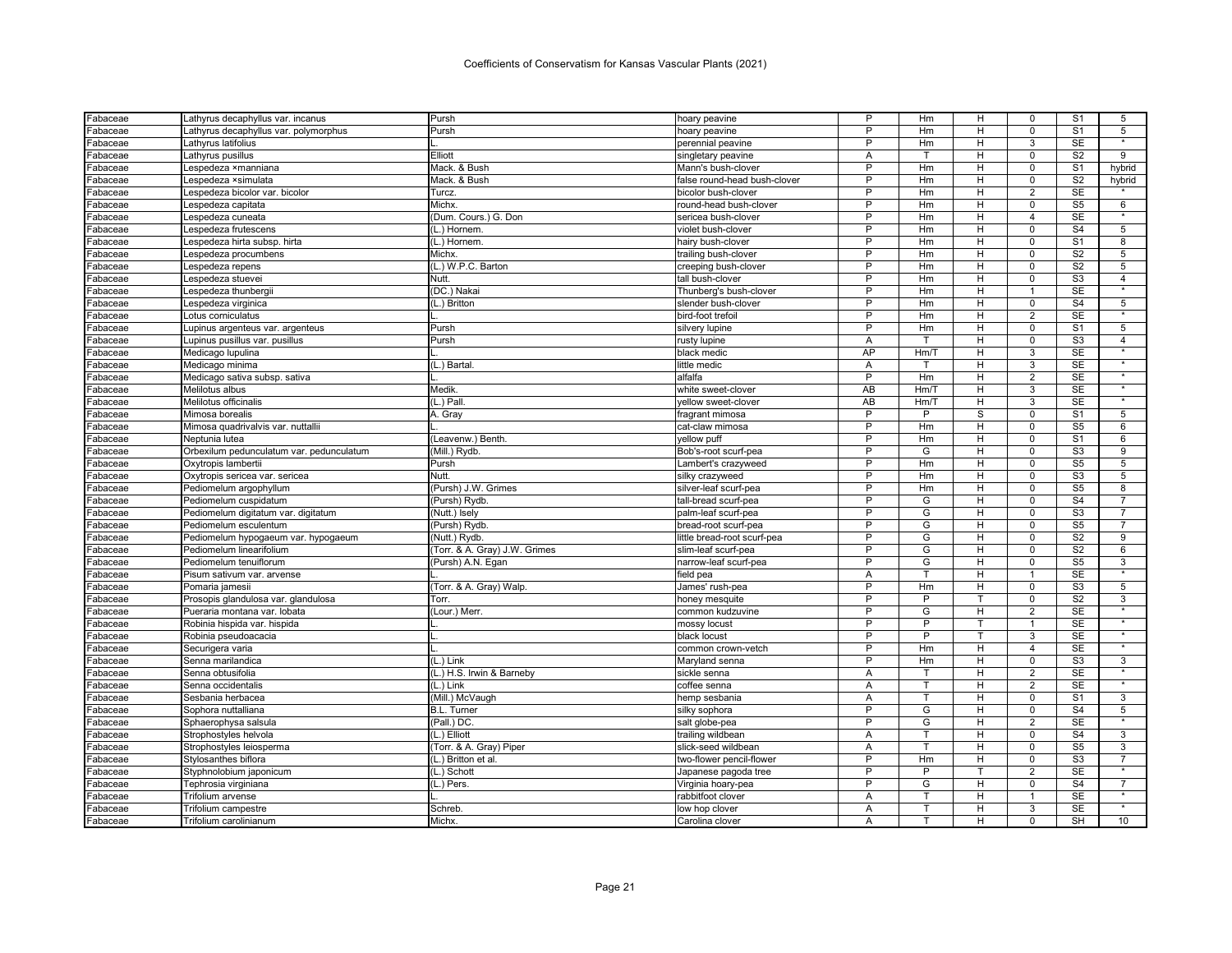| -abaceae             | Trifolium dubium                             | Sibth.                                  | small hop clover         | Α          |      | н            | 3              | SE             |                   |
|----------------------|----------------------------------------------|-----------------------------------------|--------------------------|------------|------|--------------|----------------|----------------|-------------------|
| <sup>=</sup> abaceae | Trifolium fragiferum                         |                                         | strawberry clover        | P          | Hm   | H            | 2              | <b>SE</b>      | $\star$           |
| <sup>=</sup> abaceae | Trifolium hybridum                           |                                         | alsike clover            | P          | Hm   | н            | $\overline{2}$ | SE             | $\star$           |
| <sup>=</sup> abaceae | Trifolium incarnatum                         |                                         | crimson clover           | A          | т    | H            | 1              | <b>SE</b>      | $\star$           |
| <sup>=</sup> abaceae | Trifolium pratense                           |                                         | red clover               | P          | Hm   | н            | $\overline{2}$ | <b>SE</b>      | $\star$           |
| <sup>=</sup> abaceae | Trifolium reflexum                           |                                         | buffalo clover           | AB         | Hm/T | H            | $\mathbf 0$    | S <sub>2</sub> | 10                |
| Fabaceae             | <b>Trifolium repens</b>                      |                                         | white clover             | P          | C/Hm | H            | $\overline{2}$ | <b>SE</b>      |                   |
| <sup>=</sup> abaceae | Trifolium resupinatum                        |                                         | Persian clover           | Α          |      | Н            | 1              | <b>SE</b>      |                   |
| <sup>=</sup> abaceae | Trifolium stoloniferum                       | Muhl. ex A. Eaton                       | running buffalo clover   | P          | Hm   | H            | $\mathbf 0$    | <b>SH</b>      | 10                |
| Fabaceae             | Vicia americana var. americana               | Hook.                                   | American vetch           | P          | Hm   | H            | $\mathbf 0$    | S <sub>2</sub> | $\overline{7}$    |
| <sup>=</sup> abaceae | Vicia americana var. minor                   | Hook.                                   | American vetch           | P          | Hm   | H            | $\mathbf 0$    | S <sub>4</sub> | $\overline{7}$    |
| Fabaceae             | Vicia ludoviciana subsp. leavenworthii       | (Torr. & A. Gray) Lassetter & C.R. Gunn | Louisiana vetch          | Α          | T    | н            | $\mathbf 0$    | S <sub>1</sub> | 8                 |
| <sup>=</sup> abaceae | Vicia ludoviciana subsp. ludoviciana         | Nutt.                                   | Louisiana vetch          | Α          | т    | Н            | 0              | S <sub>1</sub> | 8                 |
| Fabaceae             | Vicia sativa subsp. nigra                    |                                         | common vetch             | A          | T    | H            | 2              | <b>SE</b>      | $\star$           |
| <sup>=</sup> abaceae | Vicia villosa subsp. varia                   | Roth                                    | hairy vetch              | <b>ABP</b> | Hm/T | н            | 3              | <b>SE</b>      |                   |
| Fabaceae             | Vicia villosa subsp. villosa                 | Roth                                    | hairy vetch              | <b>ABP</b> | Hm/T | H            | 3              | <b>SE</b>      | $\overline{\ast}$ |
| Fabaceae             | Vigna unguiculata                            | (L.) Walp                               | little-claw cow-pea      | Α          | т    | H            | $\overline{2}$ | <b>SE</b>      | $\star$           |
| <sup>=</sup> abaceae | Wisteria frutescens                          | (L.) Poir.                              | American wisteria        | P          | P    |              | $\overline{2}$ | SE             | $\star$           |
| Fagaceae             | Quercus ×bushii                              | Sarg                                    | Bush's oak               | P          | P    | $\mathsf{T}$ | $\mathbf 0$    | S <sub>2</sub> | hybrid            |
| Fagaceae             | Quercus ×fallax                              | E.J. Palmer                             | deceptive oak            | P          | P    | т            | $\mathbf 0$    | S <sub>1</sub> | hybrid            |
| Fagaceae             | Quercus ×faxonii                             | Trel                                    | Faxon's oak              | P          | Þ    | $\mathsf{T}$ | $\Omega$       | S <sub>1</sub> | hybrid            |
| Fagaceae             | Quercus ×fernowii                            | Trel.                                   | Fernow's oak             | P          | P    | Т            | $\mathbf 0$    | S <sub>1</sub> | hybrid            |
| -agaceae             | Quercus ×filalis                             | Little                                  | Little's oak             | P          | P    |              | $\Omega$       | S <sub>1</sub> | hybrid            |
| Fagaceae             | Quercus xguadalupensis                       | Sarg                                    | Guadalupe oak            | P          | P    | т            | $\mathbf 0$    | S <sub>1</sub> | hybrid            |
| Fagaceae             | Quercus xrudkinil                            | <b>Britton</b>                          | Rudkin's oak             | P          | P    |              | $\mathbf 0$    | S <sub>1</sub> | hybrid            |
| Fagaceae             | Quercus xruncinata                           | (DC.) Engelm.                           | runcinate oak            | P          | P    | T            | $\mathsf 0$    | S <sub>1</sub> | hybrid            |
| Fagaceae             | Quercus ×stelloides                          | E.J. Palmer                             | false post oak           | P          | P    | т            | $\mathbf 0$    | S <sub>1</sub> | hybrid            |
| <sup>=</sup> agaceae | Quercus ×substellata                         | Trel.                                   | substellate oak          | P          | P    | T            | $\Omega$       | S <sub>1</sub> | hybrid            |
| <sup>=</sup> agaceae | Quercus acutissima                           | Carruthers                              | sawtooth oak             | P          | P    | $\mathsf{T}$ | 2              | <b>SE</b>      | $\star$           |
| -agaceae             | Quercus alba                                 |                                         | white oak                | P          | P    |              | $\mathbf 0$    | S <sub>3</sub> | $\overline{7}$    |
| Fagaceae             | Quercus bicolor                              | Willd                                   | swamp white oak          | P          | P    | T            | $\mathbf 0$    | S <sub>1</sub> | 6                 |
| <sup>=</sup> agaceae | Quercus havardii                             | Rydb.                                   | shinnery oak             | P          | P    | т            | $\mathbf 0$    | S <sub>1</sub> | 3                 |
| <sup>=</sup> agaceae | Quercus imbricaria                           | <b>Michx</b>                            | shingle oak              | P          | P    | T            | $\mathbf 0$    | S <sub>2</sub> | 3                 |
| Fagaceae             | Quercus macrocarpa                           | Michx.                                  | bur oak                  | P          | P    | т            | $\mathbf 0$    | S <sub>5</sub> | $\overline{4}$    |
| -agaceae             | Quercus marilandica                          | Münchh                                  | black-jack oak           | P          | P    |              | $\Omega$       | S <sub>4</sub> | 4                 |
| Fagaceae             | Quercus muehlenbergii                        | Engelm                                  | chinquapin oak           | P          | P    | T            | $\mathbf 0$    | S <sub>5</sub> | 5                 |
| Fagaceae             | Quercus palustris                            | Münchh                                  | pin oak                  | P          | P    | т            | $\mathbf 0$    | S <sub>3</sub> | 3                 |
| Fagaceae             | Quercus prinoides                            | Willd                                   | dwarf chinguapin oak     | P          | P    | T            | $\overline{0}$ | S <sub>3</sub> | 5                 |
| Fagaceae             | Quercus robur                                |                                         | English oak              | P          | P    | т            | $\overline{2}$ | <b>SE</b>      |                   |
| -agaceae             | Quercus rubra                                |                                         | northern red oak         | P          | P    |              | $\mathbf 0$    | S <sub>3</sub> | 6                 |
| <sup>=</sup> agaceae | Quercus shumardii                            | Buckley                                 | Shumard's oak            | P          | P    | т            | $\Omega$       | S <sub>4</sub> | 6                 |
| -agaceae             | Quercus stellata                             | Wangenh.                                | post oak                 | P          | P    |              | $\Omega$       | S <sub>4</sub> | $\overline{4}$    |
| -agaceae             | Quercus velutina                             | Lam.                                    | black oak                | P          | P    | T            | $\Omega$       | S <sub>4</sub> | 5                 |
| Gentianaceae         | Eustoma exaltatum subsp. russellianum        |                                         | showy prairie-gentian    | AP         | Hm/T | H            | $\mathbf 0$    | S <sub>3</sub> | 6                 |
| Gentianaceae         | Gentiana × curtisi                           | J. S. Pringle                           | Curtis' gentian          | P          | Hm   | H            | $\Omega$       | S <sub>1</sub> | hybrid            |
| Gentianaceae         | Gentiana flavida                             | A. Gray                                 | white prairie gentian    | P          | Hm   | H            | $\mathbf 0$    | S <sub>2</sub> | 8                 |
| Gentianaceae         | Gentiana puberulenta                         | J. S. Pringle                           | downy gentian            | P          | Hm   | Н            | $\mathbf 0$    | S <sub>3</sub> | 8                 |
| Gentianaceae         | Gentianella quinquefolia subsp. occidentalis | (A. Gray) J.M. Gillett                  | stiff little-gentian     | A          | т    | H            | $\Omega$       | S <sub>1</sub> | 9                 |
| Gentianaceae         | Sabatia angularis                            | (L.) Pursh                              | square-stem rose-gentian | Α          | т    | H            | $\mathsf 0$    | S <sub>1</sub> | 6                 |
| Gentianaceae         | Sabatia campestris                           | Nutt                                    | prairie rose-gentian     | Α          | T    | H            | $\mathbf 0$    | S <sub>3</sub> | 6                 |
| Gentianaceae         | Zeltnera texensis                            | (Griseb.) G. Mans. ex J.S. Pringle      | Texas centaurv           | A          | т    | H            | $\mathbf 0$    | S <sub>1</sub> | 8                 |
| Geraniaceae          | Erodium cicutarium                           | (L.) L'Hér. ex Aiton                    | California filaree       | Α          | т    | H            | $\overline{2}$ | SE             | $\star$           |
| Geraniaceae          | Geranium carolinianum                        |                                         | Carolina crane's-bill    | Α          | T.   | H            | $\mathbf 0$    | S <sub>5</sub> | $\mathbf 0$       |
| Geraniaceae          | Geranium dissectum                           |                                         | cut-leaf crane's-bill    | Α          | T    | H            | 1              | <b>SE</b>      |                   |
| Geraniaceae          | Geranium maculatum                           |                                         | spotted crane's-bil      | P          | G    | H            | $\Omega$       | S <sub>2</sub> | $\overline{7}$    |
| Geraniaceae          | Geranium molle                               |                                         | dove-foot crane's-bill   | Α          | T.   | н            | $\mathbf{1}$   | <b>SE</b>      |                   |
| Geraniaceae          | Geranium pusillum                            |                                         | small crane's-bil        | A          | т    | H            | $\overline{2}$ | <b>SE</b>      |                   |
| Grossulariaceae      | Ribes aureum var. villosum                   | Pursh                                   | buffalo currant          | P          | P    | S            | $\Omega$       | S <sub>5</sub> | 5                 |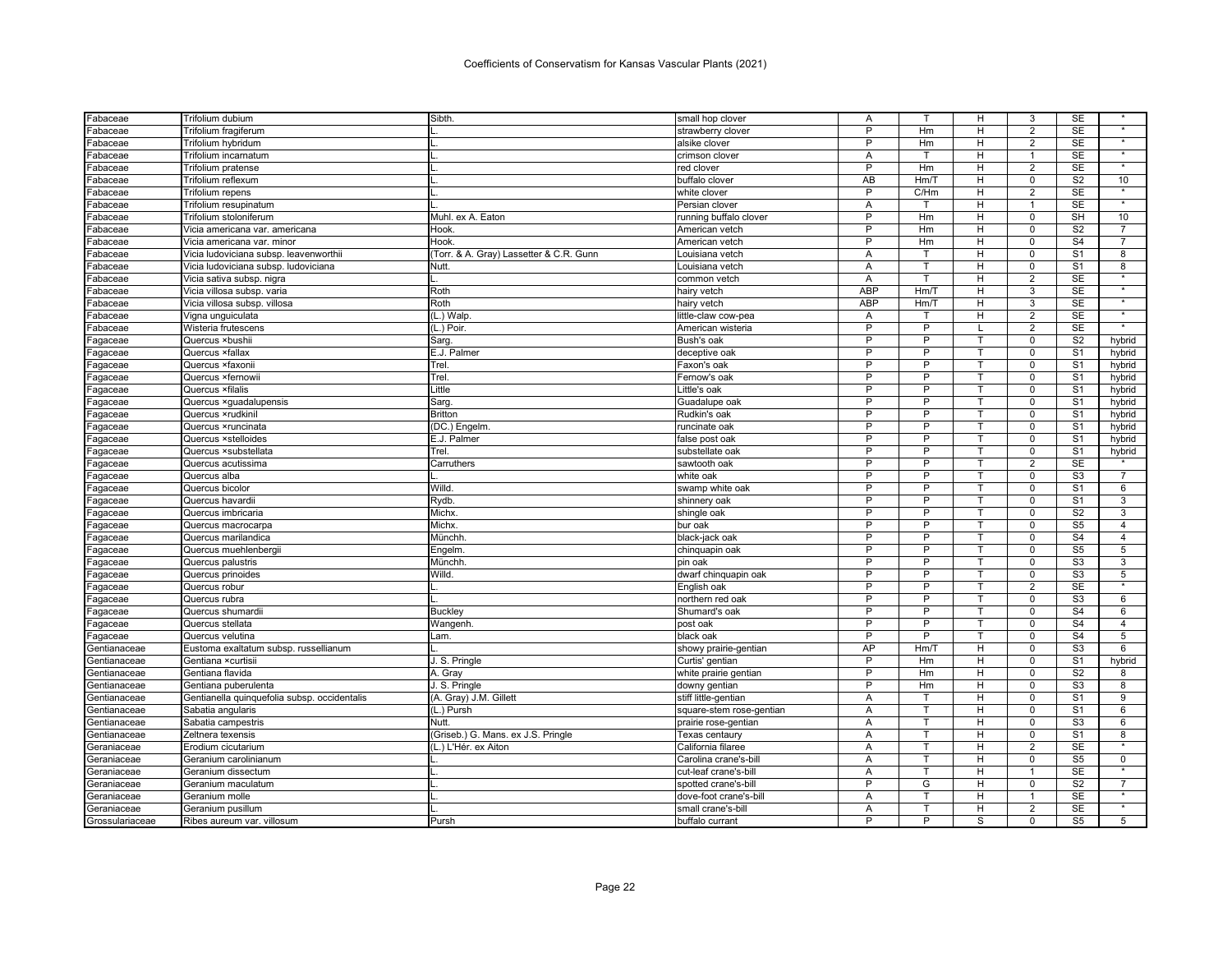| Grossulariaceae  | Ribes missouriense                       | Nutt.                           | Missouri gooseberry              | P              | P              | S            | 0              | S <sub>5</sub>         | 3                 |
|------------------|------------------------------------------|---------------------------------|----------------------------------|----------------|----------------|--------------|----------------|------------------------|-------------------|
| Haloragaceae     | Myriophyllum aquaticum                   | (Vell.) Verdc.                  | Brasilian water-milfoil          | P              | Hv             | H.           | 3              | <b>SE</b>              | $\star$           |
| Haloragaceae     | Myriophyllum heterophyllum               | Michx.                          | two-leaf water-milfoil           | P              | Hy             | H.           | $\mathbf 0$    | S <sub>2</sub>         | 8                 |
| Haloragaceae     | Myriophyllum pinnatum                    | (Walter) Britton et al          | cut-leaf water-milfoil           | P              | Hy             | H.           | $\Omega$       | S <sub>3</sub>         | 8                 |
| Haloragaceae     | Myriophyllum sibiricum                   | Kom.                            | American water-milfoi            | P              | Hy             | H            | $\mathbf 0$    | $\overline{\text{S2}}$ | 6                 |
| Haloragaceae     | Myriophyllum spicatum                    |                                 | Eurasian water-milfoil           | P              | Hy             | H.           | $\overline{4}$ | <b>SE</b>              |                   |
| Hydrangeaceae    | Hydrangea cinerea                        |                                 | ashy hydrangea                   | P              | $\overline{P}$ | S            | $\Omega$       | <b>SH</b>              | 8                 |
| Hydrangeaceae    | Philadelphus ×nivalis                    | Jacques                         | snowy mock-orange                | P              | P              | S            | $\overline{1}$ | <b>SE</b>              |                   |
| Hydrangeaceae    | Philadelphus coronarius                  |                                 | sweet mock-orange                | ъ              | $\overline{P}$ | S            | $\mathbf{1}$   | <b>SE</b>              |                   |
| Hydrangeaceae    | Philadelphus inodorus                    |                                 | scentless mock-orange            | P              | P              | S            | $\overline{1}$ | <b>SE</b>              | $\star$           |
| Hydrangeaceae    | Philadelphus pubescens                   | Loisel.                         | hoary mock-orange                | P              | P              | S            | $\overline{1}$ | <b>SE</b>              | $\overline{\ast}$ |
| Hydrocharitaceae | Egeria densa                             | Planch.                         | <b>Brazilian waterweed</b>       | P              | Hy             | H            | $\overline{1}$ | <b>SE</b>              | $\star$           |
| Hydrocharitaceae | Elodea bifoliata                         | H. St. John                     | two-leaf waterweed               | P              | Hy             | H            | $\mathsf 0$    | S <sub>1</sub>         | 6                 |
| Hydrocharitaceae | Elodea nuttalli                          | (Planch.) H. St. John           | Nuttall's waterweed              | Þ              | Hy             | H.           | $\Omega$       | S <sub>1</sub>         | 6                 |
| Hydrocharitaceae | Hydrilla verticillata                    |                                 |                                  | $\overline{P}$ | Hv             | Ξ            | $\overline{4}$ | <b>SE</b>              |                   |
|                  |                                          | (L. f.) Royle                   | hydrilla                         |                | т              | H.           | $\Omega$       | S <sub>5</sub>         | $\mathbf{1}$      |
| Hydrocharitaceae | Najas guadalupensis subsp. guadalupensis | (Spreng.) Magnus                | common naiad                     | A              |                |              |                | <b>SE</b>              |                   |
| Hydrocharitaceae | Najas minor                              | Allioni                         | brittle naiad                    | Α              | $\mathsf{T}$   | H.           | $\overline{2}$ |                        |                   |
| Hypericaceae     | Hypericum ascyron subsp. pyramidatum     |                                 | giant St. John's-wort            | P              | Hm             | H            | $\mathbf 0$    | S <sub>1</sub>         | $\overline{7}$    |
| Hypericaceae     | Hypericum drummondii                     | (Grev. & Hook.) Torr. & A. Gray | nits-and-lice                    | A              | T              | H            | $\Omega$       | S <sub>3</sub>         | 5                 |
| Hypericaceae     | Hypericum hypericoides subsp. multicaule | (L.) Crantz                     | St. Andrew's-cross               | P              | C              | H.           | $\Omega$       | S <sub>1</sub>         | 8                 |
| Hypericaceae     | Hypericum majus                          | (A. Gray) Britton               | greater Canadian St. John's-wort | P              | Hm             | H            | $\Omega$       | S <sub>2</sub>         | 6                 |
| Hypericaceae     | Hypericum mutilum subsp. mutilum         |                                 | slender St. John's-wort          | AP             | Hm/T           | H.           | $\mathbf 0$    | S3                     | $\overline{4}$    |
| Hypericaceae     | Hypericum perforatum subsp. perforatum   |                                 | common St. John's-wort           | P              | Hm             | H            | 3              | <b>SE</b>              |                   |
| Hypericaceae     | Hypericum punctatum                      | Lam.                            | spotted St. John's-wort          | P              | Hm             | H            | $\mathbf 0$    | S <sub>4</sub>         | 6                 |
| Hypericaceae     | Hypericum sphaerocarpum                  | Michx.                          | round-fruit St. John's-wort      | P              | Hm             | H.           | $\Omega$       | S <sub>5</sub>         | 3                 |
| łypoxidaceae     | Hypoxis hirsuta                          | (L.) Coville                    | hairy yellow star-lily           | P              | G              | H            | $\Omega$       | S <sub>4</sub>         | 5                 |
| ridaceae         | Belamcanda chinensis                     | $(L.)$ DC.                      | Chinese blackberry-lily          | P              | Hm             | H            | 2              | <b>SE</b>              |                   |
| ridaceae         | Iris brevicaulis                         | Raf.                            | lamance iris                     | P              | Hm             | H.           | $\Omega$       | SH                     | 8                 |
| Iridaceae        | Iris germanica                           |                                 | German iris                      | P              | Hm             | H.           | $\overline{1}$ | <b>SE</b>              | $\star$           |
| idaceae          | Iris pallida                             | Lam.                            | sweet iris                       | P              | Hm             | H            | $\mathbf{1}$   | <b>SE</b>              | $\star$           |
| ridaceae         | Iris pseudacorus                         |                                 | yellow water iris                | P              | G/He           | H            | 2              | <b>SE</b>              | $\star$           |
| ridaceae         | Iris pumila                              |                                 | dwarf bearded iris               | P              | Hm             | H            | 2              | <b>SE</b>              |                   |
| idaceae          | Iris virginica                           |                                 | Virginia iris                    | Þ              | He             | H.           | $\Omega$       | S <sub>1</sub>         | $\overline{7}$    |
| idaceae          | Nemastylis geminiflora                   | Nutt.                           | two-flower celestial-lily        | $\overline{P}$ | G              | Η            | $\mathbf 0$    | S3                     | 8                 |
| ridaceae         |                                          | Mill                            | narrow-leaf blue-eyed-grass      | P              | Hm             | H.           | $\Omega$       | S <sub>3</sub>         | 5                 |
|                  | Sisyrinchium angustifolium               |                                 |                                  | P              |                | H            |                | S <sub>5</sub>         |                   |
| Iridaceae        | Sisyrinchium campestre                   | E. P. Bicknell                  | prairie blue-eyed-grass          | P              | Hm             |              | $\mathbf 0$    |                        | 6                 |
| idaceae          | Sisyrinchium ensigerum                   | E. P. Bicknell                  | sword-leaf blue-eyed-grass       | P              | Hm             | H.           | $\Omega$       | S <sub>1</sub>         | 6                 |
| idaceae          | Sisyrinchium montanum var. montanum      | Greene                          | mountain blue-eyed-grass         |                | Hm             | H            | $\Omega$       | S <sub>1</sub>         | $\overline{7}$    |
| ridaceae         | Sisyrinchium pruinosum                   | E. P. Bicknell                  | dotted blue-eyed-grass           | P              | Hm             | H            | $\mathbf 0$    | S <sub>1</sub>         | $\overline{7}$    |
| Isoetaceae       | Isoetes butleri                          | Engelm.                         | Butler's quillwort               | P              | G              | Ή            | $\Omega$       | S3                     | 8                 |
| Isoetaceae       | Isoetes melanopoda                       | J. Gay & Durieu                 | black-foot quillwort             | P              | G              | H            | $\mathbf 0$    | S <sub>1</sub>         | 8                 |
| Juglandaceae     | Carya ×brownii                           | Sarg.                           | hickon                           | P              | $\overline{P}$ |              | $\Omega$       | S <sub>1</sub>         | hybrid            |
| Juglandaceae     | Carya cordiformis                        | (Wangenh.) K. Koch              | bitter-nut hickory               | P              | P              | $\mathsf{T}$ | $\mathbf 0$    | S <sub>4</sub>         | $\overline{4}$    |
| Juglandaceae     | Carya illinoinensis                      | (Wangenh.) K. Koch              | pecan                            | P              | P              |              | $\mathbf 0$    | S <sub>3</sub>         | 6                 |
| Juglandaceae     | Carya laciniosa                          | (F. Michx.) Loudon              | king-nut hickory                 | P              | P              | т            | $\Omega$       | S <sub>2</sub>         | $\overline{7}$    |
| Juglandaceae     | Carya ovata                              | (Mill.) K. Koch                 | shag-bark hickory                | P              | P              | т            | $\mathbf 0$    | S <sub>3</sub>         | 5                 |
| Juglandaceae     | Carya texana                             | Buckley                         | black hickory                    | P              | P              | т            | $\Omega$       | S <sub>2</sub>         | 6                 |
| Juglandaceae     | Carya tomentosa                          | (Poir.) Nutt.                   | mocker-nut hickory               | $\overline{P}$ | $\overline{P}$ | т            | $\mathbf 0$    | $\overline{S2}$        | 6                 |
| Juglandaceae     | Juglans microcarpa                       | Berland.                        | Texas walnut                     | P              | P              |              | $\Omega$       | S <sub>2</sub>         | 5                 |
| Juglandaceae     | Juglans nigra                            |                                 | black walnut                     | P              | P              | т            | $\mathbf 0$    | S <sub>5</sub>         | 3                 |
| Juncaceae        | Juncus acuminatus                        | Michx.                          | taper-leaf rush                  | P              | Hm             | G            | $\mathbf 0$    | S <sub>3</sub>         | 5                 |
| Juncaceae        | Juncus anthelatus                        | (Wiegand) R. E. Brooks          | forgotten rush                   | Þ              | Hm             | G            | $\Omega$       | S <sub>2</sub>         | 6                 |
| Juncaceae        | Juncus arcticus var. balticus            | Willd.                          | arctic rush                      | P              | G              | G            | $\mathbf 0$    | S <sub>3</sub>         | 6                 |
| Juncaceae        | Juncus brachycarpus                      | Engelm.                         | white-root rush                  | P              | G              | G            | $\Omega$       | S <sub>3</sub>         | 6                 |
| Juncaceae        | Juncus brachyphyllus                     | Wiegand                         | small-head rush                  | P              | Hm             | G            | $\Omega$       | S <sub>3</sub>         | 8                 |
| Juncaceae        | Juncus bufonius                          |                                 | toad rush                        | Α              |                | H            | $\Omega$       | S <sub>2</sub>         | 3                 |
| Juncaceae        | Juncus diffusissimus                     | <b>Buckley</b>                  | slim-pod rush                    | P              | Hm             | G            | $\Omega$       | S <sub>3</sub>         | 5                 |
|                  |                                          |                                 | Dudley's rush                    | P              | Hm             | G            | $\Omega$       | S <sub>5</sub>         | 3                 |
| Juncaceae        | Juncus dudleyi                           | Wiegand                         |                                  |                |                |              |                |                        |                   |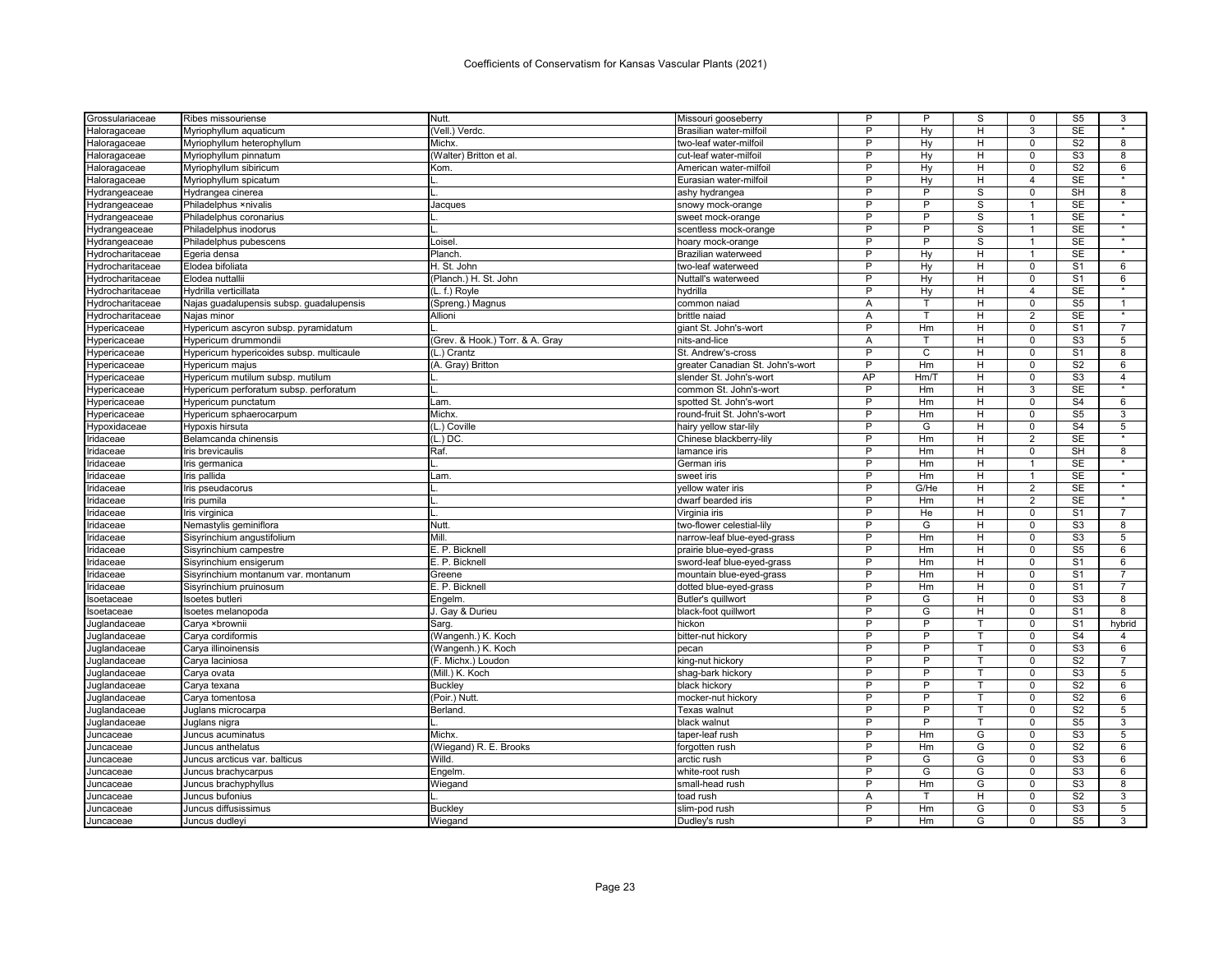| Juncaceae     | Juncus effusus                           |                                                 | bog rush                     | P              | Hm      | G              | 0              | S <sub>1</sub>         | 2                    |
|---------------|------------------------------------------|-------------------------------------------------|------------------------------|----------------|---------|----------------|----------------|------------------------|----------------------|
| Juncaceae     | Juncus gerardii                          | Loisel                                          | salt-meadow rush             | P              | G       | G              | 3              | <b>SE</b>              | $\star$              |
| Juncaceae     | Juncus interior                          | Wiegand                                         | inland rush                  | P              | Hm      | G              | $\mathbf 0$    | S <sub>5</sub>         | $\overline{2}$       |
| Juncaceae     | Juncus marginatus                        | <b>Rostk</b>                                    | grass-leaf rush              | P              | G       | G              | $\Omega$       | S <sub>3</sub>         | 5                    |
| Juncaceae     | Juncus nodatus                           | (Engelm.) Coville                               | stout rush                   | P              | G       | G              | $\mathbf 0$    | S <sub>2</sub>         | 6                    |
| Juncaceae     | Juncus polycephalus                      | Michx.                                          | many-head rush               | P              | G       | G              | $\Omega$       | S <sub>1</sub>         | 7                    |
| Juncaceae     | Juncus scirpoides                        | Lam.                                            | needle-pod rush              | $\overline{P}$ | G       | G              | $\mathbf 0$    | S <sub>2</sub>         | $\overline{7}$       |
| Juncaceae     | Juncus tenuis                            | Willd.                                          | path rush                    | P              | Hm      | G              | $\mathbf 0$    | S <sub>5</sub>         | 0                    |
| Juncaceae     | Juncus torreyi                           | Coville                                         | Torrey's rush                | $\overline{P}$ | G       | G              | $\mathbf 0$    | S <sub>5</sub>         | $\overline{2}$       |
| Juncaceae     | Juncus validus                           | Coville                                         | round-head rush              | P              | Hm      | G              | $\mathbf 0$    | S <sub>1</sub>         | $\overline{7}$       |
| Juncaceae     | Luzula bulbosa                           | (A. W. Wood) Smyth & L. Smyth                   | southern wood-rush           | P              | Hm      | G              | $\mathbf 0$    | S <sub>2</sub>         | 6                    |
| Juncaginaceae | Triglochin maritima                      |                                                 | shore arrow-grass            | P              | He      | G              | $\mathbf 0$    | S <sub>1</sub>         | 5                    |
| Krameriaceae  | Krameria lanceolata                      | Torr.                                           | trailing ratany              | P              | Hm      | H              | $\mathbf 0$    | S <sub>4</sub>         | 6                    |
| Lamiaceae     | Agastache nepetoides                     | (L.) Kuntze                                     | catnip giant-hyssop          | P              | G       | H              | $\mathbf 0$    | S <sub>4</sub>         | $\overline{4}$       |
| Lamiaceae     | Agastache scrophulariifolia              | (Willd.) Kuntze                                 | purple giant-hyssop          | P              | G       | H              | $\mathbf 0$    | SH                     | $\overline{7}$       |
| Lamiaceae     | Ajuga reptans                            |                                                 | carpet bugleweed             | P              | G       | н              | $\overline{2}$ | <b>SE</b>              |                      |
| Lamiaceae     | Blephilia ciliata                        | (L.) Benth                                      | downy wood-mint              | P              | G       | H              | $\Omega$       | S <sub>1</sub>         | 5                    |
| Lamiaceae     | Blephilia hirsuta                        | (Pursh) Benth                                   | hairy wood-mint              | P              | G       | H              | $\Omega$       | S <sub>1</sub>         | 5                    |
| Lamiaceae     | Chaiturus marrubiastrum                  | (L.) Spenner                                    | horehound motherwort         | B              | Hm      | H              | $\overline{2}$ | <b>SE</b>              | $\star$              |
| Lamiaceae     | Clinopodium arkansanum                   | (Nutt.) House                                   | Arkansas wild-basil          | P              | G       | H              | $\mathbf 0$    | SH                     | 8                    |
| Lamiaceae     | Cunila origanoides                       | (L.) Britton                                    | common dittany               | P              | G       | н              | $\Omega$       | S <sub>1</sub>         | 6                    |
| Lamiaceae     | Dracocephalum parviflorum                | Nutt.                                           | American dragon's-head       | AB             | Hm/T    | н              | $\mathbf{1}$   | <b>SE</b>              | $\star$              |
|               | Glechoma hederacea                       |                                                 | gill-over-the-ground         | P              | Hm      | H              | 2              | <b>SE</b>              |                      |
| Lamiaceae     |                                          | Benth                                           |                              | P              | Hm      | н              | $\mathbf 0$    | S <sub>3</sub>         | 6                    |
| Lamiaceae     | Hedeoma drummondii                       |                                                 | Drummond's false-penny-royal |                | т       | н              | $\mathbf 0$    | S <sub>5</sub>         | 1                    |
| Lamiaceae     | Hedeoma hispida                          | Pursh                                           | rough false-penny-royal      | Α<br>A         | T       | H              | $\mathbf 0$    | S <sub>2</sub>         | 5                    |
| Lamiaceae     | Hedeoma pulegioides                      | (L.) Pers.                                      | American false-penny-royal   |                |         |                |                |                        |                      |
| Lamiaceae     | amium amplexicaule var. amplexicaule     |                                                 | hen-bit dead-nettle          | A              | T.<br>T | H              | 3              | SE                     | $\overline{\ast}$    |
| Lamiaceae     | Lamium purpureum var. purpureum          |                                                 | purple dead-nettle           | A              |         | H              | $\overline{2}$ | <b>SE</b>              | $\star$              |
| Lamiaceae     | Leonurus cardiaca                        |                                                 | common motherwort            | P              | G       | H              | 2              | <b>SE</b>              | $\star$              |
| Lamiaceae     | Leonurus sibiricus                       |                                                 | Siberian motherwort          | AB             | Hm/T    | H              | 1              | <b>SE</b>              |                      |
| Lamiaceae     | Lycopus americanus                       | Muhl. ex W.P.C. Barton                          | American water-horehound     | $\overline{P}$ | G       | H              | $\Omega$       | S <sub>5</sub>         | 3                    |
| Lamiaceae     | Lycopus asper                            | Greene                                          | rough water-horehound        | P              | G       | H              | $\mathbf 0$    | <b>SH</b>              | $\overline{7}$       |
| _amiaceae     | Lycopus rubellus                         | Moench                                          | stalked water-horehound      | P              | G       | $\overline{H}$ | $\overline{0}$ | S <sub>1</sub>         | 7                    |
| Lamiaceae     | Lycopus uniflorus                        | Michx.                                          | northern water-horehound     | P              | G       | H              | $\mathbf 0$    | S <sub>1</sub>         | 6                    |
| Lamiaceae     | Lycopus virginicus                       |                                                 | Virginia water-horehound     | P              | G       | H              | $\mathbf 0$    | S <sub>3</sub>         | 5                    |
| Lamiaceae     | Marrubium vulgare                        |                                                 | common horehound             | P              | G       | H              | 2              | SE                     | $\star$              |
| Lamiaceae     | Melissa officinalis                      |                                                 | common balm                  | P              | Hm      | H              | 1              | <b>SE</b>              | $\ddot{\phantom{a}}$ |
| Lamiaceae     | Mentha xgracilis                         | Sole                                            | red mint                     | P              | G       | H              | 1              | <b>SE</b>              | $\star$              |
| _amiaceae     | Mentha ×piperita                         |                                                 | pepper mint                  | $\overline{P}$ | G       | H              | $\mathbf{1}$   | <b>SE</b>              | $\star$              |
| Lamiaceae     | Mentha canadensis                        |                                                 | field mint                   | P              | G       | H              | $\mathbf 0$    | S <sub>5</sub>         | 3                    |
| Lamiaceae     | Mentha spicata                           |                                                 | spear mint                   | P              | G       | H              | $\overline{1}$ | <b>SE</b>              |                      |
| Lamiaceae     | Monarda bradburiana                      | L.C. Beck                                       | Bradbury's bee-balm          | P              | G       | H              | $\Omega$       | S <sub>1</sub>         | 7                    |
| Lamiaceae     | Monarda citriodora var. citriodora       | Cerv. ex Lag.                                   | lemon bee-balm               | AB             | Hm/T    | H              | $\Omega$       | S <sub>5</sub>         | $\overline{4}$       |
| Lamiaceae     | Monarda clinopodioides                   | A. Gray                                         | basil bee-balm               | Α              | т       | H              | $\mathbf 0$    | S <sub>2</sub>         | 5                    |
| Lamiaceae     | Monarda fistulosa var. fistulosa         |                                                 | wild bergamot bee-balm       | P              | G       | H              | $\Omega$       | S <sub>5</sub>         | 3                    |
| Lamiaceae     | Monarda pectinata                        | Nutt.                                           | plains bee-balm              | Α              | T       | н              | $\mathbf 0$    | $\overline{\text{S2}}$ | $\overline{4}$       |
| Lamiaceae     | Monarda punctata var. occidentalis       |                                                 | spotted bee-balm             | <b>ABP</b>     | Hm/T    | H              | $\Omega$       | S <sub>4</sub>         | $5\overline{)}$      |
| Lamiaceae     | Nepeta cataria                           | lı.                                             | common catnip                | $\overline{P}$ | G       | н              | 2              | <b>SE</b>              | $\star$              |
| Lamiaceae     | Perilla frutescens                       | (L.) Britton                                    | beefstakeplant               | Α              | т       | Н              | 3              | SE                     |                      |
| Lamiaceae     | Physostegia angustifolia                 | Fernald                                         | narrow-leaf lion's-heart     | P              | Hm      | н              | $\mathbf 0$    | S <sub>3</sub>         | 5                    |
| Lamiaceae     | Physostegia virginiana subsp. virginiana | (L.) Benth.                                     | Virginia lion's-heart        | P              | G       | H              | $\mathbf 0$    | S <sub>1</sub>         | $\overline{7}$       |
| Lamiaceae     | Prunella vulgaris                        |                                                 | common selfheal              | P              | G       | H              | 3              | SE                     | $\overline{\ast}$    |
| Lamiaceae     | Pycnanthemum albescens                   | Torr. & A. Gray ex A. Gray                      | white mountain-mint          | P              | G       | н              | $\mathbf 0$    | SH                     | $\overline{7}$       |
| Lamiaceae     | Pycnanthemum tenuifolium                 | Schrad.                                         | narrow-leaf mountain-mint    | P              | G       | н              | 0              | S <sub>5</sub>         | $\overline{4}$       |
| Lamiaceae     | Pycnanthemum verticillatum var. pilosum  | (Michx.) Pers.                                  | hairy mountain-mint          | P              | G       | H              | $\mathbf 0$    | S <sub>2</sub>         | 6                    |
| Lamiaceae     | Pycnanthemum virginianum                 | T. Durand & B.D. Jackson ex B.L. Rob. & Fernald | Virginia mountain-mint       | P              | G       | H              | $\mathbf 0$    | S <sub>1</sub>         | 6                    |
| Lamiaceae     | Salvia azurea var. grandiflora           | Michx. ex Lam.                                  | blue sage                    | P              | Hm      | H              | $\Omega$       | S <sub>5</sub>         | $\overline{4}$       |
| Lamiaceae     | Salvia lyrata                            |                                                 | lyre-leaf sage               | P              | Hm      | H              | $\Omega$       | S <sub>1</sub>         | 5                    |
|               |                                          |                                                 |                              |                |         |                |                |                        |                      |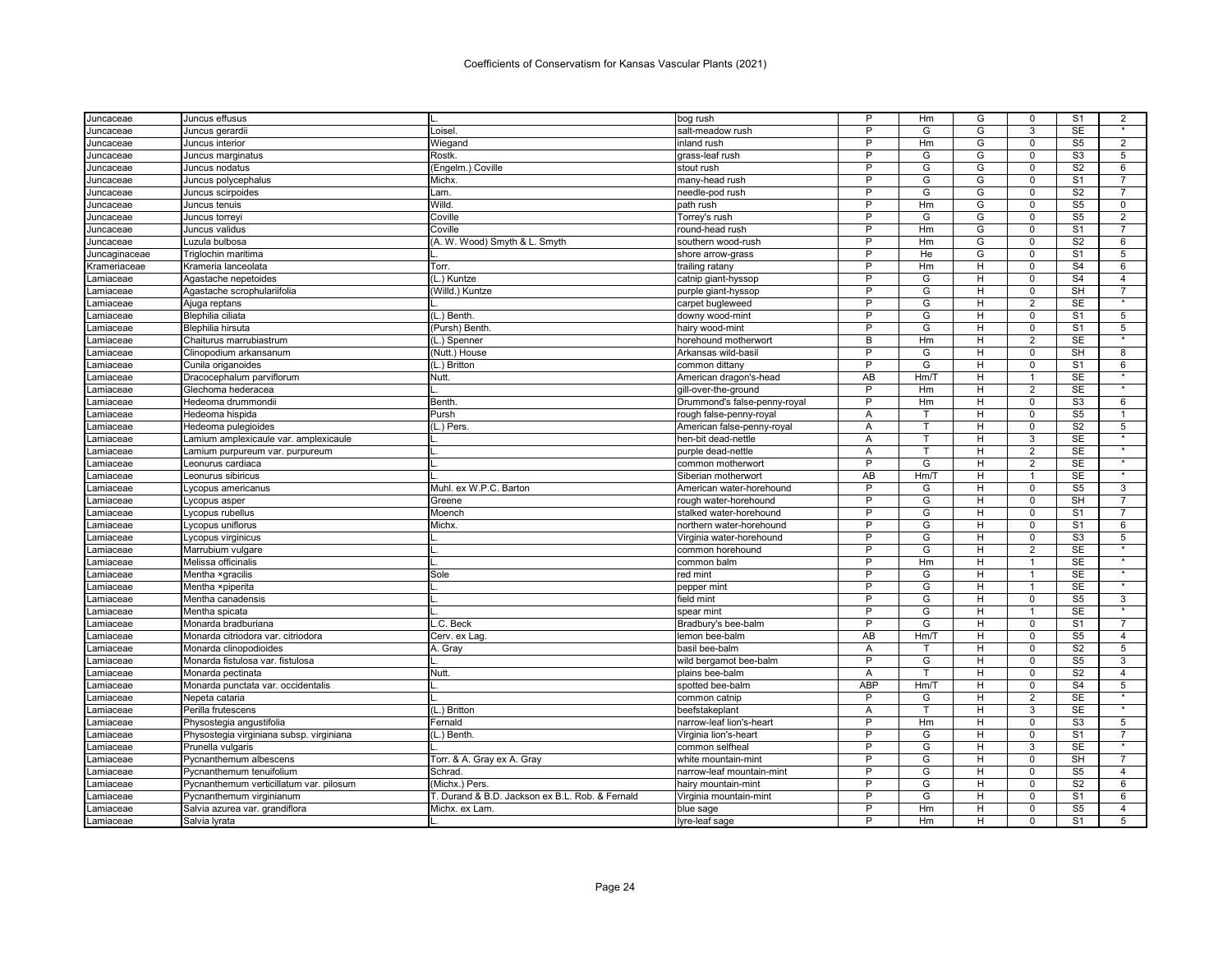| .amiaceae        | Salvia nemorosa                          |                                     | violet sage                 | P         | G            | H         |                | SE                       |                |
|------------------|------------------------------------------|-------------------------------------|-----------------------------|-----------|--------------|-----------|----------------|--------------------------|----------------|
| .amiaceae        | Salvia pratensis                         |                                     | meadow sage                 | P         | Hm           | H         | $\overline{1}$ | <b>SE</b>                | $\star$        |
| .amiaceae        | Salvia reflexa                           | Hornem.                             | lance-leaf sage             | Α         | т            | н         | $\mathsf 0$    | S <sub>5</sub>           | $\mathbf{1}$   |
| .amiaceae        | Scutellaria brittoni                     | Porter                              | Britton's skullcap          | P         | G            | H         | $\Omega$       | S <sub>1</sub>           | 5              |
| .amiaceae        | Scutellaria galericulata                 |                                     | marsh skullcap              | P         | G            | н         | $\mathbf 0$    | S <sub>1</sub>           | 6              |
| .amiaceae        | Scutellaria incana var. incana           | <b>Biehler</b>                      | hoary skullcap              | P         | G            | Н         | $\Omega$       | S <sub>1</sub>           | 6              |
| .amiaceae        | Scutellaria lateriflora var. lateriflora |                                     | side-flower skullcap        | P         | G            | Н         | $\Omega$       | S <sub>5</sub>           | $\overline{4}$ |
| .amiaceae        | Scutellaria ovata                        | Hill                                | egg-leaf skullcap           | P         | G            | н         | 0              | S <sub>2</sub>           | 6              |
| .amiaceae        | Scutellaria parvula var. australis       | Michx.                              | southern small skullcap     | P         | G            | H         | $\mathbf 0$    | S <sub>4</sub>           | 5              |
| .amiaceae        | Scutellaria parvula var. missouriensis   | Michx                               | Leonard's small skullcap    | P         | G            | H         | $\mathbf 0$    | $\overline{\mathsf{S}4}$ | 5              |
| .amiaceae        | Scutellaria parvula var. parvula         | Michx                               | small skullcap              | P         | G            | Н         | $\Omega$       | S <sub>1</sub>           | 5              |
| .amiaceae        | Scutellaria resinosa                     | Torr.                               | resinous skullcap           | P         | C/Hm         | H         | $\mathbf 0$    | S <sub>4</sub>           | $\overline{7}$ |
| .amiaceae        | Stachys annua                            | (L.) L                              | annual hedge-nettle         | Α         |              | н         | 1              | <b>SE</b>                |                |
| amiaceae.        | Stachys pilosa var. arenicola            | Nutt.                               | marsh hedge-nettle          | P         | G            | H         | $\mathbf 0$    | S <sub>2</sub>           | 6              |
| .amiaceae        | Stachys tenuifolia                       | Willd.                              | slender-leaf hedge-nettle   | P         | G            | H         | $\mathbf 0$    | S <sub>3</sub>           | $\overline{4}$ |
| .amiaceae        | Teucrium canadense var. canadense        |                                     | American germander          | P         | G            | H         | $\Omega$       | S <sub>5</sub>           | 1              |
| .amiaceae        | Teucrium canadense var. occidentale      |                                     | American germander          | P         | G            | H         | $\mathbf 0$    | $\overline{S2}$          | $\mathbf{1}$   |
| .amiaceae        | Teucrium laciniatum                      | Torr.                               | cut-leaf germander          | P         | G            | Н         | $\mathbf 0$    | S <sub>1</sub>           | $\overline{7}$ |
| .amiaceae        | Trichostema brachiatum                   |                                     | flux-weed bluecurls         | Α         | T.           | H         | $\mathbf 0$    | S <sub>3</sub>           | 5              |
| auraceae.        | Lindera benzoin                          | (L.) Blume                          | common spicebush            | P         | P            | S         | $\mathbf 0$    | S <sub>1</sub>           | 6              |
| auraceae.        | Sassafras albidum                        | (Nutt.) Nees                        | white sassafras             | P         | P            | <b>TS</b> | $\Omega$       | S <sub>2</sub>           | $\overline{2}$ |
| entibulariaceae. | Utricularia gibba                        |                                     | cone-spur bladderwort       | AP        | Hy           | H         | $\mathbf 0$    | S <sub>2</sub>           | 6              |
| .entibulariaceae | Utricularia macrorhiza                   | Leconte                             | big-root bladderwort        | P         | Hy           | Н         | $\Omega$       | S3                       | 6              |
| _iliaceae        | Erythronium albidum                      | Nutt.                               | white fawn-lily             | P         | G            | н         | $\mathbf 0$    | S <sub>3</sub>           | 6              |
| .iliaceae        | Erythronium mesochoreum                  | Knerr                               | prairie fawn-lily           | P         | G            | Н         | $\Omega$       | S <sub>4</sub>           | 7              |
| iliaceae         | Erythronium rostratum                    | W. Wolf                             | yellow trout-lily           | P         | G            | H         | $\mathbf 0$    | S <sub>1</sub>           | 8              |
| .iliaceae        | Lilium michiganense                      | Farw.                               | Michigan lily               | P         | G            | H         | $\mathbf 0$    | S <sub>3</sub>           | 8              |
| .inaceae         | Linum berlandieri var. berlandieri       | Hook.                               | Berlandier's flax           | A         | T            | н         | $\Omega$       | S <sub>3</sub>           | 5              |
| .inaceae         | Linum compactum                          | A. Nelson                           | compact flax                | Α         | T            | H         | $\mathbf 0$    | S <sub>4</sub>           | 6              |
| .inaceae         | Linum hudsonioides                       | Planch.                             | false-heath flax            | A         |              | Н         | $\mathbf 0$    | S <sub>1</sub>           | 7              |
| .inaceae         | Linum lewisii var. lewisii               | Pursh                               | Lewis' blue flax            | P         | Hm           | H         | $\mathbf 0$    | S <sub>1</sub>           | $\overline{7}$ |
| .inaceae         | Linum medium var. texanum                | (Planch.) Britton                   | sucker flax                 | AP        | Hm/T         | Н         | $\mathbf 0$    | S <sub>1</sub>           | 9              |
| .inaceae         | Linum pratense                           | (Norton) Small                      | Norton's blue flax          | A         |              | Η         | $\Omega$       | S <sub>2</sub>           | $\overline{5}$ |
| .inaceae         | Linum rigidum var. rigidum               | Pursh                               | stiff-stem flax             | A         | т            | н         | $\mathbf 0$    | $\overline{\mathsf{S}4}$ | 5              |
| .inaceae         | Linum rigidum var. simulans              | Pursh                               | stiff-stem flax             | A         | $\mathsf{T}$ | H         | $\mathbf 0$    | S <sub>1</sub>           | 5              |
| .inaceae         | Linum sulcatum var. sulcatum             | Riddell                             | grooved flax                | Α         | T.           | н         | $\mathbf 0$    | S <sub>5</sub>           | 6              |
| .inaceae         | Linum usitatissimum                      |                                     | cultivated flax             | A         | т            | H         | 1              | <b>SE</b>                |                |
| .inderniaceae    | Lindernia dubia                          | (L.) Pennell                        | yellow-seed false-pimpernel | Α         | $\mathsf{T}$ | H         | $\mathbf 0$    | S <sub>4</sub>           | $\overline{4}$ |
| oasaceae         | Mentzelia albescens                      | (Gillies & Arn.) Griseb.            | whitish mentzelia           | <b>BP</b> | Hm           | H         | $\overline{1}$ | <b>SE</b>                |                |
| oasaceae         | Mentzelia decapetala                     | (Pursh) Urb. & Gilg                 | ten-petal mentzelia         | <b>BP</b> | Hm           | Н         | $\mathbf 0$    | S <sub>4</sub>           | $\overline{7}$ |
| oasaceae.        | Mentzelia nuda                           | (Pursh) Torr. & A. Gray             | bractless mentzelia         | <b>BP</b> | Hm           | H         | $\mathbf 0$    | S <sub>5</sub>           | 5              |
| oasaceae         | Mentzelia oligosperma                    | Nutt. ex Sims                       | stick-leaf                  | P         | Hm           | Н         | $\Omega$       | S <sub>5</sub>           | $\overline{4}$ |
| oasaceae.        | Mentzelia reverchonii                    | (Urb. & Gilg) H.J. Thomps. & Zavort | Reverchon's mentzelia       | <b>BP</b> | Hm           | H         | $\Omega$       | S <sub>1</sub>           | $\overline{7}$ |
| .ythraceae       | Ammannia auriculata                      | Willd.                              | ear-leaf toothcup           | A         | т            | H         | $\mathbf 0$    | S <sub>2</sub>           | $\overline{4}$ |
| ythraceae.       | Ammannia coccinea                        | Rottb.                              | purple toothcup             | A         | T            | Н         | $\mathbf 0$    | S <sub>5</sub>           | $\overline{2}$ |
| ythraceae.       | Ammannia robusta                         | Heer & Regel                        | stout toothcup              | A         | T            | H         | $\mathbf 0$    | S <sub>5</sub>           | 2              |
| ythraceae        | Cuphea viscosissima                      | Jacq.                               | blue waxweed                | Α         |              | н         | $\mathbf 0$    | S <sub>3</sub>           | $\overline{4}$ |
| ythraceae        | Didiplis diandra                         | (Nutt. ex DC.) A.W. Wood            | common water-purslane       | Α         | т            | Н         | $\mathbf 0$    | S <sub>2</sub>           | $\overline{7}$ |
| ythraceae        | Lythrum alatum var. alatum               | Pursh                               | winged loosestrife          | P         | He/Hm        | H         | $\mathbf 0$    | S <sub>5</sub>           | 4              |
| .ythraceae       | Lythrum californicum                     | Torr. & A. Gray                     | California loosestrife      | P         | He/Hm        | H         | $\mathbf 0$    | S <sub>4</sub>           | $\overline{4}$ |
| .ythraceae       | vthrum salicaria                         |                                     | purple loosestrife          | P         | He/Hm        | H         | 4              | <b>SE</b>                |                |
| ythraceae.       | Rotala ramosior                          | (L.) Koehne                         | lowland rotala              | A         |              | Н         | $\Omega$       | S <sub>3</sub>           | $\overline{4}$ |
| Malvaceae        | Abutilon theophrasti                     | Medik                               | common velvetleaf           | A         | T.           | н         | 2              | SE                       | $\star$        |
| Malvaceae        | Alcea rosea                              |                                     | rose holyhock               | <b>BP</b> | Hm/T         | H         | 1              | <b>SE</b>                | $\star$        |
| Malvaceae        | Anoda cristata                           | (L.) Schitdl                        | crested anoda               | А         |              | H         | $\overline{2}$ | <b>SE</b>                | $\star$        |
| Malvaceae        | Callirhoë alcaeoides                     | (Michx.) A. Gray                    | pale poppy-mallow           | P         | Hm           | н         | $\mathsf 0$    | S <sub>5</sub>           | 6              |
| Malvaceae        | Callirhoë bushii                         | Fernald                             | Bush's poppy-mallow         | P         | Hm           | Н         | $\mathbf 0$    | S <sub>1</sub>           | 9              |
| Malvaceae        | Callirhoë digitata                       | Nutt.                               | finger poppy-mallow         | P         | Hm           | H         | $\Omega$       | S <sub>1</sub>           | $\overline{7}$ |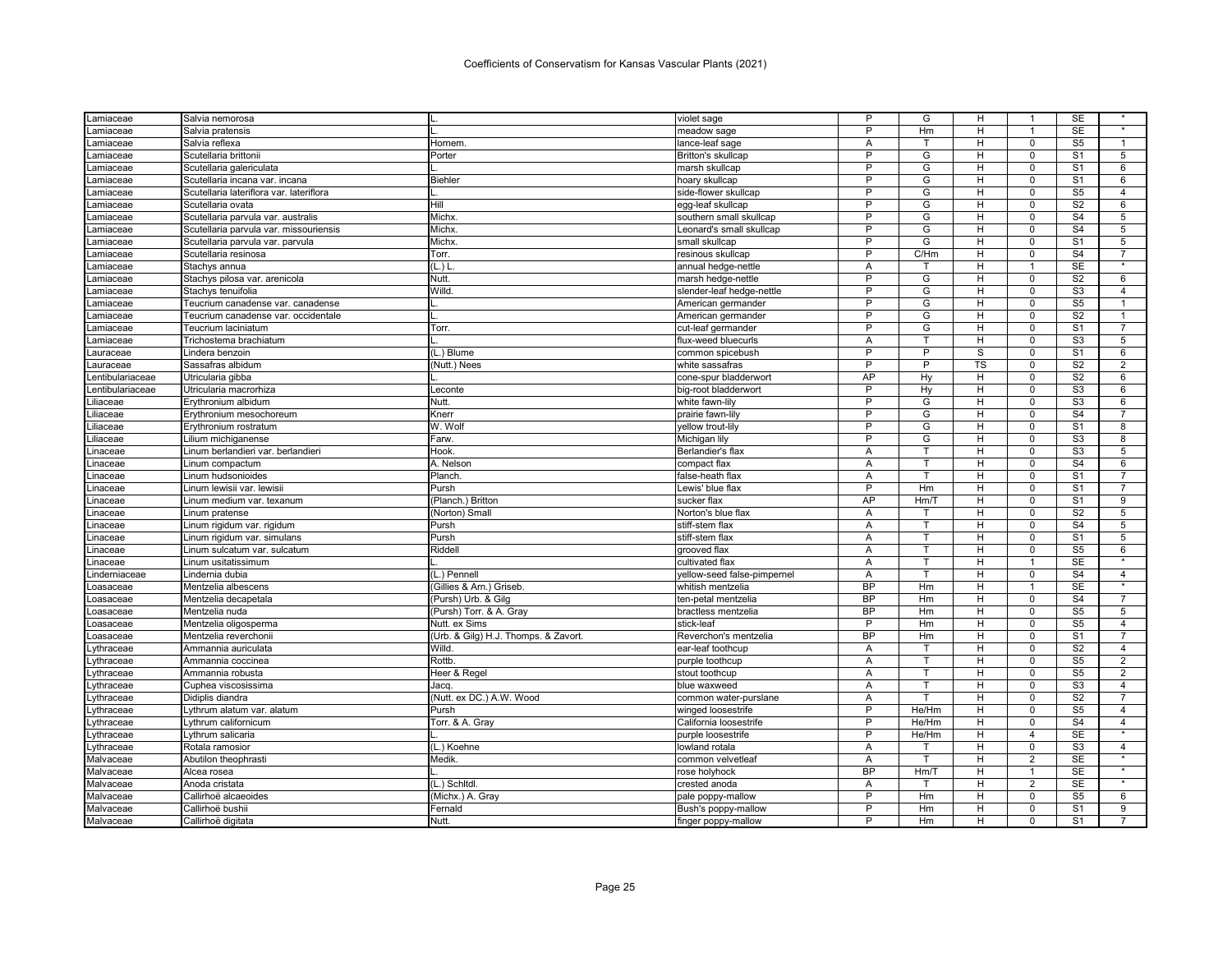| Malvaceae       | Callirhoë involucrata var. involucrata     | (Torr. & A. Gray) A. Gray    | purple poppy-mallow      | P              | Hm             | н | 0              | S <sub>5</sub>            |                   |
|-----------------|--------------------------------------------|------------------------------|--------------------------|----------------|----------------|---|----------------|---------------------------|-------------------|
| Malvaceae       | Callirhoë leiocarpa                        | R.F. Martin                  | tall poppy-mallow        | P              | Hm             | H | $\Omega$       | <b>SH</b>                 | 8                 |
| Malvaceae       | Gossypium hirsutum                         |                              | upland cotton            | A              | т              | н | $\mathbf{1}$   | SE                        | $\star$           |
| Malvaceae       | Hibiscus laevis                            | All.                         | halberd-leaf rose-mallow | P              | Hm             | H | $\Omega$       | S <sub>3</sub>            | 3                 |
| Malvaceae       | Hibiscus moscheutos subsp. lasiocarpos     |                              | woolly rose-mallow       | P              | Hm             | н | $\mathbf 0$    | S <sub>2</sub>            | $\overline{4}$    |
| Malvaceae       | Hibiscus moscheutos subsp. moscheutos      |                              | woolly rose-mallow       | P              | Hm             | H | $\Omega$       | S <sub>2</sub>            | $\overline{4}$    |
| Malvaceae       | Hibiscus syriacus                          |                              | Rose-of-Sharon           | P              | P              | S | 1              | <b>SE</b>                 | $\star$           |
| Malvaceae       | Hibiscus trionum                           |                              | flower-of-an-hour        | Α              | т              | H | 3              | <b>SE</b>                 |                   |
| Malvaceae       | Malva neglecta                             | Wallr.                       | common mallow            | AP             | Hm/T           | H | 3              | <b>SE</b>                 | $\star$           |
| Malvaceae       | Malva parviflora                           |                              | little mallow            | A              | т              | H | $\overline{2}$ | <b>SE</b>                 | $\star$           |
| Malvaceae       | Malva pusilla                              | Sm.                          | running mallow           | Α              | T              | н | 2              | SE                        | $\star$           |
| Malvaceae       | Malva sylvestris                           |                              | high mallow              | B              | Hm             | H | $\mathbf{1}$   | SE                        | $\star$           |
| Malvaceae       | Malva verticillata                         |                              | clustered mallow         | Α              |                | н | 1              | SE                        | $\star$           |
| Malvaceae       | Malvastrum hispidum                        | (Pursh) Hochr.               | rough false-mallow       | A              | T              | H | $\mathbf 0$    | S <sub>4</sub>            | 3                 |
| Malvaceae       | Malvella leprosa                           | (Ortega) Krapov.             | scaly malvella           | P              | Hm             | н | $\mathsf 0$    | S <sub>1</sub>            | $\overline{7}$    |
| Malvaceae       | Sida rhombifolia                           |                              | arrow-leaf sida          | A              | т              | H | 1              | <b>SE</b>                 |                   |
| Malvaceae       | Sida spinosa                               |                              | prickly sida             | Α              | т              | H | $\overline{2}$ | <b>SE</b>                 |                   |
| Malvaceae       | Sphaeralcea angustifolia var. angustifolia | (Cav.) G. Don                | narrow-leaf globe-mallow | P              | Hm             | H | $\Omega$       | S <sub>1</sub>            | 5                 |
| Malvaceae       | Sphaeralcea angustifolia var. oblongifolia | (A. Gray) Shinners           | narrow-leaf globe-mallow | P              | Hm             | H | $\mathbf 0$    | SE                        | $\star$           |
| Malvaceae       | Sphaeralcea coccinea var. coccinea         | (Nutt.) Rydb.                | scarlet globe-mallow     | P              | Hm             | H | $\mathbf 0$    | S <sub>5</sub>            | 3                 |
| Malvaceae       | Sphaeralcea fendleri                       | A. Gray                      | Fendler's globe-mallow   | P              | Hm             | H | 2              | <b>SE</b>                 | $\star$           |
| Malvaceae       | Tilia americana var. americana             |                              | American basswood        | P              | P              | т | $\mathbf 0$    | S <sub>3</sub>            | 6                 |
| Marsileaceae    | Marsilea vestita subsp. vestita            | Hook. & Grev.                | western water-clover     | P              | He             | H | $\mathbf 0$    | $\overline{\text{S5}}$    | $\overline{4}$    |
| Marsileaceae    | Pilularia americana                        | A. Braun                     | American pillwort        | P              | Hy             | H | $\mathbf 0$    | <b>SH</b>                 | 8                 |
| Martyniaceae    | Proboscidea louisiana                      | (Mill.) Thell.               | common devil's-claw      | Α              |                | н | $\Omega$       | S <sub>5</sub>            | 0                 |
| Mazaceae        | Mazus miquelii                             | Makino                       | creeping mazus           | P              | Hm             | H | $\mathbf{1}$   | <b>SE</b>                 | $\star$           |
| Melastomataceae | Rhexia mariana var. interior               | (Pennell) Kral & Bostick     | Maryland meadow-beauty   | P              | G              | H | $\mathbf 0$    | S <sub>1</sub>            | 9                 |
| Melianthiaceae  | <b>Toxicoscordion nuttallii</b>            | (A. Gray ex S. Watson) Rydb. | Nuttall's death-camas    | P              | G              | H | $\Omega$       | S <sub>3</sub>            | 5                 |
| Melianthiaceae  | Trillium sessile                           |                              | toadshade trillium       | P              | G              | н | $\mathbf 0$    | $\overline{\text{S3}}$    | $\overline{7}$    |
| Melianthiaceae  | Trillium viridescens                       | Nutt.                        | Ozark trillium           | P              | G              | H | $\Omega$       | S <sub>1</sub>            | 8                 |
| Melianthiaceae  | Veratrum virginicum                        | (L.) W.T. Aiton              | Virginia bunchflower     | P              | G              | H | $\mathbf 0$    | $\overline{S2}$           | 10                |
| Menispermaceae  | Calycocarpum Iyonii                        | (Pursh) A. Gray              | Lyon's cupseed           | P              | P              |   | $\Omega$       | S <sub>1</sub>            | 6                 |
| Menispermaceae  | Cocculus carolinus                         | $(L.)$ DC.                   | Carolina snailseed       | $\overline{P}$ | Hm/P           | H | $\overline{0}$ | S <sub>3</sub>            | 6                 |
| Menispermaceae  | Menispermum canadense                      |                              | Canadian moonseed        | P              | P              |   | $\mathbf 0$    | S <sub>4</sub>            | $\overline{4}$    |
| Molluginaceae   | Glinus lotoides                            |                              | alinus                   | A              | T              | H | $\overline{2}$ | <b>SE</b>                 | $\overline{\ast}$ |
| Molluginaceae   | Mollugo verticillata                       |                              | green carpetweed         | Α              | T.             | H | $\mathbf 0$    | S <sub>5</sub>            | $\mathbf{1}$      |
| Montiaceae      | Claytonia virginica                        |                              | Virginia springbeauty    | P              | G              | н | 0              | S <sub>4</sub>            | 3                 |
| Montiaceae      | Phemeranthus calycinus                     | (Engelm.) Kiger              | rock-pink fameflower     | P              | G              | H | $\mathbf 0$    | S <sub>3</sub>            | $\overline{7}$    |
| Montiaceae      | Phemeranthus parviflorus                   | (Nutt.) Kiger                | prairie fameflower       | $\overline{P}$ | G              | Н | 0              | S <sub>3</sub>            | $\overline{5}$    |
| Montiaceae      | Phemeranthus rugospermus                   | (Holz.) Kiger                | rough-seed fameflower    | P              | G              | H | $\mathbf 0$    | S <sub>2</sub>            | $\overline{7}$    |
| Moraceae        | Broussonetia papyrifera                    | (L.) Vent.                   | common paper-mulberry    | $\overline{P}$ | P              |   | $\overline{2}$ | SE                        |                   |
| Moraceae        | Fatoua villosa                             | (Thunb.) Nakai               | hairy crabweed           | A              | T              | H | 1              | <b>SE</b>                 | $\overline{\ast}$ |
| Moraceae        | Maclura pomifera                           | (Raf.) C.K. Schneid          | Osage-orange             | $\overline{P}$ | $\overline{P}$ | т | 3              | <b>SE</b>                 | $\star$           |
| Moraceae        | Morus alba                                 |                              | white mulberry           | P              | P              |   | 3              | <b>SE</b>                 | $\overline{\ast}$ |
| Moraceae        | Morus rubra                                |                              | red mulberry             | P              | P              | T | $\mathbf 0$    | S <sub>4</sub>            | 5                 |
| Nelumbonaceae   | Nelumbo lutea                              | Willd.                       | American lotus           | P              | Hy             | H | $\Omega$       | S <sub>3</sub>            | 5                 |
| Nyctaginaceae   | Abronia fragrans                           | Nutt. ex Hook.               | sweet sand-verbena       | P              | Hm             | H | $\overline{0}$ | S <sub>3</sub>            | $6\overline{6}$   |
| Nyctaginaceae   | Mirabilis albida                           | (Walter) Heimerl             | white four-o'clock       | P              | Hm             | H | $\mathbf 0$    | S <sub>4</sub>            | 5                 |
| Nyctaginaceae   | Mirabilis carletonii                       | (Heimerl ex Standl.) Standl. | Carleton's four-o'clock  | P              | Hm             | н | $\mathbf 0$    | $\overline{\mathsf{S2}}$  | $\overline{7}$    |
| Nyctaginaceae   | Mirabilis glabra                           | (S. Watson) Standl.          | smooth four-o'clock      | P              | Hm             | H | $\Omega$       | S3                        | 5                 |
| Nyctaginaceae   | Mirabilis hirsuta                          | (Pursh) MacMill              | hairy four-o'clock       | P              | Hm             | H | 0              | S <sub>1</sub>            | 6                 |
| Nyctaginaceae   | Mirabilis linearis var. linearis           | (Pursh) Heimerl              | narrow-leaf four-o'clock | P              | Hm             | H | $\mathbf 0$    | S <sub>5</sub>            | 5                 |
| Nyctaginaceae   | Mirabilis nyctaginea                       | (Michx.) MacMill             | wild four-o'clock        | P              | Hm             | H | $\mathsf 0$    | S <sub>5</sub>            | 0                 |
| Nyctaginaceae   | Tripterocalyx micranthus                   | (Torr.) Hook.                | small-flower sandpuffs   | A              | T              | H | $\mathbf 0$    | S <sub>1</sub>            | 8                 |
| Nymphaeaceae    | Nuphar advena                              | (Aiton) W.T. Aiton           | spatter-dock cow-lily    | P              | Hy             | H | $\mathbf 0$    | $\overline{\mathsf{s}}$ 1 | 6                 |
| Nymphaeaceae    | Nymphaea odorata subsp. odorata            | Aiton                        | white water-lily         | P              | Hy             | H | $\Omega$       | S <sub>2</sub>            | 5                 |
| Nymphaeaceae    | Nymphaea odorata subsp. tuberosa           | Aiton                        | white water-lily         | P              | Hy             | н | $\mathbf 0$    | S <sub>1</sub>            | 5                 |
| Oleaceae        | Forestiera acuminata                       | (Michx.) Poir.               | Texas forestiera         | P              | P              | S | $\Omega$       | S <sub>1</sub>            | 6                 |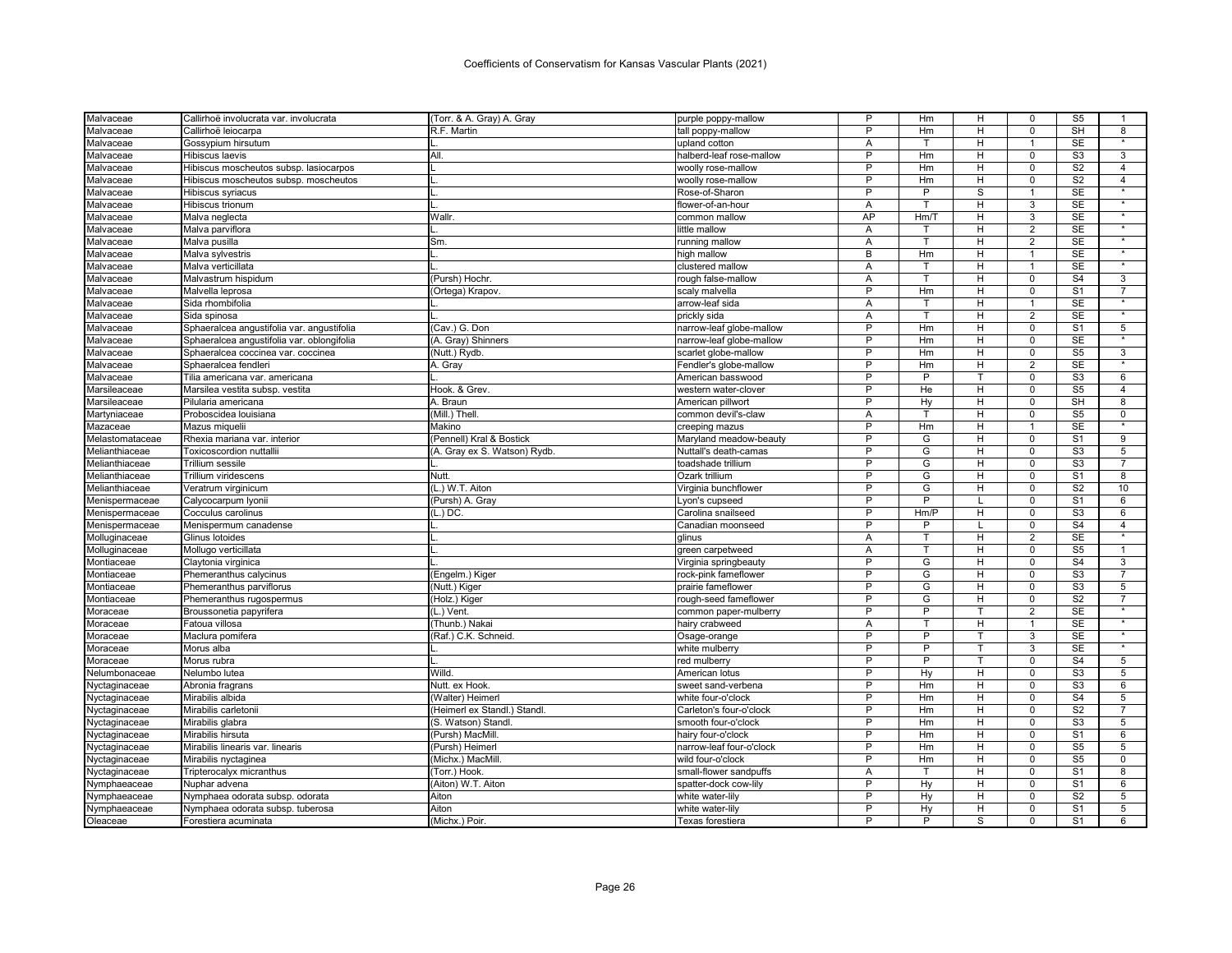| T<br>$\mathbf 0$<br>Oleaceae<br>Fraxinus americana<br>white ash<br>P<br>P<br>S <sub>5</sub><br>$\mathbf 0$<br>Oleaceae<br>Fraxinus pennsylvanica<br>Marshall<br>green ash<br>P<br>P<br>S <sub>2</sub><br>$\Omega$<br>Fraxinus quadrangulata<br>Michx.<br>blue ash<br>т<br>Oleaceae<br><b>SE</b><br>P<br>P<br>S<br>3<br>Oleaceae<br>Ligustrum obtusifolium<br>Sieb. & Zucc.<br>obtuse-leaf privet<br>P<br><b>SE</b><br>Þ<br>S<br>Oleaceae<br>Syringa ×persica<br>Persian lilac<br>S <sub>3</sub><br>P<br>G<br>н<br>0<br>Onagraceae<br>Circaea lutetiana subsp. canadensis<br>northern enchanter's-nightshade<br>P<br>S <sub>1</sub><br>Epilobium ×wisconsinense<br>Wisconsin willowherb<br>C/Hm<br>н<br>0<br>Onagraceae<br>Ugent<br>P<br>Raf.<br>C/Hm<br>H<br>$\mathbf 0$<br>S <sub>1</sub><br>Onagraceae<br>Epilobium ciliatum subsp. ciliatum<br>hairy willowherb<br>P<br>S <sub>3</sub><br>C/Hm<br>H<br>$\mathbf 0$<br>Onagraceae<br>Epilobium coloratum<br>Spreng.<br>purple-leaf willowherb<br>P<br>S <sub>2</sub><br>Raf.<br>$\Omega$<br>Onagraceae<br>Epilobium leptophyllum<br>American marsh willowherb<br>C/Hm<br>Н<br>P<br>He/Hy<br>H<br>$\mathbf 0$<br>S <sub>4</sub><br>Onagraceae<br>Ludwigia alternifolia<br>bushy seedbox<br>P<br>H<br>S <sub>1</sub><br>Onagraceae<br>Ludwigia glandulosa subsp. glandulosa<br>Walter<br>cylindric-fruit seedbox<br>He/Hy<br>$\Omega$<br>P<br>S <sub>3</sub><br>(L.) Elliott<br>He/Hy<br>H<br>$\Omega$<br>Onagraceae<br>Ludwigia palustris<br>marsh seedbox<br>S <sub>5</sub><br>P<br>H<br>$\mathbf 0$<br>Ludwigia peploides subsp. glabrescens<br>(Kuntze) P. H. Raven<br>floating seedbox<br>He/Hy<br>Onagraceae<br>Б<br>Η<br>S <sub>1</sub><br>Short & R. Peter<br>He/Hy<br>$\Omega$<br>Onagraceae<br>many-fruit seedbox<br>Ludwigia polycarpa<br>SH<br>P<br>H<br>J. R. Forst.<br>He/Hy<br>$\mathbf 0$<br>Onagraceae<br>Ludwigia repens<br>creeping seedbox<br>H<br>$\Omega$<br>S <sub>3</sub><br>Onagraceae<br>Oenothera albicaulis<br>Pursh<br>white-stem evening-primrose<br>Α<br>P<br>S <sub>1</sub><br>Onagraceae<br>(Spach) Steud.<br>Hm<br>н<br>0<br>Oenothera berlandieri subsp. berlandieri<br>Berlandier's evening-primrose<br>S <sub>2</sub><br>B<br>H<br>$\mathbf 0$<br>Onagraceae<br>Oenothera biennis<br>Hm<br>common evening-primrose<br>P<br>H<br>$\overline{0}$<br>S <sub>3</sub><br>Onagraceae<br>Torr. & Frém<br>Hm<br>Oenothera canescens<br>spotted evening-primrose<br>P<br>S3<br>(Wooton & Standl.) W.L. Wagner & Hoch<br>H<br>$\mathbf 0$<br>hairy butterfly-weed<br>Hm<br>Onagraceae<br>Oenothera cinerea subsp. cinerea<br>P<br>S <sub>2</sub><br>H<br>$\Omega$<br>Onagraceae<br>Oenothera coronopifolia<br>Torr. & A. Gray<br>comb-leaf evening-primrose<br>Hm<br>S <sub>5</sub><br>Onagraceae<br>Oenothera curtiflora<br>W.L. Wagner & Hoch<br>velvet butterfly-weed<br>A<br>H<br>0<br>т<br>B<br>H<br>S <sub>3</sub><br>Onagraceae<br>Oenothera elata subsp. hirsutissima<br>Kunth<br>plains evening-primrose<br>Hm<br>0<br>S <sub>2</sub><br>Onagraceae<br>(Small) Munz<br>Α<br>т<br>н<br>$\Omega$<br>Oenothera engelmannii<br>Engelmann's evening-primrose<br>$\overline{H}$<br>S <sub>4</sub><br>(Small) W.L. Wagner & Hoch<br>0<br>Onagraceae<br>Oenothera filiformis<br>large-flower butterfly-weed<br>Α<br>т<br>B<br>$\Omega$<br>S <sub>5</sub><br>H<br>Oenothera glaucifolia<br>W.L. Wagner & Hoch<br>Hm<br>Onagraceae<br>stenosiphon<br>S <sub>4</sub><br>H<br>Onagraceae<br>Oenothera grandis<br>(Britton) Smyth<br>large-flower cut-leaf evening-primrose<br>Α<br>T<br>0<br>P<br>Hm<br>Н<br>$\Omega$<br>S <sub>2</sub><br>Onagraceae<br>Oenothera hartwegii subsp. fendleri<br>Benth.<br>Hartweg's evening-primrose<br>P<br>н<br>S <sub>2</sub><br>Onagraceae<br>Oenothera hartwegii subsp. pubescens<br>Benth.<br>Hartweg's evening-primrose<br>Hm<br>$\Omega$<br>P<br>(A. Nelson) W.L. Wagner<br>Hm<br>H<br>0<br>S <sub>1</sub><br>Onagraceae<br>Oenothera howardii<br>Howard's evening-primrose<br>B<br>H<br>$\mathbf 0$<br>SH<br>Onagraceae<br>Oenothera jamesii<br>Torr. & A. Gray<br>Hm<br>James' evening-primrose<br>S <sub>5</sub><br>Oenothera laciniata<br>Hill<br>H<br>$\mathbf 0$<br>Onagraceae<br>cut-leaf evening-primrose<br>Α<br>т<br>P<br>S <sub>3</sub><br>H<br>$\Omega$<br>Onagraceae<br>Oenothera latifolia<br>(Rydb.) Munz<br>Hm<br>pale evening-primrose<br>P<br>Torr. & A. Gray<br>н<br>$\mathbf 0$<br>S <sub>4</sub><br>Onagraceae<br>Oenothera lavandulifolia<br>lavender-leaf evening-primrose<br>Hm<br>S <sub>3</sub><br>Oenothera linifolia<br>Nutt.<br>Α<br>н<br>0<br>Onagraceae<br>threat-leaf evening-primrose | Oleaceae | Forsythia suspensa | (Thunb.) Vahl | weeping forsythia | P | P | S | SE             |                |
|----------------------------------------------------------------------------------------------------------------------------------------------------------------------------------------------------------------------------------------------------------------------------------------------------------------------------------------------------------------------------------------------------------------------------------------------------------------------------------------------------------------------------------------------------------------------------------------------------------------------------------------------------------------------------------------------------------------------------------------------------------------------------------------------------------------------------------------------------------------------------------------------------------------------------------------------------------------------------------------------------------------------------------------------------------------------------------------------------------------------------------------------------------------------------------------------------------------------------------------------------------------------------------------------------------------------------------------------------------------------------------------------------------------------------------------------------------------------------------------------------------------------------------------------------------------------------------------------------------------------------------------------------------------------------------------------------------------------------------------------------------------------------------------------------------------------------------------------------------------------------------------------------------------------------------------------------------------------------------------------------------------------------------------------------------------------------------------------------------------------------------------------------------------------------------------------------------------------------------------------------------------------------------------------------------------------------------------------------------------------------------------------------------------------------------------------------------------------------------------------------------------------------------------------------------------------------------------------------------------------------------------------------------------------------------------------------------------------------------------------------------------------------------------------------------------------------------------------------------------------------------------------------------------------------------------------------------------------------------------------------------------------------------------------------------------------------------------------------------------------------------------------------------------------------------------------------------------------------------------------------------------------------------------------------------------------------------------------------------------------------------------------------------------------------------------------------------------------------------------------------------------------------------------------------------------------------------------------------------------------------------------------------------------------------------------------------------------------------------------------------------------------------------------------------------------------------------------------------------------------------------------------------------------------------------------------------------------------------------------------------------------------------------------------------------------------------------------------------------------------------------------------------------------------------------------------------------------------------------------------------------------------------------------------------------------------------------------------------------------------------------------------------------------------------------------------------------------------------------------------------------------------------------------------------------------------------------------------------------------------------------------|----------|--------------------|---------------|-------------------|---|---|---|----------------|----------------|
|                                                                                                                                                                                                                                                                                                                                                                                                                                                                                                                                                                                                                                                                                                                                                                                                                                                                                                                                                                                                                                                                                                                                                                                                                                                                                                                                                                                                                                                                                                                                                                                                                                                                                                                                                                                                                                                                                                                                                                                                                                                                                                                                                                                                                                                                                                                                                                                                                                                                                                                                                                                                                                                                                                                                                                                                                                                                                                                                                                                                                                                                                                                                                                                                                                                                                                                                                                                                                                                                                                                                                                                                                                                                                                                                                                                                                                                                                                                                                                                                                                                                                                                                                                                                                                                                                                                                                                                                                                                                                                                                                                                                                                        |          |                    |               |                   | P | P |   | S <sub>3</sub> | $\overline{7}$ |
|                                                                                                                                                                                                                                                                                                                                                                                                                                                                                                                                                                                                                                                                                                                                                                                                                                                                                                                                                                                                                                                                                                                                                                                                                                                                                                                                                                                                                                                                                                                                                                                                                                                                                                                                                                                                                                                                                                                                                                                                                                                                                                                                                                                                                                                                                                                                                                                                                                                                                                                                                                                                                                                                                                                                                                                                                                                                                                                                                                                                                                                                                                                                                                                                                                                                                                                                                                                                                                                                                                                                                                                                                                                                                                                                                                                                                                                                                                                                                                                                                                                                                                                                                                                                                                                                                                                                                                                                                                                                                                                                                                                                                                        |          |                    |               |                   |   |   |   |                | 0              |
|                                                                                                                                                                                                                                                                                                                                                                                                                                                                                                                                                                                                                                                                                                                                                                                                                                                                                                                                                                                                                                                                                                                                                                                                                                                                                                                                                                                                                                                                                                                                                                                                                                                                                                                                                                                                                                                                                                                                                                                                                                                                                                                                                                                                                                                                                                                                                                                                                                                                                                                                                                                                                                                                                                                                                                                                                                                                                                                                                                                                                                                                                                                                                                                                                                                                                                                                                                                                                                                                                                                                                                                                                                                                                                                                                                                                                                                                                                                                                                                                                                                                                                                                                                                                                                                                                                                                                                                                                                                                                                                                                                                                                                        |          |                    |               |                   |   |   |   |                | 9              |
|                                                                                                                                                                                                                                                                                                                                                                                                                                                                                                                                                                                                                                                                                                                                                                                                                                                                                                                                                                                                                                                                                                                                                                                                                                                                                                                                                                                                                                                                                                                                                                                                                                                                                                                                                                                                                                                                                                                                                                                                                                                                                                                                                                                                                                                                                                                                                                                                                                                                                                                                                                                                                                                                                                                                                                                                                                                                                                                                                                                                                                                                                                                                                                                                                                                                                                                                                                                                                                                                                                                                                                                                                                                                                                                                                                                                                                                                                                                                                                                                                                                                                                                                                                                                                                                                                                                                                                                                                                                                                                                                                                                                                                        |          |                    |               |                   |   |   |   |                |                |
|                                                                                                                                                                                                                                                                                                                                                                                                                                                                                                                                                                                                                                                                                                                                                                                                                                                                                                                                                                                                                                                                                                                                                                                                                                                                                                                                                                                                                                                                                                                                                                                                                                                                                                                                                                                                                                                                                                                                                                                                                                                                                                                                                                                                                                                                                                                                                                                                                                                                                                                                                                                                                                                                                                                                                                                                                                                                                                                                                                                                                                                                                                                                                                                                                                                                                                                                                                                                                                                                                                                                                                                                                                                                                                                                                                                                                                                                                                                                                                                                                                                                                                                                                                                                                                                                                                                                                                                                                                                                                                                                                                                                                                        |          |                    |               |                   |   |   |   |                |                |
|                                                                                                                                                                                                                                                                                                                                                                                                                                                                                                                                                                                                                                                                                                                                                                                                                                                                                                                                                                                                                                                                                                                                                                                                                                                                                                                                                                                                                                                                                                                                                                                                                                                                                                                                                                                                                                                                                                                                                                                                                                                                                                                                                                                                                                                                                                                                                                                                                                                                                                                                                                                                                                                                                                                                                                                                                                                                                                                                                                                                                                                                                                                                                                                                                                                                                                                                                                                                                                                                                                                                                                                                                                                                                                                                                                                                                                                                                                                                                                                                                                                                                                                                                                                                                                                                                                                                                                                                                                                                                                                                                                                                                                        |          |                    |               |                   |   |   |   |                | 6              |
|                                                                                                                                                                                                                                                                                                                                                                                                                                                                                                                                                                                                                                                                                                                                                                                                                                                                                                                                                                                                                                                                                                                                                                                                                                                                                                                                                                                                                                                                                                                                                                                                                                                                                                                                                                                                                                                                                                                                                                                                                                                                                                                                                                                                                                                                                                                                                                                                                                                                                                                                                                                                                                                                                                                                                                                                                                                                                                                                                                                                                                                                                                                                                                                                                                                                                                                                                                                                                                                                                                                                                                                                                                                                                                                                                                                                                                                                                                                                                                                                                                                                                                                                                                                                                                                                                                                                                                                                                                                                                                                                                                                                                                        |          |                    |               |                   |   |   |   |                | hybrid         |
|                                                                                                                                                                                                                                                                                                                                                                                                                                                                                                                                                                                                                                                                                                                                                                                                                                                                                                                                                                                                                                                                                                                                                                                                                                                                                                                                                                                                                                                                                                                                                                                                                                                                                                                                                                                                                                                                                                                                                                                                                                                                                                                                                                                                                                                                                                                                                                                                                                                                                                                                                                                                                                                                                                                                                                                                                                                                                                                                                                                                                                                                                                                                                                                                                                                                                                                                                                                                                                                                                                                                                                                                                                                                                                                                                                                                                                                                                                                                                                                                                                                                                                                                                                                                                                                                                                                                                                                                                                                                                                                                                                                                                                        |          |                    |               |                   |   |   |   |                | 6              |
|                                                                                                                                                                                                                                                                                                                                                                                                                                                                                                                                                                                                                                                                                                                                                                                                                                                                                                                                                                                                                                                                                                                                                                                                                                                                                                                                                                                                                                                                                                                                                                                                                                                                                                                                                                                                                                                                                                                                                                                                                                                                                                                                                                                                                                                                                                                                                                                                                                                                                                                                                                                                                                                                                                                                                                                                                                                                                                                                                                                                                                                                                                                                                                                                                                                                                                                                                                                                                                                                                                                                                                                                                                                                                                                                                                                                                                                                                                                                                                                                                                                                                                                                                                                                                                                                                                                                                                                                                                                                                                                                                                                                                                        |          |                    |               |                   |   |   |   |                | $\overline{4}$ |
|                                                                                                                                                                                                                                                                                                                                                                                                                                                                                                                                                                                                                                                                                                                                                                                                                                                                                                                                                                                                                                                                                                                                                                                                                                                                                                                                                                                                                                                                                                                                                                                                                                                                                                                                                                                                                                                                                                                                                                                                                                                                                                                                                                                                                                                                                                                                                                                                                                                                                                                                                                                                                                                                                                                                                                                                                                                                                                                                                                                                                                                                                                                                                                                                                                                                                                                                                                                                                                                                                                                                                                                                                                                                                                                                                                                                                                                                                                                                                                                                                                                                                                                                                                                                                                                                                                                                                                                                                                                                                                                                                                                                                                        |          |                    |               |                   |   |   |   |                | 8              |
|                                                                                                                                                                                                                                                                                                                                                                                                                                                                                                                                                                                                                                                                                                                                                                                                                                                                                                                                                                                                                                                                                                                                                                                                                                                                                                                                                                                                                                                                                                                                                                                                                                                                                                                                                                                                                                                                                                                                                                                                                                                                                                                                                                                                                                                                                                                                                                                                                                                                                                                                                                                                                                                                                                                                                                                                                                                                                                                                                                                                                                                                                                                                                                                                                                                                                                                                                                                                                                                                                                                                                                                                                                                                                                                                                                                                                                                                                                                                                                                                                                                                                                                                                                                                                                                                                                                                                                                                                                                                                                                                                                                                                                        |          |                    |               |                   |   |   |   |                | 5              |
|                                                                                                                                                                                                                                                                                                                                                                                                                                                                                                                                                                                                                                                                                                                                                                                                                                                                                                                                                                                                                                                                                                                                                                                                                                                                                                                                                                                                                                                                                                                                                                                                                                                                                                                                                                                                                                                                                                                                                                                                                                                                                                                                                                                                                                                                                                                                                                                                                                                                                                                                                                                                                                                                                                                                                                                                                                                                                                                                                                                                                                                                                                                                                                                                                                                                                                                                                                                                                                                                                                                                                                                                                                                                                                                                                                                                                                                                                                                                                                                                                                                                                                                                                                                                                                                                                                                                                                                                                                                                                                                                                                                                                                        |          |                    |               |                   |   |   |   |                | 8              |
|                                                                                                                                                                                                                                                                                                                                                                                                                                                                                                                                                                                                                                                                                                                                                                                                                                                                                                                                                                                                                                                                                                                                                                                                                                                                                                                                                                                                                                                                                                                                                                                                                                                                                                                                                                                                                                                                                                                                                                                                                                                                                                                                                                                                                                                                                                                                                                                                                                                                                                                                                                                                                                                                                                                                                                                                                                                                                                                                                                                                                                                                                                                                                                                                                                                                                                                                                                                                                                                                                                                                                                                                                                                                                                                                                                                                                                                                                                                                                                                                                                                                                                                                                                                                                                                                                                                                                                                                                                                                                                                                                                                                                                        |          |                    |               |                   |   |   |   |                | 5              |
|                                                                                                                                                                                                                                                                                                                                                                                                                                                                                                                                                                                                                                                                                                                                                                                                                                                                                                                                                                                                                                                                                                                                                                                                                                                                                                                                                                                                                                                                                                                                                                                                                                                                                                                                                                                                                                                                                                                                                                                                                                                                                                                                                                                                                                                                                                                                                                                                                                                                                                                                                                                                                                                                                                                                                                                                                                                                                                                                                                                                                                                                                                                                                                                                                                                                                                                                                                                                                                                                                                                                                                                                                                                                                                                                                                                                                                                                                                                                                                                                                                                                                                                                                                                                                                                                                                                                                                                                                                                                                                                                                                                                                                        |          |                    |               |                   |   |   |   |                | 3              |
|                                                                                                                                                                                                                                                                                                                                                                                                                                                                                                                                                                                                                                                                                                                                                                                                                                                                                                                                                                                                                                                                                                                                                                                                                                                                                                                                                                                                                                                                                                                                                                                                                                                                                                                                                                                                                                                                                                                                                                                                                                                                                                                                                                                                                                                                                                                                                                                                                                                                                                                                                                                                                                                                                                                                                                                                                                                                                                                                                                                                                                                                                                                                                                                                                                                                                                                                                                                                                                                                                                                                                                                                                                                                                                                                                                                                                                                                                                                                                                                                                                                                                                                                                                                                                                                                                                                                                                                                                                                                                                                                                                                                                                        |          |                    |               |                   |   |   |   |                |                |
|                                                                                                                                                                                                                                                                                                                                                                                                                                                                                                                                                                                                                                                                                                                                                                                                                                                                                                                                                                                                                                                                                                                                                                                                                                                                                                                                                                                                                                                                                                                                                                                                                                                                                                                                                                                                                                                                                                                                                                                                                                                                                                                                                                                                                                                                                                                                                                                                                                                                                                                                                                                                                                                                                                                                                                                                                                                                                                                                                                                                                                                                                                                                                                                                                                                                                                                                                                                                                                                                                                                                                                                                                                                                                                                                                                                                                                                                                                                                                                                                                                                                                                                                                                                                                                                                                                                                                                                                                                                                                                                                                                                                                                        |          |                    |               |                   |   |   |   |                | $\overline{7}$ |
|                                                                                                                                                                                                                                                                                                                                                                                                                                                                                                                                                                                                                                                                                                                                                                                                                                                                                                                                                                                                                                                                                                                                                                                                                                                                                                                                                                                                                                                                                                                                                                                                                                                                                                                                                                                                                                                                                                                                                                                                                                                                                                                                                                                                                                                                                                                                                                                                                                                                                                                                                                                                                                                                                                                                                                                                                                                                                                                                                                                                                                                                                                                                                                                                                                                                                                                                                                                                                                                                                                                                                                                                                                                                                                                                                                                                                                                                                                                                                                                                                                                                                                                                                                                                                                                                                                                                                                                                                                                                                                                                                                                                                                        |          |                    |               |                   |   |   |   |                | 3              |
|                                                                                                                                                                                                                                                                                                                                                                                                                                                                                                                                                                                                                                                                                                                                                                                                                                                                                                                                                                                                                                                                                                                                                                                                                                                                                                                                                                                                                                                                                                                                                                                                                                                                                                                                                                                                                                                                                                                                                                                                                                                                                                                                                                                                                                                                                                                                                                                                                                                                                                                                                                                                                                                                                                                                                                                                                                                                                                                                                                                                                                                                                                                                                                                                                                                                                                                                                                                                                                                                                                                                                                                                                                                                                                                                                                                                                                                                                                                                                                                                                                                                                                                                                                                                                                                                                                                                                                                                                                                                                                                                                                                                                                        |          |                    |               |                   |   |   |   |                | $\overline{7}$ |
|                                                                                                                                                                                                                                                                                                                                                                                                                                                                                                                                                                                                                                                                                                                                                                                                                                                                                                                                                                                                                                                                                                                                                                                                                                                                                                                                                                                                                                                                                                                                                                                                                                                                                                                                                                                                                                                                                                                                                                                                                                                                                                                                                                                                                                                                                                                                                                                                                                                                                                                                                                                                                                                                                                                                                                                                                                                                                                                                                                                                                                                                                                                                                                                                                                                                                                                                                                                                                                                                                                                                                                                                                                                                                                                                                                                                                                                                                                                                                                                                                                                                                                                                                                                                                                                                                                                                                                                                                                                                                                                                                                                                                                        |          |                    |               |                   |   |   |   |                | $\mathbf 0$    |
|                                                                                                                                                                                                                                                                                                                                                                                                                                                                                                                                                                                                                                                                                                                                                                                                                                                                                                                                                                                                                                                                                                                                                                                                                                                                                                                                                                                                                                                                                                                                                                                                                                                                                                                                                                                                                                                                                                                                                                                                                                                                                                                                                                                                                                                                                                                                                                                                                                                                                                                                                                                                                                                                                                                                                                                                                                                                                                                                                                                                                                                                                                                                                                                                                                                                                                                                                                                                                                                                                                                                                                                                                                                                                                                                                                                                                                                                                                                                                                                                                                                                                                                                                                                                                                                                                                                                                                                                                                                                                                                                                                                                                                        |          |                    |               |                   |   |   |   |                | $\mathbf{3}$   |
|                                                                                                                                                                                                                                                                                                                                                                                                                                                                                                                                                                                                                                                                                                                                                                                                                                                                                                                                                                                                                                                                                                                                                                                                                                                                                                                                                                                                                                                                                                                                                                                                                                                                                                                                                                                                                                                                                                                                                                                                                                                                                                                                                                                                                                                                                                                                                                                                                                                                                                                                                                                                                                                                                                                                                                                                                                                                                                                                                                                                                                                                                                                                                                                                                                                                                                                                                                                                                                                                                                                                                                                                                                                                                                                                                                                                                                                                                                                                                                                                                                                                                                                                                                                                                                                                                                                                                                                                                                                                                                                                                                                                                                        |          |                    |               |                   |   |   |   |                | 5              |
|                                                                                                                                                                                                                                                                                                                                                                                                                                                                                                                                                                                                                                                                                                                                                                                                                                                                                                                                                                                                                                                                                                                                                                                                                                                                                                                                                                                                                                                                                                                                                                                                                                                                                                                                                                                                                                                                                                                                                                                                                                                                                                                                                                                                                                                                                                                                                                                                                                                                                                                                                                                                                                                                                                                                                                                                                                                                                                                                                                                                                                                                                                                                                                                                                                                                                                                                                                                                                                                                                                                                                                                                                                                                                                                                                                                                                                                                                                                                                                                                                                                                                                                                                                                                                                                                                                                                                                                                                                                                                                                                                                                                                                        |          |                    |               |                   |   |   |   |                | 3              |
|                                                                                                                                                                                                                                                                                                                                                                                                                                                                                                                                                                                                                                                                                                                                                                                                                                                                                                                                                                                                                                                                                                                                                                                                                                                                                                                                                                                                                                                                                                                                                                                                                                                                                                                                                                                                                                                                                                                                                                                                                                                                                                                                                                                                                                                                                                                                                                                                                                                                                                                                                                                                                                                                                                                                                                                                                                                                                                                                                                                                                                                                                                                                                                                                                                                                                                                                                                                                                                                                                                                                                                                                                                                                                                                                                                                                                                                                                                                                                                                                                                                                                                                                                                                                                                                                                                                                                                                                                                                                                                                                                                                                                                        |          |                    |               |                   |   |   |   |                | $\overline{1}$ |
|                                                                                                                                                                                                                                                                                                                                                                                                                                                                                                                                                                                                                                                                                                                                                                                                                                                                                                                                                                                                                                                                                                                                                                                                                                                                                                                                                                                                                                                                                                                                                                                                                                                                                                                                                                                                                                                                                                                                                                                                                                                                                                                                                                                                                                                                                                                                                                                                                                                                                                                                                                                                                                                                                                                                                                                                                                                                                                                                                                                                                                                                                                                                                                                                                                                                                                                                                                                                                                                                                                                                                                                                                                                                                                                                                                                                                                                                                                                                                                                                                                                                                                                                                                                                                                                                                                                                                                                                                                                                                                                                                                                                                                        |          |                    |               |                   |   |   |   |                | $\overline{4}$ |
|                                                                                                                                                                                                                                                                                                                                                                                                                                                                                                                                                                                                                                                                                                                                                                                                                                                                                                                                                                                                                                                                                                                                                                                                                                                                                                                                                                                                                                                                                                                                                                                                                                                                                                                                                                                                                                                                                                                                                                                                                                                                                                                                                                                                                                                                                                                                                                                                                                                                                                                                                                                                                                                                                                                                                                                                                                                                                                                                                                                                                                                                                                                                                                                                                                                                                                                                                                                                                                                                                                                                                                                                                                                                                                                                                                                                                                                                                                                                                                                                                                                                                                                                                                                                                                                                                                                                                                                                                                                                                                                                                                                                                                        |          |                    |               |                   |   |   |   |                | 5              |
|                                                                                                                                                                                                                                                                                                                                                                                                                                                                                                                                                                                                                                                                                                                                                                                                                                                                                                                                                                                                                                                                                                                                                                                                                                                                                                                                                                                                                                                                                                                                                                                                                                                                                                                                                                                                                                                                                                                                                                                                                                                                                                                                                                                                                                                                                                                                                                                                                                                                                                                                                                                                                                                                                                                                                                                                                                                                                                                                                                                                                                                                                                                                                                                                                                                                                                                                                                                                                                                                                                                                                                                                                                                                                                                                                                                                                                                                                                                                                                                                                                                                                                                                                                                                                                                                                                                                                                                                                                                                                                                                                                                                                                        |          |                    |               |                   |   |   |   |                | 2              |
|                                                                                                                                                                                                                                                                                                                                                                                                                                                                                                                                                                                                                                                                                                                                                                                                                                                                                                                                                                                                                                                                                                                                                                                                                                                                                                                                                                                                                                                                                                                                                                                                                                                                                                                                                                                                                                                                                                                                                                                                                                                                                                                                                                                                                                                                                                                                                                                                                                                                                                                                                                                                                                                                                                                                                                                                                                                                                                                                                                                                                                                                                                                                                                                                                                                                                                                                                                                                                                                                                                                                                                                                                                                                                                                                                                                                                                                                                                                                                                                                                                                                                                                                                                                                                                                                                                                                                                                                                                                                                                                                                                                                                                        |          |                    |               |                   |   |   |   |                | 6              |
|                                                                                                                                                                                                                                                                                                                                                                                                                                                                                                                                                                                                                                                                                                                                                                                                                                                                                                                                                                                                                                                                                                                                                                                                                                                                                                                                                                                                                                                                                                                                                                                                                                                                                                                                                                                                                                                                                                                                                                                                                                                                                                                                                                                                                                                                                                                                                                                                                                                                                                                                                                                                                                                                                                                                                                                                                                                                                                                                                                                                                                                                                                                                                                                                                                                                                                                                                                                                                                                                                                                                                                                                                                                                                                                                                                                                                                                                                                                                                                                                                                                                                                                                                                                                                                                                                                                                                                                                                                                                                                                                                                                                                                        |          |                    |               |                   |   |   |   |                | 4              |
|                                                                                                                                                                                                                                                                                                                                                                                                                                                                                                                                                                                                                                                                                                                                                                                                                                                                                                                                                                                                                                                                                                                                                                                                                                                                                                                                                                                                                                                                                                                                                                                                                                                                                                                                                                                                                                                                                                                                                                                                                                                                                                                                                                                                                                                                                                                                                                                                                                                                                                                                                                                                                                                                                                                                                                                                                                                                                                                                                                                                                                                                                                                                                                                                                                                                                                                                                                                                                                                                                                                                                                                                                                                                                                                                                                                                                                                                                                                                                                                                                                                                                                                                                                                                                                                                                                                                                                                                                                                                                                                                                                                                                                        |          |                    |               |                   |   |   |   |                |                |
|                                                                                                                                                                                                                                                                                                                                                                                                                                                                                                                                                                                                                                                                                                                                                                                                                                                                                                                                                                                                                                                                                                                                                                                                                                                                                                                                                                                                                                                                                                                                                                                                                                                                                                                                                                                                                                                                                                                                                                                                                                                                                                                                                                                                                                                                                                                                                                                                                                                                                                                                                                                                                                                                                                                                                                                                                                                                                                                                                                                                                                                                                                                                                                                                                                                                                                                                                                                                                                                                                                                                                                                                                                                                                                                                                                                                                                                                                                                                                                                                                                                                                                                                                                                                                                                                                                                                                                                                                                                                                                                                                                                                                                        |          |                    |               |                   |   |   |   |                |                |
|                                                                                                                                                                                                                                                                                                                                                                                                                                                                                                                                                                                                                                                                                                                                                                                                                                                                                                                                                                                                                                                                                                                                                                                                                                                                                                                                                                                                                                                                                                                                                                                                                                                                                                                                                                                                                                                                                                                                                                                                                                                                                                                                                                                                                                                                                                                                                                                                                                                                                                                                                                                                                                                                                                                                                                                                                                                                                                                                                                                                                                                                                                                                                                                                                                                                                                                                                                                                                                                                                                                                                                                                                                                                                                                                                                                                                                                                                                                                                                                                                                                                                                                                                                                                                                                                                                                                                                                                                                                                                                                                                                                                                                        |          |                    |               |                   |   |   |   |                | $\overline{7}$ |
|                                                                                                                                                                                                                                                                                                                                                                                                                                                                                                                                                                                                                                                                                                                                                                                                                                                                                                                                                                                                                                                                                                                                                                                                                                                                                                                                                                                                                                                                                                                                                                                                                                                                                                                                                                                                                                                                                                                                                                                                                                                                                                                                                                                                                                                                                                                                                                                                                                                                                                                                                                                                                                                                                                                                                                                                                                                                                                                                                                                                                                                                                                                                                                                                                                                                                                                                                                                                                                                                                                                                                                                                                                                                                                                                                                                                                                                                                                                                                                                                                                                                                                                                                                                                                                                                                                                                                                                                                                                                                                                                                                                                                                        |          |                    |               |                   |   |   |   |                | 5              |
|                                                                                                                                                                                                                                                                                                                                                                                                                                                                                                                                                                                                                                                                                                                                                                                                                                                                                                                                                                                                                                                                                                                                                                                                                                                                                                                                                                                                                                                                                                                                                                                                                                                                                                                                                                                                                                                                                                                                                                                                                                                                                                                                                                                                                                                                                                                                                                                                                                                                                                                                                                                                                                                                                                                                                                                                                                                                                                                                                                                                                                                                                                                                                                                                                                                                                                                                                                                                                                                                                                                                                                                                                                                                                                                                                                                                                                                                                                                                                                                                                                                                                                                                                                                                                                                                                                                                                                                                                                                                                                                                                                                                                                        |          |                    |               |                   |   |   |   |                | 3              |
|                                                                                                                                                                                                                                                                                                                                                                                                                                                                                                                                                                                                                                                                                                                                                                                                                                                                                                                                                                                                                                                                                                                                                                                                                                                                                                                                                                                                                                                                                                                                                                                                                                                                                                                                                                                                                                                                                                                                                                                                                                                                                                                                                                                                                                                                                                                                                                                                                                                                                                                                                                                                                                                                                                                                                                                                                                                                                                                                                                                                                                                                                                                                                                                                                                                                                                                                                                                                                                                                                                                                                                                                                                                                                                                                                                                                                                                                                                                                                                                                                                                                                                                                                                                                                                                                                                                                                                                                                                                                                                                                                                                                                                        |          |                    |               |                   |   |   |   |                | 0              |
|                                                                                                                                                                                                                                                                                                                                                                                                                                                                                                                                                                                                                                                                                                                                                                                                                                                                                                                                                                                                                                                                                                                                                                                                                                                                                                                                                                                                                                                                                                                                                                                                                                                                                                                                                                                                                                                                                                                                                                                                                                                                                                                                                                                                                                                                                                                                                                                                                                                                                                                                                                                                                                                                                                                                                                                                                                                                                                                                                                                                                                                                                                                                                                                                                                                                                                                                                                                                                                                                                                                                                                                                                                                                                                                                                                                                                                                                                                                                                                                                                                                                                                                                                                                                                                                                                                                                                                                                                                                                                                                                                                                                                                        |          |                    |               |                   |   |   |   |                | 4              |
|                                                                                                                                                                                                                                                                                                                                                                                                                                                                                                                                                                                                                                                                                                                                                                                                                                                                                                                                                                                                                                                                                                                                                                                                                                                                                                                                                                                                                                                                                                                                                                                                                                                                                                                                                                                                                                                                                                                                                                                                                                                                                                                                                                                                                                                                                                                                                                                                                                                                                                                                                                                                                                                                                                                                                                                                                                                                                                                                                                                                                                                                                                                                                                                                                                                                                                                                                                                                                                                                                                                                                                                                                                                                                                                                                                                                                                                                                                                                                                                                                                                                                                                                                                                                                                                                                                                                                                                                                                                                                                                                                                                                                                        |          |                    |               |                   |   |   |   |                | 6              |
|                                                                                                                                                                                                                                                                                                                                                                                                                                                                                                                                                                                                                                                                                                                                                                                                                                                                                                                                                                                                                                                                                                                                                                                                                                                                                                                                                                                                                                                                                                                                                                                                                                                                                                                                                                                                                                                                                                                                                                                                                                                                                                                                                                                                                                                                                                                                                                                                                                                                                                                                                                                                                                                                                                                                                                                                                                                                                                                                                                                                                                                                                                                                                                                                                                                                                                                                                                                                                                                                                                                                                                                                                                                                                                                                                                                                                                                                                                                                                                                                                                                                                                                                                                                                                                                                                                                                                                                                                                                                                                                                                                                                                                        |          |                    |               |                   |   |   |   |                | 5              |
| <b>Nutt</b><br>P<br>Hm<br>H<br>$\Omega$<br>S <sub>3</sub><br>Onagraceae<br>Oenothera macrocarpa subsp. fremontii<br>Fremont's evening-primrose                                                                                                                                                                                                                                                                                                                                                                                                                                                                                                                                                                                                                                                                                                                                                                                                                                                                                                                                                                                                                                                                                                                                                                                                                                                                                                                                                                                                                                                                                                                                                                                                                                                                                                                                                                                                                                                                                                                                                                                                                                                                                                                                                                                                                                                                                                                                                                                                                                                                                                                                                                                                                                                                                                                                                                                                                                                                                                                                                                                                                                                                                                                                                                                                                                                                                                                                                                                                                                                                                                                                                                                                                                                                                                                                                                                                                                                                                                                                                                                                                                                                                                                                                                                                                                                                                                                                                                                                                                                                                         |          |                    |               |                   |   |   |   |                | $\overline{7}$ |
| P<br>H<br>S <sub>2</sub><br><b>Nutt</b><br>Hm<br>$\mathbf 0$<br>Onagraceae<br>Oenothera macrocarpa subsp. incana<br>gray evening-primrose                                                                                                                                                                                                                                                                                                                                                                                                                                                                                                                                                                                                                                                                                                                                                                                                                                                                                                                                                                                                                                                                                                                                                                                                                                                                                                                                                                                                                                                                                                                                                                                                                                                                                                                                                                                                                                                                                                                                                                                                                                                                                                                                                                                                                                                                                                                                                                                                                                                                                                                                                                                                                                                                                                                                                                                                                                                                                                                                                                                                                                                                                                                                                                                                                                                                                                                                                                                                                                                                                                                                                                                                                                                                                                                                                                                                                                                                                                                                                                                                                                                                                                                                                                                                                                                                                                                                                                                                                                                                                              |          |                    |               |                   |   |   |   |                | $\overline{7}$ |
| P<br>S <sub>5</sub><br>Nutt<br>H<br>$\Omega$<br>Onagraceae<br>Hm<br>Oenothera macrocarpa subsp. macrocarpa<br>Missouri evening-primrose                                                                                                                                                                                                                                                                                                                                                                                                                                                                                                                                                                                                                                                                                                                                                                                                                                                                                                                                                                                                                                                                                                                                                                                                                                                                                                                                                                                                                                                                                                                                                                                                                                                                                                                                                                                                                                                                                                                                                                                                                                                                                                                                                                                                                                                                                                                                                                                                                                                                                                                                                                                                                                                                                                                                                                                                                                                                                                                                                                                                                                                                                                                                                                                                                                                                                                                                                                                                                                                                                                                                                                                                                                                                                                                                                                                                                                                                                                                                                                                                                                                                                                                                                                                                                                                                                                                                                                                                                                                                                                |          |                    |               |                   |   |   |   |                | 5              |
| $\overline{S2}$<br>$\overline{P}$<br>Hm<br>Н<br>$\mathbf 0$<br>Onagraceae<br>Oenothera macrocarpa subsp. oklahomensis<br><b>Nutt</b><br>Oklahoma evening-primrose                                                                                                                                                                                                                                                                                                                                                                                                                                                                                                                                                                                                                                                                                                                                                                                                                                                                                                                                                                                                                                                                                                                                                                                                                                                                                                                                                                                                                                                                                                                                                                                                                                                                                                                                                                                                                                                                                                                                                                                                                                                                                                                                                                                                                                                                                                                                                                                                                                                                                                                                                                                                                                                                                                                                                                                                                                                                                                                                                                                                                                                                                                                                                                                                                                                                                                                                                                                                                                                                                                                                                                                                                                                                                                                                                                                                                                                                                                                                                                                                                                                                                                                                                                                                                                                                                                                                                                                                                                                                      |          |                    |               |                   |   |   |   |                | $\overline{7}$ |
| S <sub>3</sub><br>Onagraceae<br>Oenothera rhombipetala<br>Nutt.<br>Α<br>Н<br>$\Omega$<br>four-point evening-primrose                                                                                                                                                                                                                                                                                                                                                                                                                                                                                                                                                                                                                                                                                                                                                                                                                                                                                                                                                                                                                                                                                                                                                                                                                                                                                                                                                                                                                                                                                                                                                                                                                                                                                                                                                                                                                                                                                                                                                                                                                                                                                                                                                                                                                                                                                                                                                                                                                                                                                                                                                                                                                                                                                                                                                                                                                                                                                                                                                                                                                                                                                                                                                                                                                                                                                                                                                                                                                                                                                                                                                                                                                                                                                                                                                                                                                                                                                                                                                                                                                                                                                                                                                                                                                                                                                                                                                                                                                                                                                                                   |          |                    |               |                   |   |   |   |                | 4              |
| P<br>S <sub>5</sub><br>Onagraceae<br>Oenothera serrulata<br>Nutt<br>Hm<br>н<br>$\mathbf 0$<br>plains yellow evening-primrose                                                                                                                                                                                                                                                                                                                                                                                                                                                                                                                                                                                                                                                                                                                                                                                                                                                                                                                                                                                                                                                                                                                                                                                                                                                                                                                                                                                                                                                                                                                                                                                                                                                                                                                                                                                                                                                                                                                                                                                                                                                                                                                                                                                                                                                                                                                                                                                                                                                                                                                                                                                                                                                                                                                                                                                                                                                                                                                                                                                                                                                                                                                                                                                                                                                                                                                                                                                                                                                                                                                                                                                                                                                                                                                                                                                                                                                                                                                                                                                                                                                                                                                                                                                                                                                                                                                                                                                                                                                                                                           |          |                    |               |                   |   |   |   |                | 5              |
| P<br>H<br>S <sub>4</sub><br>Hm<br>0<br>Onagraceae<br>Oenothera speciosa<br>Nutt.<br>showy white evening-primrose                                                                                                                                                                                                                                                                                                                                                                                                                                                                                                                                                                                                                                                                                                                                                                                                                                                                                                                                                                                                                                                                                                                                                                                                                                                                                                                                                                                                                                                                                                                                                                                                                                                                                                                                                                                                                                                                                                                                                                                                                                                                                                                                                                                                                                                                                                                                                                                                                                                                                                                                                                                                                                                                                                                                                                                                                                                                                                                                                                                                                                                                                                                                                                                                                                                                                                                                                                                                                                                                                                                                                                                                                                                                                                                                                                                                                                                                                                                                                                                                                                                                                                                                                                                                                                                                                                                                                                                                                                                                                                                       |          |                    |               |                   |   |   |   |                | 2              |
| P<br>S <sub>5</sub><br>(Ser.) W.L. Wagner & Hoch<br>H<br>$\Omega$<br>Onagraceae<br>Oenothera suffrutescens<br>scarlet butterfly-weed<br>Hm                                                                                                                                                                                                                                                                                                                                                                                                                                                                                                                                                                                                                                                                                                                                                                                                                                                                                                                                                                                                                                                                                                                                                                                                                                                                                                                                                                                                                                                                                                                                                                                                                                                                                                                                                                                                                                                                                                                                                                                                                                                                                                                                                                                                                                                                                                                                                                                                                                                                                                                                                                                                                                                                                                                                                                                                                                                                                                                                                                                                                                                                                                                                                                                                                                                                                                                                                                                                                                                                                                                                                                                                                                                                                                                                                                                                                                                                                                                                                                                                                                                                                                                                                                                                                                                                                                                                                                                                                                                                                             |          |                    |               |                   |   |   |   |                | 4              |
| S <sub>3</sub><br>H<br>Nutt<br>Α<br>0<br>Onagraceae<br>Oenothera triloba<br>stemless evening-primrose<br>Τ                                                                                                                                                                                                                                                                                                                                                                                                                                                                                                                                                                                                                                                                                                                                                                                                                                                                                                                                                                                                                                                                                                                                                                                                                                                                                                                                                                                                                                                                                                                                                                                                                                                                                                                                                                                                                                                                                                                                                                                                                                                                                                                                                                                                                                                                                                                                                                                                                                                                                                                                                                                                                                                                                                                                                                                                                                                                                                                                                                                                                                                                                                                                                                                                                                                                                                                                                                                                                                                                                                                                                                                                                                                                                                                                                                                                                                                                                                                                                                                                                                                                                                                                                                                                                                                                                                                                                                                                                                                                                                                             |          |                    |               |                   |   |   |   |                | 3              |
| $\overline{B}$<br>S <sub>4</sub><br>Hm<br>$\Omega$<br>Onagraceae<br>Oenothera villosa subsp. villosa<br>Thunb.<br>hairy evening-primrose<br>н                                                                                                                                                                                                                                                                                                                                                                                                                                                                                                                                                                                                                                                                                                                                                                                                                                                                                                                                                                                                                                                                                                                                                                                                                                                                                                                                                                                                                                                                                                                                                                                                                                                                                                                                                                                                                                                                                                                                                                                                                                                                                                                                                                                                                                                                                                                                                                                                                                                                                                                                                                                                                                                                                                                                                                                                                                                                                                                                                                                                                                                                                                                                                                                                                                                                                                                                                                                                                                                                                                                                                                                                                                                                                                                                                                                                                                                                                                                                                                                                                                                                                                                                                                                                                                                                                                                                                                                                                                                                                          |          |                    |               |                   |   |   |   |                | $\Omega$       |
| P<br>S <sub>5</sub><br>G<br>(L.) Holub<br>H<br>0<br>Ophioglossaceae<br>Botrypus virginianus<br>rattlesnake fern                                                                                                                                                                                                                                                                                                                                                                                                                                                                                                                                                                                                                                                                                                                                                                                                                                                                                                                                                                                                                                                                                                                                                                                                                                                                                                                                                                                                                                                                                                                                                                                                                                                                                                                                                                                                                                                                                                                                                                                                                                                                                                                                                                                                                                                                                                                                                                                                                                                                                                                                                                                                                                                                                                                                                                                                                                                                                                                                                                                                                                                                                                                                                                                                                                                                                                                                                                                                                                                                                                                                                                                                                                                                                                                                                                                                                                                                                                                                                                                                                                                                                                                                                                                                                                                                                                                                                                                                                                                                                                                        |          |                    |               |                   |   |   |   |                | $\overline{4}$ |
| P<br>G<br>S <sub>3</sub><br>Ophioglossaceae<br>Ophioglossum engelmannii<br>Prantl<br>limestone adder's-tonque<br>Н<br>$\Omega$                                                                                                                                                                                                                                                                                                                                                                                                                                                                                                                                                                                                                                                                                                                                                                                                                                                                                                                                                                                                                                                                                                                                                                                                                                                                                                                                                                                                                                                                                                                                                                                                                                                                                                                                                                                                                                                                                                                                                                                                                                                                                                                                                                                                                                                                                                                                                                                                                                                                                                                                                                                                                                                                                                                                                                                                                                                                                                                                                                                                                                                                                                                                                                                                                                                                                                                                                                                                                                                                                                                                                                                                                                                                                                                                                                                                                                                                                                                                                                                                                                                                                                                                                                                                                                                                                                                                                                                                                                                                                                         |          |                    |               |                   |   |   |   |                | 3              |
| Þ<br>G<br><b>SH</b><br>H<br>$\mathbf 0$<br>Ophioglossaceae<br>Ophioglossum vulgatum<br>southern adder's-tongue                                                                                                                                                                                                                                                                                                                                                                                                                                                                                                                                                                                                                                                                                                                                                                                                                                                                                                                                                                                                                                                                                                                                                                                                                                                                                                                                                                                                                                                                                                                                                                                                                                                                                                                                                                                                                                                                                                                                                                                                                                                                                                                                                                                                                                                                                                                                                                                                                                                                                                                                                                                                                                                                                                                                                                                                                                                                                                                                                                                                                                                                                                                                                                                                                                                                                                                                                                                                                                                                                                                                                                                                                                                                                                                                                                                                                                                                                                                                                                                                                                                                                                                                                                                                                                                                                                                                                                                                                                                                                                                         |          |                    |               |                   |   |   |   |                | $\overline{7}$ |
| P<br>G<br>H<br>S <sub>3</sub><br>Ophioglossaceae<br>Sceptridium dissectum<br>(Spreng.) Lyon<br>$\mathbf 0$<br>dissected grape fern                                                                                                                                                                                                                                                                                                                                                                                                                                                                                                                                                                                                                                                                                                                                                                                                                                                                                                                                                                                                                                                                                                                                                                                                                                                                                                                                                                                                                                                                                                                                                                                                                                                                                                                                                                                                                                                                                                                                                                                                                                                                                                                                                                                                                                                                                                                                                                                                                                                                                                                                                                                                                                                                                                                                                                                                                                                                                                                                                                                                                                                                                                                                                                                                                                                                                                                                                                                                                                                                                                                                                                                                                                                                                                                                                                                                                                                                                                                                                                                                                                                                                                                                                                                                                                                                                                                                                                                                                                                                                                     |          |                    |               |                   |   |   |   |                | $\overline{7}$ |
| P<br>G<br>S <sub>2</sub><br>H<br>$\Omega$<br>(Muhl. ex Willd.) Nutt<br>Orchidaceae<br>Aplectrum hyemale<br>puttyroot                                                                                                                                                                                                                                                                                                                                                                                                                                                                                                                                                                                                                                                                                                                                                                                                                                                                                                                                                                                                                                                                                                                                                                                                                                                                                                                                                                                                                                                                                                                                                                                                                                                                                                                                                                                                                                                                                                                                                                                                                                                                                                                                                                                                                                                                                                                                                                                                                                                                                                                                                                                                                                                                                                                                                                                                                                                                                                                                                                                                                                                                                                                                                                                                                                                                                                                                                                                                                                                                                                                                                                                                                                                                                                                                                                                                                                                                                                                                                                                                                                                                                                                                                                                                                                                                                                                                                                                                                                                                                                                   |          |                    |               |                   |   |   |   |                | 8              |
| P<br>G<br>S <sub>1</sub><br>Orchidaceae<br>Calopogon oklahomensis<br>D.H. Goldman<br>Oklahoma grass-pink<br>н<br>0                                                                                                                                                                                                                                                                                                                                                                                                                                                                                                                                                                                                                                                                                                                                                                                                                                                                                                                                                                                                                                                                                                                                                                                                                                                                                                                                                                                                                                                                                                                                                                                                                                                                                                                                                                                                                                                                                                                                                                                                                                                                                                                                                                                                                                                                                                                                                                                                                                                                                                                                                                                                                                                                                                                                                                                                                                                                                                                                                                                                                                                                                                                                                                                                                                                                                                                                                                                                                                                                                                                                                                                                                                                                                                                                                                                                                                                                                                                                                                                                                                                                                                                                                                                                                                                                                                                                                                                                                                                                                                                     |          |                    |               |                   |   |   |   |                | 10             |
| (Willd.) Poir.<br>P<br>G<br>Н<br>$\mathbf 0$<br>S <sub>3</sub><br>Orchidaceae<br>Corallorhiza odontorhiza var. odontorhiza<br>fall coralroot                                                                                                                                                                                                                                                                                                                                                                                                                                                                                                                                                                                                                                                                                                                                                                                                                                                                                                                                                                                                                                                                                                                                                                                                                                                                                                                                                                                                                                                                                                                                                                                                                                                                                                                                                                                                                                                                                                                                                                                                                                                                                                                                                                                                                                                                                                                                                                                                                                                                                                                                                                                                                                                                                                                                                                                                                                                                                                                                                                                                                                                                                                                                                                                                                                                                                                                                                                                                                                                                                                                                                                                                                                                                                                                                                                                                                                                                                                                                                                                                                                                                                                                                                                                                                                                                                                                                                                                                                                                                                           |          |                    |               |                   |   |   |   |                | 8              |
| P<br>G<br>S <sub>3</sub><br>Orchidaceae<br>Corallorhiza wisteriana<br>Conrad<br>Wister's coralroot<br>Н<br>$\Omega$                                                                                                                                                                                                                                                                                                                                                                                                                                                                                                                                                                                                                                                                                                                                                                                                                                                                                                                                                                                                                                                                                                                                                                                                                                                                                                                                                                                                                                                                                                                                                                                                                                                                                                                                                                                                                                                                                                                                                                                                                                                                                                                                                                                                                                                                                                                                                                                                                                                                                                                                                                                                                                                                                                                                                                                                                                                                                                                                                                                                                                                                                                                                                                                                                                                                                                                                                                                                                                                                                                                                                                                                                                                                                                                                                                                                                                                                                                                                                                                                                                                                                                                                                                                                                                                                                                                                                                                                                                                                                                                    |          |                    |               |                   |   |   |   |                | 6              |
| P<br>S3<br>Salisb.<br>G<br>H<br>$\Omega$<br>Cypripedium parviflorum var. parviflorum<br>yellow lady's slipper<br>Orchidaceae                                                                                                                                                                                                                                                                                                                                                                                                                                                                                                                                                                                                                                                                                                                                                                                                                                                                                                                                                                                                                                                                                                                                                                                                                                                                                                                                                                                                                                                                                                                                                                                                                                                                                                                                                                                                                                                                                                                                                                                                                                                                                                                                                                                                                                                                                                                                                                                                                                                                                                                                                                                                                                                                                                                                                                                                                                                                                                                                                                                                                                                                                                                                                                                                                                                                                                                                                                                                                                                                                                                                                                                                                                                                                                                                                                                                                                                                                                                                                                                                                                                                                                                                                                                                                                                                                                                                                                                                                                                                                                           |          |                    |               |                   |   |   |   |                | 9              |
| $(L.)$ Raf.<br>P<br>G<br>H<br>$\mathbf 0$<br>S <sub>2</sub><br>Orchidaceae<br>Galearis spectabilis<br>showy orchis                                                                                                                                                                                                                                                                                                                                                                                                                                                                                                                                                                                                                                                                                                                                                                                                                                                                                                                                                                                                                                                                                                                                                                                                                                                                                                                                                                                                                                                                                                                                                                                                                                                                                                                                                                                                                                                                                                                                                                                                                                                                                                                                                                                                                                                                                                                                                                                                                                                                                                                                                                                                                                                                                                                                                                                                                                                                                                                                                                                                                                                                                                                                                                                                                                                                                                                                                                                                                                                                                                                                                                                                                                                                                                                                                                                                                                                                                                                                                                                                                                                                                                                                                                                                                                                                                                                                                                                                                                                                                                                     |          |                    |               |                   |   |   |   |                |                |
| (Walter) Barnhart<br>P<br>G<br>H<br>S <sub>1</sub><br>Orchidaceae<br>Hexalectris spicata var. spicata<br>crested-coralroot<br>$\Omega$                                                                                                                                                                                                                                                                                                                                                                                                                                                                                                                                                                                                                                                                                                                                                                                                                                                                                                                                                                                                                                                                                                                                                                                                                                                                                                                                                                                                                                                                                                                                                                                                                                                                                                                                                                                                                                                                                                                                                                                                                                                                                                                                                                                                                                                                                                                                                                                                                                                                                                                                                                                                                                                                                                                                                                                                                                                                                                                                                                                                                                                                                                                                                                                                                                                                                                                                                                                                                                                                                                                                                                                                                                                                                                                                                                                                                                                                                                                                                                                                                                                                                                                                                                                                                                                                                                                                                                                                                                                                                                 |          |                    |               |                   |   |   |   |                | 8              |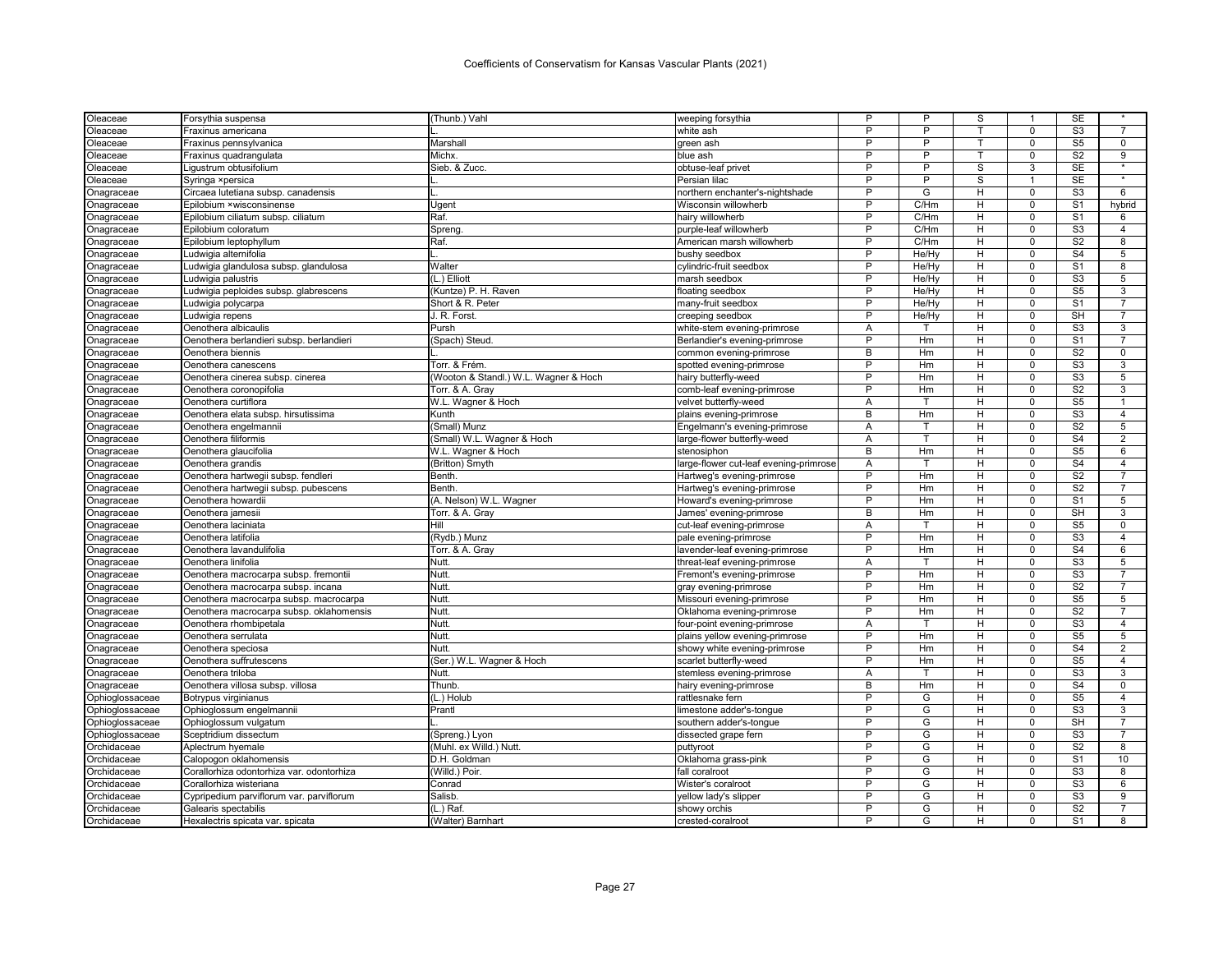| Orchidaceae                    | Liparis loeselii                                       | (L.) Rich.                       | Loesel's twayblade                         | P              | G      | н              | 0                | S <sub>1</sub>         | 10                        |
|--------------------------------|--------------------------------------------------------|----------------------------------|--------------------------------------------|----------------|--------|----------------|------------------|------------------------|---------------------------|
| Orchidaceae                    | Malaxis unifolia                                       | Michx.                           | green adder's-mouth                        | P              | G      | H              | $\Omega$         | S <sub>1</sub>         | 9                         |
| Orchidaceae                    | Platanthera lacera                                     | (Michx.) G. Don                  | ragged fringed orchid                      | P              | G      | н              | $\mathbf 0$      | S <sub>2</sub>         | 9                         |
| Orchidaceae                    | Platanthera praeclara                                  | Sheviak & M. L. Bowles           | western prairie fringed orchid             | P              | G      | H              | $\Omega$         | S <sub>1</sub>         | 9                         |
| Orchidaceae                    | Spiranthes cernua                                      | (L.) Rich.                       | nodding ladies'-tresses                    | P              | G      | н              | $\mathbf 0$      | $\overline{\text{S5}}$ | 5                         |
| Orchidaceae                    | Spiranthes lacera var. gracilis                        | (Raf.) Raf.                      | southern slender ladies'-tresses           | P              | G      | н              | $\Omega$         | S <sub>5</sub>         | 6                         |
| Orchidaceae                    | Spiranthes lucida                                      | (H. H. Eaton) Ames               | shining ladies'-tresses                    | $\overline{P}$ | G      | H              | $\Omega$         | <b>SH</b>              | $\overline{9}$            |
| Orchidaceae                    | Spiranthes magnicamporum                               | Sheviak                          | Great Plains ladies'-tresses               | P              | G      | н              | $\mathbf 0$      | S <sub>2</sub>         | 6                         |
| Orchidaceae                    | Spiranthes ovalis var. erostellata                     | Lindl.                           | oval ladies'-tresses                       | $\overline{P}$ | G      | H              | $\mathbf 0$      | S <sub>1</sub>         | $\overline{9}$            |
| Orchidaceae                    | Spiranthes tuberosa                                    | Raf.                             | little ladies'-tresses                     | P              | G      | H              | $\mathbf 0$      | S <sub>3</sub>         | 9                         |
| Orchidaceae                    | Spiranthes vernalis                                    | Engelm. & A. Gray                | spring ladies'-tresses                     | P              | G      | н              | 0                | S <sub>4</sub>         | 8                         |
| Orchidaceae                    | Triphora trianthophora subsp. trianthophora            | (Sw.) Rydb.                      | nodding triphora                           | P              | G      | H              | $\mathbf 0$      | S <sub>1</sub>         | 8                         |
| Orobanchaceae                  | Agalinis aspera                                        | (Douglas ex Benth.) Britton      | rough agalinis                             | A              | т      | H              | $\mathbf 0$      | S <sub>4</sub>         | $\overline{7}$            |
| Orobanchaceae                  | Agalinis auriculata                                    | (Michx.) S.F. Blake              | ear-leaf agalinis                          | A              | T      | H              | $\mathbf 0$      | S <sub>2</sub>         | 5                         |
| Orobanchaceae                  | Agalinis densiflora                                    | (Benth.) S.F. Blake              | fine-leaf agalinis                         | Α              | T      | H              | $\overline{0}$   | S <sub>2</sub>         | 8                         |
| Orobanchaceae                  | Agalinis fasciculata                                   | (Elliott) Raf.                   | fascicled agalinis                         | Α              | т      | H              | $\mathbf 0$      | S <sub>3</sub>         | 6                         |
| Orobanchaceae                  | Agalinis gattingeri                                    | (Small) Small ex Britton         | Gattinger's agalinis                       | A              | т      | H              | $\Omega$         | S3                     | 8                         |
| Orobanchaceae                  | Agalinis heterophylla                                  | (Nutt.) Small                    | prairie agalinis                           | Α              | T      | H              | $\Omega$         | S <sub>2</sub>         | 8                         |
| Orobanchaceae                  | Agalinis skinneriana                                   | (A.W. Wood) Britton              | Skinner's agalinis                         | A              | T      | H              | $\Omega$         | S <sub>1</sub>         | 8                         |
| Orobanchaceae                  | Agalinis tenuifolia                                    | (Vahl) Raf.                      | narrow-leaf agalinis                       | A              | T      | H              | $\mathbf 0$      | S <sub>4</sub>         | $\overline{4}$            |
| Orobanchaceae                  | Aureolaria grandiflora var. serrata                    | (Torr. ex Benth.) Penn.          | big-flower yellow false-foxglove           | P              | Hm     | н              | $\Omega$         | S <sub>1</sub>         | 6                         |
| Orobanchaceae                  | Buchnera americana                                     |                                  | American bluehearts                        | P              | Hm     | н              | $\mathbf 0$      | $\overline{S4}$        | 9                         |
| Orobanchaceae                  | Castilleja citrina                                     | Pennell                          | citron paintbrush                          | P              | Hm     | H              | $\Omega$         | S <sub>3</sub>         | 6                         |
| Orobanchaceae                  | Castilleja coccinea                                    | (L.) Spreng.                     | scarlet paintbrush                         | <b>AB</b>      | Hm     | н              | $\Omega$         | S <sub>3</sub>         | $\overline{4}$            |
| Orobanchaceae                  | Castilleja purpurea                                    | (Nutt.) G. Don                   | purple paintbrush                          | P              | Hm     | Н              | $\Omega$         | S <sub>1</sub>         | 8                         |
| Orobanchaceae                  | Castilleja sessiliflora                                | Pursh                            | downy paintbrush                           | P              | Hm     | H              | $\mathbf 0$      | S <sub>4</sub>         | $\overline{7}$            |
| Orobanchaceae                  | Dasistoma macrophylla                                  | (Nutt.) Raf.                     | big-leaf mullein-foxglove                  | Α              | T      | H              | $\mathbf 0$      | S <sub>3</sub>         | $\overline{4}$            |
| Orobanchaceae                  | Orobanche fasciculata                                  | Nutt.                            | cluster broomrape                          | P              | G      | H              | $\Omega$         | S <sub>1</sub>         | 6                         |
|                                |                                                        | Nutt.                            |                                            | P              | G      | н              | $\mathbf 0$      | S <sub>3</sub>         | 6                         |
| Orobanchaceae                  | Orobanche ludoviciana subsp. ludoviciana               | L.T. Collins                     | Louisiana broomrape                        | P              | G      | н              | $\Omega$         | S <sub>1</sub>         | 5                         |
| Orobanchaceae                  | Orobanche riparia                                      |                                  | floodplain broomrape                       | $\overline{P}$ | G      | H              | $\Omega$         | S <sub>2</sub>         | 8                         |
| Orobanchaceae<br>Orobanchaceae | Orobanche uniflora<br>Pedicularis canadensis           |                                  | one-flower broomrape<br>Canadian lousewort | P              | Hm     | H              | $\Omega$         | S <sub>3</sub>         | $\overline{7}$            |
| Osmundaceae                    |                                                        | (Willd.) A. Gray                 | royal fern                                 | P              | Hm     | $\overline{H}$ | $\overline{0}$   | S <sub>1</sub>         | $\overline{8}$            |
| Oxalidaceae                    | Osmunda regalis var. spectabilis<br>Oxalis corniculata |                                  |                                            | AP             | C/T    | H              | 2                | <b>SE</b>              |                           |
|                                |                                                        |                                  | creeping wood-sorrel                       | P              | C/T    | H              | $\Omega$         | S <sub>5</sub>         | $\mathbf 0$               |
| Oxalidaceae                    | Oxalis dillenii subsp. dillenii                        | Jacq.                            | gray-green wood-sorrel                     | P              | C/T    | H              | $\mathbf 0$      |                        | $\overline{2}$            |
| Oxalidaceae                    | Oxalis stricta                                         |                                  | vellow wood-sorrel                         | P              |        |                |                  | S <sub>5</sub>         |                           |
| Oxalidaceae                    | Oxalis violacea                                        |                                  | violet wood-sorrel                         |                | G<br>T | H<br>H         | $\mathbf 0$<br>1 | S <sub>5</sub>         | $\overline{4}$<br>$\star$ |
| Papaveraceae                   | Argemone mexicana                                      |                                  | Mexican prickly-poppy                      | A              |        |                |                  | <b>SE</b>              |                           |
| Papaveraceae                   | Argemone polyanthemos                                  | (Fedde) G.B. Ownbey              | plains prickly-poppy                       | AB<br>P        | Hm/T   | H              | $\overline{0}$   | S <sub>5</sub>         | 3                         |
| Papaveraceae                   | Argemone squarrosa subsp. squarrosa                    | Greene                           | hedge-hog prickly-poppy                    |                | Hm     | H              | $\mathbf 0$      | S <sub>3</sub>         | $\overline{5}$            |
| Papaveraceae                   | Corydalis aurea subsp. occidentalis                    | (Engelm. ex A. Gray) G.B. Ownbey | golden fumewort                            | A              | т      | H              | $\Omega$         | S3                     | 3                         |
| Papaveraceae                   | Corydalis crystallina                                  | (Torr. & A. Gray) A. Gray        | mealy fumewort                             | Α              |        | H              | $\Omega$         | S <sub>3</sub>         | 7                         |
| Papaveraceae                   | Corydalis curvisiliqua subsp. grandibracteata          | (A. Gray) Engelm. & A. Gray      | big-bract fumewort                         | A              | T.     | H              | $\Omega$         | S <sub>4</sub>         | 3                         |
| Papaveraceae                   | Corydalis flavula                                      | (Raf.) DC.                       | pale fumewort                              | Α              | т      | H              | $\mathbf 0$      | S <sub>3</sub>         | 3                         |
| Papaveraceae                   | Corydalis micrantha subsp. australis                   | (Engelm. ex A. Gray) A. Gray     | slender fumewort                           | A              | T      | H              | $\Omega$         | S <sub>1</sub>         | $\mathbf 0$               |
| Papaveraceae                   | Corydalis micrantha subsp. micrantha                   | (Engelm. ex A. Gray) A. Gray     | slender fumewort                           | Α              | T      | H              | $\mathbf 0$      | S <sub>5</sub>         | $\mathsf{O}\xspace$       |
| Papaveraceae                   | Dicentra cucullaria                                    | (L.) Bernh.                      | Dutchman's-breeches                        | P              | G      | H              | $\mathbf 0$      | S <sub>4</sub>         | $\overline{7}$<br>$\star$ |
| Papaveraceae                   | Fumaria officinalis                                    |                                  | drug fumitory                              | Α              | T      | н              | $\overline{1}$   | <b>SE</b>              |                           |
| Papaveraceae                   | Glaucium corniculatum                                  | (L.) Rudolph                     | red horn-poppy                             | Α              |        | н              | 2                | SE                     | $\ast$                    |
| Papaveraceae                   | Papaver dubium                                         |                                  | long-pod poppy                             | A              | T      | н              | $\overline{1}$   | <b>SE</b>              |                           |
| Papaveraceae                   | Papaver rhoeas                                         | L                                | field poppy                                | Α              | т      | H              | $\mathbf{1}$     | SE                     |                           |
| Papaveraceae                   | Sanguinaria canadensis                                 |                                  | bloodroot                                  | P              | G      | H              | $\Omega$         | S <sub>3</sub>         | $\overline{7}$            |
| Passifloraceae                 | Passiflora incarnata                                   |                                  | May-pop passion-flower                     | P              | Hm     | н              | $\mathbf 0$      | S <sub>3</sub>         | $\overline{4}$            |
| Passifloraceae                 | Passiflora lutea                                       |                                  | yellow passion-flower                      | P              | Hm     | H              | 0                | S <sub>2</sub>         | 6                         |
| Paulowniaceae                  | Paulownia tomentosa                                    | (Thunb.) Steud.                  | princess-tree                              | P              | P      | т              | 2                | <b>SE</b>              | $\star$                   |
| Penthoraceae                   | Penthorum sedoides                                     |                                  | ditch-stonecrop                            | P              | Hm     | H              | $\mathbf 0$      | S <sub>4</sub>         | 3                         |
| Phrymaceae                     | Erythranthe geyeri                                     | (Torr.) G.L. Nesom               | round-leaf monkey-flower                   | P              | He     | H              | $\Omega$         | S <sub>3</sub>         | 6                         |
| Phrymaceae                     | Mimulus alatus                                         | Aiton                            | sharp-wing monkey-flower                   | P              | He     | H              | $\Omega$         | S <sub>4</sub>         | 5                         |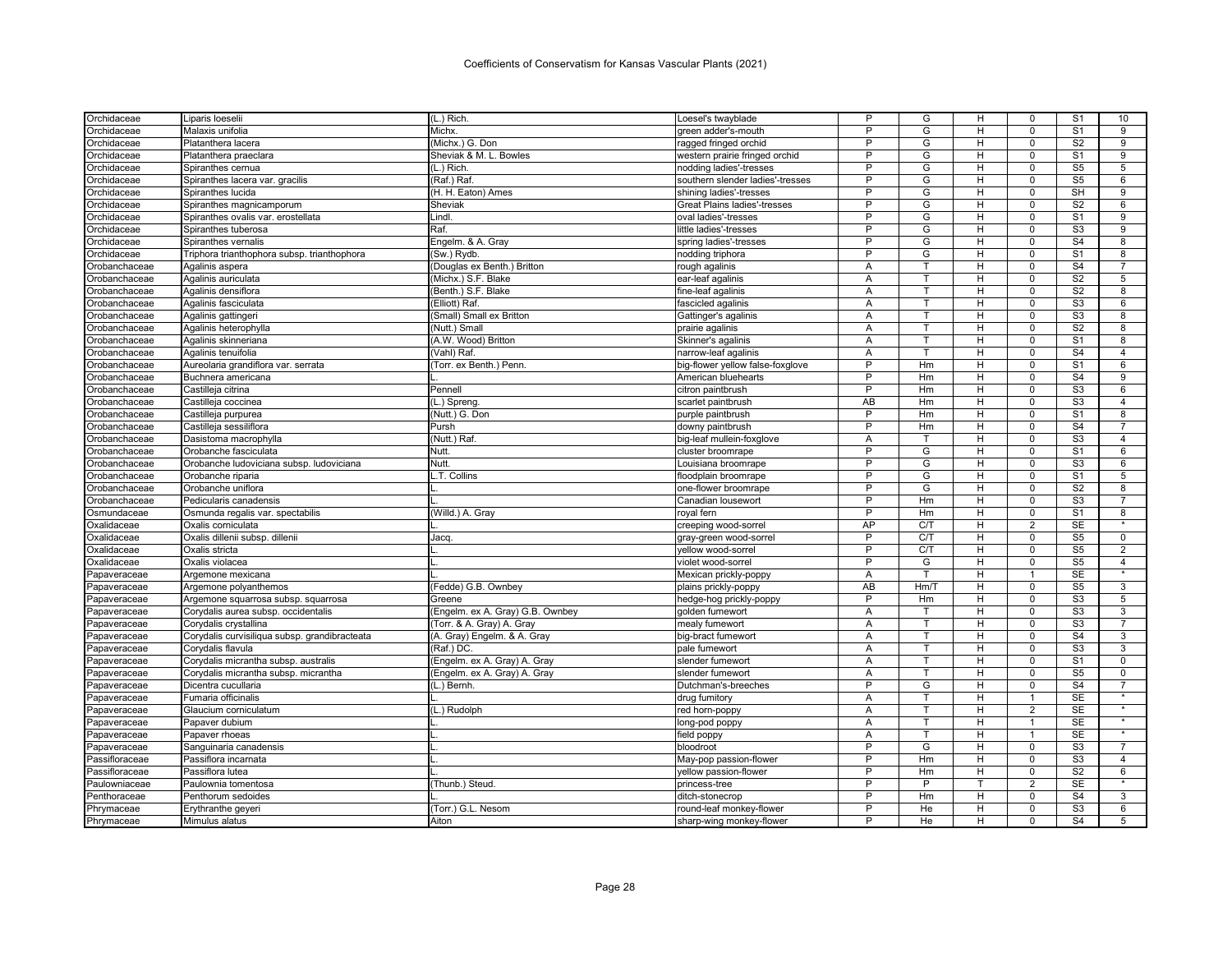| Phrymaceae     | Mimulus ringens var. ringens                   | L.                            | Alleghany monkey-flower    | P              | He             | н | 0              | S3                     | 5                 |
|----------------|------------------------------------------------|-------------------------------|----------------------------|----------------|----------------|---|----------------|------------------------|-------------------|
| Phrymaceae     | Phryma leptostachya                            |                               | American lopseed           | P              | Hm             | н | $\Omega$       | S <sub>4</sub>         | 5                 |
| Phyllanthaceae | Phyllanthus caroliniensis subsp. caroliniensis | Walter                        | Carolina leaf-flower       | Α              | т              | H | $\Omega$       | S <sub>1</sub>         | 6                 |
| Phyllanthaceae | Phyllanthus urinaria subsp. urinaria           |                               | peewater leaf-flower       | Α              | т              | н | $\overline{2}$ | <b>SE</b>              | $\star$           |
| Phyllanthaceae | Phyllanthus warnockii                          | G.L. Webster                  | sand leaf-flower           | A              | T.             | H | $\Omega$       | S <sub>1</sub>         | 10                |
| Phytolaccaceae | Phytolacca americana var. americana            |                               | American pokeweed          | P              | Hm             | H | $\Omega$       | S <sub>5</sub>         | 0                 |
| Pinaceae       | Pinus nigra                                    | Arnold                        | Austrian pine              | P              | P              |   | 1              | <b>SE</b>              | $\star$           |
| Pinaceae       | Pinus ponderosa                                | Douglas ex Lawson & C. Lawson | ponderosa pine             | P              | P              | т | 1              | <b>SE</b>              |                   |
| Plantaginaceae | Bacopa rotundifolia                            | (Michx.) Wettst.              | round-leaf water-hyssop    | P              | He/Hy          | H | $\mathbf 0$    | S <sub>3</sub>         | $\overline{4}$    |
| Plantaginaceae | Callitriche heterophylla var. heterophylla     | Pursh                         | large water-starwort       | P              | Hy             | H | $\mathbf 0$    | S <sub>3</sub>         | $\overline{7}$    |
| Plantaginaceae | Callitriche terrestris                         | Raf.                          | terrestrial water-starwort | Α              | т              | н | 0              | S <sub>2</sub>         | $\overline{7}$    |
| Plantaginaceae | Chaenorhinum minus                             | (L.) Lange                    | lesser dwarf-snapdragon    | A              | T.             | н | $\overline{2}$ | <b>SE</b>              | $\star$           |
| Plantaginaceae | Collinsia verna                                | Nutt.                         | spring blue-eyed-Mary      | Α              | т              | H | $\mathbf 0$    | S <sub>1</sub>         | 8                 |
| Plantaginaceae | Collinsia violacea                             | Nutt.                         | violet blue-eyed-Mary      | A              | $\overline{1}$ | н | $\overline{0}$ | S3                     | 6                 |
| Plantaginaceae | Cymbalaria muralis subsp. muralis              | Gaertn. et al                 | Kenilworth-ivy             | Α              | т              | н | $\mathbf{1}$   | <b>SE</b>              |                   |
| Plantaginaceae | Digitalis lanata                               | Ehrh.                         | Graecian foxglove          | <b>BP</b>      | Hm             | H | 3              | $\overline{\text{SE}}$ |                   |
| Plantaginaceae | Gratiola neglecta                              | Torr.                         | common hedge-hyssop        | Α              | т              | H | $\Omega$       | S <sub>2</sub>         | $\overline{4}$    |
| Plantaginaceae | Gratiola virginiana                            |                               | Virginia hedge-hyssop      | Α              | T              | н | $\Omega$       | S <sub>1</sub>         | 8                 |
| Plantaginaceae | Kickxia elatine                                | (L.) Dumort.                  | sharp-point fluvellin      | A              | T              | н | $\mathbf{1}$   | <b>SE</b>              | $\star$           |
| Plantaginaceae | Leucospora multifida                           | (Michx.) Nutt.                | paleseed                   | A              | т              | H | $\mathbf 0$    | S <sub>5</sub>         | $\mathbf 0$       |
| Plantaginaceae | inaria dalmatica subsp. dalmatica              | (L.) Mill                     | Dalmatian toadflax         | P              | Hm             | н | 1              | <b>SE</b>              | $\star$           |
| Plantaginaceae | Linaria vulgaris                               | Mill.                         | butter-and-eggs            | P              | Hm             | H | 2              | <b>SE</b>              |                   |
| Plantaginaceae | Mecardonia acuminata var. acuminata            | (Walter) Small                | purple mecardonia          | P              | Hy             | H | $\Omega$       | SH                     | 9                 |
| Plantaginaceae | Nuttallanthus canadensis                       | (L.) D.A. Sutton              | old-field toax-flax        | A              | т              | H | $\mathbf 0$    | <b>SH</b>              | $\overline{4}$    |
| Plantaginaceae | Nuttallanthus texanus                          | (Scheele) D.A. Sutton         | Texas toad-flax            | Α              | т              | Н | 0              | S <sub>3</sub>         | 3                 |
| Plantaginaceae | Penstemon albidus                              | Nutt.                         | white beardtongue          | P              | Hm             | н | $\mathbf 0$    | S <sub>5</sub>         | 5                 |
| Plantaginaceae | Penstemon ambiguus var. ambiguus               | Torr.                         | gilia beardtongue          | P              | Hm             | H | $\mathbf 0$    | S <sub>2</sub>         | 8                 |
| Plantaginaceae | Penstemon angustifolius var. caudatus          | Nutt. ex Pursh                | narrow-leaf beardtongue    | P              | Hm             | H | $\Omega$       | SH                     | 6                 |
| Plantaginaceae | Penstemon buckleyi                             | Pennell                       | <b>Buckley beardtongue</b> | P              | Hm             | н | $\Omega$       | S <sub>3</sub>         | 8                 |
| Plantaginaceae | Penstemon cobaea var. cobaea                   | Nutt.                         | cobaea beardtonque         | P              | Hm             | н | $\Omega$       | S <sub>5</sub>         | 5                 |
| Plantaginaceae | Penstemon digitalis                            | Nutt. ex Sims                 | smooth beardtonque         | P              | Hm             | H | $\Omega$       | S <sub>4</sub>         | 4                 |
| Plantaginaceae | Penstemon fendleri                             | Torr. & A. Gray               | Fendler's beardtonque      | P              | Hm             | H | $\Omega$       | <b>SH</b>              | 8                 |
| Plantaginaceae | Penstemon grandiflorus                         | Nutt.                         | shell-leaf beardtongue     | P              | Hm             | H | $\Omega$       | S <sub>3</sub>         | 6                 |
| Plantaginaceae | Penstemon jamesii                              | Benth                         | James' beardtonque         | P              | Hm             | H | $\mathbf 0$    | <b>SH</b>              | 6                 |
| Plantaginaceae | Penstemon pallidus                             | Small                         | pale beardtongue           | P              | Hm             | н | $\Omega$       | S <sub>2</sub>         | 4                 |
| Plantaginaceae | Penstemon tubaeflorus                          | Nutt.                         | tube beardtonque           | P              | Hm             | H | $\mathbf 0$    | S <sub>5</sub>         | 3                 |
| Plantaginaceae | Plantago aristata                              | Michx.                        | bottle-brush plantain      | A              | т              | Н | 0              | S <sub>5</sub>         | $\overline{2}$    |
| Plantaginaceae | Plantago elongata                              | Pursh                         | slender plantain           | A              | T              | н | $\Omega$       | S <sub>2</sub>         | 3                 |
| Plantaginaceae | Plantago heterophylla                          | Nutt.                         | simple-spike plantain      | Α              | т              | н | $\mathbf 0$    | S <sub>1</sub>         | 3                 |
| Plantaginaceae | Plantago lanceolata                            |                               | English plantain           | P              | Hm             | H | 3              | <b>SE</b>              |                   |
| Plantaginaceae | Plantago major                                 |                               | ripple-seed plantain       | P              | Hm             | H | 3              | <b>SE</b>              |                   |
| Plantaginaceae | Plantago patagonica                            | Jacq.                         | woolly plantain            | <b>ABP</b>     | Hm/T           | н | $\Omega$       | S <sub>5</sub>         | $\mathbf{1}$      |
| Plantaginaceae | Plantago pusilla                               | Nutt.                         | tiny plantain              | A              | т              | н | $\mathbf 0$    | S <sub>3</sub>         | 3                 |
| Plantaginaceae | Plantago rhodosperma                           | Decne                         | red-seed plantain          | A              | T              | H | $\Omega$       | S <sub>5</sub>         | $\overline{2}$    |
| Plantaginaceae | Plantago rugelii                               | Decne                         | Rugel's plantain           | P              | Hm             | н | $\Omega$       | S <sub>5</sub>         | $\mathbf 0$       |
| Plantaginaceae | Plantago virginica                             |                               | pale-seed plantain         | Α              | т              | H | $\mathbf 0$    | S <sub>5</sub>         | $\mathbf{1}$      |
| Plantaginaceae | Plantago wrightiana                            | Decne.                        | Wright's plantain          | P              | Hm             | н | $\overline{2}$ | <b>SE</b>              |                   |
| Plantaginaceae | Veronica americana                             | (Raf.) Schwein, ex Benth      | American speedwell         | $\overline{P}$ | He             | H | $\mathbf 0$    | $\overline{S2}$        | $\overline{7}$    |
| Plantaginaceae | Veronica anagallis-aquatica                    |                               | blue water speedwell       | P              | He             | н | 3              | $\overline{\text{SE}}$ |                   |
| Plantaginaceae | Veronica argute-serrata                        | Regel & Schmalh               | saw-tooth speedwell        | A              | T.             | H | 2              | <b>SE</b>              | $\star$           |
| Plantaginaceae | Veronica arvensis                              |                               | corn speedwell             | Α              | т              | Н | 3              | <b>SE</b>              |                   |
| Plantaginaceae | Veronica catenata                              | Pennell                       | pink water speedwell       | P              | He             | H | $\Omega$       | S <sub>1</sub>         | $\overline{4}$    |
| Plantaginaceae | Veronica hederifolia                           |                               | ivy-leaf speedwell         | Α              | т              | H | 3              | <b>SE</b>              |                   |
| Plantaginaceae | Veronica peregrina                             |                               | purslane speedwell         | Α              | T              | H | $\mathbf 0$    | S <sub>5</sub>         | $\mathbf 0$       |
| Plantaginaceae | Veronica persica                               | Poir                          | bird-eye speedwell         | Α              | т              | н | 1              | <b>SE</b>              | $\star$           |
| Plantaginaceae | Veronica polita                                | Fr.                           | wayside speedwell          | Α              |                | н | 3              | <b>SE</b>              | $\overline{\ast}$ |
| Plantaginaceae | Veronica serpyllifolia                         |                               | thyme-leaf speedwell       | P              | C              | н | $\overline{2}$ | <b>SE</b>              | $\star$           |
| Plantaginaceae | Veronica triphyllos                            |                               | finger speedwell           | A              |                | H | $\overline{2}$ | <b>SE</b>              |                   |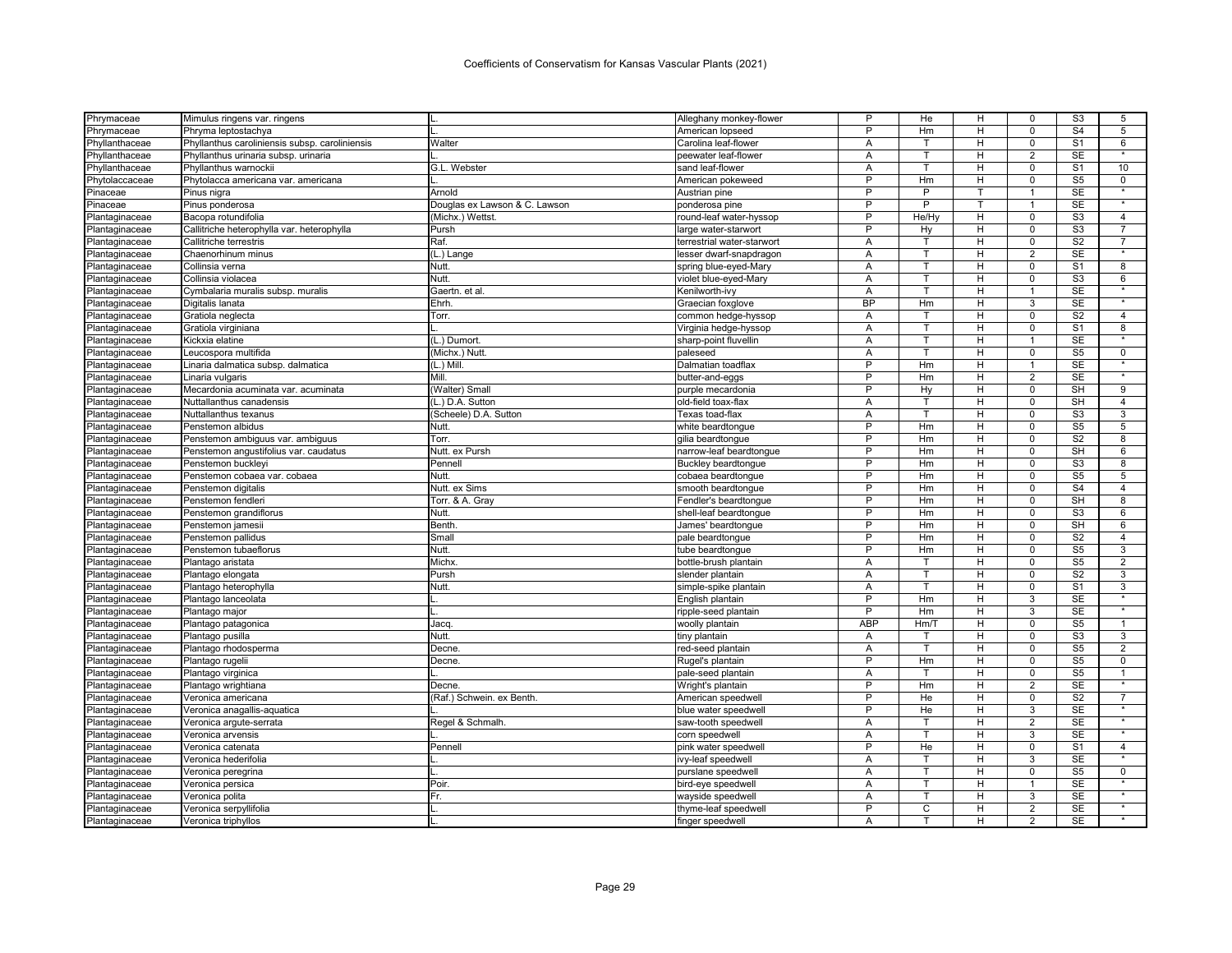| P<br>P<br>T<br>Platanaceae<br>Platanus occidentalis<br>common sycamore<br>H<br>×Aegilotriticum sancti-andreae<br>(Degen) Soó<br>hybrid goat grass<br>A<br>т<br>Poaceae<br>P<br>G<br><b>×Elyhordeum macounii</b><br>(Vasey) Barkworth & D. R. Dewey<br>Macoun's wild-rye<br>Hm<br>Poaceae<br>P<br>(Scribn.) Bowden<br>Montana wild-rye<br>Hm<br>G<br>Poaceae<br><b>×Elyhordeum montanense</b><br>(Roem. & Schult.) Barkworth<br>P<br>G<br>Achnatherum hymenoides<br>Indian rice grass<br>Hm<br>Poaceae<br>P<br>G<br>(Vasey) Barkworth<br>Hm<br>Poaceae<br>Achnatherum robustum<br>stout rice grass<br>H<br>Host<br>Α<br>Aegilops cylindrica<br>jointed goat grass<br>Poaceae<br>т<br>P<br>G<br>Hm<br>Agropyron cristatum<br>(L.) Gaertn.<br>creasted wheat grass<br>Poaceae<br>Schult.<br>Agrostis elliottiana<br>Elliott's bent grass<br>A<br>т<br>H<br>Poaceae<br>Roth<br>P<br>Hm<br>G<br>Agrostis gigantea<br>redtop<br>Poaceae<br>P<br>G<br>Agrostis hyemalis<br>(Walter) Britton et al.<br>winter bent grass<br>Hm<br>Poaceae<br>P<br>(Walter) Tuck.<br>Hm<br>G<br>Agrostis perennans<br>autumn bent grass<br>Poaceae<br>P<br>Hm<br>G<br>Poaceae<br>Agrostis stolonifera<br>creeping bent grass<br>P<br>G<br>Sobol<br>He<br>Alopecurus aequalis var. aequalis<br>short-awn foxtail<br>Poaceae<br>P<br>G<br>Poir.<br>Hm<br>Poaceae<br>Alopecurus arundinaceus<br>creeping foxtail<br>Walter<br>Alopecurus carolinianus<br>Carolina foxtail<br>A<br>т<br>н<br>Poaceae<br>Alopecurus myosuroides<br>Huds.<br>mouse foxtail<br>A<br>т<br>H<br>Poaceae<br>P<br>Hm<br>G<br>Alopecurus pratensis<br>meadow foxtai<br>Poaceae<br>P<br>G<br>Andropogon gerardi<br>Vitman<br>Hm<br>big bluestem<br>Poaceae<br>P<br>G<br>Hack.<br>Hm<br>Poaceae<br>Andropogon hallii<br>sand bluestem<br>P<br>G<br>Michx.<br>Andropogon ternarius var. ternarius<br>split-beard bluestem<br>Hm<br>Poaceae<br>P<br>G<br>Hm | $\Omega$<br>$\mathbf{1}$<br>$\Omega$<br>$\mathbf 0$<br>$\Omega$<br>$\overline{2}$<br>3<br>3<br>$\mathbf 0$<br>3<br>$\mathbf 0$<br>0<br>$\overline{2}$<br>$\mathsf 0$<br>1 | S <sub>4</sub><br><b>SE</b><br><b>SH</b><br>S <sub>1</sub><br>S <sub>2</sub><br><b>SE</b><br><b>SE</b><br>SE<br>S <sub>3</sub><br>SE<br>S <sub>5</sub> | $\overline{4}$<br>hybrid<br>hybrid<br>hybrid<br>5<br>$\star$<br>$\star$<br>$\star$ |
|----------------------------------------------------------------------------------------------------------------------------------------------------------------------------------------------------------------------------------------------------------------------------------------------------------------------------------------------------------------------------------------------------------------------------------------------------------------------------------------------------------------------------------------------------------------------------------------------------------------------------------------------------------------------------------------------------------------------------------------------------------------------------------------------------------------------------------------------------------------------------------------------------------------------------------------------------------------------------------------------------------------------------------------------------------------------------------------------------------------------------------------------------------------------------------------------------------------------------------------------------------------------------------------------------------------------------------------------------------------------------------------------------------------------------------------------------------------------------------------------------------------------------------------------------------------------------------------------------------------------------------------------------------------------------------------------------------------------------------------------------------------------------------------------------------------------------------------------------------------------------------------------------|---------------------------------------------------------------------------------------------------------------------------------------------------------------------------|--------------------------------------------------------------------------------------------------------------------------------------------------------|------------------------------------------------------------------------------------|
|                                                                                                                                                                                                                                                                                                                                                                                                                                                                                                                                                                                                                                                                                                                                                                                                                                                                                                                                                                                                                                                                                                                                                                                                                                                                                                                                                                                                                                                                                                                                                                                                                                                                                                                                                                                                                                                                                                    |                                                                                                                                                                           |                                                                                                                                                        |                                                                                    |
|                                                                                                                                                                                                                                                                                                                                                                                                                                                                                                                                                                                                                                                                                                                                                                                                                                                                                                                                                                                                                                                                                                                                                                                                                                                                                                                                                                                                                                                                                                                                                                                                                                                                                                                                                                                                                                                                                                    |                                                                                                                                                                           |                                                                                                                                                        |                                                                                    |
|                                                                                                                                                                                                                                                                                                                                                                                                                                                                                                                                                                                                                                                                                                                                                                                                                                                                                                                                                                                                                                                                                                                                                                                                                                                                                                                                                                                                                                                                                                                                                                                                                                                                                                                                                                                                                                                                                                    |                                                                                                                                                                           |                                                                                                                                                        |                                                                                    |
|                                                                                                                                                                                                                                                                                                                                                                                                                                                                                                                                                                                                                                                                                                                                                                                                                                                                                                                                                                                                                                                                                                                                                                                                                                                                                                                                                                                                                                                                                                                                                                                                                                                                                                                                                                                                                                                                                                    |                                                                                                                                                                           |                                                                                                                                                        |                                                                                    |
|                                                                                                                                                                                                                                                                                                                                                                                                                                                                                                                                                                                                                                                                                                                                                                                                                                                                                                                                                                                                                                                                                                                                                                                                                                                                                                                                                                                                                                                                                                                                                                                                                                                                                                                                                                                                                                                                                                    |                                                                                                                                                                           |                                                                                                                                                        |                                                                                    |
|                                                                                                                                                                                                                                                                                                                                                                                                                                                                                                                                                                                                                                                                                                                                                                                                                                                                                                                                                                                                                                                                                                                                                                                                                                                                                                                                                                                                                                                                                                                                                                                                                                                                                                                                                                                                                                                                                                    |                                                                                                                                                                           |                                                                                                                                                        |                                                                                    |
|                                                                                                                                                                                                                                                                                                                                                                                                                                                                                                                                                                                                                                                                                                                                                                                                                                                                                                                                                                                                                                                                                                                                                                                                                                                                                                                                                                                                                                                                                                                                                                                                                                                                                                                                                                                                                                                                                                    |                                                                                                                                                                           |                                                                                                                                                        |                                                                                    |
|                                                                                                                                                                                                                                                                                                                                                                                                                                                                                                                                                                                                                                                                                                                                                                                                                                                                                                                                                                                                                                                                                                                                                                                                                                                                                                                                                                                                                                                                                                                                                                                                                                                                                                                                                                                                                                                                                                    |                                                                                                                                                                           |                                                                                                                                                        |                                                                                    |
|                                                                                                                                                                                                                                                                                                                                                                                                                                                                                                                                                                                                                                                                                                                                                                                                                                                                                                                                                                                                                                                                                                                                                                                                                                                                                                                                                                                                                                                                                                                                                                                                                                                                                                                                                                                                                                                                                                    |                                                                                                                                                                           |                                                                                                                                                        | $\overline{2}$                                                                     |
|                                                                                                                                                                                                                                                                                                                                                                                                                                                                                                                                                                                                                                                                                                                                                                                                                                                                                                                                                                                                                                                                                                                                                                                                                                                                                                                                                                                                                                                                                                                                                                                                                                                                                                                                                                                                                                                                                                    |                                                                                                                                                                           |                                                                                                                                                        | $\star$                                                                            |
|                                                                                                                                                                                                                                                                                                                                                                                                                                                                                                                                                                                                                                                                                                                                                                                                                                                                                                                                                                                                                                                                                                                                                                                                                                                                                                                                                                                                                                                                                                                                                                                                                                                                                                                                                                                                                                                                                                    |                                                                                                                                                                           |                                                                                                                                                        | $\overline{2}$                                                                     |
|                                                                                                                                                                                                                                                                                                                                                                                                                                                                                                                                                                                                                                                                                                                                                                                                                                                                                                                                                                                                                                                                                                                                                                                                                                                                                                                                                                                                                                                                                                                                                                                                                                                                                                                                                                                                                                                                                                    |                                                                                                                                                                           | S <sub>2</sub>                                                                                                                                         | 5                                                                                  |
|                                                                                                                                                                                                                                                                                                                                                                                                                                                                                                                                                                                                                                                                                                                                                                                                                                                                                                                                                                                                                                                                                                                                                                                                                                                                                                                                                                                                                                                                                                                                                                                                                                                                                                                                                                                                                                                                                                    |                                                                                                                                                                           | <b>SE</b>                                                                                                                                              | $\star$                                                                            |
|                                                                                                                                                                                                                                                                                                                                                                                                                                                                                                                                                                                                                                                                                                                                                                                                                                                                                                                                                                                                                                                                                                                                                                                                                                                                                                                                                                                                                                                                                                                                                                                                                                                                                                                                                                                                                                                                                                    |                                                                                                                                                                           | <b>SH</b>                                                                                                                                              | 7                                                                                  |
|                                                                                                                                                                                                                                                                                                                                                                                                                                                                                                                                                                                                                                                                                                                                                                                                                                                                                                                                                                                                                                                                                                                                                                                                                                                                                                                                                                                                                                                                                                                                                                                                                                                                                                                                                                                                                                                                                                    |                                                                                                                                                                           | <b>SE</b>                                                                                                                                              |                                                                                    |
|                                                                                                                                                                                                                                                                                                                                                                                                                                                                                                                                                                                                                                                                                                                                                                                                                                                                                                                                                                                                                                                                                                                                                                                                                                                                                                                                                                                                                                                                                                                                                                                                                                                                                                                                                                                                                                                                                                    |                                                                                                                                                                           |                                                                                                                                                        |                                                                                    |
|                                                                                                                                                                                                                                                                                                                                                                                                                                                                                                                                                                                                                                                                                                                                                                                                                                                                                                                                                                                                                                                                                                                                                                                                                                                                                                                                                                                                                                                                                                                                                                                                                                                                                                                                                                                                                                                                                                    | $\mathbf 0$                                                                                                                                                               | S <sub>3</sub>                                                                                                                                         | 0<br>$\star$                                                                       |
|                                                                                                                                                                                                                                                                                                                                                                                                                                                                                                                                                                                                                                                                                                                                                                                                                                                                                                                                                                                                                                                                                                                                                                                                                                                                                                                                                                                                                                                                                                                                                                                                                                                                                                                                                                                                                                                                                                    | 3                                                                                                                                                                         | <b>SE</b>                                                                                                                                              | $\star$                                                                            |
|                                                                                                                                                                                                                                                                                                                                                                                                                                                                                                                                                                                                                                                                                                                                                                                                                                                                                                                                                                                                                                                                                                                                                                                                                                                                                                                                                                                                                                                                                                                                                                                                                                                                                                                                                                                                                                                                                                    | $\overline{2}$                                                                                                                                                            | SE                                                                                                                                                     |                                                                                    |
|                                                                                                                                                                                                                                                                                                                                                                                                                                                                                                                                                                                                                                                                                                                                                                                                                                                                                                                                                                                                                                                                                                                                                                                                                                                                                                                                                                                                                                                                                                                                                                                                                                                                                                                                                                                                                                                                                                    | $\mathbf 0$                                                                                                                                                               | S <sub>5</sub>                                                                                                                                         | $\overline{4}$                                                                     |
|                                                                                                                                                                                                                                                                                                                                                                                                                                                                                                                                                                                                                                                                                                                                                                                                                                                                                                                                                                                                                                                                                                                                                                                                                                                                                                                                                                                                                                                                                                                                                                                                                                                                                                                                                                                                                                                                                                    | $\Omega$                                                                                                                                                                  | S <sub>5</sub>                                                                                                                                         | 5                                                                                  |
|                                                                                                                                                                                                                                                                                                                                                                                                                                                                                                                                                                                                                                                                                                                                                                                                                                                                                                                                                                                                                                                                                                                                                                                                                                                                                                                                                                                                                                                                                                                                                                                                                                                                                                                                                                                                                                                                                                    | $\mathbf 0$                                                                                                                                                               | S3                                                                                                                                                     | $\overline{2}$                                                                     |
| Andropogon virginicus var. virginicus<br>broom-sedge bluestem<br>Poaceae                                                                                                                                                                                                                                                                                                                                                                                                                                                                                                                                                                                                                                                                                                                                                                                                                                                                                                                                                                                                                                                                                                                                                                                                                                                                                                                                                                                                                                                                                                                                                                                                                                                                                                                                                                                                                           | $\mathbf 0$                                                                                                                                                               | S <sub>5</sub>                                                                                                                                         | $\mathbf 0$                                                                        |
| Aristida adscensionis<br>six-weeks threeawn<br>A<br>т<br>H<br>Poaceae                                                                                                                                                                                                                                                                                                                                                                                                                                                                                                                                                                                                                                                                                                                                                                                                                                                                                                                                                                                                                                                                                                                                                                                                                                                                                                                                                                                                                                                                                                                                                                                                                                                                                                                                                                                                                              | $\mathbf 0$                                                                                                                                                               | S3                                                                                                                                                     | 5                                                                                  |
| Poaceae<br>Aristida basiramea<br>Engelm. ex Vasey<br>fork-tip threeawn<br>Α<br>н                                                                                                                                                                                                                                                                                                                                                                                                                                                                                                                                                                                                                                                                                                                                                                                                                                                                                                                                                                                                                                                                                                                                                                                                                                                                                                                                                                                                                                                                                                                                                                                                                                                                                                                                                                                                                   | 0                                                                                                                                                                         | S <sub>3</sub>                                                                                                                                         | 4                                                                                  |
| T.<br>Aristida desmantha<br>Trin. & Rupr.<br>curly threeawn<br>A<br>H<br>Poaceae                                                                                                                                                                                                                                                                                                                                                                                                                                                                                                                                                                                                                                                                                                                                                                                                                                                                                                                                                                                                                                                                                                                                                                                                                                                                                                                                                                                                                                                                                                                                                                                                                                                                                                                                                                                                                   | $\Omega$                                                                                                                                                                  | S <sub>1</sub>                                                                                                                                         | 6                                                                                  |
| H<br>Aristida dichotoma var. curtissii<br>Michx.<br>church-mouse threeawn<br>Α<br>т<br>Poaceae                                                                                                                                                                                                                                                                                                                                                                                                                                                                                                                                                                                                                                                                                                                                                                                                                                                                                                                                                                                                                                                                                                                                                                                                                                                                                                                                                                                                                                                                                                                                                                                                                                                                                                                                                                                                     | 0                                                                                                                                                                         | S <sub>3</sub>                                                                                                                                         | 4                                                                                  |
| T<br>H<br>Michx.<br>A<br>Poaceae<br>Aristida dichotoma var. dichotoma<br>church-mouse threeawn                                                                                                                                                                                                                                                                                                                                                                                                                                                                                                                                                                                                                                                                                                                                                                                                                                                                                                                                                                                                                                                                                                                                                                                                                                                                                                                                                                                                                                                                                                                                                                                                                                                                                                                                                                                                     | $\Omega$                                                                                                                                                                  | S <sub>2</sub>                                                                                                                                         | $\overline{4}$                                                                     |
| $\overline{P}$<br>Hm<br>G<br>Aristida divaricata<br>Humb. & Bonpl. ex Willd<br>poverty threeawn<br>Poaceae                                                                                                                                                                                                                                                                                                                                                                                                                                                                                                                                                                                                                                                                                                                                                                                                                                                                                                                                                                                                                                                                                                                                                                                                                                                                                                                                                                                                                                                                                                                                                                                                                                                                                                                                                                                         | $\mathbf 0$                                                                                                                                                               | S <sub>1</sub>                                                                                                                                         | $\overline{7}$                                                                     |
| P<br>G<br>Aristida havardii<br>Havard's threeawn<br>Hm<br>Poaceae<br>Vasey                                                                                                                                                                                                                                                                                                                                                                                                                                                                                                                                                                                                                                                                                                                                                                                                                                                                                                                                                                                                                                                                                                                                                                                                                                                                                                                                                                                                                                                                                                                                                                                                                                                                                                                                                                                                                         | $\Omega$                                                                                                                                                                  | S <sub>1</sub>                                                                                                                                         | 6                                                                                  |
| н<br>Poaceae<br>Aristida longespica var. geniculata<br>Poir.<br>slim-spike threeawn<br>Α<br>т                                                                                                                                                                                                                                                                                                                                                                                                                                                                                                                                                                                                                                                                                                                                                                                                                                                                                                                                                                                                                                                                                                                                                                                                                                                                                                                                                                                                                                                                                                                                                                                                                                                                                                                                                                                                      | $\mathbf 0$                                                                                                                                                               | S <sub>2</sub>                                                                                                                                         | 6                                                                                  |
| Aristida longespica var. longespica<br>Poir.<br>slim-spike threeawn<br>A<br>н<br>Poaceae                                                                                                                                                                                                                                                                                                                                                                                                                                                                                                                                                                                                                                                                                                                                                                                                                                                                                                                                                                                                                                                                                                                                                                                                                                                                                                                                                                                                                                                                                                                                                                                                                                                                                                                                                                                                           | $\Omega$                                                                                                                                                                  | S <sub>2</sub>                                                                                                                                         | 6                                                                                  |
| Michx<br>old-field threeawn<br>A<br>т<br>H<br>Aristida oligantha<br>Poaceae                                                                                                                                                                                                                                                                                                                                                                                                                                                                                                                                                                                                                                                                                                                                                                                                                                                                                                                                                                                                                                                                                                                                                                                                                                                                                                                                                                                                                                                                                                                                                                                                                                                                                                                                                                                                                        | $\mathbf 0$                                                                                                                                                               | S <sub>5</sub>                                                                                                                                         | $\mathbf 0$                                                                        |
| P<br>Hm<br>G<br>Aristida purpurascens var. purpurascens<br>Poir.<br>arrow-feather threeawn<br>Poaceae                                                                                                                                                                                                                                                                                                                                                                                                                                                                                                                                                                                                                                                                                                                                                                                                                                                                                                                                                                                                                                                                                                                                                                                                                                                                                                                                                                                                                                                                                                                                                                                                                                                                                                                                                                                              | $\mathbf 0$                                                                                                                                                               | S <sub>3</sub>                                                                                                                                         | $\overline{7}$                                                                     |
| P<br>G<br>Hm<br>Nutt<br>Aristida purpurea var. fendleriana<br>purple threeawn<br>Poaceae                                                                                                                                                                                                                                                                                                                                                                                                                                                                                                                                                                                                                                                                                                                                                                                                                                                                                                                                                                                                                                                                                                                                                                                                                                                                                                                                                                                                                                                                                                                                                                                                                                                                                                                                                                                                           | $\Omega$                                                                                                                                                                  | S <sub>2</sub>                                                                                                                                         | 5                                                                                  |
| P<br>G<br>Aristida purpurea var. longiseta<br>Nutt<br>Hm<br>Poaceae<br>purple threeawn                                                                                                                                                                                                                                                                                                                                                                                                                                                                                                                                                                                                                                                                                                                                                                                                                                                                                                                                                                                                                                                                                                                                                                                                                                                                                                                                                                                                                                                                                                                                                                                                                                                                                                                                                                                                             | $\mathbf 0$                                                                                                                                                               | S <sub>5</sub>                                                                                                                                         | 5                                                                                  |
| P<br>Nutt.<br>G<br>Aristida purpurea var. purpurea<br>purple threeawn<br>Hm<br>Poaceae                                                                                                                                                                                                                                                                                                                                                                                                                                                                                                                                                                                                                                                                                                                                                                                                                                                                                                                                                                                                                                                                                                                                                                                                                                                                                                                                                                                                                                                                                                                                                                                                                                                                                                                                                                                                             | $\mathbf 0$                                                                                                                                                               | S <sub>3</sub>                                                                                                                                         | 5                                                                                  |
| Poaceae<br>Aristida ramosissima<br>Engelm. ex A. Gray<br>slender threeawn<br>A<br>т<br>H                                                                                                                                                                                                                                                                                                                                                                                                                                                                                                                                                                                                                                                                                                                                                                                                                                                                                                                                                                                                                                                                                                                                                                                                                                                                                                                                                                                                                                                                                                                                                                                                                                                                                                                                                                                                           | $\mathbf 0$                                                                                                                                                               | S <sub>1</sub>                                                                                                                                         | 3                                                                                  |
| т<br>Н<br>Arthraxon hispidus var. hispidus<br>(Thunb.) Makino<br>creeping jointstalk<br>Α<br>Poaceae                                                                                                                                                                                                                                                                                                                                                                                                                                                                                                                                                                                                                                                                                                                                                                                                                                                                                                                                                                                                                                                                                                                                                                                                                                                                                                                                                                                                                                                                                                                                                                                                                                                                                                                                                                                               | $\overline{2}$                                                                                                                                                            | SE                                                                                                                                                     |                                                                                    |
| P<br>Hm<br>G<br>(Walter) Muhl.<br>Poaceae<br>Arundinaria gigantea subsp. gigantea<br>giant cane                                                                                                                                                                                                                                                                                                                                                                                                                                                                                                                                                                                                                                                                                                                                                                                                                                                                                                                                                                                                                                                                                                                                                                                                                                                                                                                                                                                                                                                                                                                                                                                                                                                                                                                                                                                                    | $\overline{1}$                                                                                                                                                            | <b>SE</b>                                                                                                                                              | $\star$                                                                            |
| P<br>G<br>Hm<br>Arundo donax<br>giant reed<br>Poaceae                                                                                                                                                                                                                                                                                                                                                                                                                                                                                                                                                                                                                                                                                                                                                                                                                                                                                                                                                                                                                                                                                                                                                                                                                                                                                                                                                                                                                                                                                                                                                                                                                                                                                                                                                                                                                                              | -1                                                                                                                                                                        | <b>SE</b>                                                                                                                                              |                                                                                    |
| H<br>Avena fatua<br>wild oat<br>A<br>т<br>Poaceae                                                                                                                                                                                                                                                                                                                                                                                                                                                                                                                                                                                                                                                                                                                                                                                                                                                                                                                                                                                                                                                                                                                                                                                                                                                                                                                                                                                                                                                                                                                                                                                                                                                                                                                                                                                                                                                  | $\overline{2}$                                                                                                                                                            | <b>SE</b>                                                                                                                                              | $\star$                                                                            |
| Α<br>T<br>н<br>Avena sativa<br>cultivated oat<br>Poaceae                                                                                                                                                                                                                                                                                                                                                                                                                                                                                                                                                                                                                                                                                                                                                                                                                                                                                                                                                                                                                                                                                                                                                                                                                                                                                                                                                                                                                                                                                                                                                                                                                                                                                                                                                                                                                                           | 2                                                                                                                                                                         | <b>SE</b>                                                                                                                                              | $\star$                                                                            |
| Beckmannia syzigachne<br>(Steud.) Fernald<br>A<br>H<br>Poaceae<br>American slough grass                                                                                                                                                                                                                                                                                                                                                                                                                                                                                                                                                                                                                                                                                                                                                                                                                                                                                                                                                                                                                                                                                                                                                                                                                                                                                                                                                                                                                                                                                                                                                                                                                                                                                                                                                                                                            | $\overline{2}$                                                                                                                                                            | <b>SE</b>                                                                                                                                              | $\star$                                                                            |
| P<br>(Retz.) S.T. Blake<br>Hm<br>G<br>Poaceae<br>Bothriochloa bladhii<br>Caucasian bluestem                                                                                                                                                                                                                                                                                                                                                                                                                                                                                                                                                                                                                                                                                                                                                                                                                                                                                                                                                                                                                                                                                                                                                                                                                                                                                                                                                                                                                                                                                                                                                                                                                                                                                                                                                                                                        | 4                                                                                                                                                                         | SE                                                                                                                                                     | $\star$                                                                            |
| P<br>G<br>(L.) Keng<br>Hm<br>Bothriochloa ischaemum var. songarica<br>Turkestan bluestem                                                                                                                                                                                                                                                                                                                                                                                                                                                                                                                                                                                                                                                                                                                                                                                                                                                                                                                                                                                                                                                                                                                                                                                                                                                                                                                                                                                                                                                                                                                                                                                                                                                                                                                                                                                                           | $\overline{4}$                                                                                                                                                            | <b>SE</b>                                                                                                                                              | $\star$                                                                            |
| Poaceae<br>P<br>G<br>Hm                                                                                                                                                                                                                                                                                                                                                                                                                                                                                                                                                                                                                                                                                                                                                                                                                                                                                                                                                                                                                                                                                                                                                                                                                                                                                                                                                                                                                                                                                                                                                                                                                                                                                                                                                                                                                                                                            | $\mathbf 0$                                                                                                                                                               | S <sub>5</sub>                                                                                                                                         | $\overline{1}$                                                                     |
| (DC.) Herter<br>Bothriochloa laguroides subsp. torreyana<br>silver bluestem<br>Poaceae                                                                                                                                                                                                                                                                                                                                                                                                                                                                                                                                                                                                                                                                                                                                                                                                                                                                                                                                                                                                                                                                                                                                                                                                                                                                                                                                                                                                                                                                                                                                                                                                                                                                                                                                                                                                             |                                                                                                                                                                           |                                                                                                                                                        |                                                                                    |
| H<br>Bouteloua barbata var. barbata<br>Laq.<br>six-weeks grama<br>A<br>т<br>Poaceae                                                                                                                                                                                                                                                                                                                                                                                                                                                                                                                                                                                                                                                                                                                                                                                                                                                                                                                                                                                                                                                                                                                                                                                                                                                                                                                                                                                                                                                                                                                                                                                                                                                                                                                                                                                                                | 2                                                                                                                                                                         | <b>SE</b>                                                                                                                                              |                                                                                    |
| (Michx.) Torr.<br>$\overline{P}$<br>G<br>Hm<br>Poaceae<br>Bouteloua curtipendula var. curtipendula<br>side-oats grama                                                                                                                                                                                                                                                                                                                                                                                                                                                                                                                                                                                                                                                                                                                                                                                                                                                                                                                                                                                                                                                                                                                                                                                                                                                                                                                                                                                                                                                                                                                                                                                                                                                                                                                                                                              | 0                                                                                                                                                                         | S <sub>5</sub>                                                                                                                                         | 5                                                                                  |
| P<br>G<br>Bouteloua eriopoda<br>(Torr.) Torr.<br>Hm<br>Poaceae<br>black grama                                                                                                                                                                                                                                                                                                                                                                                                                                                                                                                                                                                                                                                                                                                                                                                                                                                                                                                                                                                                                                                                                                                                                                                                                                                                                                                                                                                                                                                                                                                                                                                                                                                                                                                                                                                                                      | $\mathbf 0$                                                                                                                                                               | S <sub>1</sub>                                                                                                                                         | 8                                                                                  |
| (Willd. ex Kunth) Lag. ex Griffiths<br>P<br>G<br>Poaceae<br>Bouteloua gracilis<br>blue grama<br>Hm                                                                                                                                                                                                                                                                                                                                                                                                                                                                                                                                                                                                                                                                                                                                                                                                                                                                                                                                                                                                                                                                                                                                                                                                                                                                                                                                                                                                                                                                                                                                                                                                                                                                                                                                                                                                 | 0                                                                                                                                                                         | S <sub>5</sub>                                                                                                                                         | 5                                                                                  |
| P<br>Hm<br>G<br>Bouteloua hirsuta var. hirsuta<br>Lag.<br>Poaceae<br>hairy grama                                                                                                                                                                                                                                                                                                                                                                                                                                                                                                                                                                                                                                                                                                                                                                                                                                                                                                                                                                                                                                                                                                                                                                                                                                                                                                                                                                                                                                                                                                                                                                                                                                                                                                                                                                                                                   | $\mathbf 0$                                                                                                                                                               | S <sub>5</sub>                                                                                                                                         | 6                                                                                  |
| H<br>Bouteloua simplex<br>Lag.<br>Α<br>т<br>Poaceae<br>mat grama                                                                                                                                                                                                                                                                                                                                                                                                                                                                                                                                                                                                                                                                                                                                                                                                                                                                                                                                                                                                                                                                                                                                                                                                                                                                                                                                                                                                                                                                                                                                                                                                                                                                                                                                                                                                                                   | $\overline{2}$                                                                                                                                                            | SE                                                                                                                                                     |                                                                                    |
| P<br>(Schreb.) P. Beauv.<br>Hm<br>G<br>Brachyelytrum erectum<br>Poaceae<br>upright shorthusk                                                                                                                                                                                                                                                                                                                                                                                                                                                                                                                                                                                                                                                                                                                                                                                                                                                                                                                                                                                                                                                                                                                                                                                                                                                                                                                                                                                                                                                                                                                                                                                                                                                                                                                                                                                                       |                                                                                                                                                                           | S <sub>1</sub>                                                                                                                                         | 8                                                                                  |
| Bromus catharticus var. catharticus<br>Vahl<br>A<br>т<br>н<br>Poaceae<br>rescue grass                                                                                                                                                                                                                                                                                                                                                                                                                                                                                                                                                                                                                                                                                                                                                                                                                                                                                                                                                                                                                                                                                                                                                                                                                                                                                                                                                                                                                                                                                                                                                                                                                                                                                                                                                                                                              | $\mathbf 0$                                                                                                                                                               |                                                                                                                                                        |                                                                                    |
| <b>Bromus commutatus</b><br>Schrad<br>Α<br>т<br>H<br>Poaceae<br>hairy brome                                                                                                                                                                                                                                                                                                                                                                                                                                                                                                                                                                                                                                                                                                                                                                                                                                                                                                                                                                                                                                                                                                                                                                                                                                                                                                                                                                                                                                                                                                                                                                                                                                                                                                                                                                                                                        | 3                                                                                                                                                                         | <b>SE</b>                                                                                                                                              |                                                                                    |
| soft brome<br>Α<br>T<br>н<br>Poaceae<br>Bromus hordeaceus subsp. hordeaceus                                                                                                                                                                                                                                                                                                                                                                                                                                                                                                                                                                                                                                                                                                                                                                                                                                                                                                                                                                                                                                                                                                                                                                                                                                                                                                                                                                                                                                                                                                                                                                                                                                                                                                                                                                                                                        | $\overline{2}$                                                                                                                                                            | <b>SE</b>                                                                                                                                              |                                                                                    |
| P<br><b>Bromus inermis</b><br>smooth brome<br>Hm<br>G<br>Poaceae                                                                                                                                                                                                                                                                                                                                                                                                                                                                                                                                                                                                                                                                                                                                                                                                                                                                                                                                                                                                                                                                                                                                                                                                                                                                                                                                                                                                                                                                                                                                                                                                                                                                                                                                                                                                                                   | $\overline{2}$                                                                                                                                                            | <b>SE</b>                                                                                                                                              |                                                                                    |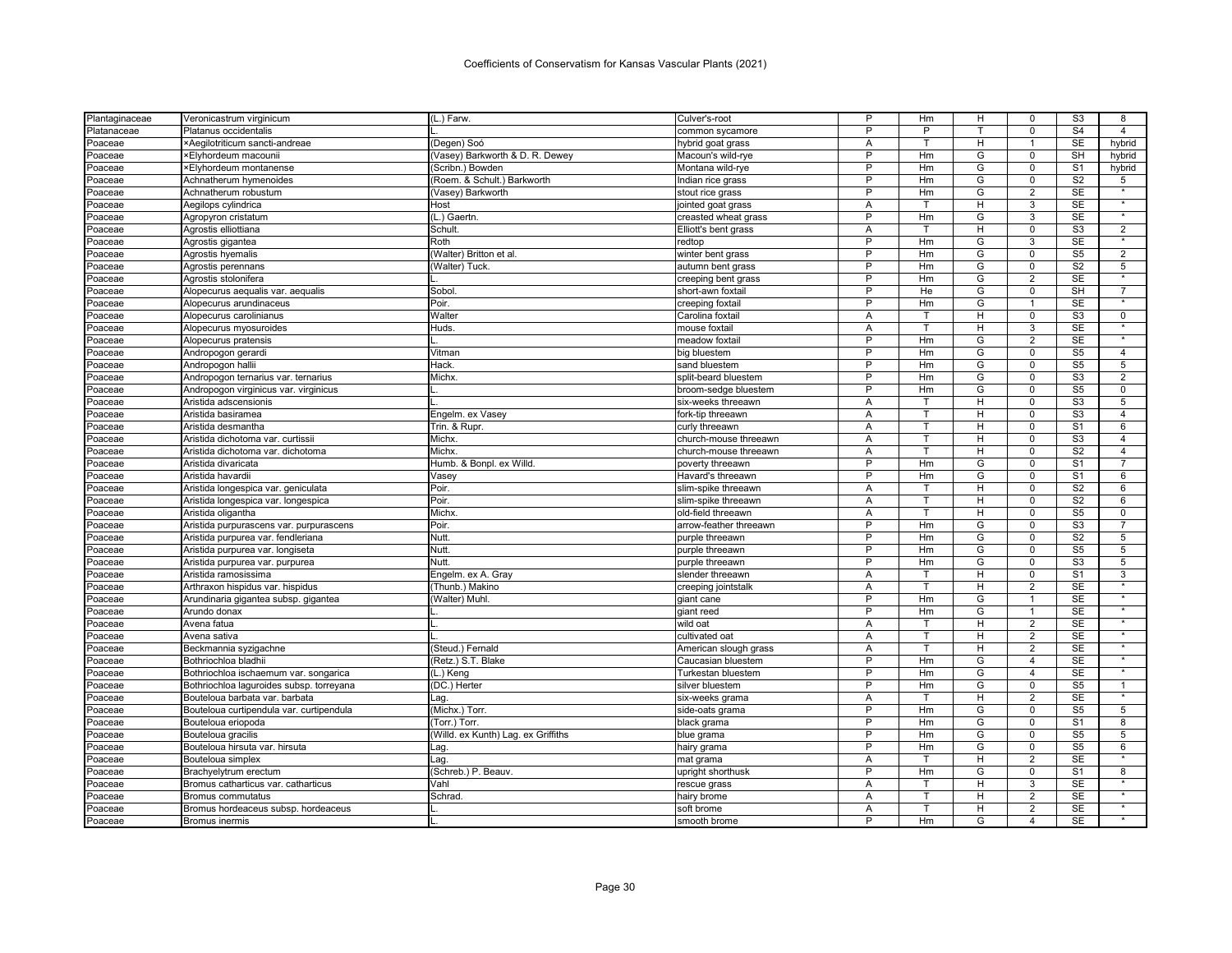| Poaceae | Bromus japonicus                       | Thunb.                          | Japanese brome              | Α  |      | H              | 4              | SE                     |                      |
|---------|----------------------------------------|---------------------------------|-----------------------------|----|------|----------------|----------------|------------------------|----------------------|
| Poaceae | <b>Bromus latiglumis</b>               | (Scribn. ex Shear) Hitchc.      | hairy wood brome            | P  | Hm   | G              | $\mathbf 0$    | S <sub>1</sub>         | 8                    |
| Poaceae | Bromus nottowayanus                    | Fernald                         | Nottoway brome              | P  | Hm   | G              | 0              | S <sub>1</sub>         | 9                    |
| Poaceae | <b>Bromus pubescens</b>                | Muhl. ex Willd.                 | Canadian brome              | P  | Hm   | G              | $\Omega$       | S <sub>3</sub>         | $\overline{4}$       |
| Poaceae | <b>Bromus secalinus</b>                |                                 | rye brome                   | Α  | т    | н              | $\overline{2}$ | <b>SE</b>              |                      |
| Poaceae | <b>Bromus tectorum</b>                 |                                 | downy brome                 | A  |      | н              | $\overline{4}$ | <b>SE</b>              |                      |
| Poaceae | Buchloë dactyloides                    | (Nutt.) Engelm.                 | buffalo grass               | P  | Hm   | G              | 0              | $\overline{\text{S5}}$ | 3                    |
| Poaceae | Calamagrostis canadensis               | (Michx.) P. Beauv.              | Canadian reed grass         | P  | Hm   | G              | 0              | S <sub>1</sub>         | 6                    |
| Poaceae | Calamagrostis stricta                  | (Timm) Koeler                   | northern reed grass         | P  | Hm   | G              | $\Omega$       | S <sub>2</sub>         | 6                    |
| Poaceae | Calamovilfa gigantea                   | (Nutt.) Scribn, & Merr.         | big sand-reed               | P  | Hm   | G              | 0              | S <sub>3</sub>         | 8                    |
| Poaceae | Calamovilfa longifolia var. longifolia | (Hook.) Scribn.                 | prairie sand-reed           | P  | Hm   | G              | 0              | S <sub>2</sub>         | $\overline{7}$       |
| Poaceae | Cenchrus longispinus                   | (Hack.) Fernald                 | field sandbur               | Α  | T    | н              | 0              | S <sub>5</sub>         | 0                    |
| Poaceae | Cenchrus purpurascens                  | Thunb.                          | Chinese fountain grass      | P  | Hm   | G              | 1              | <b>SE</b>              |                      |
| Poaceae | Cenchrus spinifex                      | Cav                             | coast sandbur               | Α  | т    | н              | 0              | S <sub>1</sub>         | $\overline{2}$       |
| Poaceae | Chasmanthium latifolium                | (Michx.) H.O. Yates             | broad-leaf wood-oat         | P  | Hm   | G              | 0              | S <sub>4</sub>         | $\overline{4}$       |
| Poaceae | Chloris verticillata                   | Nutt                            | whorled windmill grass      | P  | Hm   | G              | $\mathbf 0$    | S <sub>5</sub>         | $\mathbf 0$          |
| Poaceae | Chloris virgata                        | Sw.                             | showy windmill grass        | Α  | т    | н              | 0              | S3                     | 0                    |
| Poaceae | Cinna arundinacea                      |                                 | eastern wood-reed           | P  | Hm   | G              | $\Omega$       | S <sub>3</sub>         | $\overline{4}$       |
| Poaceae | Coelorachis cylindrica                 | (Michx.) Nash                   | Carolina joint-tail         | P  | Hm   | G              | $\mathbf 0$    | <b>SH</b>              | $\overline{7}$       |
| Poaceae | Coleataenia rigidula subsp. rigidula   | (Bosc ex Nees) LeBlond          | red-top witch grass         | P  | Hm   | G              | 0              | S <sub>3</sub>         | 6                    |
| Poaceae | Cynodon dactylon var. dactylon         | (L.) Pers.                      | common bermuda grass        | P  | Hm   | G              | 3              | <b>SE</b>              | $\star$              |
| Poaceae | Dactylis glomerata                     |                                 | common orchard grass        | P  | Hm   | G              | 3              | <b>SE</b>              |                      |
| Poaceae | Danthonia spicata                      | (L.) Beauv. ex Roem. & Schult   | poverty oat grass           | Þ  | Hm   | $\overline{G}$ | $\Omega$       | $\overline{S2}$        | 5                    |
| Poaceae | Diarrhena obovata                      | (Gleason) D.M. Brandenburg      | American beakgrain          | P  | Hm   | G              | 0              | S <sub>3</sub>         | 6                    |
| Poaceae | Dichanthelium boscii                   | (Poir.) Gould & C.A. Clark      | Bosc's dichanthelium        | P  | Hm   | G              | O              | S <sub>1</sub>         | 6                    |
| Poaceae | Dichanthelium clandestinum             | (L.) Gould                      | deer-tongue dichanthelium   | P  | Hm   | G              | $\Omega$       | S <sub>3</sub>         | 5                    |
| Poaceae | Dichanthelium commonsianum             | (Ashe) Freckmann                | Common's dichanthelium      | Þ  | Hm   | G              | 0              | S <sub>1</sub>         | 5                    |
| Poaceae | Dichanthelium depauperatum             | (Muhl.) Gould                   | depauperate dichanthelium   | Þ  | Hm   | G              | 0              | S <sub>1</sub>         | $\overline{7}$       |
| Poaceae | Dichanthelium lanuginosum              | (Elliott) Gould                 | hairy dichanthelium         | P  | Hm   | G              | 0              | S <sub>5</sub>         | $\overline{4}$       |
| Poaceae | Dichanthelium latifolium               | (L.) Gould & C.A. Clark         | broad-leaf dichanthelium    | P  | Hm   | G              | 0              | S <sub>2</sub>         | $\overline{7}$       |
| Poaceae | Dichanthelium laxiflorum               | (Lam.) Gould                    | soft-tuft dichanthelium     | P  | Hm   | G              | $\Omega$       | S <sub>1</sub>         | $\overline{7}$       |
| Poaceae | Dichanthelium leibergii                | (Vasey) Freckmann               | Leiberg's dichanthelium     | P  | Hm   | G              | 0              | S <sub>3</sub>         | 10                   |
| Poaceae | Dichanthelium lindheimeri              | (Nash) Gould                    | Lindheimer's dichanthelium  | P  | Hm   | G              | 0              | <b>SH</b>              | 3                    |
| Poaceae | Dichanthelium linearifolium            | (Scribn. ex Nash) Gould         | slim-leaf dichanthelium     | P  | Hm   | G              | 0              | S <sub>2</sub>         | $\overline{7}$       |
| Poaceae | Dichanthelium longiligulatum           | (Nash) Freckmann                | coastal plain dichanthelium | P  | Hm   | G              | O              | S <sub>2</sub>         | $\overline{7}$       |
| Poaceae | Dichanthelium malacophyllum            | (Nash) Gould                    | soft-leaf dichanthelium     | P  | Hm   | G              | 0              | S <sub>3</sub>         | $\overline{4}$       |
| Poaceae | Dichanthelium perlongum                | (Nash) Freckmann                | long-stalk dichanthelium    | P  | Hm   | G              | U              | S <sub>4</sub>         | $\overline{7}$       |
| Poaceae | Dichanthelium praecocius               | (Hitchc. & Chase) Mohlenbr      | stiff-leaf dichanthelium    | P  | Hm   | G              | 0              | S <sub>2</sub>         | 3                    |
| Poaceae | Dichanthelium scoparium                | (Lam.) Gould                    | velvet dichanthelium        | P  | Hm   | G              | 0              | S <sub>2</sub>         | $\overline{7}$       |
| Poaceae | Dichanthelium scribnerianum            | (Nash) Gould                    | Scribner's dichanthelium    | Þ  | Hm   | G              | 0              | S <sub>5</sub>         | $\overline{4}$       |
| Poaceae | Dichanthelium sphaerocarpon            | (Elliott) Gould                 | round-seed dichanthelium    | P  | Hm   | G              | 0              | S <sub>4</sub>         | 5                    |
| Poaceae | Dichanthelium villosissimum            | (Nash) Freckmann                | villose dichanthelium       | Þ  | Hm   | G              | 0              | S <sub>1</sub>         | $\overline{7}$       |
| Poaceae | Digitaria ciliaris var. ciliaris       | (Retz.) Koeler                  | southern crab grass         | A  | T    | H.             | 3              | <b>SE</b>              | $\star$              |
| Poaceae | Digitaria cognata                      | (Schult.) Pilg.                 | fall witch grass            | P  | Hm   | G              | 0              | S <sub>5</sub>         | 3                    |
| Poaceae | Digitaria filiformis var. filiformis   | (L.) Koeler                     | slender finger grass        | Α  | т    | н              | 0              | S <sub>2</sub>         | 2                    |
| Poaceae | Digitaria ischaemum                    | (Schreb.) Muhl.                 | smooth crab grass           | Α  | т    | н              | 3              | <b>SE</b>              |                      |
| Poaceae | Digitaria sanguinalis                  | (L.) Scop                       | hairy crab grass            | A  | T.   | H              | 3              | <b>SE</b>              | $\star$              |
| Poaceae | Dinebra panicea subsp. brachiata       | (Retz.) P.M. Peterson & N. Snow | red sprangletop             | Α  | T    | н              | $\Omega$       | S <sub>2</sub>         | 0                    |
| Poaceae | Dinebra panicea subsp. mucronata       | (Retz.) P.M. Peterson & N. Snow | red sprangletop             | A  | т    | н              | 0              | S <sub>3</sub>         | 0                    |
| Poaceae | Diplachne fusca subsp. fascicularis    | (Lam.) P. Beauv.                | bearded sprangletop         | AP | Hm/T | G              | $\Omega$       | $\overline{\text{S5}}$ | $\mathbf 0$          |
| Poaceae | Diplachne fusca subsp. uninervia       | (Lam.) P. Beauv.                | Mexican sprangletop         | AP | Hm/T | G              | 2              | <b>SE</b>              |                      |
| Poaceae | Disakisperma dubium                    | (Kunth) P.M. Peterson & N. Snow | green sprangletop           | A  | T    | H              | $\overline{2}$ | <b>SE</b>              | $\ddot{\phantom{1}}$ |
| Poaceae | Distichlis spicata                     | (L.) Greene                     | inland salt grass           | P  | Hm   | G              | 0              | S <sub>4</sub>         | $\overline{2}$       |
| Poaceae | Echinochloa colonum                    | (L.) Link                       | ungle-rice                  | A  | т    | H              | $\overline{2}$ | <b>SE</b>              | $\star$              |
| Poaceae | Echinochloa crus-galli                 | (L.) P. Beauv.                  | common barnyard grass       | A  | т    | н              | 3              | <b>SE</b>              |                      |
| Poaceae | Echinochloa crus-pavonis var. macra    | (Kunth) Schult.                 | qulf barnyard grass         | A  | т    | н              | $\Omega$       | S <sub>1</sub>         | 2                    |
| Poaceae | Echinochloa esculenta                  | (A. Braun) H. Scholz            | Japanese millet             | A  | т    | H              | 2              | $\overline{\text{SE}}$ | $\star$              |
| Poaceae | Echinochloa muricata var. microstachya | (P. Beauv.) Fernald             | rough barnyard grass        | A  |      | н              | $\Omega$       | S <sub>5</sub>         | $\mathbf 0$          |
|         |                                        |                                 |                             |    |      |                |                |                        |                      |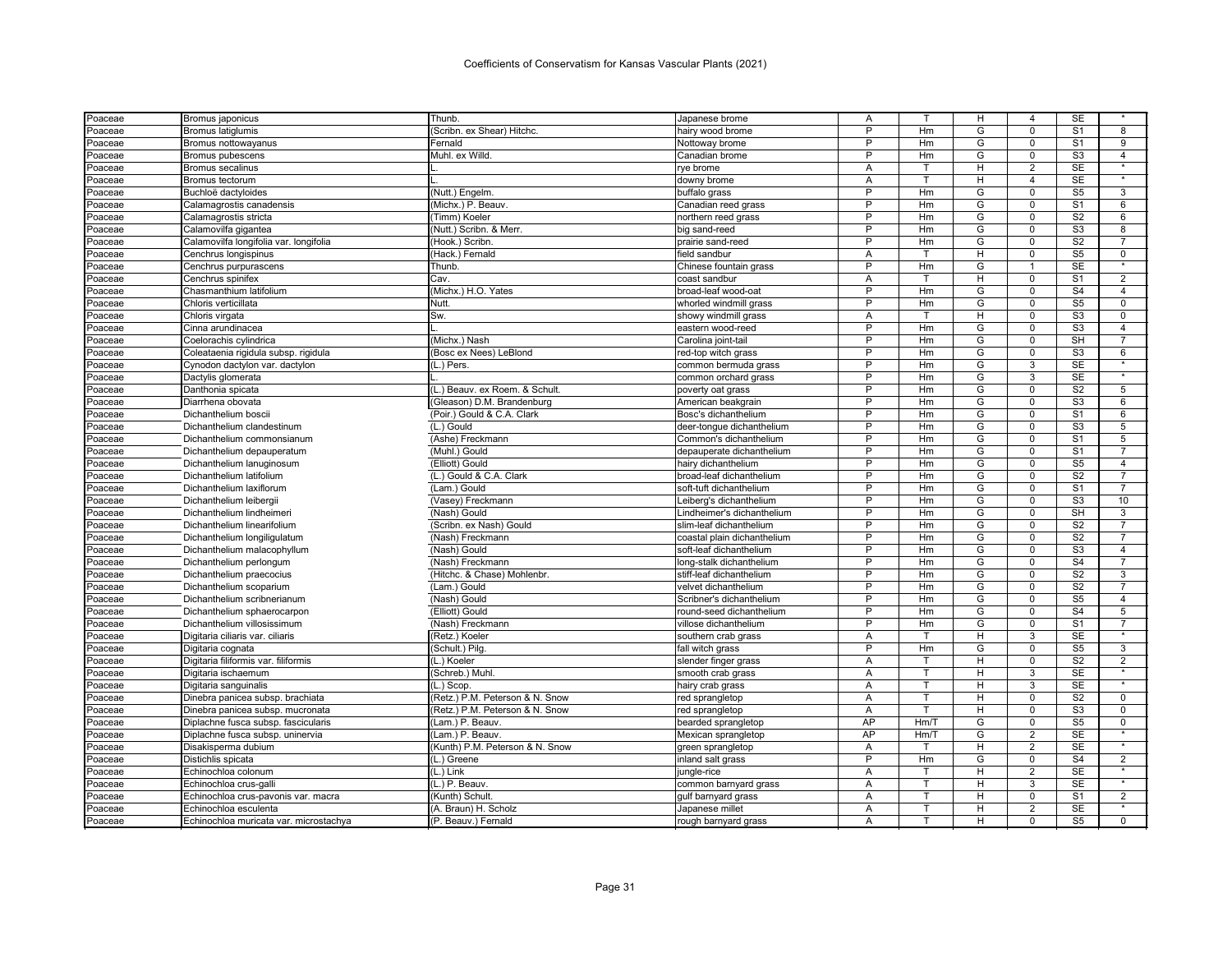| Poaceae | Echinochloa muricata var. muricata      | (P. Beauv.) Fernald         | rough barnyard grass     | Α      |                | н | 0              | S <sub>3</sub>           | 0                 |
|---------|-----------------------------------------|-----------------------------|--------------------------|--------|----------------|---|----------------|--------------------------|-------------------|
| Poaceae | Eleusine indica                         | (L.) Gaertn.                | Indian goose grass       | A      | T              | H | $\overline{2}$ | <b>SE</b>                | $\star$           |
| Poaceae | Elymus ×maltei                          | Bowden                      | Malte's wild-rye         | P      | Hm             | G | 0              | S <sub>2</sub>           | hybrid            |
| Poaceae | Elymus canadensis var. canadensis       |                             | Canadian wild-rye        | P      | Hm             | G | $\Omega$       | S <sub>5</sub>           | 5                 |
| Poaceae | Elymus curvatus                         | Piper                       | short-awn wild-rye       | P      | Hm             | G | $\mathbf 0$    | $\overline{\text{S3}}$   | 3                 |
| Poaceae | Elymus elymoides subsp. brevifolius     | (Raf.) Swezey               | squirrel-tail wild-rye   | P      | Hm             | G | $\Omega$       | S <sub>4</sub>           | 6                 |
| Poaceae | Elymus glabriflorus var. australis      | (Vasey) Scribn. & C.R. Ball | southeastern wild-rye    | P      | Hm             | G | $\Omega$       | S <sub>3</sub>           | 3                 |
| Poaceae | Elymus glabriflorus var. glabriflorus   | (Vasey) Scribn. & C.R. Ball | southeastern wild-rye    | P      | Hm             | G | $\mathbf 0$    | S <sub>3</sub>           | 3                 |
| Poaceae | Elymus hystrix var. bigelovianus        |                             | bottle-brush wild-rye    | Þ      | Hm             | G | 0              | S <sub>2</sub>           | $\overline{7}$    |
| Poaceae | Elymus hystrix var. hystrix             |                             | bottle-brush wild-rye    | P      | Hm             | G | 0              | S <sub>2</sub>           | $\overline{7}$    |
| Poaceae | Elymus macgregorii                      | R.E. Brooks & J.J.N. Campb  | early wild-rye           | P      | Hm             | G | 0              | S <sub>3</sub>           | 5                 |
| Poaceae | Elymus repens                           | (L.) Gould                  | quack grass              | P      | Hm             | G | 3              | <b>SE</b>                | $\star$           |
| Poaceae | Elymus trachycaulus subsp. trachycaulis | (Link) Gould ex Shinners    | slender wild-rye         | P      | Hm             | G | 0              | S <sub>1</sub>           | 5                 |
| Poaceae | Elymus villosus                         | Muhl. ex Willd.             | hairy wild-rye           | P      | Hm             | G | $\Omega$       | S <sub>3</sub>           | 5                 |
| Poaceae | Elymus virginicus var. intermedius      |                             | Virginia wild-rye        | P      | Hm             | G | $\mathbf 0$    | S <sub>1</sub>           | 3                 |
| Poaceae | Elymus virginicus var. jejunus          |                             | Virginia wild-rye        | P      | Hm             | G | 0              | S <sub>5</sub>           | 3                 |
| Poaceae | Elymus virginicus var. virginicus       |                             | Virginia wild-rye        | P      | Hm             | G | 0              | S <sub>5</sub>           | 3                 |
| Poaceae | Eragrostis barrelieri                   | Daveau                      | Mediterranean love grass | Α      | т              | H | $\overline{2}$ | <b>SE</b>                | $\star$           |
| Poaceae | Eragrostis capillaris                   | (L.) Nees                   | lace grass               | A      | T.             | H | $\mathbf 0$    | S <sub>2</sub>           | 6                 |
| Poaceae | Eragrostis cilianensis                  | (All.) Vignolo ex Janch.    | stink grass              | Α      | т              | H | 3              | <b>SE</b>                |                   |
| Poaceae | Eragrostis curtipedicellata             | <b>Buckley</b>              | gummy love grass         | P      | Hm             | G | $\Omega$       | S <sub>2</sub>           | $\overline{3}$    |
| Poaceae | Eragrostis curvula                      | (Schrad.) Nees              | weeping love grass       | P      | Hm             | G | $\overline{2}$ | <b>SE</b>                | $\star$           |
| Poaceae | Eragrostis frankii                      | C.A. Mey. ex Steud.         | sandbar love grass       | A      |                | Н | 0              | S <sub>2</sub>           | 6                 |
| Poaceae | Eragrostis hypnoides                    | (Lam.) Britton et al        | teal love grass          | Α      | $\mathsf{T}$   | н | $\mathbf 0$    | S <sub>3</sub>           | 3                 |
|         | Eragrostis intermedia                   | Hitchc.                     | plains love grass        | P      | Hm             | G | 0              | S <sub>2</sub>           | 5                 |
| Poaceae | Eragrostis minor                        | Host                        | little love grass        | A      | $\mathbf \tau$ | H | 2              | <b>SE</b>                | $\star$           |
| Poaceae |                                         | (Michx.) Nees               |                          | A      | T              | H | 0              | S <sub>5</sub>           | $\mathbf 0$       |
| Poaceae | Eragrostis pectinacea var. pectinacea   |                             | Carolina love grass      | A      | T              | н | $\Omega$       | S <sub>3</sub>           | $\overline{2}$    |
| Poaceae | Eragrostis pilosa                       | (L.) P. Beauv.              | Indian love grass        |        | т              |   |                |                          |                   |
| Poaceae | Eragrostis reptans                      | (Michx.) Nees               | creeping love grass      | Α<br>P |                | H | 0              | S <sub>3</sub>           | 6                 |
| Poaceae | Eragrostis secundiflora subsp. oxylepis | J. Presl                    | red love grass           | P      | Hm             | G | 0              | S <sub>3</sub>           |                   |
| Poaceae | Eragrostis sessilispica                 | <b>Buckley</b>              | tumble love grass        | P      | Hm             | G | 0              | S <sub>1</sub>           | 6                 |
| Poaceae | Eragrostis spectabilis                  | (Pursh) Steud.              | purple love grass        | Þ      | Hm             | G | $\mathbf 0$    | S <sub>5</sub>           | 3                 |
| Poaceae | Eragrostis trichodes                    | (Nutt.) A.W. Wood           | sand love grass          |        | Hm             | G | $\mathbf 0$    | S <sub>5</sub>           | $\overline{4}$    |
| Poaceae | Eriochloa acuminata var. acuminata      | (J. Presl) Kunth            | southwestern cup grass   | A      | т              | н | $\mathbf{1}$   | <b>SE</b>                |                   |
| Poaceae | Eriochloa contracta                     | Hitchc.                     | prairie cup grass        | Α      |                | н | 0              | S <sub>5</sub>           | $\mathbf 0$       |
| Poaceae | Eriochloa sericea                       | (Scheele) Munro ex Vasey    | Texas cup grass          | P      | Hm             | G | 0              | S <sub>1</sub>           | 2                 |
| Poaceae | Eriochloa villosa                       | (Thunb.) Kunth              | woolly cup grass         | Α      |                | H | 3              | <b>SE</b>                |                   |
| Poaceae | Erioneuron pilosum var. pilosum         | (Buckley) Nash              | hairy tridens            | P      | Hm             | G | $\Omega$       | S <sub>3</sub>           | 8                 |
| Poaceae | Festuca paradoxa                        | Desv.                       | cluster fescue           | P      | Hm             | G | 0              | S <sub>2</sub>           | $\overline{7}$    |
| Poaceae | Festuca rubra                           |                             | red fescue               | Þ      | Hm             | G | 1              | <b>SE</b>                |                   |
| Poaceae | Festuca subverticillata                 | (Pers.) E.B. Alexeev        | nodding fescue           | P      | Hm             | G | 0              | $\overline{\mathsf{S}4}$ | $\overline{4}$    |
| Poaceae | Festuca versuta                         | Beal                        | Texas fescue             | P      | Hm             | G | $\Omega$       | S <sub>1</sub>           | 9                 |
| Poaceae | Glyceria striata                        | (Lam.) Hitchc               | fowl manna grass         | P      | He             | G | $\mathbf 0$    | S <sub>4</sub>           | 5                 |
| Poaceae | Gymnopogon ambiguus                     | (Michx.) Britton et al.     | bearded skeleton grass   | P      | Hm             | G | 0              | S <sub>2</sub>           | 8                 |
| Poaceae | Hesperostipa comata subsp. comata       | Trin. & Rupr.) Barkworth    | needle-and-thread        | P      | Hm             | G | $\Omega$       | S <sub>3</sub>           | $\overline{7}$    |
| Poaceae | Hesperostipa spartea                    | (Trin.) Barkworth           | porcupine grass          | P      | Hm             | G | $\mathbf 0$    | S <sub>4</sub>           | 8                 |
| Poaceae | Hilaria jamesii                         | (Torr.) Benth.              | James' galleta           | P      | Hm             | G | 0              | S <sub>1</sub>           | $\overline{7}$    |
| Poaceae | <b>Holcus lanatus</b>                   |                             | common velvet grass      | P      | Hm             | G | $\mathbf{1}$   | <b>SE</b>                | $\star$           |
| Poaceae | Hordeum jubatum subsp. intermedium      |                             | intermediate barley      | P      | Hm             | G | 0              | S <sub>4</sub>           |                   |
| Poaceae | Hordeum jubatum subsp. jubatum          |                             | fox-tail barley          | Þ      | Hm             | G | $\mathbf 0$    | S <sub>5</sub>           | $\overline{1}$    |
| Poaceae | Hordeum pusillum                        | <b>Nutt</b>                 | little barley            | A      | т              | H | 0              | S <sub>5</sub>           | $\mathbf 0$       |
| Poaceae | Hordeum vulgare                         |                             | six-row barley           | Α      | T              | Н |                | SE                       | $\overline{\ast}$ |
| Poaceae | Koeleria macrantha                      | (Ledeb.) Schult.            | prairie June grass       | P      | Hm             | G | 0              | S <sub>4</sub>           | 6                 |
| Poaceae | Leersia lenticularis                    | Michx.                      | catch-fly cut grass      | P      | He             | G | 0              | S <sub>1</sub>           |                   |
| Poaceae | Leersia oryzoides                       | (L.) Sw.                    | rice cut grass           | P      | He             | G | 0              | S <sub>5</sub>           | $\overline{4}$    |
| Poaceae | Leersia virginica                       | Willd.                      | white grass              | P      | He             | G | $\mathbf 0$    | S <sub>5</sub>           | 3                 |
| Poaceae | Leucopoa kingii                         | (S. Watson) W.A. Weber      | King's spike-fescue      | P      | Hm             | G | 1              | <b>SE</b>                | $\star$           |
| Poaceae | Lolium multiflorum                      | Lam.                        | Italian rye grass        | P      | Hm             | G | $\overline{2}$ | <b>SE</b>                |                   |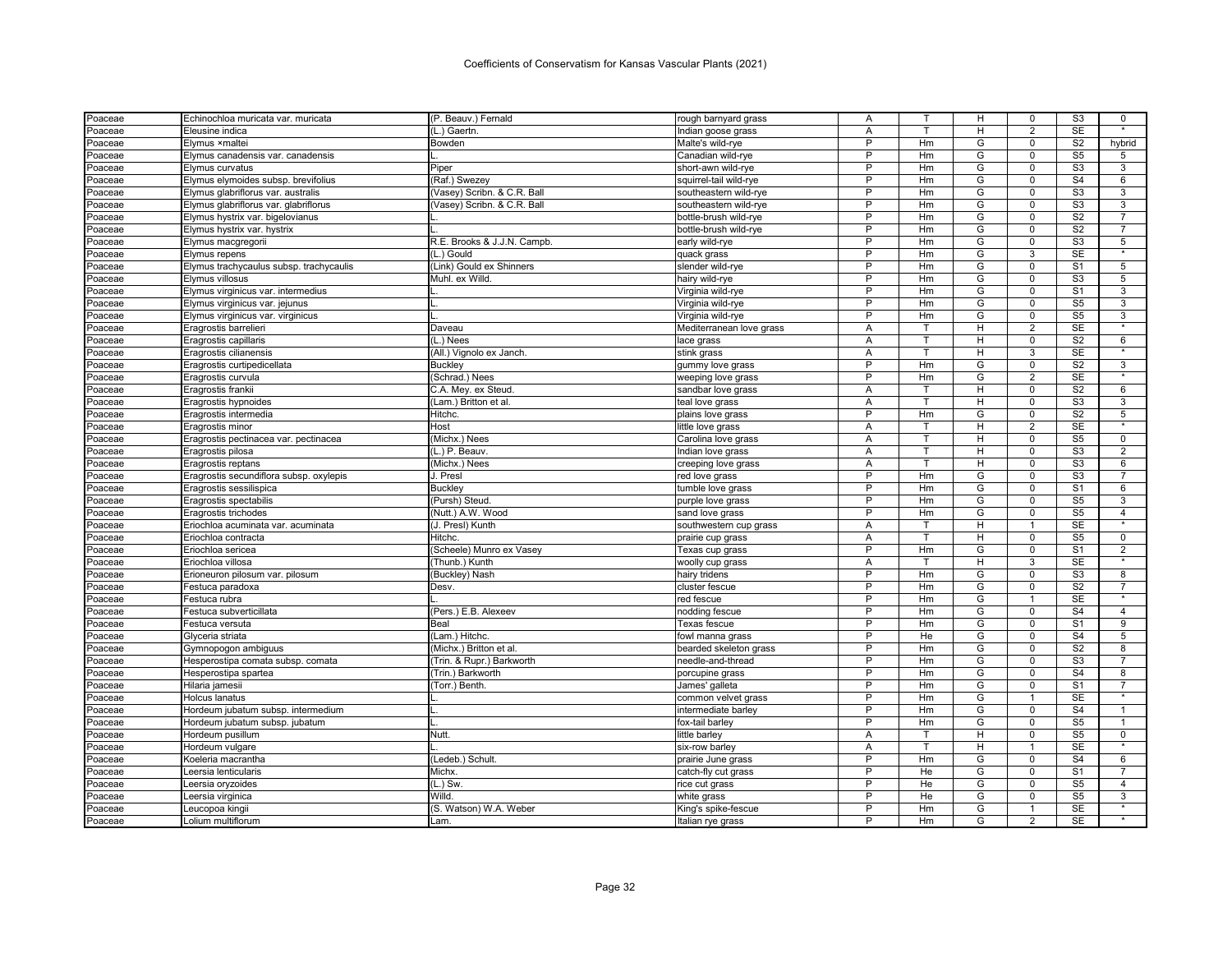| Poaceae             | Lolium perenne                               |                                | perennial rye grass        | P              | Hm      | G              | 2              | SE                     |                   |
|---------------------|----------------------------------------------|--------------------------------|----------------------------|----------------|---------|----------------|----------------|------------------------|-------------------|
| Poaceae             | Lolium temulentum                            |                                | bearded rye grass          | A              | T       | H              | $\overline{2}$ | <b>SE</b>              | $\overline{\ast}$ |
| Poaceae             | Lycurus setosus                              | (Nutt.) C. Reeder              | bristly wolf's-tail        | $\overline{P}$ | Hm      | G              | $\mathbf{1}$   | <b>SE</b>              | $\star$           |
| Poaceae             | Melica nitens                                | (Scribn.) Nutt. ex Piper       | three-flower melic grass   | P              | Hm      | G              | $\Omega$       | S <sub>2</sub>         | $\overline{7}$    |
| Poaceae             | Muhlenbergia arenicola                       | Buckley                        | sand muhly                 | P              | Hm      | G              | $\mathbf 0$    | S <sub>1</sub>         | 8                 |
| Poaceae             | Muhlenbergia asperifolia                     | (Nees & Meyen ex Trin.) Parodi | alkali muhly               | P              | Hm      | G              | $\mathbf 0$    | S <sub>3</sub>         | $\overline{4}$    |
| Poaceae             | Muhlenbergia bushii                          | R.W. Pohl                      | Bush's muhly               | P              | Hm      | G              | $\mathbf 0$    | $\overline{S4}$        | $\overline{4}$    |
| Poaceae             | Muhlenbergia capillaris                      | (Lam.) Trin.                   | hairy muhly                | P              | Hm      | G              | $\mathbf 0$    | S <sub>2</sub>         | $\overline{7}$    |
| Poaceae             | Muhlenbergia cuspidata                       | (Torr.) Rydb.                  | plains muhly               | P              | Hm      | G              | $\Omega$       | S <sub>3</sub>         | $\overline{5}$    |
| Poaceae             | Muhlenbergia frondosa                        | (Poir.) Fernald                | wire-stem muhly            | P              | Hm      | G              | $\mathbf 0$    | S <sub>4</sub>         | 3                 |
| Poaceae             | Muhlenbergia mexicana var. filiformis        | $(L.)$ Trin.                   | Mexican wire-stem muhly    | P              | Hm      | G              | $\mathbf 0$    | <b>SH</b>              | 8                 |
| Poaceae             | Muhlenbergia mexicana var. mexicana          | $(L.)$ Trin.                   | Mexican wire-stem muhly    | P              | Hm      | G              | $\mathbf 0$    | S <sub>2</sub>         | $\overline{4}$    |
| Poaceae             | Muhlenbergia racemosa                        | (Michx.) Britton et al         | marsh muhly                | P              | Hm      | G              | $\mathbf 0$    | S <sub>4</sub>         | $\overline{4}$    |
| Poaceae             | Muhlenbergia schreberi                       | J.F. Gmel.                     | nimblewill                 | P              | Hm      | G              | $\Omega$       | S <sub>4</sub>         | $\Omega$          |
| Poaceae             | Muhlenbergia sobolifera                      | (Muhl. ex Willd.) Trin         | rock muhly                 | P              | Hm      | G              | $\mathbf 0$    | S <sub>3</sub>         | 5                 |
| Poaceae             | Muhlenbergia sylvatica                       | (Torr.) Torr                   | forest muhly               | P              | Hm      | G              | $\Omega$       | S <sub>3</sub>         | 6                 |
| Poaceae             | Munroa squarrosa                             | (Nutt.) Torr.                  | false buffalo grass        | A              | т       | H              | $\Omega$       | S <sub>4</sub>         | 3                 |
|                     | Nassella viridula                            | (Trin.) Barkworth              | green needle grass         | $\sf P$        | Hm      | G              | $\mathsf 0$    | S <sub>2</sub>         | $\overline{4}$    |
| Poaceae             |                                              | Michx.                         |                            | P              | Hm      | G              | $\Omega$       | S <sub>3</sub>         | $\overline{4}$    |
| Poaceae             | Panicum anceps                               |                                | beaked panicum             |                | т       | H              |                | S <sub>5</sub>         | $\mathbf 0$       |
| Poaceae             | Panicum capillare subsp. capillare           |                                | common witch grass         | A              | т       |                | $\mathbf 0$    |                        |                   |
| Poaceae             | Panicum capillare subsp. hillmanii           |                                | Hillman's panicum          | Α              |         | H              | $\Omega$       | S <sub>5</sub>         | $\Omega$          |
| Poaceae             | Panicum dichotomiflorum var. dichotomiflorum | Michx.                         | fall panicum               | Α              | T.      | H              | $\mathbf 0$    | S <sub>5</sub>         | 0                 |
| Poaceae             | Panicum flexile                              | (Gatt.) Scribn                 | wiry witch grass           | Α              | T       | H              | $\mathbf 0$    | S3                     | 5<br>$\star$      |
| Poaceae             | Panicum miliaceum subsp. miliaceum           |                                | broom-corn millet          | A              | T       | H              | 1              | <b>SE</b>              |                   |
| Poaceae             | Panicum miliaceum subsp. ruderale            |                                | broom-corn millet          | Α              | T       | н              | $\mathbf{1}$   | <b>SE</b>              |                   |
| Poaceae             | Panicum obtusum                              | Kunth                          | vine-mesquite              | P              | Hm      | G              | $\mathbf 0$    | S3                     | $\overline{2}$    |
| Poaceae             | Panicum philadelphicum subsp. gattingeri     | Bernh. ex Trin.                | Gattinger's witch grass    | Α              | T       | н              | $\mathbf 0$    | S <sub>1</sub>         | 4                 |
| Poaceae             | Panicum philadelphicum subsp. philadelphicum | Bernh. ex Trin.                | Philadelphia witch grass   | Α              | T       | H              | $\mathbf 0$    | S <sub>2</sub>         | $\overline{4}$    |
| Poaceae             | Panicum virgatum                             |                                | switch grass               | P              | Hm      | G              | $\Omega$       | S <sub>5</sub>         | $\overline{4}$    |
| Poaceae             | Pascopyrum smithii                           | (Rydb.) Á. Löve                | western wheat grass        | P              | Hm      | G              | $\mathbf 0$    | S <sub>5</sub>         | 2                 |
| Poaceae             | Paspalum dissectum                           | (L.) L.                        | mud-bank paspalum          | P              | He      | $\overline{G}$ | $\Omega$       | $\overline{S1}$        | $\overline{7}$    |
| Poaceae             | Paspalum distichum                           |                                | oint paspalum              | $\overline{P}$ | He      | G              | $\mathbf 0$    | $\overline{s_1}$       | $\overline{7}$    |
| Poaceae             | Paspalum floridanum                          | Michx.                         | Florida paspalum           | P              | Hm      | G              | $\Omega$       | S <sub>3</sub>         | $\overline{4}$    |
| Poaceae             | Paspalum laeve var. circulare                | Michx.                         | field paspalum             | P              | Hm      | G              | $\mathbf 0$    | S <sub>3</sub>         | $\overline{2}$    |
| Poaceae             | Paspalum laeve var. laeve                    | Michx.                         | field paspalum             | P              | Hm      | G              | $\mathbf 0$    | S <sub>1</sub>         | $\overline{2}$    |
| Poaceae             | Paspalum laeve var. pilosum                  | Michx.                         | field paspalum             | P              | Hm      | G              | $\mathbf 0$    | S <sub>1</sub>         | $\overline{2}$    |
| Poaceae             | Paspalum pubiflorum var. glabrum             | Rupr. ex E. Fourn.             | hairy-seed paspalum        | P              | Hm      | G              | $\mathbf 0$    | S <sub>4</sub>         | $\overline{4}$    |
| Poaceae             | Paspalum repens                              | Bergius                        | water paspalum             | Α              | т       | H              | $\Omega$       | S <sub>2</sub>         | 5                 |
| Poaceae             | Paspalum setaceum var. muhlenbergi           | Michx.                         | thin paspalum              | P              | Hm      | G              | $\mathbf 0$    | S <sub>3</sub>         | 2                 |
| Poaceae             | Paspalum setaceum var. stramineum            | Michx.                         | thin paspalum              | P              | Hm      | G              | $\Omega$       | S <sub>5</sub>         | $\overline{2}$    |
| Poaceae             | Paspalum urvillei                            | Steud                          | Vasey's paspalum           | P              | Hm      | G              | $\overline{2}$ | <b>SE</b>              | $\star$           |
| Poaceae             | Phalaris arundinacea                         |                                | reed canary grass          | P              | He/Hm   | G              | $\mathbf 0$    | S <sub>4</sub>         | $\mathbf 0$       |
| Poaceae             | Phalaris canariensis                         |                                | common canary grass        | A              | т       | H              | 3              | <b>SE</b>              | $\star$           |
| Poaceae             | Phalaris caroliniana                         | Walter                         | Carolina canary grass      | A              | T       | H              | $\mathbf 0$    | S <sub>2</sub>         | $\mathbf{1}$      |
| Poaceae             | Phleum pratense subsp. pratense              |                                | common timothy             | P              | Hm      | G              | 3              | <b>SE</b>              | $\star$           |
| Poaceae             | Phragmites australis subsp. americanus       | (Cav.) Trin. ex Steud          | common reed                | P              | He      | G              | $\mathbf 0$    | S <sub>3</sub>         | $\overline{2}$    |
| Poaceae             | Phragmites australis subsp. australis        | (Cav.) Trin. ex Steud          | European common reed       | P              | He      | G              | 3              | <b>SE</b>              |                   |
| Poaceae             | Poa annua                                    |                                | annual blue grass          | A              | T       | H              | 3              | <b>SE</b>              | $\star$           |
| Poaceae             | Poa arachnifera                              | Torr.                          | Texas blue grass           | P              | Hm      | G              | $\mathbf 0$    | S <sub>2</sub>         | 5                 |
| Poaceae             | Poa arida                                    | Vasey                          | plains blue grass          | P              | Hm      | G              | $\mathbf 0$    | S <sub>3</sub>         | 5                 |
| Poaceae             | Poa bulbosa subsp. bulbosa                   |                                | bulbous blue grass         | P              | Hm      | G              | $\mathbf 0$    | <b>SE</b>              |                   |
|                     |                                              |                                |                            | P              |         |                | $\overline{2}$ | SE                     | $\star$           |
| Poaceae             | Poa bulbosa subsp. vivipara                  |                                | bulbous blue grass         |                | Hm<br>T | G              |                |                        |                   |
| Poaceae             | Poa chapmaniana                              | Scribn                         | Chapman's blue grass       | A<br>P         |         | H              | $\mathbf 0$    | S <sub>2</sub>         | $\overline{4}$    |
| Poaceae             | Poa compressa                                |                                | Canadian blue grass        | P              | Hm      | G              | 3              | SE                     | $\star$           |
| <sup>2</sup> oaceae | Poa pratensis                                |                                | Kentucky blue grass        |                | Hm      | G              | 3              | <b>SE</b>              |                   |
| Poaceae             | Poa sylvestris                               | A. Gray                        | woodland blue grass        | P              | Hm      | G              | $\mathbf 0$    | $\overline{\text{S3}}$ | $\overline{4}$    |
| Poaceae             | Poa trivialis                                |                                | rough blue grass           | P              | C/Hm    | G              | $\overline{2}$ | <b>SE</b>              |                   |
| Poaceae             | Polypogon monspeliensis                      | (L.) Desf.                     | annual rabbit's-foot grass | A              |         | H              | 3              | <b>SE</b>              |                   |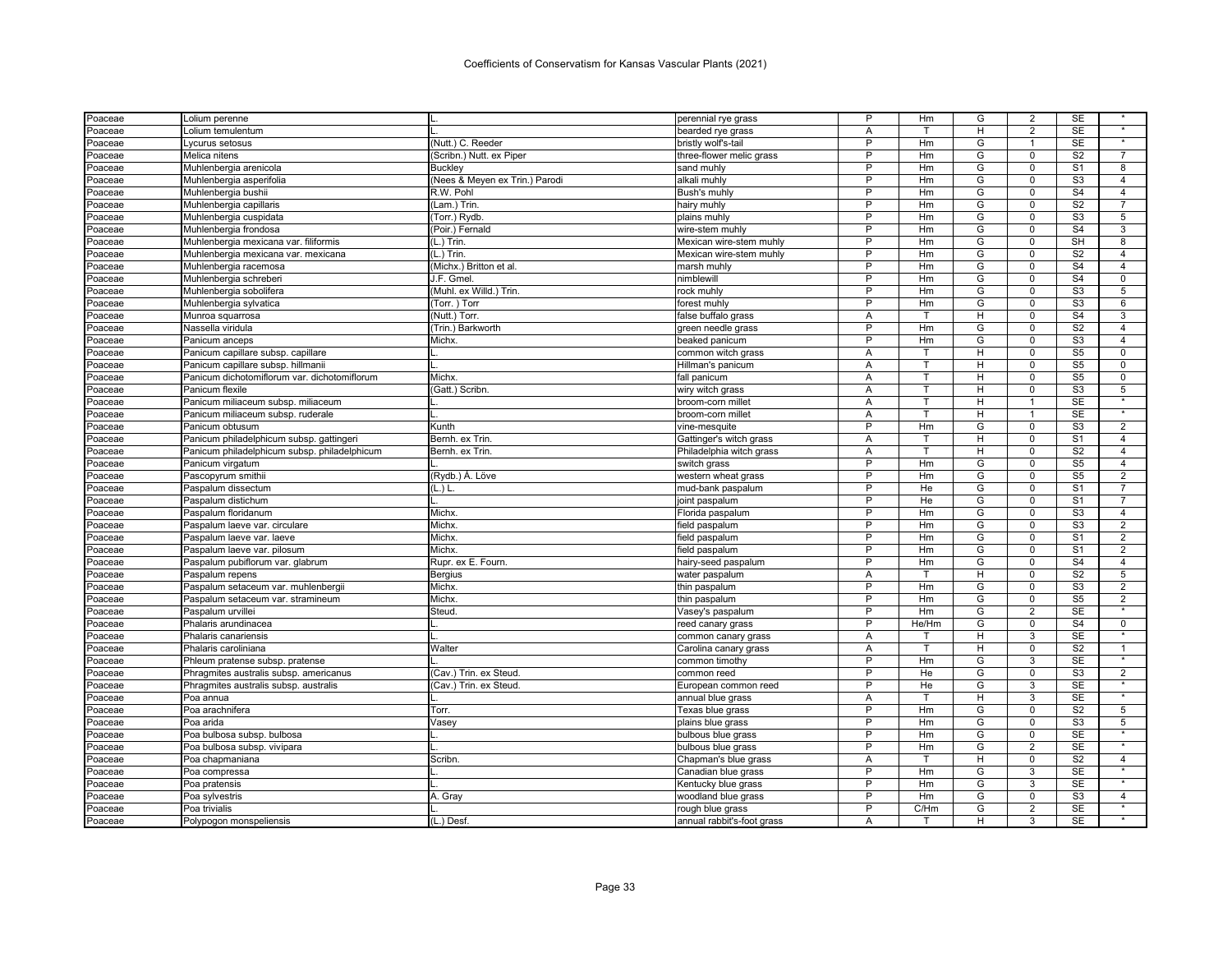| Poaceae             | Puccinellia nuttalliana                  | (Schult.) Hitchc.                 | Nuttall's alkali grass               | P              | Hm           | G | 0              | SH                     |                   |
|---------------------|------------------------------------------|-----------------------------------|--------------------------------------|----------------|--------------|---|----------------|------------------------|-------------------|
| Poaceae             | Redfieldia flexuosa                      | (Thurb. ex A. Gray) Vasey         | blowout grass                        | P              | Hm           | G | $\mathbf 0$    | S <sub>2</sub>         | 8                 |
| Poaceae             | Schedonnardus paniculatus                | (Nutt.) Trel.                     | tumble grass                         | P              | Hm           | G | $\mathsf 0$    | S <sub>5</sub>         | 3                 |
| Poaceae             | Schedonorus arundinaceus                 | (Schreb.) Dumort                  | tall mountain-fescue                 | P              | C/Hm         | G | 3              | <b>SE</b>              | $\star$           |
| Poaceae             | Schedonorus pratensis                    | (Huds.) P. Beauv.                 | meadow mountain-fescue               | P              | C/Hm         | G | 3              | <b>SE</b>              |                   |
| Poaceae             | Schizachyrium scoparium subsp. scoparium | (Michx.) Nash                     | little bluestem                      | P              | Hm           | G | $\mathbf 0$    | S <sub>5</sub>         | 5                 |
| Poaceae             | Sclerochloa dura                         | (L.) P. Beauv.                    | hard grass                           | A              | т            | H | 3              | <b>SE</b>              | $\star$           |
| Poaceae             | Secale cereale                           |                                   | rye                                  | Α              | т            | H |                | <b>SE</b>              |                   |
| Poaceae             | Setaria faberi                           | R.A.W. Herm                       | Chinese bristle grass                | Α              | T.           | н | 2              | <b>SE</b>              | $\star$           |
| Poaceae             | Setaria italica                          | (L.) P. Beauv.                    | foxtail bristle grass                | Α              | т            | H | $\overline{2}$ | <b>SE</b>              |                   |
| Poaceae             | Setaria parviflora                       | (Poir.) Kerguélen                 | knot-root bristle grass              | P              | Hm           | G | $\Omega$       | S <sub>5</sub>         | 3                 |
| Poaceae             | Setaria pumila                           | (Poir.) Roem. & Schult.           | yellow bristle grass                 | A              | T.           | H | 3              | <b>SE</b>              | $\star$           |
| Poaceae             | Setaria verticillata                     | (L.) P. Beauv.                    | hooked bristle grass                 | A              | T            | H | $\overline{2}$ | <b>SE</b>              | $\overline{\ast}$ |
| Poaceae             | Setaria viridis var. viridis             | (L.) P. Beauv.                    | green bristle grass                  | Α              | т            | н | 3              | <b>SE</b>              | $\star$           |
| Poaceae             | Sorghastrum nutans                       | (L.) Nash                         | yellow Indian grass                  | P              | Hm           | G | $\Omega$       | S <sub>5</sub>         | 5                 |
| Poaceae             | Sorghum bicolor subsp. bicolor           | (L.) Moench                       | grain sorghum                        | A              | $\mathsf{T}$ | H | $\overline{1}$ | <b>SE</b>              | $\star$           |
| Poaceae             | Sorghum halepense                        | (L.) Pers.                        | Johnson grass                        | P              | Hm           | G | 3              | <b>SE</b>              |                   |
| <sup>2</sup> oaceae | Sphenopholis intermedia                  | (Rydb.) Rydb                      | slender wedgescale                   | AP             | Hm/T         | G | $\Omega$       | S3                     | 6                 |
|                     | Sphenopholis obtusata                    | (Michx.) Scribn                   |                                      | AP             | Hm/T         | G | $\mathbf 0$    | S <sub>4</sub>         | $\overline{4}$    |
| Poaceae             |                                          |                                   | prairie wedgescale<br>alkali sacaton | P              | Hm           | G | $\Omega$       | S <sub>3</sub>         | 3                 |
| Poaceae             | Sporobolus airoides                      | (Torr.) Torr.                     |                                      | P              | Hm           |   | $\Omega$       | S <sub>3</sub>         |                   |
| Poaceae             | Sporobolus clandestinus                  | (Biehler) Hitchc.                 | southeastern dropseed                | P              |              | G |                |                        | 6<br>3            |
| Poaceae             | Sporobolus compositus var. compositus    | (Poir.) Merr                      | ough dropseed                        | P              | Hm           | G | $\mathbf 0$    | S <sub>5</sub>         |                   |
| Poaceae             | Sporobolus compositus var. drummondii    | (Poir.) Merr                      | meadow dropseed                      |                | Hm           | G | $\Omega$       | S <sub>5</sub>         | 3                 |
| Poaceae             | Sporobolus compositus var. macer         | (Poir.) Merr                      | Mississippi dropseed                 | $\overline{P}$ | Hm           | G | $\mathbf 0$    | S <sub>2</sub>         | 3                 |
| Poaceae             | Sporobolus cryptandrus                   | (Torr.) A. Gray                   | sand dropseed                        | P              | Hm           | G | $\Omega$       | S <sub>5</sub>         | $\Omega$          |
| Poaceae             | Sporobolus giganteus                     | Nash                              | giant dropseed                       | P              | Hm           | G | $\mathbf 0$    | S <sub>1</sub>         | 8                 |
| Poaceae             | Sporobolus heterolepis                   | (A. Gray) A. Gray                 | prairie dropseed                     | P              | Hm           | G | $\mathbf 0$    | S <sub>3</sub>         | 8                 |
| Poaceae             | Sporobolus hookerianus                   | P.M. Peterson & Saarela           | alkali cord grass                    | P              | He           | G | $\Omega$       | S <sub>1</sub>         | $\overline{7}$    |
| Poaceae             | Sporobolus michauxianus                  | (Hitchc.) P.M. Peterson & Saarela | prairie cord grass                   | P              | He           | G | $\mathbf 0$    | S <sub>5</sub>         | 4                 |
| Poaceae             | Sporobolus neglectus                     | Nash                              | puff-sheath dropseed                 | A              | T            | H | $\Omega$       | S <sub>5</sub>         | 1                 |
| Poaceae             | Sporobolus ozarkanus                     | Fernald                           | Ozark dropseed                       | A              | T            | H | $\mathbf 0$    | $\overline{\text{S3}}$ | $\mathbf{1}$      |
| Poaceae             | Sporobolus pyramidatus                   | (Lam.) Hitchc.                    | whorled dropseed                     | P              | Hm           | G | $\Omega$       | S3                     | $\overline{4}$    |
| Poaceae             | Sporobolus texanus                       | Vasey                             | Texas dropseed                       | P              | Hm           | G | $\mathbf 0$    | S <sub>1</sub>         | 8                 |
| Poaceae             | Sporobolus vaginiflorus                  | (Torr. ex A. Gray) A.W. Wood      | poverty dropseed                     | A              |              | Н | 0              | S <sub>5</sub>         | 0                 |
| Poaceae             | Steinchisma hians                        | (Elliott) Nash                    | gaping grass                         | P              | Hm           | G | $\overline{1}$ | SE                     | $\star$           |
| Poaceae             | Themeda quadrivalvis                     | (L.) Kuntze                       | four-valve kangaroo grass            | Α              | т            | H | $\mathbf{1}$   | SE                     |                   |
| Poaceae             | Thinopyrum intermedium                   | (Host) Barkworth & D.R. Dewey     | intermediate sand-wheat              | P              | Hm           | G | $\overline{2}$ | SE                     | $\overline{\ast}$ |
| Poaceae             | Thinopyrum ponticum subsp. ponticum      | (Podp.) Z.W. Liu & R.R.-C. Wang   | tall sand-wheat                      | P              | Hm           | G | 2              | <b>SE</b>              | $\star$           |
| Poaceae             | Tridens ×oklahomensis                    | (Feath.) Feath.                   | Oklahoma tridens                     | P              | Hm           | G | $\Omega$       | S <sub>1</sub>         | hybrid            |
| Poaceae             | Tridens albescens                        | (Vasey) Wooton & Standl.          | white tridens                        | P              | Hm           | G | $\mathbf 0$    | S <sub>1</sub>         | 5                 |
| Poaceae             | Tridens flavus var. chapmanii            | (L.) Hitchc.                      | purpletop                            | P              | Hm           | G | $\mathbf 0$    | S <sub>1</sub>         | -1                |
| Poaceae             | Tridens flavus var. flavus               | (L.) Hitchc.                      | purpletop                            | P              | Hm           | G | $\Omega$       | S <sub>5</sub>         | $\mathbf{1}$      |
| Poaceae             | Tridens muticus var. elongatus           | (Torr.) Nash                      | slim tridens                         | P              | Hm           | G | $\mathbf 0$    | S <sub>3</sub>         | 3                 |
| Poaceae             | <b>Tridens strictus</b>                  | (Nutt.) Nash                      | long-spike tridens                   | P              | Hm           | G | 0              | S <sub>3</sub>         | 6                 |
| Poaceae             | Tripidium ravennae                       | (L.) H. Scholz                    | Ravenna grass                        | P              | Hm           | G | 3              | <b>SE</b>              | $\star$           |
| Poaceae             | Triplasis purpurea var. purpurea         | (Walter) Chapm.                   | purple sand grass                    | A              |              | н | 0              | S <sub>4</sub>         | $\overline{7}$    |
| Poaceae             | Tripsacum dactyloides var. dactyloides   | (L.) L                            | eastern gamma grass                  | P              | Hm           | G | $\mathbf 0$    | S <sub>5</sub>         | 3                 |
| Poaceae             | Triticum aestivum                        |                                   | bread wheat                          | Α              | т            | н | $\mathbf{1}$   | <b>SE</b>              |                   |
| Poaceae             | Urochloa texana                          | (Buckley) R.D. Webster            | Texas signal grass                   | A              | T            | H | 1              | <b>SE</b>              |                   |
| Poaceae             | Vulpia myuros                            | (L.) C.C. Gmel                    | rat-tail annual-fescue               | Α              | T            | H | 2              | <b>SE</b>              |                   |
| Poaceae             | Vulpia octoflora var. glauca             | (Walter) Rydb.                    | six-weeks fescue                     | A              |              | H | 0              | S <sub>5</sub>         | 1                 |
|                     | Vulpia octoflora var. hirtella           | (Walter) Rydb.                    | six-weeks fescue                     | A              | T            | H | $\mathbf 0$    | S <sub>1</sub>         | $\mathbf{1}$      |
| Poaceae             | Vulpia octoflora var. octoflora          |                                   | six-weeks fescue                     | Α              | T            | H | $\mathbf 0$    | S <sub>3</sub>         | 5                 |
| Poaceae             |                                          | (Walter) Rydb.                    |                                      | A              | T            | H | $\overline{1}$ | <b>SE</b>              | $\star$           |
| Poaceae             | Zea mays subsp. mays                     |                                   | Indian corn                          | P              | Hm           | G | 2              |                        |                   |
| Poaceae             | Zoysia japonica                          | Steud.                            | Japanese lawn grass                  | <b>BP</b>      |              |   | $\Omega$       | <b>SE</b>              |                   |
| Polemoniaceae       | Aliciella pinnatifida                    | (Nutt. ex A. Gray) J.M. Porter    | sticky gilia                         |                | Hm/T         | H |                | <b>SH</b>              | $\overline{4}$    |
| Polemoniaceae       | Gilia rigidula subsp. acerosa            | (A. Gray) Wherry                  | stiff gilia                          | P              | Hm           | н | $\Omega$       | S <sub>3</sub>         | 6                 |
| Polemoniaceae       | Ipomopsis laxiflora                      | (J.M. Coult.) V.E. Grant          | nodding ipomopsis                    | AB             |              | H | $\Omega$       | S <sub>1</sub>         |                   |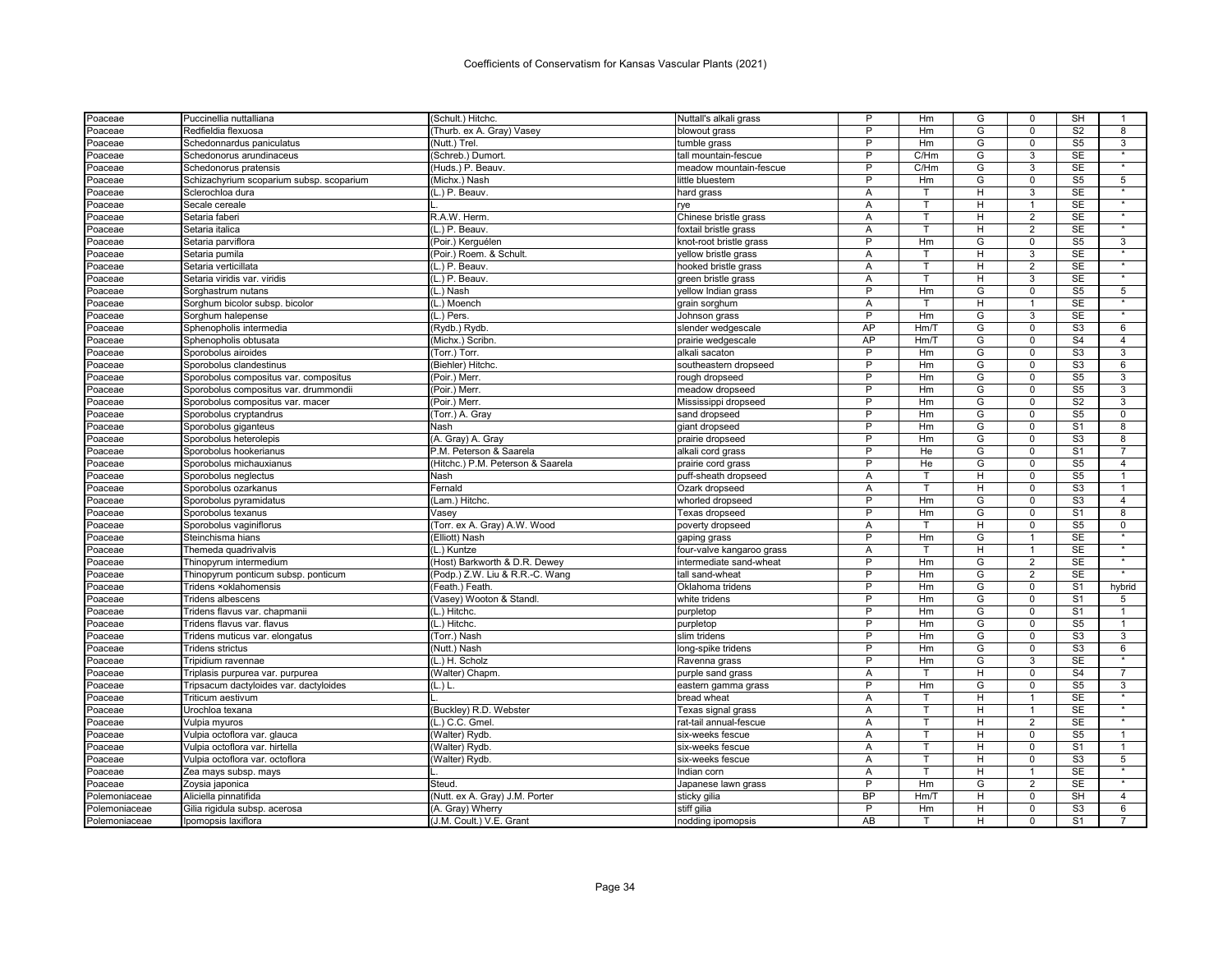| Polemoniaceae | Ipomopsis longiflora subsp. longiflora     | (Torr.) V.E. Grant              | long-flower ipomopsis        | AB             |                         | н  | 0              | S <sub>3</sub>           | 8               |
|---------------|--------------------------------------------|---------------------------------|------------------------------|----------------|-------------------------|----|----------------|--------------------------|-----------------|
| Polemoniaceae | Ipomopsis spicata subsp. spicata           | (Nutt.) V.E. Grant              | spike ipomopsis              | P              | Hm                      | н  | $\Omega$       | S <sub>1</sub>           | 9               |
| Polemoniaceae | Phlox andicola                             | (Britton) E.E. Nelson           | <b>Great Plains phlox</b>    | P              | G/Hm                    | н  | $\mathbf 0$    | S <sub>1</sub>           | 8               |
| Polemoniaceae | Phlox divaricata                           |                                 | blue phlox                   | P              | G/Hm                    | н  | $\Omega$       | S <sub>5</sub>           | 3               |
| Polemoniaceae | Phlox oklahomensis                         | Wherry                          | Oklahoma phlox               | P              | G/Hm                    | н  | $\mathsf 0$    | S <sub>2</sub>           | 9               |
| Polemoniaceae | Phlox paniculata                           |                                 | summer phlox                 | P              | G                       | н  | $\Omega$       | S <sub>1</sub>           | $5\overline{)}$ |
| Polemoniaceae | Phlox pilosa subsp. fulgida                |                                 | prairie phlox                | P              | Hm                      | н  | $\Omega$       | S <sub>3</sub>           | $\overline{7}$  |
| Polemoniaceae | Phlox pilosa subsp. pilosa                 |                                 | prairie phlox                | P              | Hm                      | Н  | $\Omega$       | S <sub>3</sub>           |                 |
| Polemoniaceae | Polemonium reptans                         |                                 | Jacob's-ladder               | $\overline{P}$ | Hm                      | H  | $\mathbf 0$    | S <sub>2</sub>           | 8               |
| Polygalaceae  | Polygala alba                              | Nutt.                           | white milkwort               | P              | Hm                      | H  | $\mathbf 0$    | S <sub>5</sub>           | 6               |
| Polygalaceae  | Polygala incarnata                         |                                 | slender milkwort             | Α              | т                       | н  | $\Omega$       | S <sub>4</sub>           | 8               |
| Polygalaceae  | Polygala sanguinea                         |                                 | blood milkwort               | Α              | T.                      | н  | $\mathbf 0$    | S <sub>3</sub>           | 8               |
| Polygalaceae  | Polygala senega                            |                                 | Seneca snake-root milkwort   | P              | Hm                      | н  | $\mathbf 0$    | SH                       | 7               |
| Polygalaceae  | Polygala verticillata                      |                                 | whorled milkwort             | A              | T                       | H  | $\overline{0}$ | S <sub>3</sub>           | 3               |
| Polygonaceae  | Eriogonum alatum var. alatum               | Torr.                           | winged wild-buckwheat        | P              | Hm                      | H  | $\Omega$       | S <sub>1</sub>           | 6               |
| Polygonaceae  | Eriogonum annuum                           | Nutt.                           | annual wild-buckwheat        | A              | т                       | H  | $\Omega$       | S <sub>4</sub>           | 3               |
| Polygonaceae  | Eriogonum flavum var. flavum               | Nutt.                           | golden wild-buckwheat        | P              | Hm                      | H  | $\mathbf 0$    | S <sub>1</sub>           | 8               |
| Polygonaceae  | Eriogonum helichrysoides                   | (Gand.) Prain                   | straw-flower wild-buckwheat  | P              | P                       | Ss | $\Omega$       | S <sub>2</sub>           | 5               |
| Polygonaceae  | Eriogonum jamesii var. simplex             | Benth.                          | James' wild-buckwheat        | P              | Hm                      | н  | $\mathbf 0$    | S <sub>2</sub>           | $\overline{7}$  |
| Polygonaceae  | Eriogonum lachnogynum var. lachnogynum     | Torr. ex Benth.                 | woolly-cup wild-buckwheat    | P              | Hm                      | H  | $\mathbf 0$    | S <sub>1</sub>           | $\overline{7}$  |
| Polygonaceae  | Eriogonum longifolium var. longifolium     | Nutt.                           | lance-leaf wild-buckwheat    | P              | Hm                      | H  | $\overline{0}$ | $\overline{\mathsf{S2}}$ | 6               |
| Polygonaceae  | Fagopyrum esculentum                       | Moench                          | common buckwheat             | Α              | т                       | H  | $\mathbf{1}$   | <b>SE</b>                | $\star$         |
| Polygonaceae  | Fallopia ×bohemica                         | (Chrtek & Chrtková) J.P. Bailey | Bohemian fleeceflower        | P              | $\overline{\mathsf{G}}$ | H  | 3              | <b>SE</b>                |                 |
| Polygonaceae  | Fallopia convolvulus                       | (L.) A. Love                    | dull-seed cornbind           | Α              | т                       | H  | 3              | <b>SE</b>                | $\star$         |
| Polygonaceae  | Fallopia japonica var. japonica            | (Houtt.) Ronse Decr.            | Japanese fleeceflower        | P              | G                       | н  | 3              | <b>SE</b>                |                 |
| Polygonaceae  | Fallopia scandens                          |                                 | hedge cornbind               | P              | G                       | H  | $\Omega$       | S <sub>5</sub>           | $\mathbf 0$     |
| Polygonaceae  | Persicaria amphibia                        | (L.) S.F. Blake                 | swamp smartweed              | P              | Hm                      | H  | $\mathsf 0$    | S <sub>5</sub>           | $\overline{2}$  |
| Polygonaceae  | Persicaria bicornis                        | (Raf.) Nieuwl.                  | pink smartweed               | A              | T                       | H  | $\Omega$       | S <sub>5</sub>           | $\mathbf{1}$    |
| Polygonaceae  | Persicaria hydropiper                      | (L.) Opiz                       | water-pepper smartweed       | Α              | T                       | H  | 2              | <b>SE</b>                | $\star$         |
| Polygonaceae  | Persicaria hydropiperoides                 | (Michx.) Small                  | mild water-pepper smartweed  | P              | G                       | н  | $\Omega$       | S <sub>4</sub>           | $\overline{4}$  |
| Polygonaceae  | Persicaria lapathifolia                    | (L.) Gray                       | pale smartweed               | Α              | T.                      | H  | $\Omega$       | S <sub>5</sub>           | $\overline{2}$  |
| Polygonaceae  | Persicaria longiseta                       | (Bruijn) Kitag                  | Asian smartweed              | Α              |                         | H  | 3              | <b>SE</b>                |                 |
| Polygonaceae  | Persicaria maculosa                        | Gray                            | lady's-thumb smartweed       | A              | T                       | H  | 3              | <b>SE</b>                | $\star$         |
| Polygonaceae  | Persicaria orientalis                      | $\overline{L}$ .) Spach         | kiss-me-over-the-garden-gate | Α              | т                       | н  | $\mathbf{1}$   | <b>SE</b>                |                 |
| Polygonaceae  | Persicaria pensylvanica                    | (L.) M. Gomez                   | Pennsylvania smartweed       | A              | T                       | н  | $\Omega$       | S <sub>5</sub>           | $\overline{2}$  |
| Polygonaceae  | Persicaria punctata                        | (Elliott) Small                 | dotted smartweed             | P              | G                       | н  | $\mathbf 0$    | S <sub>5</sub>           | 3               |
| Polygonaceae  | Persicaria sagittata                       | (L.) H. Gross                   | arrow-leaf tearthumb         | A              |                         | н  | $\mathbf 0$    | S <sub>1</sub>           | 6               |
| Polygonaceae  | Persicaria virginiana                      | (L.) Gaertn                     | jumpseed                     | P              | G                       | н  | $\Omega$       | S <sub>4</sub>           | $\overline{2}$  |
| Polygonaceae  | Polygonum achoreum                         | S.F. Blake                      | leathery knotweed            | Α              | т                       | H  | $\mathbf 0$    | S <sub>3</sub>           | 0               |
| Polygonaceae  | Polygonum aviculare subsp. aviculare       |                                 | common knotweed              | A              | T                       | H  | 3              | <b>SE</b>                |                 |
| Polygonaceae  | Polygonum aviculare subsp. buxiforme       |                                 | American knotweed            | A              | т                       | H  | $\overline{0}$ | $\overline{S2}$          | $\overline{2}$  |
| Polygonaceae  | Polygonum aviculare subsp. depressum       |                                 | sand knotweed                | Α              |                         | H  | 3              | <b>SE</b>                | $\star$         |
| Polygonaceae  | Polygonum aviculare subsp. neglectum       |                                 | neglected knotweed           | A              | T.                      | H  | 3              | <b>SE</b>                | $\star$         |
| Polygonaceae  | Polygonum erectum                          |                                 | erect knowtweed              | A              | т                       | н  | $\Omega$       | S <sub>2</sub>           | $\mathbf{1}$    |
| Polygonaceae  | Polygonum ramosissimum subsp. prolificum   | Michx.                          | bushy knotweed               | Α              | T                       | н  | $\Omega$       | S <sub>3</sub>           | $\overline{2}$  |
| Polygonaceae  | Polygonum ramosissimum subsp. ramosissimum | Michx.                          | bushy knotweed               | Α              | T                       | н  | $\mathbf 0$    | S <sub>5</sub>           | $\overline{2}$  |
| Polygonaceae  | Polygonum tenue                            | Michx.                          | pleat-leaf knotweed          | A              | $\mathsf{T}$            | н  | $\Omega$       | S <sub>3</sub>           | $6\overline{6}$ |
| Polygonaceae  | Rumex acetosella subsp. acetosella         |                                 | sheep sorre                  | $\overline{P}$ | G/Hm                    | H  | $\overline{1}$ | <b>SE</b>                | $\star$         |
| Polygonaceae  | Rumex acetosella subsp. pyrenaica          |                                 | sheep sorrel                 | P              | G/Hm                    | н  |                | SE                       |                 |
| Polygonaceae  | Rumex altissimus                           | A.W. Wood                       | pale dock                    | P              | Hm                      | H  | $\mathbf 0$    | S <sub>5</sub>           | $\overline{0}$  |
| Polygonaceae  | Rumex crispus                              |                                 | curly dock                   | P              | Hm                      | H  | 3              | SE                       |                 |
| Polygonaceae  | Rumex cristatus                            | DC.                             | crested dock                 | P              | Hm                      | H  | $\overline{2}$ | SE                       | $\star$         |
| Polygonaceae  | Rumex ellipticus                           | Greene                          | southwestern pale dock       | P              | Hm                      | н  | $\mathbf 0$    | S <sub>1</sub>           | 3               |
| Polygonaceae  | Rumex fueginus                             |                                 | golden dock                  | Α              |                         | H  | $\mathbf 0$    | S <sub>3</sub>           | $\overline{4}$  |
| Polygonaceae  | Rumex hastatulus                           | Muhl. ex Baldwin                | heart-wing sorrel            | P              | Hm                      | H  | $\Omega$       | S <sub>1</sub>           | $\overline{4}$  |
| Polygonaceae  | Rumex obtusifolius                         |                                 | bitter dock                  | P              | Hm                      | H  | 3              | <b>SE</b>                |                 |
| Polygonaceae  | Rumex patientia                            |                                 | patience dock                | P              | Hm                      | н  | 3              | <b>SE</b>                | $\star$         |
| Polygonaceae  | Rumex stenophyllus                         | Ledeb                           | narrow-leaf dock             | P              | Hm                      | H  | 3              | <b>SE</b>                |                 |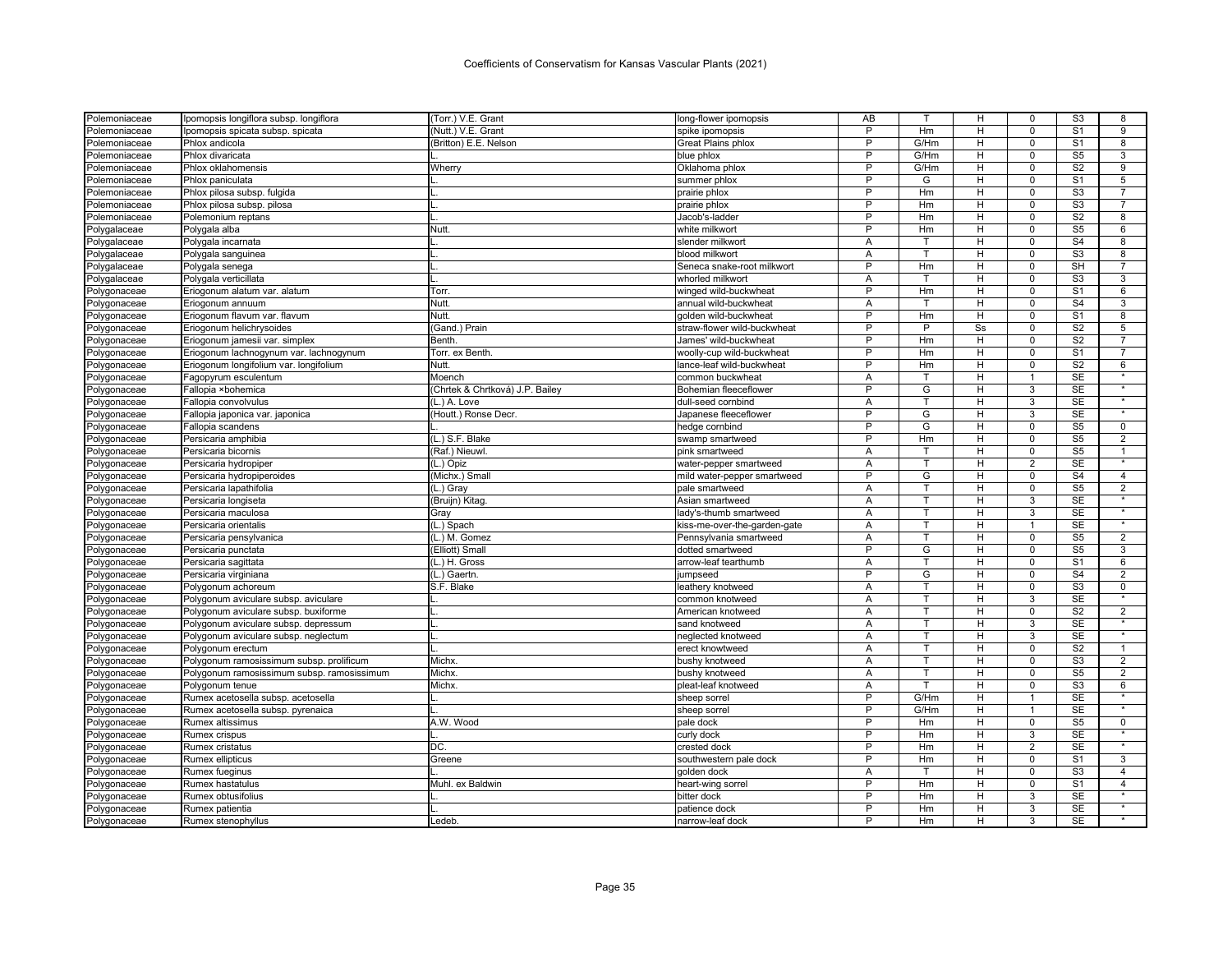| Polygonaceae     | Rumex triangulivalvis                     | (Danser) Rech. f.                | willow dock               | P              | Hm             | н      | 0              | SH                        | 4               |
|------------------|-------------------------------------------|----------------------------------|---------------------------|----------------|----------------|--------|----------------|---------------------------|-----------------|
| Polygonaceae     | Rumex venosus                             | Pursh                            | wild-begonia              | P              | G              | H      | $\Omega$       | S <sub>3</sub>            | $\overline{4}$  |
| Polygonaceae     | Rumex verticillatus                       |                                  | water dock                | P              | Hm             | н      | $\mathbf 0$    | S <sub>2</sub>            | $\overline{7}$  |
| Polypodiaceae    | Pleopeltis polypodioides var. michauxiana | (Weath.) E. G. Andrews & Windham | resurrection fern         | P              | Hm             | H      | $\Omega$       | S <sub>1</sub>            | 8               |
| Pontederiaceae   | Eichhornia crassipes                      | (Martius) Solms-Laub.            | water-hyacinth            | Α              | T              | н      | $\mathbf{1}$   | <b>SE</b>                 | $\star$         |
| Pontederiaceae   | Heteranthera dubia                        | (Jacq.) MacMill.                 | star-grass mud-plantain   | AP             | He             | н      | $\Omega$       | S <sub>2</sub>            | $\overline{4}$  |
| Pontederiaceae   | Heteranthera limosa                       | (Sw.) Willd.                     | blue mud-plantain         | A              | т              | H      | $\Omega$       | S <sub>3</sub>            | 5               |
| Pontederiaceae   | Heteranthera missouriensis                | C.N. Horn                        | Missouri mud-plantain     | P              | He             | H      | $\mathbf 0$    | S <sub>2</sub>            | 6               |
| Pontederiaceae   | Heteranthera rotundifolia                 | (Kunth) Griseb.                  | round-leaf mud-plantain   | P              | He             | H      | $\mathbf 0$    | S <sub>3</sub>            | 5               |
| Pontederiaceae   | Pontederia cordata                        |                                  | heart-leaf pickerel-weed  | P              | Hy             | н      | $\mathbf 0$    | S <sub>1</sub>            | $\overline{7}$  |
| Portulacaceae    | Portulaca grandiflora                     | Hook.                            | moss-rose purslane        | Α              | т              | н      |                | SE                        | $\star$         |
| Portulacaceae    | Portulaca oleracea                        |                                  | common purslane           | Α              | T.             | H      | 2              | S <sub>5</sub>            | $\overline{1}$  |
| Portulacaceae    | Portulaca pilosa                          |                                  | hairy purslane            | A              |                | н      | 0              | S <sub>3</sub>            | 3               |
| Potamogetonaceae | Potamogeton amplifolius                   | Tuck                             | large-leaf pondweed       | P              | Hy             | H      | $\mathbf 0$    | S <sub>2</sub>            | 10              |
| Potamogetonaceae | Potamogeton crispus                       |                                  | curly pondweed            | P              | Hy             | н      | 3              | <b>SE</b>                 |                 |
| Potamogetonaceae | Potamogeton diversifolius                 | Raf.                             | water-thread pondweed     | P              | Hv             | H      | $\Omega$       | S <sub>3</sub>            | $\overline{4}$  |
| Potamogetonaceae | Potamogeton foliosus subsp. foliosus      | Raf.                             | leafy pondweed            | P              | Hy             | H      | $\mathbf 0$    | $\overline{S4}$           | 5               |
| Potamogetonaceae | Potamogeton gramineus                     |                                  | variable pondweed         | P              | Hy             | H      | $\Omega$       | SH                        | $\overline{7}$  |
| Potamogetonaceae | Potamogeton illinoensis                   | Morono                           | Illinois pondweed         | P              | Hy             | н      | $\mathbf 0$    | S <sub>1</sub>            | 10              |
| Potamogetonaceae | Potamogeton natans                        |                                  | floating-leaf pondweed    | P              | Hy             | H      | $\Omega$       | S <sub>1</sub>            | 10              |
| Potamogetonaceae | Potamogeton nodosus                       | Poir                             | long-leaf pondweed        | P              | Hy             | H      | $\Omega$       | S <sub>4</sub>            | $\overline{4}$  |
| Potamogetonaceae | Potamogeton pusillus subsp. pusillus      |                                  | baby pondweed             | P              | Hy             | H      | $\overline{0}$ | S <sub>2</sub>            | $5\overline{)}$ |
| Potamogetonaceae | Potamogeton zosteriformis                 | Fernald                          | flat-stem pondweed        | P              | Hy             | H      | $\Omega$       | SH                        | 10              |
|                  | Stuckenia pectinata                       |                                  | sago pondweed             | $\overline{P}$ | Hy             | H      | $\Omega$       | $\overline{S4}$           | $\overline{4}$  |
| Potamogetonaceae |                                           |                                  |                           |                | C/T            |        | 3              | <b>SE</b>                 |                 |
| Primulaceae      | Anagallis arvensis                        |                                  | scarlet pimpernel         | Α              | T.             | н<br>H | $\Omega$       |                           | 3               |
| Primulaceae      | Anagallis minima                          | (L.) E.H.L. Krause               | little pimpernel          | Α              |                |        |                | S <sub>2</sub>            |                 |
| Primulaceae      | Androsace occidentalis                    | Pursh                            | western rock-jasmine      | Α              | т              | H      | $\mathbf 0$    | S <sub>5</sub>            | 0               |
| Primulaceae      | Lvsimachia ciliata                        |                                  | fringed loosestrife       | P              | He/Hm          | н      | $\Omega$       | S <sub>3</sub>            | 6               |
| Primulaceae      | Lysimachia clethroides                    | Duby                             | gooseneck loosestrife     | P              | Hm             | н      | 1              | <b>SE</b>                 |                 |
| Primulaceae      | Lysimachia hybrida                        | Michx.                           | lowland loosestrife       | P              | He             | H      | $\Omega$       | S <sub>1</sub>            | $6\overline{6}$ |
| Primulaceae      | Lysimachia nummularia                     |                                  | moneywort                 | P              | C              | н      | 3              | <b>SE</b>                 | $\star$         |
| Primulaceae      | Lysimachia thyrsiflora                    |                                  | tufted loosestrife        | P              | He             | Н      | $\Omega$       | S <sub>1</sub>            | 8               |
| Primulaceae      | Primula meadia                            | (L.) A.R. Mast & Reveal          | prairie shootingstar      | $\overline{P}$ | Hm             | H      | $\Omega$       | S <sub>3</sub>            | $\overline{8}$  |
| Primulaceae      | Samolus ebracteatus                       | Kunth                            | bractless water-pimpernel | P              | He             | H      | $\mathbf 0$    | S <sub>1</sub>            | 6               |
| Primulaceae      | Samolus parviflorus                       | Raf.                             | small water-pimpernel     | P              | He             | н      | $\mathbf 0$    | S <sub>3</sub>            | 6               |
| Pteridaceae      | Adiantum capillus-veneris                 |                                  | common maiden-hair fern   | P              | Hm             | H      | $\mathbf 0$    | S <sub>1</sub>            | 8               |
| Pteridaceae      | Adiantum pedatum                          |                                  | northern maiden-hair fern | P              | Hm             | Н      | 0              | S <sub>3</sub>            | 8               |
| Pteridaceae      | Argyrochosma dealbata                     | (Pursh) Windham                  | false cloak fern          | P              | Hm             | H      | $\mathbf 0$    | S <sub>3</sub>            | $\overline{7}$  |
| Pteridaceae      | Myriopteris alabamensis                   | (Buckley) Grusz & Windham        | Alabama lip fern          | $\overline{P}$ | Hm             | Н      | 0              | S <sub>1</sub>            | 10              |
| Pteridaceae      | Myriopteris gracilis                      | Fée                              | slender lip fern          | P              | Hm             | H      | $\mathbf 0$    | S3                        | 8               |
| Pteridaceae      | Myriopteris lanosa                        | (Michx.) Grusz & Windham         | hairy lip fern            | $\overline{P}$ | Hm             | н      | $\overline{0}$ | S <sub>2</sub>            | $\overline{8}$  |
| Pteridaceae      | Myriopteris tomentosa                     | (Link) Fée                       | woolly lip fern           | P              | Hm             | H      | $\Omega$       | <b>SH</b>                 | 10              |
| Pteridaceae      | Pellaea atropurpurea                      | (L.) Link                        | purple-stem cliffbrake    | P              | Hm             | н      | $\mathbf 0$    | $\overline{\text{S5}}$    | $\overline{7}$  |
| Pteridaceae      | Pellaea glabella subsp. glabella          | Mett. ex Kuhn                    | smooth cliffbrake         | P              | Hm             | н      | $\Omega$       | S <sub>3</sub>            | 8               |
| Ranunculaceae    | Actaea pachypoda                          | Elliott                          | white baneberry           | P              | G              | H      | $\mathbf 0$    | S <sub>1</sub>            | 9               |
| Ranunculaceae    | Actaea rubra                              | (Aiton) Willd.                   | red baneberry             | P              | G              | H      | $\Omega$       | SH                        | 8               |
| Ranunculaceae    | Anemone berlandieri                       | Pritz.                           | ten-petal anemone         | P              | G              | H      | $\overline{0}$ | S <sub>2</sub>            | 8               |
| Ranunculaceae    | Anemone canadensis                        |                                  | Canadian anemone          | P              | $\overline{G}$ | H      | $\mathbf 0$    | S3                        | 6               |
| Ranunculaceae    | Anemone caroliniana                       | Walter                           | Carolina anemone          | P              | G              | н      | $\mathbf 0$    | S <sub>5</sub>            | $\overline{5}$  |
| Ranunculaceae    | Anemone cylindrica                        | A. Gray                          | candle anemone            | P              | Hm             | H      | $\mathbf 0$    | S3                        | 9               |
| Ranunculaceae    | Anemone virginiana var. virginiana        |                                  | tall anemone              | P              | Hm             | н      | 0              | S <sub>3</sub>            | $\overline{4}$  |
| Ranunculaceae    | Aquilegia canadensis                      |                                  | American columbine        | P              | Hm             | H      | $\mathbf 0$    | S <sub>4</sub>            | $\overline{7}$  |
| Ranunculaceae    | Clematis catesbyana                       | Pursh                            | Catesby's clematis        | P              | P              |        | $\mathsf 0$    | SH                        | $\overline{7}$  |
| Ranunculaceae    | Clematis fremontii                        | S. Watson                        | Fremont's clematis        | P              | Hm             | H      | $\mathbf 0$    | S <sub>5</sub>            | $\overline{4}$  |
| Ranunculaceae    | Clematis ligusticifolia                   | Nutt.                            | western clematis          | P              | P              |        | $\mathbf 0$    | $\overline{\mathsf{s}}$ 1 | $\overline{7}$  |
| Ranunculaceae    | Clematis pitcheri var. pitcheri           | Torr. & A. Gray                  | Pitcher's clematis        | P              | P              |        | $\Omega$       | S3                        | $\overline{4}$  |
| Ranunculaceae    | Clematis terniflora                       | IDC.                             | sweet autumn clematis     | P              | P              |        | 3              | <b>SE</b>                 |                 |
| Ranunculaceae    | Clematis virginiana                       |                                  | Virginia clematis         | P              | P              |        | $\Omega$       | S <sub>2</sub>            | $\overline{7}$  |
|                  |                                           |                                  |                           |                |                |        |                |                           |                 |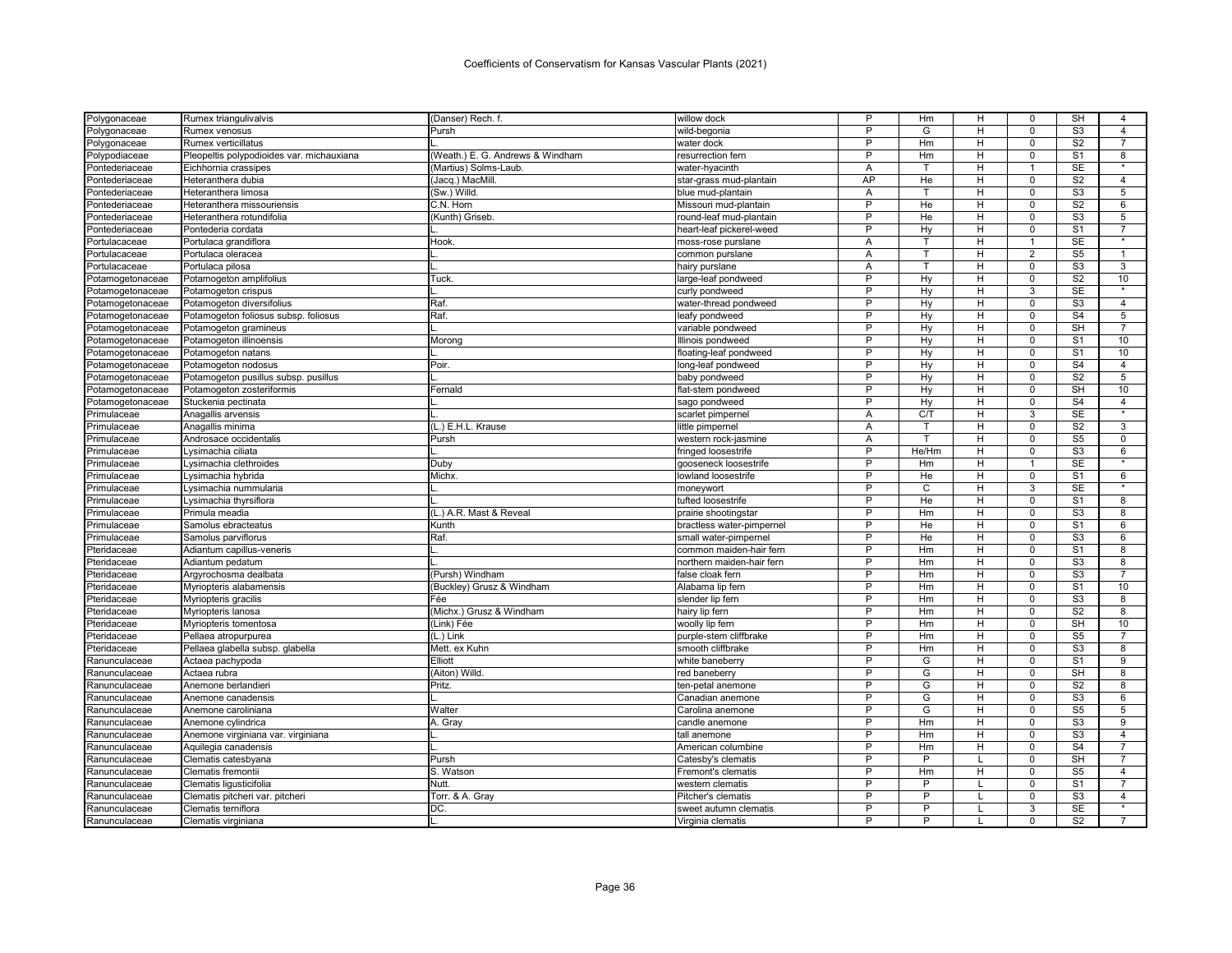| Ranunculaceae | Consolida ajacis                                       | (L.) Schur                  | rocket larkspur                          | Α              |                | н              | 1              | SE                       |                           |
|---------------|--------------------------------------------------------|-----------------------------|------------------------------------------|----------------|----------------|----------------|----------------|--------------------------|---------------------------|
| Ranunculaceae | Delphinium carolinianum subsp. carolinianum            | Walter                      | Carolina larkspur                        | P              | Hm             | H              | $\Omega$       | S <sub>1</sub>           | $\overline{7}$            |
| Ranunculaceae | Delphinium carolinianum subsp. virescens               | Walter                      | Carolina larkspur                        | P              | Hm             | н              | $\mathbf 0$    | S <sub>5</sub>           | 6                         |
| Ranunculaceae | Delphinium tricorne                                    | Michx.                      | dwarf larkspur                           | P              | Hm             | H              | $\Omega$       | S <sub>4</sub>           | 6                         |
| Ranunculaceae | Enemion biternatum                                     | Raf.                        | false rue-anemone                        | P              | Hm             | н              | $\mathbf 0$    | S3                       | 3                         |
| Ranunculaceae | Hydrastis canadensis                                   |                             | Canadian goldenseal                      | P              | Hm             | H              | $\Omega$       | S <sub>1</sub>           | 7                         |
| Ranunculaceae | Myosurus minimus                                       | ΙL                          | tiny mousetail                           | A              | T              | H              | $\Omega$       | S <sub>4</sub>           | 0                         |
| Ranunculaceae | Nigella damascena                                      | IL.                         | Damascus love-in-a-mist                  | Α              | T              | н              | $\mathbf{1}$   | <b>SE</b>                |                           |
| Ranunculaceae | Ranunculus abortivus                                   |                             | early wood buttercup                     | <b>BP</b>      | Hm             | H              | $\mathbf 0$    | $\overline{\mathsf{S}4}$ | $\overline{1}$            |
| Ranunculaceae | Ranunculus acris var. acris                            |                             | tall buttercup                           | P              | Hm             | H              | $\overline{1}$ | <b>SE</b>                |                           |
| Ranunculaceae | Ranunculus aquatilis var. diffusus                     |                             | white water crowfoot                     | P              | Hy             | н              | $\mathbf 0$    | S <sub>3</sub>           | $\overline{7}$            |
| Ranunculaceae | Ranunculus arvensis                                    |                             | field buttercup                          | Α              | т              | н              | $\mathbf{1}$   | SE                       | $\star$                   |
| Ranunculaceae | Ranunculus cymbalaria                                  | Pursh                       | shore buttercup                          | P              | C/Hm           | H              | $\mathbf 0$    | S <sub>3</sub>           | 6                         |
| Ranunculaceae | Ranunculus fascicularis                                | Muhl. ex Bigelow            | early buttercup                          | P              | Hm             | H              | $\mathbf 0$    | S <sub>3</sub>           | 8                         |
| Ranunculaceae | Ranunculus flabellaris                                 | Raf.                        | thread-leaf buttercup                    | $\overline{P}$ | He/Hy          | H              | $\overline{0}$ | $\overline{\mathsf{S}1}$ | 8                         |
| Ranunculaceae | Ranunculus hispidus var. hispidus                      | Michx.                      | bristly buttercup                        | P              | G              | H              | $\mathbf 0$    | S <sub>1</sub>           | 6                         |
| Ranunculaceae | Ranunculus hispidus var. nitidus                       | Michx.                      | bristly buttercup                        | $\overline{P}$ | G              | H              | $\Omega$       | S <sub>2</sub>           | 6                         |
| Ranunculaceae | Ranunculus laxicaulis                                  | Darby                       | water-plantain spearwort                 | A              | T              | H              | $\Omega$       | S <sub>1</sub>           | 9                         |
| Ranunculaceae | Ranunculus micranthus                                  | Nutt.                       | rock buttercup                           | P              | Hm             | H              | $\Omega$       | S <sub>2</sub>           | 3                         |
| Ranunculaceae | Ranunculus parviflorus                                 |                             | small-flower buttercup                   | A              | т              | H              | $\mathbf{1}$   | SE                       |                           |
| Ranunculaceae | Ranunculus recurvatus var. recurvatus                  | Poir.                       | eastern hooked buttercup                 | P              | Hm             | н              | $\overline{0}$ | S <sub>2</sub>           | 8                         |
| Ranunculaceae | Ranunculus sardous                                     | Crantz                      | hairy buttercup                          | Α              | T              | н              | $\overline{2}$ | <b>SE</b>                |                           |
| Ranunculaceae | Ranunculus sceleratus var. sceleratus                  |                             | cursed crowfoot                          | Α              | т              | H              | $\mathbf 0$    | S <sub>5</sub>           | $\mathbf 0$               |
| Ranunculaceae | Ranunculus testiculatus                                | Crantz                      | bur buttercup                            | Α              | т              | н              | 3              | <b>SE</b>                |                           |
| Ranunculaceae | Thalictrum dasycarpum                                  | Fisch. & Avé-Lall.          | purple meadow-rue                        | P              | Hm             | H              | 0              | S <sub>3</sub>           | 4                         |
| Ranunculaceae | Thalictrum dioicum                                     |                             | early meadow-rue                         | P              | Hm             | H              | $\mathbf 0$    | S <sub>1</sub>           | 8                         |
| Ranunculaceae | Thalictrum thalictroides                               | (L.) A.J. Eames & B. Boivin | common meadow-rue                        | P              | Hm             | H              | $\mathbf 0$    | S <sub>2</sub>           | 8                         |
| Resedaceae    | Reseda lutea                                           |                             | wild mignonette                          | <b>BP</b>      | Hm             | H              | 1              | <b>SE</b>                | $\overline{\ast}$         |
|               |                                                        |                             |                                          | P              | P              | S              | $\mathbf 0$    | S <sub>3</sub>           | 9                         |
| Rhamnaceae    | Ceanothus americanus                                   |                             | American ceanothus<br>inland ceanothus   | P              | P              | S              | $\Omega$       | S <sub>4</sub>           | 8                         |
| Rhamnaceae    | Ceanothus herbaceus                                    | Raf.                        |                                          | $\overline{P}$ | P              | <b>TS</b>      | 4              | <b>SE</b>                | $\star$                   |
| Rhamnaceae    | Rhamnus cathartica<br>Rhamnus lanceolata var. glabrata | Pursh                       | common buckthorn<br>lance-leaf buckthorn | P              | P              | S              | $\Omega$       | S <sub>3</sub>           | $\overline{4}$            |
| Rhamnaceae    |                                                        | Wallr                       |                                          | P              | Hm             | $\overline{H}$ | $\overline{0}$ | S <sub>1</sub>           | $\overline{9}$            |
| Rosaceae      | Agrimonia gryposepala                                  | Aiton                       | hooked agrimony                          | P              | Hm             | H              | $\mathbf 0$    | S <sub>4</sub>           | $\overline{4}$            |
| Rosaceae      | Agrimonia parviflora                                   |                             | small-flower agrimony                    | P              |                |                |                |                          |                           |
| Rosaceae      | Agrimonia pubescens                                    | Wallr.                      | downy agrimony                           |                | Hm             | H              | $\mathbf 0$    | S <sub>3</sub>           | 5                         |
| Rosaceae      | Agrimonia rostellata                                   | Wallr.                      | woodland agrimony                        | P              | Hm             | H              | $\mathbf 0$    | S <sub>2</sub>           | 6                         |
| Rosaceae      | Amelanchier arborea                                    | (F. Michx.) Fernald         | downy service-berry                      | P              | P              | т              | $\mathbf 0$    | S <sub>3</sub>           | $\overline{7}$<br>$\star$ |
| Rosaceae      | Aphanes australlis                                     | Rydb.                       | slender parsley-piert                    | A              |                | H              | $\overline{2}$ | SE                       |                           |
| Rosaceae      | Crataegus berberifolia                                 | Torr. & A. Gray             | barberry-leaf hawthorn                   | $\overline{P}$ | P              |                | $\mathbf 0$    | S <sub>1</sub>           | $5\overline{)}$           |
| Rosaceae      | Crataegus calpodendron                                 | (Ehrh.) Medik.              | pear hawthorn                            | P              | P              |                | $\mathbf 0$    | S <sub>1</sub>           | $\overline{4}$            |
| Rosaceae      | Crataegus coccinioides                                 | Ashe                        | Kansas hawthorn                          | P              | P              | т              | $\Omega$       | S <sub>1</sub>           | $\overline{4}$            |
| Rosaceae      | Crataegus collina var. collina                         | Chapm.                      | hillside hawthorn                        | P              | P              |                | $\Omega$       | S <sub>1</sub>           | $\overline{4}$            |
| Rosaceae      | Crataegus crus-galli                                   |                             | cock-spur hawthorn                       | P              | P              | T.             | $\Omega$       | S <sub>3</sub>           | $\overline{4}$            |
| Rosaceae      | Crataegus mollis                                       | (Torr. & A. Gray) Scheele   | downy hawthorr                           | P              | P              | т              | $\mathbf 0$    | S <sub>3</sub>           | $\overline{4}$            |
| Rosaceae      | Crataegus pruinosa var. pruinosa                       | (H.L. Wendl.) K. Koch       | frost hawthorn                           | P              | P              | T              | $\Omega$       | S <sub>2</sub>           | $\overline{4}$            |
| Rosaceae      | Crataegus viridis                                      |                             | green hawthorn                           | P              | $\overline{P}$ | $\mathsf{T}$   | $\mathbf 0$    | $\overline{\mathsf{S2}}$ | $\overline{4}$            |
| Rosaceae      | Drymocallis arguta                                     | (Pursh) Rydb.               | tall woodbeauty                          | P              | Hm             | H              | $\Omega$       | S <sub>3</sub>           | 6                         |
| Rosaceae      | Duchesnea indica var. indica                           | (Andr.) Focke               | Indian-strawberry                        | P              | Hm             | н              | $\overline{2}$ | <b>SE</b>                | $\star$                   |
| Rosaceae      | Filipendula rubra                                      | (Hill) B.L. Rob.            | queen-of-the-prairie                     | P              | Hm             | н              | $\Omega$       | S <sub>1</sub>           | 8                         |
| Rosaceae      | Fragaria virginiana subsp. grayana                     | Mill.                       | woodland strawberry                      | $\overline{P}$ | Hm             | H              | $\mathbf 0$    | S <sub>3</sub>           | $\overline{2}$            |
| Rosaceae      | Fragaria virginiana subsp. virginiana                  | Mill.                       | woodland strawberry                      | P              | Hm             | H              | $\mathbf 0$    | S <sub>4</sub>           | $\overline{2}$            |
| Rosaceae      | Geum canadense                                         | <b>Jacq</b>                 | white avens                              | P              | Hm             | H              | $\Omega$       | S <sub>5</sub>           | 1                         |
| Rosaceae      | Geum vernum                                            | (Raf.) Torr. & A. Gray      | heart-leaf avens                         | P              | Hm             | н              | $\mathbf 0$    | S <sub>3</sub>           | $\overline{4}$            |
| Rosaceae      | Gillenia stipulata                                     | (Muhl. ex Willd.) Nutt      | Indian-physic                            | P              | Hm             | н              | 0              | S <sub>2</sub>           | 6                         |
| Rosaceae      | Malus baccata                                          | <b>Borkh</b>                | Siberian crab apple                      | P              | Hm             | H              | 2              | <b>SE</b>                | $\star$                   |
| Rosaceae      | Malus coronaria                                        | $(L.)$ Mill                 | wild crab apple                          | P              | P              | т              | $\mathbf 0$    | S <sub>1</sub>           | 5                         |
| Rosaceae      | Malus floribunda                                       | Siebold ex Van Houtte       | Japanese flower crab                     | P              | P              | т              | 1              | <b>SE</b>                | $\star$                   |
| Rosaceae      | Malus ioensis                                          | (A. W. Wood) L. H. Bailey   | lowa crab apple                          | P              | P              |                | $\Omega$       | S3                       | 3                         |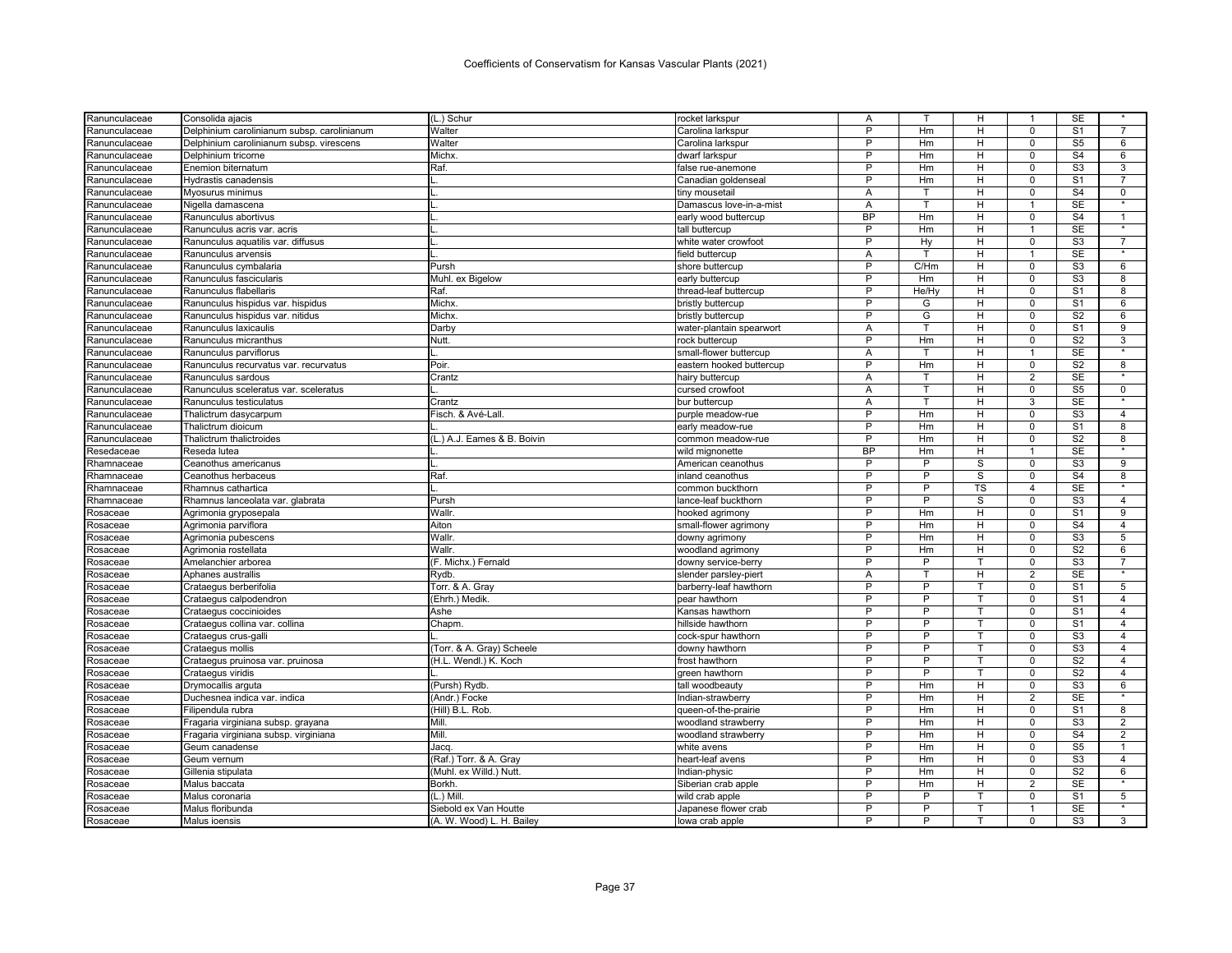| Rosaceae | Malus prunifolia                  | (Willd.) Borkh.                | plumleaf crab apple          | P              | P              |                         | 1              | SE                     |                   |
|----------|-----------------------------------|--------------------------------|------------------------------|----------------|----------------|-------------------------|----------------|------------------------|-------------------|
| Rosaceae | Malus toringo                     | (Seibold) de Vriese            | Toringo crab apple           | P              | P              | T.                      | $\overline{1}$ | <b>SE</b>              | $\star$           |
| Rosaceae | Physocarpus intermedius           | (Rydb.) C.K. Schneid           | Atlantic ninebark            | P              | P              | S                       | $\pmb{0}$      | S <sub>1</sub>         | 6                 |
| Rosaceae | Potentilla argentea               |                                | silver cinquefoil            | P              | Hm             | H                       | $\overline{2}$ | <b>SE</b>              | $\star$           |
| Rosaceae | Potentilla norvegica              |                                | Norwegian cinquefoil         | <b>ABP</b>     | Hm/T           | н                       | $\mathsf 0$    | S3                     | 0                 |
| Rosaceae | Potentilla recta                  |                                | sulfur cinquefoil            | P              | Hm             | H                       | 3              | <b>SE</b>              |                   |
| Rosaceae | Potentilla rivalis                | Nutt                           | brook cinquefoi              | <b>AB</b>      | Hm             | н                       | $\Omega$       | S <sub>3</sub>         | $\overline{2}$    |
| Rosaceae | Potentilla simplex                | Michx.                         | old-field cinquefoil         | P              | Hm             | Н                       | $\Omega$       | S <sub>3</sub>         | 3                 |
| Rosaceae | Potentilla supina subsp. paradoxa |                                | bushy cinquefoil             | <b>ABP</b>     | Hm             | H                       | $\mathbf 0$    | S <sub>2</sub>         | $\mathbf 0$       |
| Rosaceae | Poteridium annuum                 | (Nutt. ex Hook.) Spach         | prairie burnet               | A              | T.             | H                       | $\mathbf 0$    | SH                     | $\mathbf 0$       |
| Rosaceae | Prunus americana                  | Marshall                       | American plum                | P              | P              | S                       | $\Omega$       | S <sub>5</sub>         | 3                 |
| Rosaceae | Prunus angustifolia               | Marshall                       | Chickasaw plum               | P              | P              | S                       | $\mathbf 0$    | S <sub>5</sub>         | 3                 |
| Rosaceae | Prunus armeniaca                  |                                | apricot                      | P              | P              |                         | 1              | SE                     |                   |
| Rosaceae | Prunus cerasus                    |                                | sour cherry                  | P              | P              | T                       | $\overline{1}$ | <b>SE</b>              | $\star$           |
| Rosaceae | Prunus gracilis                   | Engelm. & A. Gray              | Oklahoma plum                | P              | P              | S                       | $\mathbf 0$    | S <sub>1</sub>         | 5                 |
| Rosaceae | Prunus hortulana                  | L. H. Bailey                   | Hortulan plum                | P              | ъ              | т                       | $\overline{0}$ | S <sub>1</sub>         | 3                 |
| Rosaceae | Prunus mahaleb                    |                                | mahleb cherry                | P              | P              | т                       | $\overline{2}$ | <b>SE</b>              |                   |
| Rosaceae | Prunus mexicana                   | S. Watson                      | big-tree plum                | P              | P              | т                       | $\Omega$       | S <sub>3</sub>         | 3                 |
| Rosaceae | Prunus persica                    | (L.) Batsch                    | peach                        | P              | P              | T.                      | $\overline{2}$ | <b>SE</b>              | $\star$           |
| Rosaceae | Prunus pumila var. besseyi        |                                | western sand cherry          | P              | P              | S                       | $\mathbf 0$    | S <sub>3</sub>         | $\overline{7}$    |
| Rosaceae | Prunus rivularis                  | Scheele                        | creek plum                   | P              | P              | $\mathbf S$             | $\overline{0}$ | S <sub>1</sub>         | 5                 |
| Rosaceae | Prunus serotina var. serotina     | Ehrh.                          | black cherry                 | P              | P              | $\mathsf{T}$            | $\overline{0}$ | S <sub>4</sub>         | 3                 |
| Rosaceae | Prunus tomentosa                  | Thunb.                         | Nanking cherry               | P              | $\overline{P}$ | $\overline{\mathbf{s}}$ | 1              | <b>SE</b>              |                   |
| Rosaceae | Prunus virginiana                 |                                | choke cherry                 | P              | P              | S                       | $\mathbf 0$    | S <sub>5</sub>         | 2                 |
| Rosaceae | Pyracantha coccinea               | Roem.                          | scarlet firethorn            | P              | P              | S                       |                | <b>SE</b>              |                   |
| Rosaceae | Pyrus calleryana                  | Decne.                         | <b>Bradford</b> pear         | P              | P              | $\mathsf{T}$            | $\overline{4}$ | SE                     | $\star$           |
| Rosaceae | Pyrus communis                    |                                | common pear                  | P              | P              | т                       | $\overline{1}$ | SE                     | $\star$           |
| Rosaceae | Rhodotypos scandens               | (Thunb.) Makino                | etbead                       | P              | P              | S                       | $\overline{2}$ | SE                     | $\star$           |
| Rosaceae | Rosa ×rudiuscula                  | Greene                         | rough-stem rose              | P              | $\overline{P}$ | $\mathsf{s}$            | $\mathbf 0$    | $\overline{\text{S3}}$ | hybrid            |
| Rosaceae | Rosa arkansana                    | Porter ex Porter & J.M. Coult. | Arkansas rose                | P              | P              | S                       | $\mathbf 0$    | S <sub>5</sub>         | 4                 |
| Rosaceae | Rosa blanda                       | Aiton                          | smooth rose                  | P              | P              | S                       | $\Omega$       | S <sub>1</sub>         | 6                 |
| Rosaceae | Rosa carolina var. carolina       |                                | pasture rose                 | P              | P              | S                       | 0              | S3                     | 5                 |
| Rosaceae | Rosa foliolosa                    | Nutt.                          | leafy rose                   | P              | P              | S                       | $\mathbf 0$    | S <sub>1</sub>         | $\overline{4}$    |
| Rosaceae | Rosa lucieae                      | Franch.<br>& Rochebr. ex Crép. | memorial rose                | P              | P              | S                       | $\mathbf{1}$   | <b>SE</b>              |                   |
| Rosaceae | Rosa multiflora                   | Thunb                          | multiflora rose              | P              | P              | S                       | $\overline{4}$ | SE                     | $\overline{\ast}$ |
| Rosaceae | Rosa rubiginosa var. rubiginosa   |                                | sweet-brier rose             | P              | P              | S                       | $\mathbf{1}$   | SE                     | $\star$           |
| Rosaceae | Rosa setigera                     | Michx.                         | prairie rose                 | P              | P              | S                       | 0              | S <sub>4</sub>         | 3                 |
| Rosaceae | Rosa spinosissima                 |                                | Scotch rose                  | P              | P              | S                       | $\overline{1}$ | <b>SE</b>              | $\star$           |
| Rosaceae | Rosa woodsii var. woodsii         | Lindl.                         | western rose                 | P              | P              | S                       | $\mathbf 0$    | S <sub>1</sub>         | 5                 |
| Rosaceae | Rubus ablatus                     | L.H. Bailev                    |                              | P              | P              | s                       | $\mathbf 0$    | S <sub>2</sub>         | $\overline{5}$    |
| Rosaceae | Rubus aboriginum                  | Rydb.                          | one-flower dewberry          | $\overline{P}$ | P              | s                       | $\mathbf 0$    | $\overline{\text{S3}}$ | $\overline{5}$    |
| Rosaceae | Rubus allegheniensis              | Porter                         | Alleghany blackberry         | P              | P              | S                       | $\Omega$       | S <sub>2</sub>         | $\overline{4}$    |
| Rosaceae | Rubus alumnus                     | L.H. Bailey                    | nursling highbush blackberry | P              | P              | S                       | $\mathbf 0$    | S <sub>2</sub>         | $\overline{4}$    |
| Rosaceae | Rubus bushii                      | L.H. Bailey                    | Bush's highbush blackberry   | P              | P              | S                       | $\mathbf 0$    | S <sub>4</sub>         | $\overline{2}$    |
| Rosaceae | Rubus curtipes                    | L.H. Bailey                    | short-stalk dewberry         | P              | Þ              | S                       | $\Omega$       | S <sub>2</sub>         | $\overline{4}$    |
| Rosaceae | Rubus enslenii                    | Tratt                          | Enslen's dewberry            | P              | C              | H                       | $\mathbf 0$    | S <sub>3</sub>         | 6                 |
| Rosaceae | Rubus flagellaris                 | Willd                          | American dewberry            | P              | $\overline{C}$ | H                       | $\Omega$       | S <sub>3</sub>         | $5\overline{)}$   |
| Rosaceae | Rubus frondosus                   | <b>Bigelow</b>                 | leafy highbush blackberry    | P              | P              | S                       | $\mathbf 0$    | S <sub>2</sub>         | $\overline{4}$    |
| Rosaceae | Rubus hancinianus                 | L.H. Bailey                    | Hancin's dewberry            | P              | P              | S                       | $\Omega$       | S <sub>2</sub>         | 4                 |
| Rosaceae | Rubus laudatus                    | A. Berger                      | praiseworthy blackberry      | P              | P              | S                       | $\mathbf 0$    | S <sub>4</sub>         | $\overline{4}$    |
| Rosaceae | Rubus meracus                     | L.H. Bailey                    | dry-slope dewberry           | P              | P              | S                       | $\mathbf 0$    | S <sub>2</sub>         | 5                 |
| Rosaceae | Rubus missouricus                 | L.H. Bailey                    | Missouri blackberry          | P              | P              | S                       | $\Omega$       | S <sub>1</sub>         | 5                 |
| Rosaceae | Rubus mollior                     | L.H. Bailey                    | soft blackberry              | P              | P              | S                       | $\mathbf 0$    | S <sub>1</sub>         | $\overline{4}$    |
| Rosaceae | Rubus occidentalis                |                                | black raspberry              | P              | P              | S                       | $\mathbf 0$    | S <sub>4</sub>         | $\sqrt{2}$        |
| Rosaceae | Rubus roribaccus                  | (L.H. Bailey) Rydb.            | Lucretia dewberry            | P              | P              | S                       | $\mathbf 0$    | S <sub>2</sub>         | $\overline{4}$    |
| Rosaceae | Rubus serissimus                  | L.H. Bailey                    | everbearing blackberry       | P              | P              | S                       | $\overline{2}$ | <b>SE</b>              |                   |
| Rosaceae | Rubus trivialis                   | Michx.                         | lesser southern dewberry     | P              | C              | H                       | $\Omega$       | S <sub>1</sub>         | $\overline{4}$    |
| Rosaceae | Spiraea ×vanhouttei               | (Briot) Zabel                  | Vanhoutte's spiraea          | P              | P              | S                       | $\mathbf{1}$   | <b>SE</b>              |                   |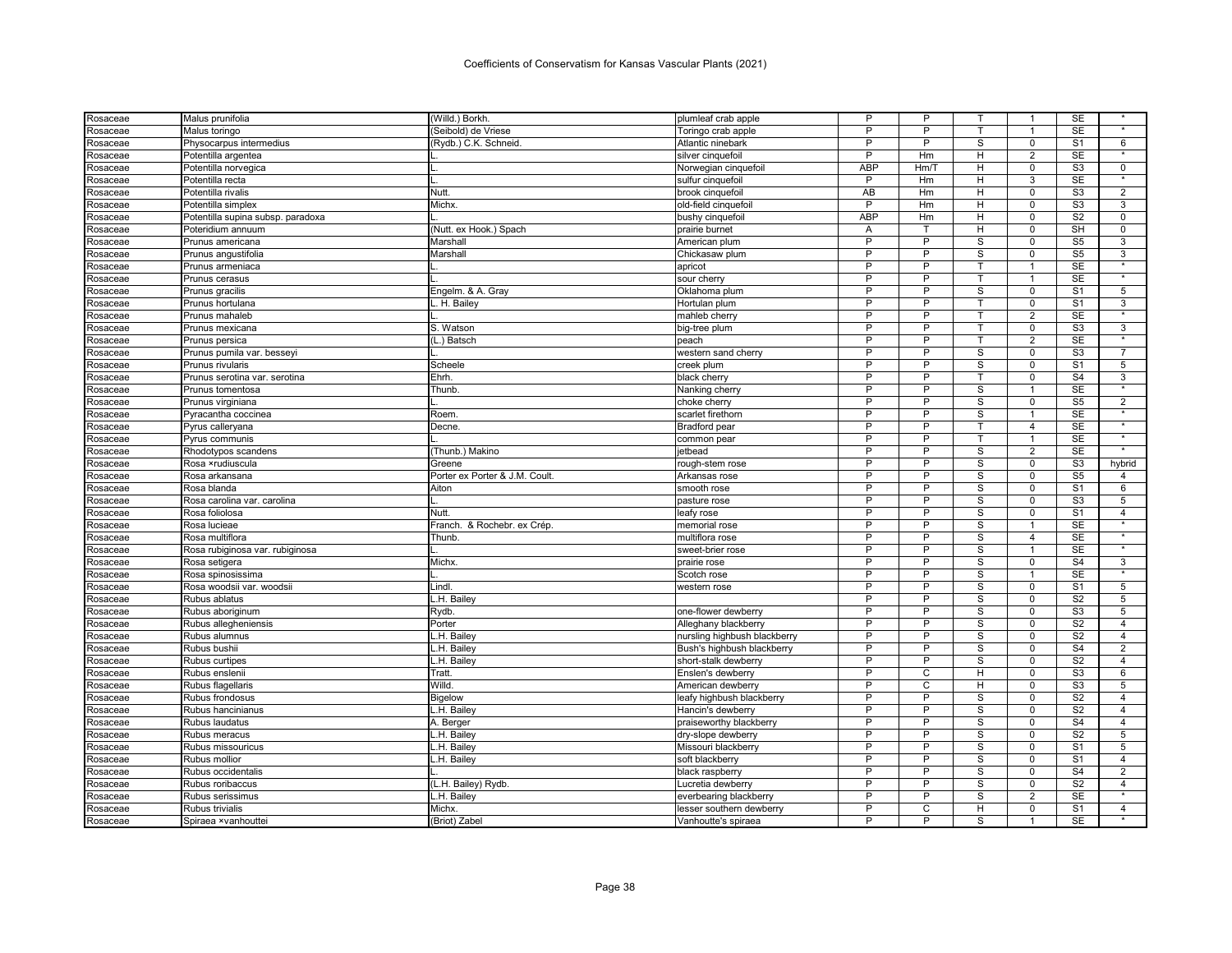| Rosaceae                 | Spiraea prunifolia                           | Siebold & Zucc.        | bridal-wreath spiraea                | P      | P              | S                      |                | SE             |                   |
|--------------------------|----------------------------------------------|------------------------|--------------------------------------|--------|----------------|------------------------|----------------|----------------|-------------------|
| Rosaceae                 | Spiraea thunbergii                           | Siebold ex Blume       | Thunberg's spiraea                   | P      | Þ              | S                      | $\overline{1}$ | <b>SE</b>      | $\star$           |
| Rubiaceae                | Cephalanthus occidentalis var. occidentalis  |                        | common buttonbush                    | P      | P              | <b>TS</b>              | 0              | S <sub>5</sub> | $\overline{4}$    |
| Rubiaceae                | Diodia teres var. teres                      | Walter                 | rough buttonweed                     | Α      |                | H                      | $\Omega$       | S <sub>4</sub> | $\overline{2}$    |
| Rubiaceae                | Diodia virginiana                            |                        | Virginia buttonweed                  | Α      | T              | H                      | $\Omega$       | S <sub>1</sub> | 6                 |
| Rubiaceae                | Galium aparine                               |                        | catch-weed bedstraw                  | A      |                | н                      | $\Omega$       | S <sub>5</sub> | 0                 |
| Rubiaceae                | Galium circaezans                            | Michx.                 | forest bedstraw                      | P      | Hm             | н                      | $\Omega$       | S <sub>5</sub> | 3                 |
| Rubiaceae                | Galium concinnum                             | Torr. & A. Gray        | shining bedstraw                     | P      | Hm             | H                      | $\Omega$       | S <sub>3</sub> | 5                 |
| Rubiaceae                | Galium obtusum subsp. obtusum                | Bigelow                | blunt-leaf bedstraw                  | P      | Hm             | н                      | $\mathbf 0$    | S3             | 5                 |
| Rubiaceae                | Galium pedemontanum                          | (Bellardi) All.        | foothill bedstraw                    | A      | т              | H                      | $\mathbf{1}$   | <b>SE</b>      |                   |
| Rubiaceae                | Galium pilosum                               | Aiton                  | hairy bedstraw                       | P      | Hm             | н                      | $\mathbf 0$    | S <sub>3</sub> |                   |
| Rubiaceae                | Galium triflorum                             | Michx.                 | sweet-scent bedstraw                 | P      | Hm             | H                      | $\Omega$       | S <sub>3</sub> | 6                 |
| Rubiaceae                | Galium verum                                 |                        | yellow bedstraw                      | P      | Hm             | H                      | -1             | <b>SE</b>      |                   |
| Rubiaceae                | Galium virgatum                              | Nutt.                  | southwestern bedstraw                | A      |                | H.                     | $\Omega$       | S <sub>3</sub> | 5                 |
| Rubiaceae                | Houstonia longifolia var. longifolia         | Gaertn                 | slender-leaf bluet                   | P      | Hm             | H                      | $\overline{0}$ | SH             | 8                 |
| Rubiaceae                | Houstonia nigricans var. nigricans           | (Lam.) Fernald         | narrow-leaf bluet                    | P      | Hm             | н                      | $\Omega$       | S <sub>5</sub> | 5                 |
| Rubiaceae                | Houstonia pusilla                            | Schöpf                 | small bluet                          | A      | т              | H.                     | $\Omega$       | S <sub>5</sub> | 1                 |
| Rubiaceae                | Sherardia arvensis                           |                        | field-madder                         | Α      |                | H                      | $\overline{2}$ | <b>SE</b>      |                   |
| Rubiaceae                | Spermacoce glabra                            | Michx.                 | smooth buttonweed                    | P      | Hm             | H                      | $\Omega$       | S <sub>2</sub> | 8                 |
| Ruppiaceae               | Ruppia cirrhosa                              | (Petagna) Grande       | tawny widgeon-grass                  | P      | Hy             | н                      | 0              | S <sub>1</sub> | 4                 |
| Ruscaceae                | Convallaria majalis var. majalis             |                        | lily-of-the-valley                   | P      | G              | H                      | 1              | <b>SE</b>      | $\star$           |
| Rutaceae                 | Citrus trifoliata                            |                        | bitter orange                        | P      | $\overline{P}$ | $\mathbf{s}$           | $\mathbf{1}$   | <b>SE</b>      |                   |
| Rutaceae                 | Ptelea trifoliata var. trifoliata            |                        | common hop tree                      | P      | P              | $\overline{s}$         | $\Omega$       | S <sub>3</sub> | 6                 |
| Rutaceae                 | Zanthoxylum americanum                       | Mill.                  | common prickly-ash                   | P      | P              | S                      | $\Omega$       | S <sub>4</sub> | 3                 |
| Salicaceae               | Populus × canadensis                         | Moench                 | Carolina poplar                      | P      | P              |                        | -1             | <b>SE</b>      | hybrid            |
| Salicaceae               | Populus alba                                 |                        | silver poplar                        | P      | P              | т                      | $\mathbf{1}$   | <b>SE</b>      |                   |
| Salicaceae               | Populus deltoides subsp. monilifera          | W. Bartram ex Marshall | plains cottonwood                    | P      | P              | т                      | $\Omega$       | S <sub>5</sub> | 0                 |
| Salicaceae               | Populus nigra                                |                        | black poplar                         | P      | P              | т                      | $\overline{1}$ | <b>SE</b>      | $\overline{\ast}$ |
|                          |                                              |                        |                                      | P      | P              | т                      | 0              | S <sub>5</sub> | 3                 |
| Salicaceae<br>Salicaceae | Salix amygdaloides<br>Salix caroliniana      | Andersson<br>Michx.    | peach-leaf willow<br>Carolina willow | P      | P              |                        | $\Omega$       | S <sub>3</sub> | 4                 |
|                          |                                              |                        |                                      | P      | P              | т                      | $\Omega$       | S3             | 4                 |
| Salicaceae               | Salix eriocephala var. eriocephala           | Michx<br>Michx.        | diamond willow                       | P      | P              |                        | $\Omega$       | S <sub>2</sub> | $\overline{4}$    |
| Salicaceae               | Salix eriocephala var. famelica              | Nutt                   | diamond willow                       | P      | Б              | <b>TS</b>              | $\Omega$       | S <sub>1</sub> |                   |
| Salicaceae               | Salix exigua subsp. exigua                   | Nutt.                  | sandbar willow                       | P      | P              | $\overline{\text{TS}}$ | $\mathbf 0$    | S <sub>5</sub> | 1                 |
| Salicaceae               | Salix exigua subsp. interior                 |                        | sandbar willow                       | P      | P              |                        | $\Omega$       |                | $\overline{7}$    |
| Salicaceae               | Salix humilis var. humilis                   | Marshall               | prairie willow                       | P      | P              | S                      |                | S <sub>3</sub> |                   |
| Salicaceae               | Salix humilis var. microphylla               | Marshall               | dwarf upland willow                  |        |                | S                      | $\Omega$       | S <sub>1</sub> | $\overline{7}$    |
| Salicaceae               | Salix nigra                                  | Marshall               | black willow                         | P<br>P | P              |                        | $\mathbf 0$    | S <sub>5</sub> | $\overline{2}$    |
| Santalaceae              | Comandra umbellata subsp. pallida            | (L.) Nutt              | umbellate bastard toad-flax          |        | G              | H                      | $\Omega$       | S <sub>3</sub> | 6                 |
| Santalaceae              | Comandra umbellata subsp. umbellata          | (L.) Nutt.             | umbellate bastard toad-flax          | P      | G              | H                      | $\overline{0}$ | S3             | 6                 |
| Sapindaceae              | Acer ginnala                                 | Maxim.                 | Amur maple                           | P      | $\overline{P}$ |                        | $\overline{2}$ | <b>SE</b>      |                   |
| Sapindaceae              | Acer negundo var. interius                   |                        | western boxelder                     | P      | P              | т                      | $\Omega$       | S <sub>2</sub> | 1                 |
| Sapindaceae              | Acer negundo var. negundo                    |                        | eastern boxelder                     | P      | P              |                        | $\Omega$       | S <sub>3</sub> |                   |
| Sapindaceae              | Acer negundo var. texanum                    |                        | Texas boxelder                       | P      | P              | $\mathbf{T}$           | $\Omega$       | S <sub>2</sub> | $\mathbf{1}$      |
| Sapindaceae              | Acer negundo var. violaceum                  |                        | northern boxelder                    | P      | P              |                        | 0              | S <sub>5</sub> | 1                 |
| Sapindaceae              | Acer nigrum                                  | Michx. f.              | black maple                          | P      | Þ              | т                      | $\Omega$       | S <sub>1</sub> | 6                 |
| Sapindaceae              | Acer platanoides                             |                        | Norway maple                         | P      | P              | т                      | $\overline{2}$ | <b>SE</b>      | $\star$           |
| Sapindaceae              | Acer saccharinum                             |                        | silver maple                         | P      | P              |                        | $\Omega$       | S <sub>5</sub> | $\overline{2}$    |
| Sapindaceae              | Acer saccharum                               | Marshall               | sugar maple                          | P      | P              | т                      | $\mathbf 0$    | S <sub>3</sub> | 6                 |
| Sapindaceae              | Aesculus glabra var. arguta                  | Willd.                 | western Ohio buckeye                 | P      | P              | TS                     | $\Omega$       | S <sub>4</sub> | 5                 |
| Sapindaceae              | Aesculus glabra var. glabra                  | Willd.                 | eastern Ohio buckeye                 | P      | P              | TS                     | $\Omega$       | S <sub>1</sub> | 5                 |
| Sapindaceae              | Cardiospermum halicacabum                    |                        | balloon-vine heartseed               | A      |                | H                      | 3              | <b>SE</b>      |                   |
| Sapindaceae              | Koelreuteria paniculata                      | Laxm                   | golden-rain tree                     | P      | P              |                        | $\overline{2}$ | <b>SE</b>      | $\overline{\ast}$ |
| Sapindaceae              | Sapindus saponaria var. drummondii           |                        | western soapberry                    | P      | P              | т                      | $\mathbf 0$    | S <sub>3</sub> | 3                 |
| Sapotaceae               | Sideroxylon lanuginosum subsp. oblongifolium | Michx.                 | woolly jungle-plum                   | P      | P              |                        | $\Omega$       | S <sub>3</sub> | 5                 |
| Saururaceae              | Anemopsis californica                        | (Nutt.) Hook. & Arn    | yerba mansa                          | P      | G              | H                      | $\overline{2}$ | <b>SE</b>      | $\star$           |
| Saururaceae              | Saururus cernuus                             |                        | nodding lizard's-tail                | P      | G              | H                      | $\Omega$       | S <sub>2</sub> | 6                 |
| Saxifragaceae            | Heuchera richardsonii                        | R. Br.                 | Richardson's alumroot                | P      | Hm             | H                      | $\Omega$       | S <sub>3</sub> | 7                 |
| Saxifragaceae            | Micranthes texana                            | (Buckley) Small        | Texas saxifrage                      | P      | Hm             | н                      | $\Omega$       | S <sub>1</sub> | 10                |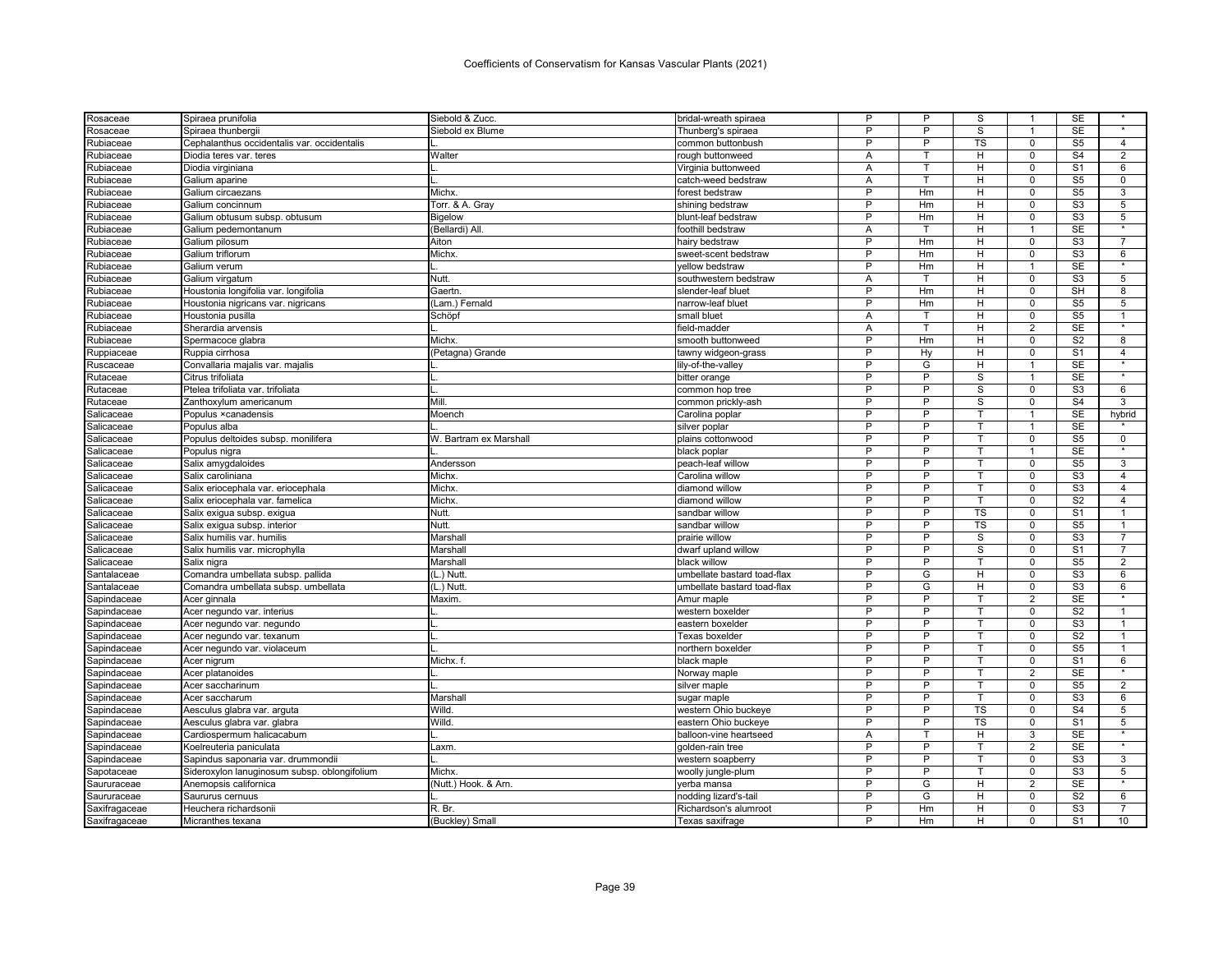| Scrophulariaceae | Scrophularia lanceolata                   | Pursh                                                    | lance-leaf figwort        | P              | Hm             | н                       | 0                       | S <sub>2</sub>           | 5                 |
|------------------|-------------------------------------------|----------------------------------------------------------|---------------------------|----------------|----------------|-------------------------|-------------------------|--------------------------|-------------------|
| Scrophulariaceae | Scrophularia marilandica                  |                                                          | Maryland figwort          | P              | Hm             | н                       | $\Omega$                | S <sub>4</sub>           | 5                 |
| Scrophulariaceae | Verbascum blattaria                       |                                                          | moth mullein              | B              | Hm             | н                       | 3                       | <b>SE</b>                |                   |
| Scrophulariaceae | Verbascum thapsus                         |                                                          | flannel mullein           | B              | Hm             | н                       | 3                       | <b>SE</b>                | $\overline{\ast}$ |
| Selaginellaceae  | Selaginella rupestris                     | (L.) Spring                                              | rock spike-moss           | P              | C              | н                       | $\Omega$                | S <sub>3</sub>           | 9                 |
| Simaroubaceae    | Ailanthus altissima                       | (Mill.) Swingle                                          | tree-of-heaven            | P              | P              |                         | $\overline{2}$          | SE                       |                   |
| Smilacaceae      | Smilax bona-nox                           |                                                          | saw greenbrier            | $\overline{P}$ | G              | H                       | $\Omega$                | S <sub>2</sub>           | $\overline{5}$    |
| Smilacaceae      | Smilax ecirrhata                          | (Engelm. ex Kunth) S. Watson                             | forest greenbrier         | P              | G              | н                       | $\mathbf 0$             | S <sub>1</sub>           | 5                 |
| Smilacaceae      | Smilax herbacea var. herbacea             |                                                          | carrion-flower greenbrier | P              | G              | H                       | $\mathbf 0$             | S <sub>2</sub>           | 3                 |
| Smilacaceae      | Smilax herbacea var. lasioneura           |                                                          | Blue Ridge greenbrier     | P              | G              | H                       | $\mathbf 0$             | S <sub>3</sub>           | 3                 |
| Smilacaceae      | Smilax herbacea var. pulverulenta         |                                                          | downy greenbrier          | P              | G              | н                       | 0                       | S <sub>1</sub>           | 3                 |
| Smilacaceae      | Smilax tamnoides                          |                                                          | bristly greenbrier        | P              | P              |                         | $\mathbf 0$             | S <sub>5</sub>           | $\overline{2}$    |
| Solanaceae       | Calibrachoa parviflora                    | (Juss.) D'Arcy                                           | small-flower wild-petunia | A              |                | н                       | $\mathbf 0$             | S <sub>1</sub>           | 1                 |
| Solanaceae       | Chamaesaracha coniodes                    | (Moric. ex Dunal) Benth. & Hook. f. ex B.D. Jacks. & al. | dusty false-nightshade    | P              | G              | H                       | $\mathbf 0$             | S <sub>4</sub>           | 3                 |
| Solanaceae       | Datura quercifolia                        | Kunth                                                    | oak-leaf thorn-apple      | Α              | T              | H                       | $\overline{0}$          | $\overline{\mathsf{S}1}$ | 5                 |
| Solanaceae       | Datura stramonium                         |                                                          | jimpsonweed               | Α              | т              | н                       | 3                       | <b>SE</b>                |                   |
| Solanaceae       | Datura wrightii                           | Regel                                                    | angel's trumpet           | $\overline{P}$ | Hm             | H                       | $\overline{2}$          | $\overline{\text{SE}}$   | $\star$           |
| Solanaceae       | Lycium barbarum                           |                                                          | common matrimony-vine     | P              | P              |                         | 1                       | SE                       | $\star$           |
| Solanaceae       | Nicandra physalodes                       | (L.) Gaertn.                                             | apple-of-Peru             | A              | T              | H                       | $\overline{1}$          | SE                       | $\star$           |
| Solanaceae       | Petunia axillaris                         | (Lam.) Britton et al.                                    | garden petunia            | Α              | T              | H                       | $\mathbf{1}$            | SE                       | $\star$           |
| Solanaceae       | Physalis angulata var. pendula            |                                                          | cut-leaf ground-cherry    | A              | т              | н                       | $\mathbf 0$             | S <sub>4</sub>           | $\overline{4}$    |
| Solanaceae       | Physalis cinerascens var. cinerascens     | (Dunal) Hitchc.                                          | ashy ground-cherry        | P              | G              | H                       | $\mathbf 0$             | S <sub>1</sub>           | $\overline{7}$    |
| Solanaceae       | Physalis hederifolia var. comata          | A. Gray                                                  | heart-leaf ground-cherry  | P              | G              | н                       | $\Omega$                | S <sub>3</sub>           |                   |
| Solanaceae       | Physalis heterophylla                     | Nees                                                     | clammy ground-cherry      | P              | G              | н                       | $\Omega$                | S <sub>5</sub>           | $\overline{4}$    |
| Solanaceae       | Physalis hispida                          | (Waterf.) Cronquist                                      | hispid ground-cherry      | P              | G              | н                       | $\Omega$                | S <sub>5</sub>           | 4                 |
| Solanaceae       | Physalis longifolia var. longifolia       | Nutt.                                                    | long-leaf ground-cherry   | P              | G              | H                       | $\mathbf 0$             | S <sub>5</sub>           | $\overline{2}$    |
| Solanaceae       | Physalis longifolia var. subglabrata      | Nutt.                                                    | long-leaf ground-cherry   | P              | G              | H                       | $\mathbf 0$             | S <sub>3</sub>           | $\overline{4}$    |
| Solanaceae       | Physalis missouriensis                    | Mack. & Bush                                             | Missouri ground-cherry    | A              | т              | H                       | $\Omega$                | S <sub>2</sub>           | 5                 |
| Solanaceae       | Physalis pubescens var. integrifolia      | (Dunal) Waterf.                                          | downy ground-cherry       | Α              | т              | H                       | $\mathbf 0$             | S <sub>2</sub>           | $\overline{4}$    |
| Solanaceae       | Physalis pumila                           | Nutt.                                                    | prairie ground-cherry     | P              | G              | н                       | $\Omega$                | S <sub>4</sub>           | 4                 |
| Solanaceae       | Physalis virginiana                       | Mill.                                                    | Virginia ground-cherr     | P              | G              | н                       | $\Omega$                | S3                       | 6                 |
| Solanaceae       | Quincula lobata                           | (Torr.) Raf.                                             | purple ground-cherry      | P              | G              | H                       | $\Omega$                | S <sub>5</sub>           | $\overline{2}$    |
| Solanaceae       | Solanum carolinense                       |                                                          | Carolina horse-nettle     | $\overline{P}$ | G              | $\overline{\mathsf{H}}$ | $\overline{0}$          | S <sub>5</sub>           | 1                 |
| Solanaceae       | Solanum dimidiatum                        | Raf.                                                     | western horse-nettle      | P              | G              | H                       | $\mathbf 0$             | S <sub>2</sub>           | 3                 |
| Solanaceae       | Solanum dulcamara                         |                                                          | climbing nightshade       | P              | C              | н                       | 1                       | SE                       | $\star$           |
| Solanaceae       | Solanum elaeagnifolium                    | Cav.                                                     | silver-leaf nightshade    | P              | G              | H                       | $\mathbf 0$             | S <sub>4</sub>           | 3                 |
| Solanaceae       | Solanum interius                          | Rydb.                                                    | plains black nightshade   | AP             | Hm/T           | H                       | $\mathbf 0$             | S <sub>4</sub>           | $\overline{2}$    |
| Solanaceae       | Solanum physalifolium var. nitidibaccatum | <b>Rusby</b>                                             | ground-cherry nightshade  | A              |                | н                       | 3                       | <b>SE</b>                | $\star$           |
| Solanaceae       | Solanum ptychanthum                       | Dunal                                                    | black nightshade          | A              | T              | H                       | $\overline{0}$          | S <sub>5</sub>           | $\mathbf{1}$      |
| Solanaceae       | Solanum rostratum                         | Dunal                                                    | buffalo-bur nightshade    | A              | T              | н                       | $\mathbf 0$             | S <sub>5</sub>           | $\mathbf 0$       |
| Solanaceae       | Solanum sarachoides                       | Sendtn                                                   | sticky nightshade         | A              | т              | H                       | 3                       | <b>SE</b>                |                   |
| Solanaceae       | Solanum triflorum                         | Nutt.                                                    | cut-leaf nightshade       | Α              |                | H                       | $\Omega$                | S <sub>3</sub>           | 6                 |
| Staphyleaceae    | Staphylea trifolia                        |                                                          | American bladdernut       | P              | P              | TS                      | $\Omega$                | S <sub>3</sub>           | 6                 |
| Tamaricaceae     | Tamarix parviflora                        | DC.                                                      | small-flower tamarisk     | P              | P              | S                       | 4                       | <b>SE</b>                |                   |
| Tamaricaceae     | Tamarix ramosissima                       | Ledeb.                                                   | salt-cedar                | P              | P              | S                       | $\overline{\mathbf{A}}$ | SE                       | $\star$           |
| Thelypteridaceae | Phegopteris hexagonoptera                 | (Michx.) Fée                                             | broad beech fern          | P              | G              | H                       | $\mathbf 0$             | SH                       | 8                 |
| Thelypteridaceae | Thelypteris palustris var. pubescens      | (G. Lawson) Fernald                                      | marsh fern                | P              | G              | н                       | $\Omega$                | S3                       | 6                 |
| Thymelaeaceae    | Dirca decipiens                           | Floden                                                   | deceptive leatherwood     | $\overline{P}$ | $\overline{P}$ | S                       | $\mathbf 0$             | $\overline{S1}$          | 9                 |
| Thymelaeaceae    | Thymelaea passerina                       | (L.) Coss. & Germ                                        | sparrow spurge-flax       | Α              |                | н                       |                         | SE                       |                   |
| Typhaceae        | Sparganium americanum                     | Nutt.                                                    | American bur-reed         | P              | He             | н                       | $\mathbf 0$             | S <sub>1</sub>           | 8                 |
| Typhaceae        | Sparganium eurycarpum                     | Engelm.                                                  | giant bur-reed            | P              | He             | H                       | $\mathbf 0$             | S <sub>3</sub>           | 5                 |
| Typhaceae        | Typha xglauca                             | Godr.                                                    | hybrid cat-tail           | P              | He             | H                       | $\Omega$                | S <sub>2</sub>           | hybrid            |
| Typhaceae        | Typha angustifolia                        |                                                          | narrow-leaf cat-tai       | P              | He             | н                       | $\mathbf 0$             | S <sub>5</sub>           | 0                 |
| Typhaceae        | Typha domingensis                         | Pers.                                                    | southern cat-tail         | P              | He             | н                       | 0                       | S <sub>4</sub>           | $\overline{1}$    |
| Typhaceae        | Typha latifolia                           |                                                          | broad-leaf cat-tail       | P              | He             | H                       | $\Omega$                | S <sub>5</sub>           | $\mathbf{1}$      |
| Ulmaceae         | Ulmus alata                               | Michx.                                                   | winged elm                | P              | P              |                         | $\Omega$                | S <sub>1</sub>           | $\overline{4}$    |
| Ulmaceae         | Ulmus americana                           |                                                          | American elm              | P              | P              |                         | $\Omega$                | S <sub>5</sub>           | $\overline{2}$    |
| Ulmaceae         | Ulmus parvifolia                          | Jacq                                                     | lace-bark elm             | P              | P              |                         | -1                      | <b>SE</b>                |                   |